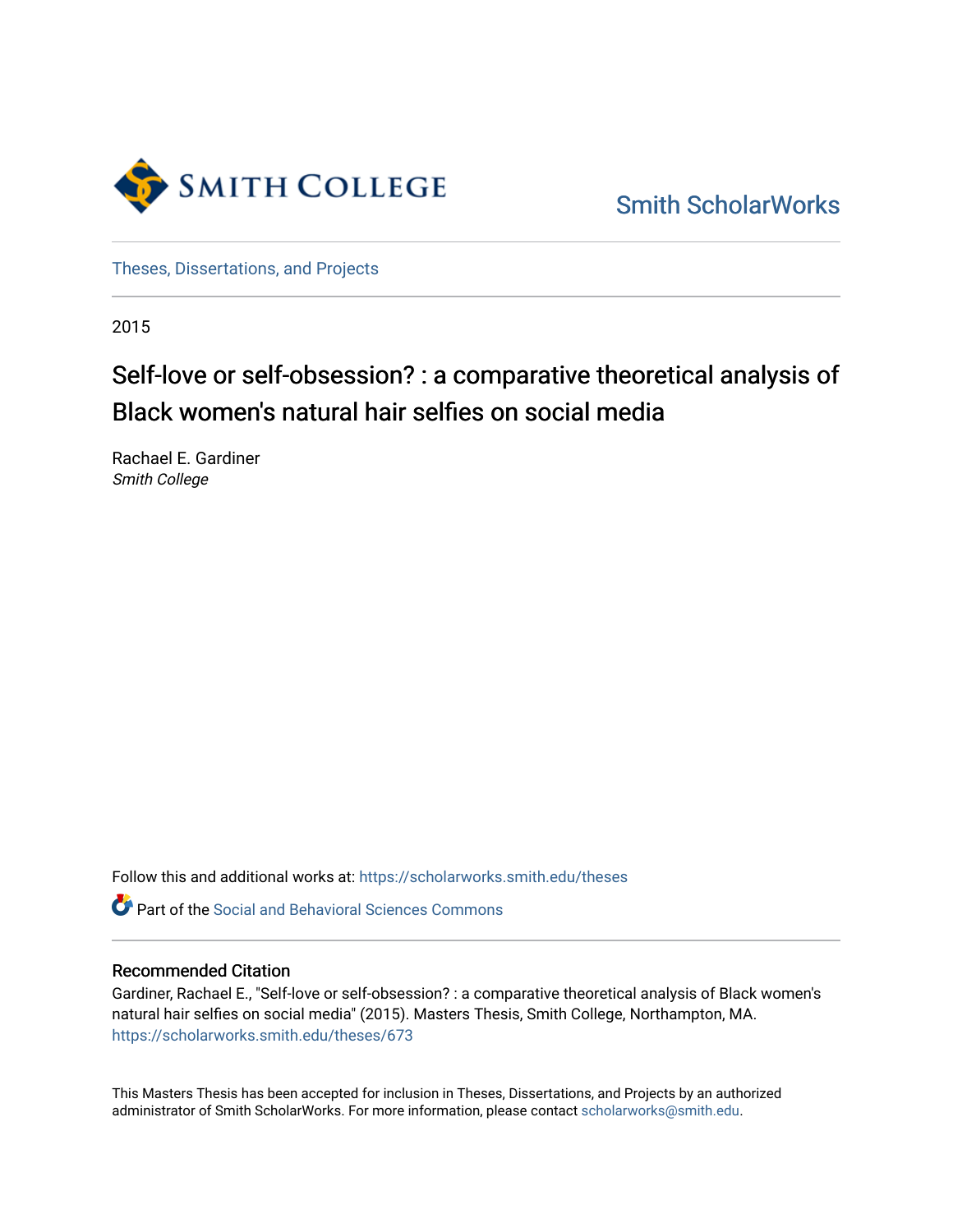Rachael Elizabeth Gardiner Self-Love or Self-Obsession? A Comparative Theoretical Analysis of Black Women's Natural Hair Selfies on Social Media

# **ABSTRACT**

Whether selfies and use of social media is indicative of rising trends in narcissism in American culture is a ripe debate in academic and popular culture. This theoretical thesis will examine current research on social media usage and narcissism, and consider how aspects of culture, historical, and structural racism complicate understanding of the current trend. This project will consider how oppression of Black women's bodies and perpetuation of European standards of beauty in American culture negatively impacts Black women's self-perception, particularly in relation to their hair. Due to ongoing negative perception and attempts to control Black women's bodies through their hair, this paper will utilize two theoretical frameworks—Black Feminist Theory and Self psychology—to provide insight into the ways in which use of social media and selfies may provide space as a site of resistance, creation of a collective voice, a safe space, and/or a place to obtain community and affirmation. This paper will explore alternative ways to appreciate selfies, adding a historical framework and cultural competency lens to the discussion.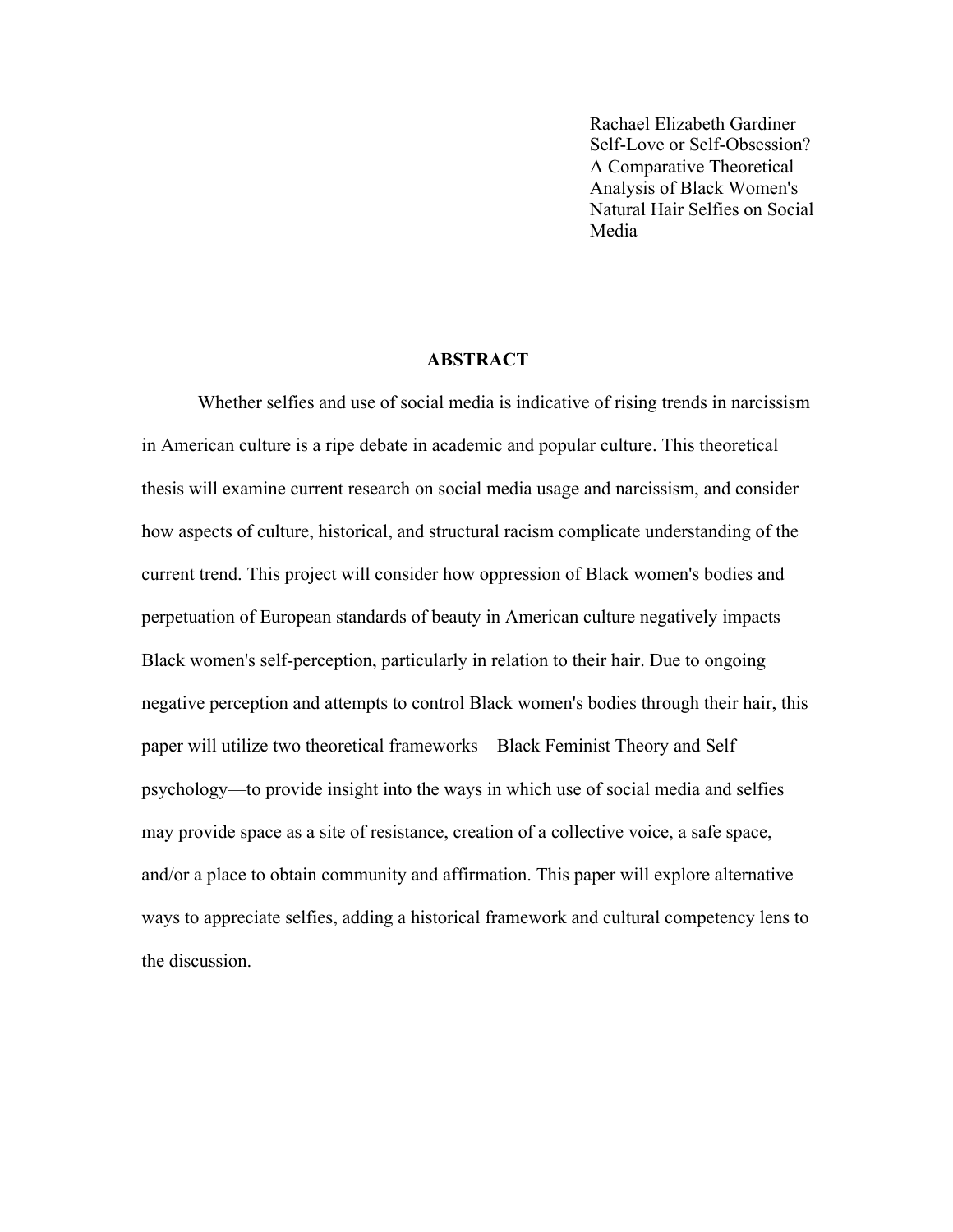# **SELF-LOVE OR SELF-OBSESSION? A COMPARATIVE THEORETICAL ANALYSIS OF BLACK WOMEN'S NATURAL HAIR SELFIES ON SOCIAL MEDIA**

A project based upon an investigation, submitted in partial fulfillment of the requirements for the degree of Master of Social Work.

Rachael Elizabeth Gardiner

Smith College School for Social Work Northampton, MA 01063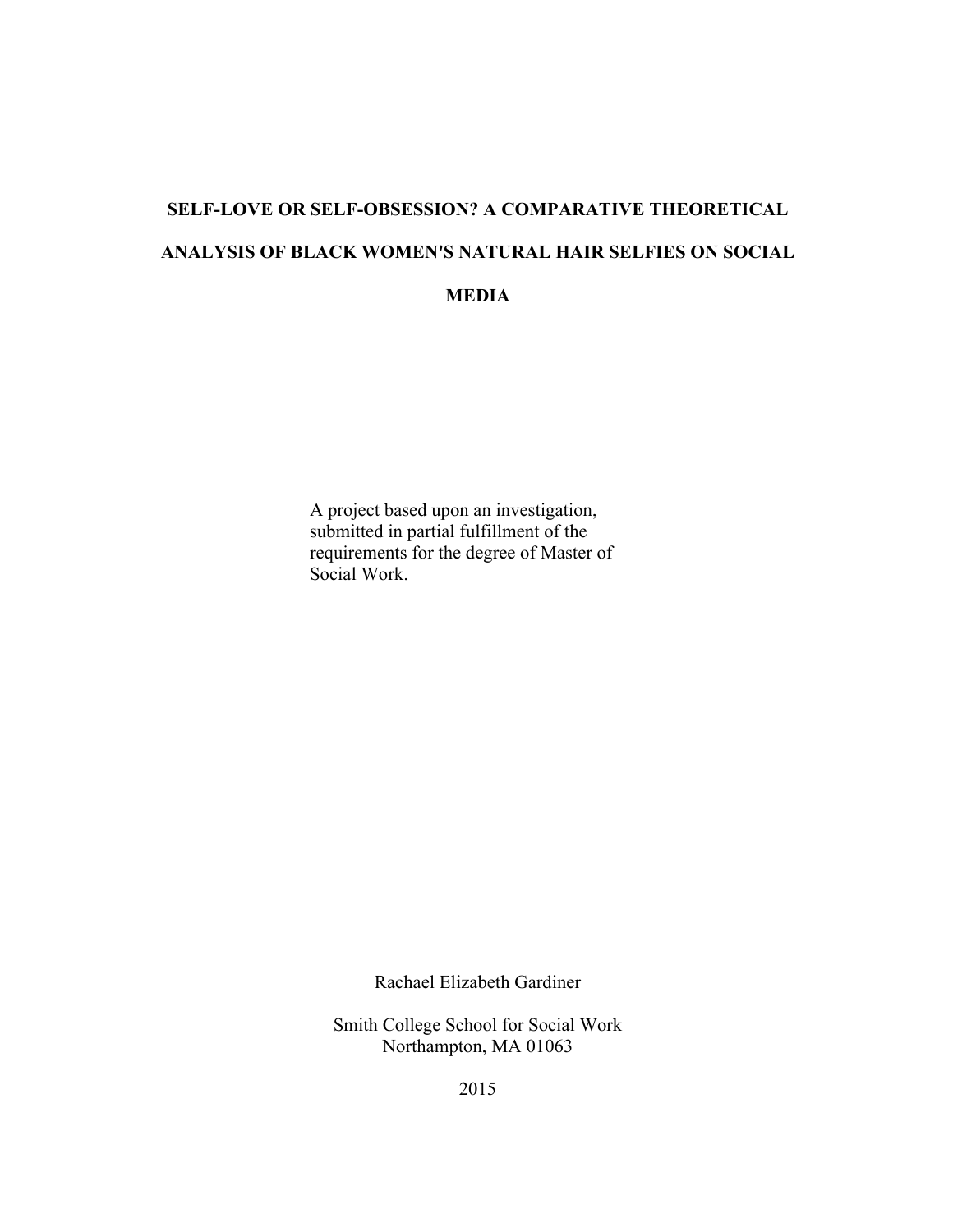# **ACKNOWLEDGEMENTS**

This project has been a daunting process and without the guidance of faculty, assistance from my thesis advisor, and encouragement of close friends and family, the challenge would have been insurmountable. There is no way that I would have been able to go through this process without the support of my amazing partner Spencer. This was a joint effort between us, and I want to thank you for the ongoing encouragement and laughter. All of my family, you've relentlessly supported me and made me who I am, for which I am incredibly grateful. To my lovely Smithies, I am so lucky to have found such amazing friends in this process. I am proud to have such incredible minds and talented colleagues in my life who challenge me and enable my growth as a clinician and advocate.

It has been my pleasure to work with my thesis advisor John Erlich. Your encouragement, excitement, and patience have been instrumental in this process. Your ability to quickly offer me clear and concise feedback has helped me tremendously in reflecting. Your curiosity and interest in the project has given me energy and invigoration when at times I felt myself lost or overwhelmed. I would like to thank all of my amazing supervisors and professors at Smith who have guided and supported me throughout my Smith experience. I would like to thank Sarauna Moore for allowing me to include words from her thesis findings. The quotes breathed life and perspective into the theory that could only be achieved through the voices of Black women's lived experience.

Finally, I am deeply grateful for the many people I have worked with, the clients who have profoundly changed me, taught me, challenged me, and through sharing their lives with me, shown me the universe and all the constellations in it. You inspire me daily and remind me to have courage to move through even the most difficult of life challenges.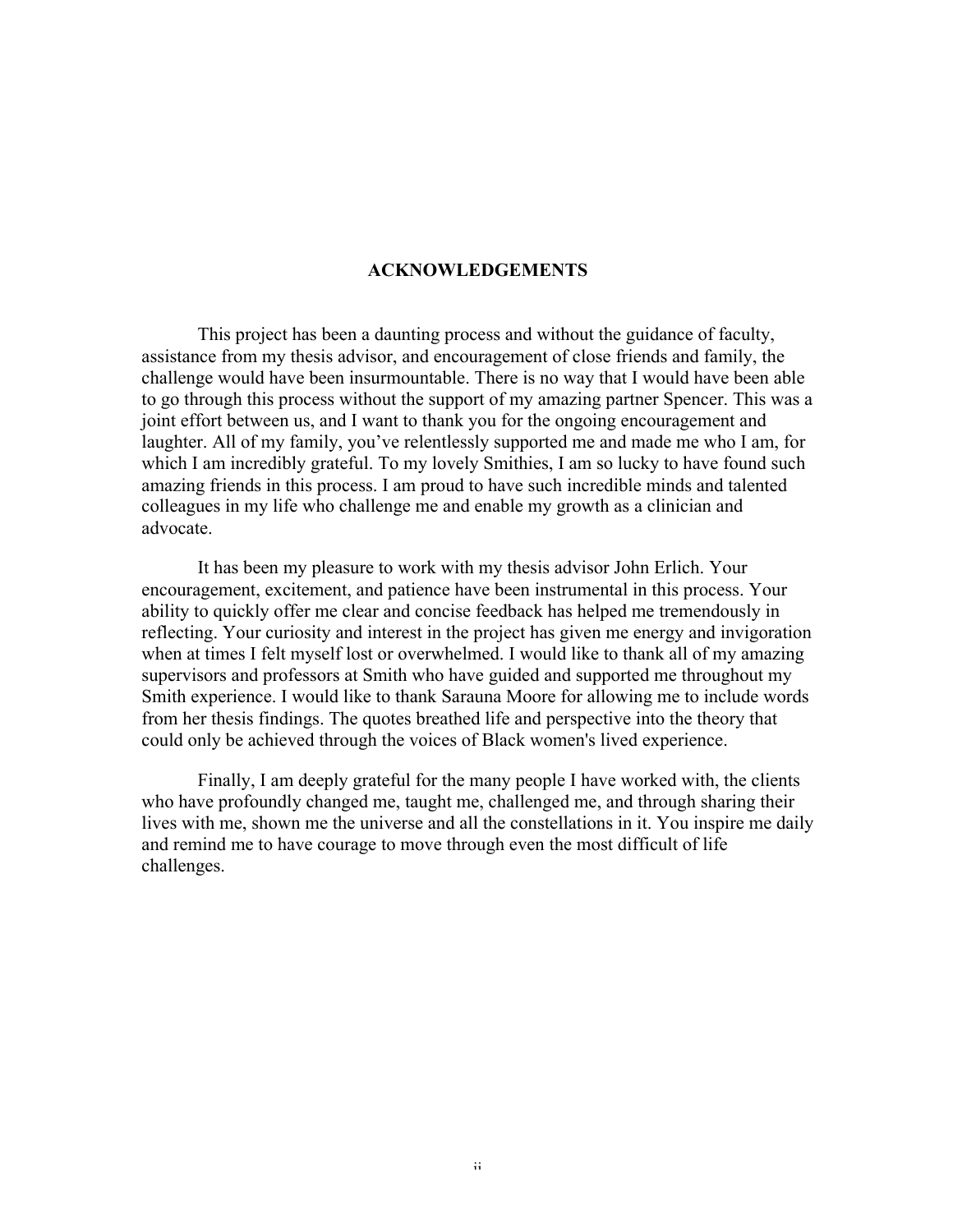# **TABLE OF CONTENTS**

| $\cdots$ |
|----------|

# **CHAPTER**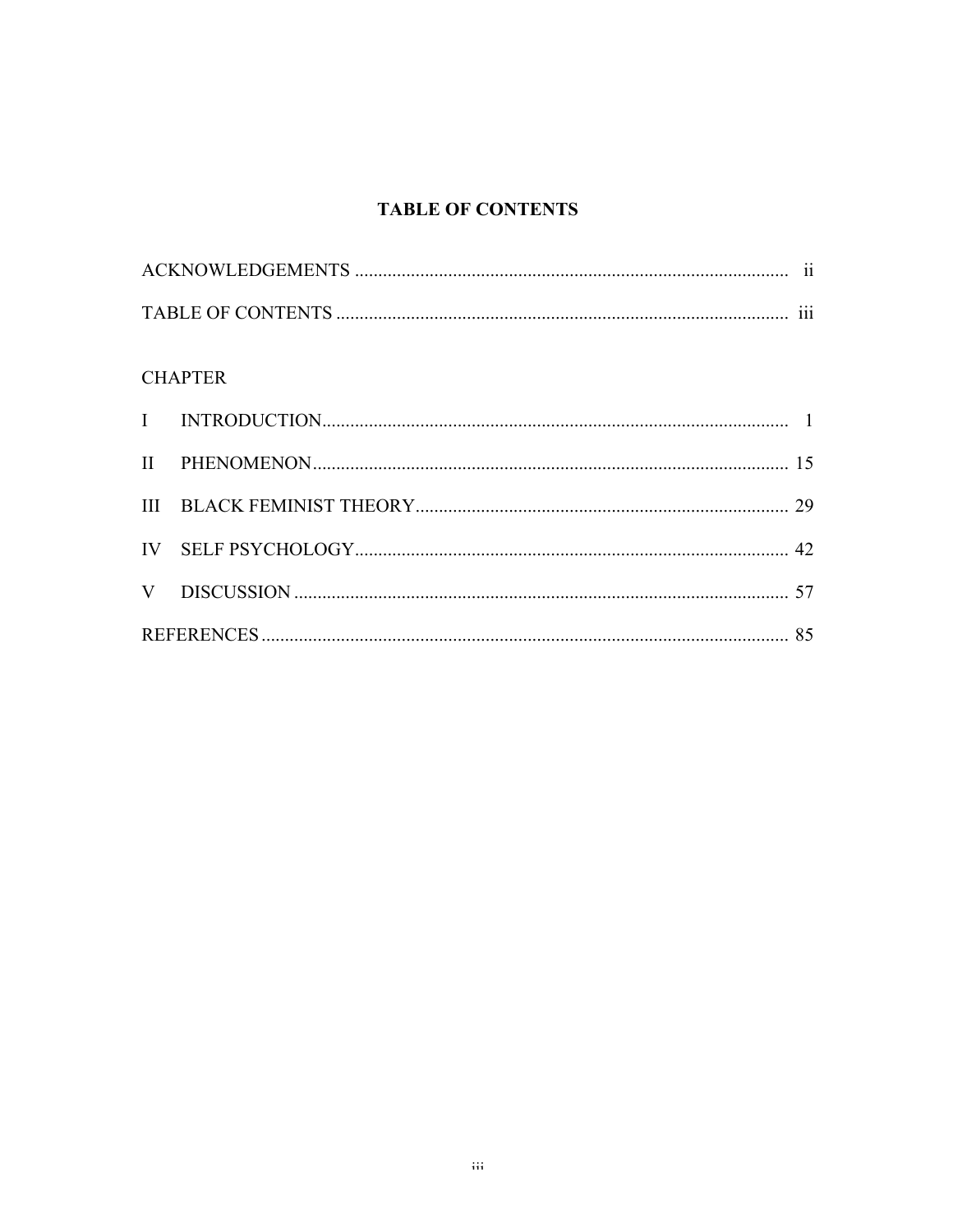# **CHAPTER I**

#### **Introduction**

i just recently decided to go natural. and i loooove the big hair selfies. they are truly inspiring as i'm transitioning. they help me see the versatility and specialness and uniqueness of every head of hair. it helps me appreciate the different expressions and see far beyond the only image of beauty i'd known, which was straight hair. i do believe the selfie fad with play itself out. but for now, i'm loving it!!! (i must add that before going natural i hated taking selfies of myself. but since then, I have a renewed sense of empowerment and self-esteem. and the community has been uber supportive!) (Malaika, 2014, Comment section, para. 1)

You're walking down the street or sitting on the subway and you see the phenomenon in action—a person whips out their phone, turns the camera towards themselves, poses their body and snaps a "selfie." <sup>1</sup> Nowadays people unabashedly take photos—or selfies— at any time or place (and sometimes even with a selfie stick—*i.e.,* an extended handle that attaches to a smart phone, enabling the userto take a selfie from a distance). Selfies are taken while walking down the aisle, in scant clothing, during funeral services, or even during presidential inaugurations. The decision to constantly document our lives from the special event to mundane daily activity is

<sup>&</sup>lt;sup>1</sup> Oxford Dictionary defines selfies as, "[a] photograph that one has taken of oneself, typically one taken with a smartphone or webcam and shared via social media" (OxfordDictionary.com, 2014).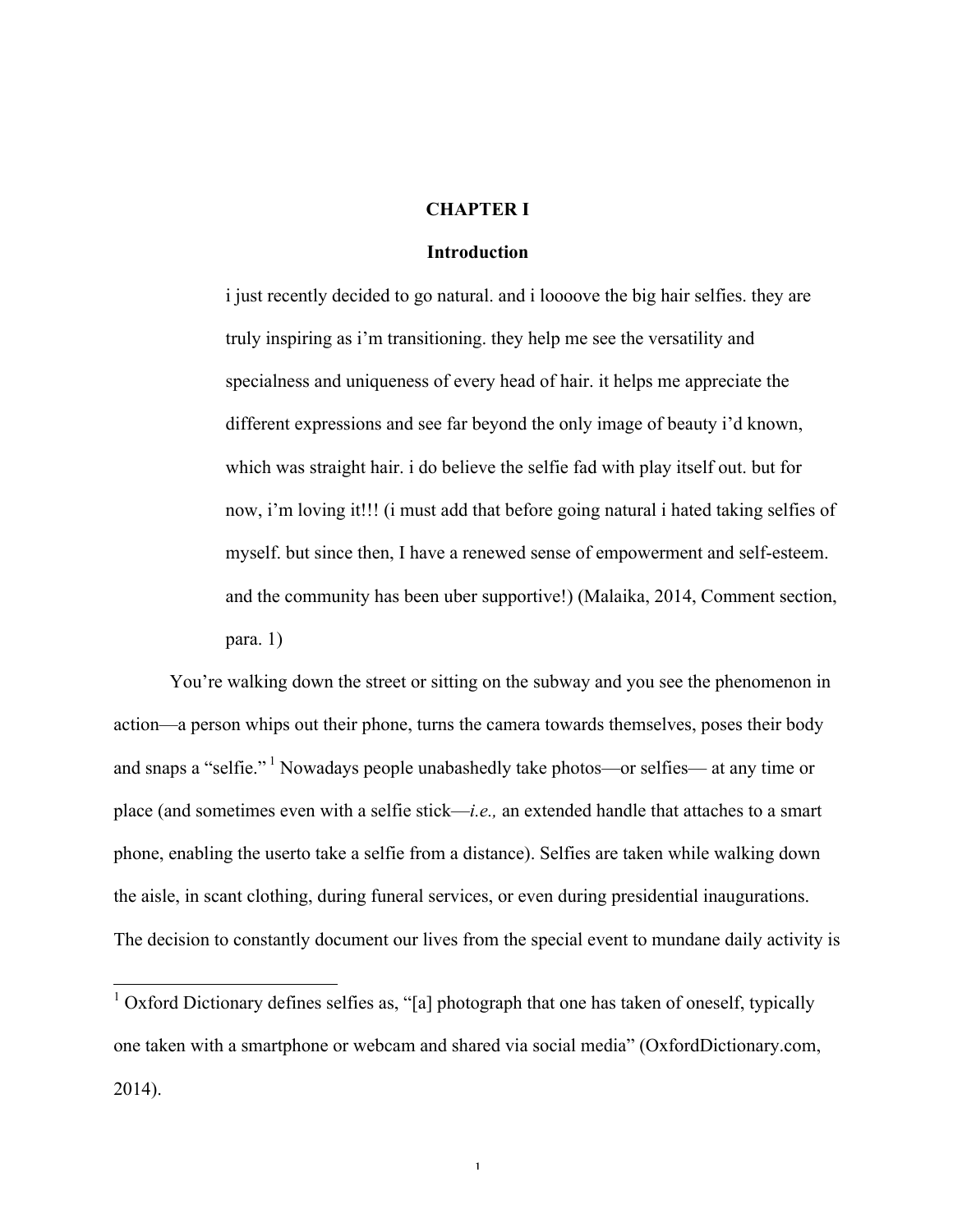raising concern among scholars and researchers in multiple academic fields. Academics and researchers posit: are Americans crossing a line from increased individualism into a narcissistic epidemic? Is the constant desire to document one's life a healthy form of narcissism or is it pathological?

Most news coverage and academic research on selfies focuses on negative implications of social media usage and selfie culture. However, selfies may not just indicate increasing negative attributes in American society, it may also have positive attributes. The phenomenon to be explored in this thesis is Black women's use of social media, primarily Facebook and Instagram, to post selfies of their natural hair process. As this phenomenon is relatively new, little research has been conducted examining this issue, and most research focuses on how selfies, regardless of its content, indicate an increasing amount of narcissism in American culture. Currently on social media platforms, are vibrant natural hair care forums (which some term "communities" or even "movements") providing space for Black women to receive support and positive affirmation in their process of learning and exploring their natural hair. For individuals who may consider posting of natural hair selfies as a political statement, these online spaces celebrate self-love. Spaces such as social media forums help rebrand natural hair as beautiful and go against mainstream American culture, which has forced Black women since slavery to mirror Eurocentric standards of beauty sometimes as a means to gain economic status and upward mobility in society. Thus, although much of the conversation on selfies is regarding a concern around increased narcissism in American culture, this thesis in examining the above-stated phenomenon will explore the possibility that selfies posted on Instagram or Facebook give space and voice to marginalized and oppressed communities. This thesis will work through two theoretical frameworks, Black feminist theory and self psychology, to explore the importance of

 $\gamma$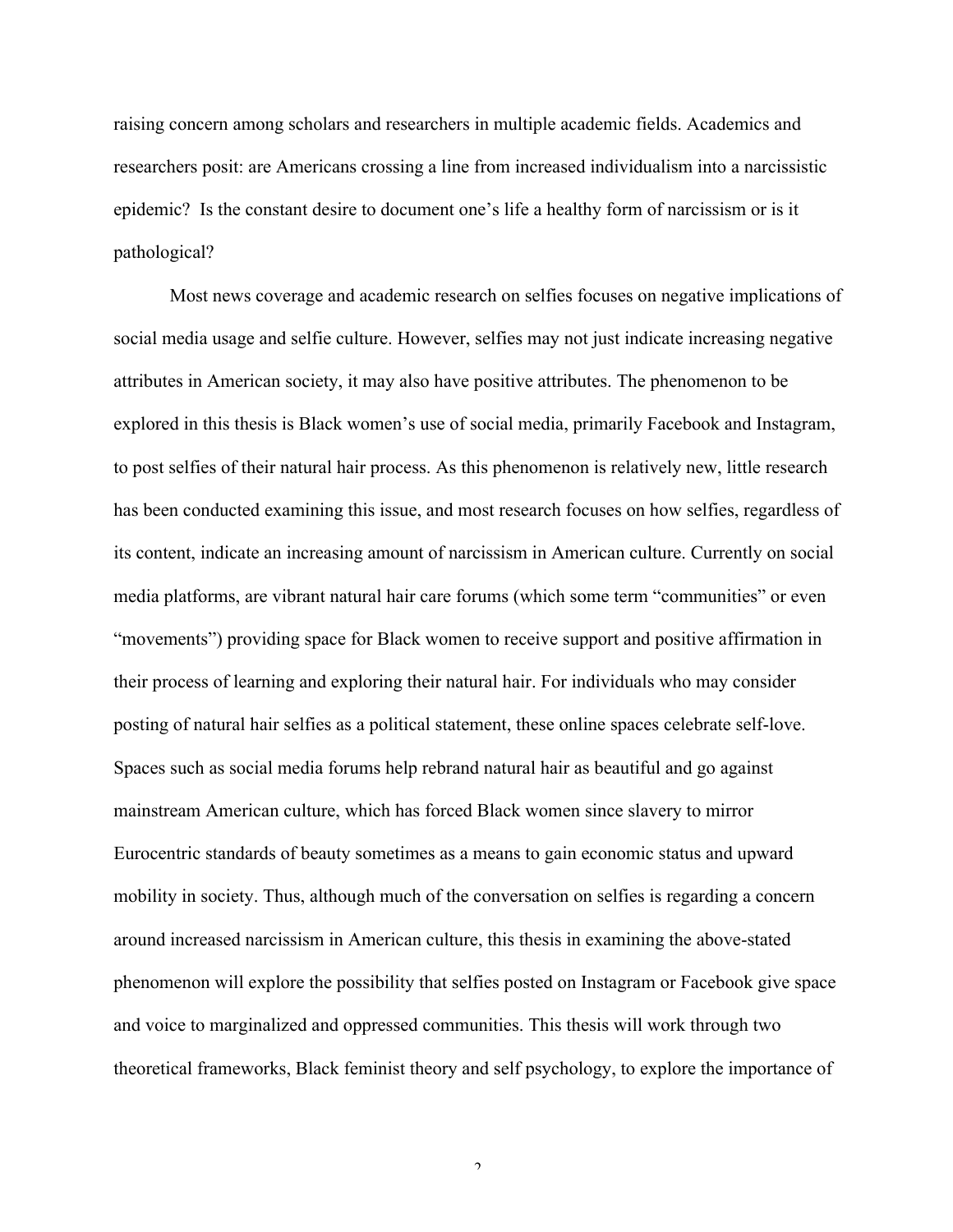superimposing additional critical lenses to the conversation of selfies and narcissism; the ways in which an individual's behavior might be misinterpreted absent a cultural competency and historical/structural racism framework in considering possible reasons behind the use of tools such as selfies and social media.

# **Social Networking Sites**

Popular social networking sites such as Facebook, MySpace, and Twitter, provide a platform for public display of connection and provide opportunities for individuals to receive social support and socially identify with others who share similar interests (Paul & Brier, 2001; Pembek et al., 2009; Zhao et al., 2008) In addition to these popular social media forums, Instagram was created in October 2010 after the iPhone 4 was released and is currently one of the most popular social networking sites. Instagram is a photo-sharing application where people upload photos from their lives as a means to exchange and interact with people all over the world. Instagram and Facebook similarly allow users to upload photos and use hashtags to link their photos to different photostreams. <sup>2</sup> Typically, individuals use hashtags as a tool to attach their image to a particular topic or community, generate likes, or increase amount of followers within Instagram. Hashtags thus allow photos to become part of the photo itself, influencing the storytelling based on the users categorization(s) of the photo. Individuals may choose to be more passive in their usage, engaging solely as a consumer of content (*e.g.,* reading posts, viewing pictures, selecting photostreams to "follow") or be a more active user where by creating content (*e.g.,* status updates, posting pictures, liking other posts and/or pictures, commenting, etc.).

<sup>&</sup>lt;sup>2</sup> A hashtag is "a word or phrase preceded by a hash or pound sign  $(\#)$  and used to identify messages on a specific topic" (OxfordDictionary.com, 2014))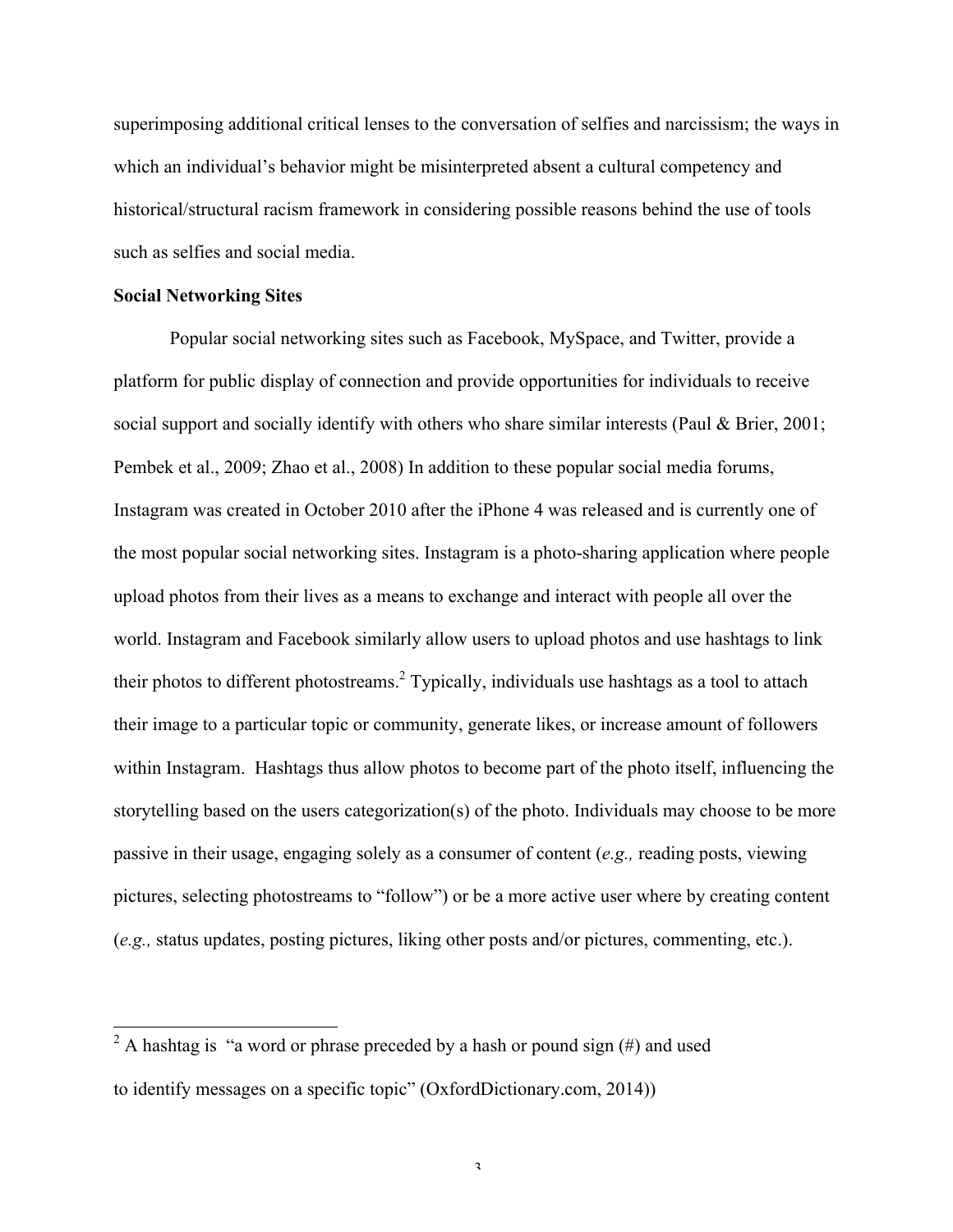These social media sites have created a new platform to constantly document one's life and record, define, or reconceptualize one's "self." Instagram may not just be a way to produce images but also an active means for individuals to establish their identity (Wendt, 2014). Astoundingly, Instagram has 200 million active users monthly, 20 billion photos shared, 1.6 billion "likes" daily for all photos uploaded, and averages 60 million photos per day globally (Instagram Press, 2014). Moreover, with such astounding statistics in Instagram alone, it does not come as a shock to discover that social media has sparked a new trend of sharing oneself as a visual medium in the form of selfies. Although it appears that the benefit of Instagram or Facebook is simply to post the selfie and receive feedback, some artists transform multiple selfies into a study of a particular phase of life (akin to a photographic journal), use the medium to expose struggling with a particular disease or attempt to shed light on certain marginalized identities.

# **A Narcissistic Epidemic?**

One fundamental question in the quest to understand the current obsession with selfies is: when did we become so consumed with documenting our lives? Is it healthy? Is this specific to the United States or a particular subset of the population? Is this a passing phase or a permanent fixture? Many might say the selfie obsession began with the creation of the front-facing camera. In 2010, the iPhone 4 came out with a camera that allowed individuals to take pictures of themselves, thus beginning the emergence of the selfie that quickly went viral. The highly controversial selfie raises questions about vanity, entitlement, superiority, and obsessions with beauty and body image. The selfie craze may be a pathological narcissistic preoccupation with the self, a teenager's virtual rite of passage, a visual diary, a technique to participate in a civil rights movement, or a form of radical self-expression. At a minimum, a consistent theme in selfie

 $\boldsymbol{\Lambda}$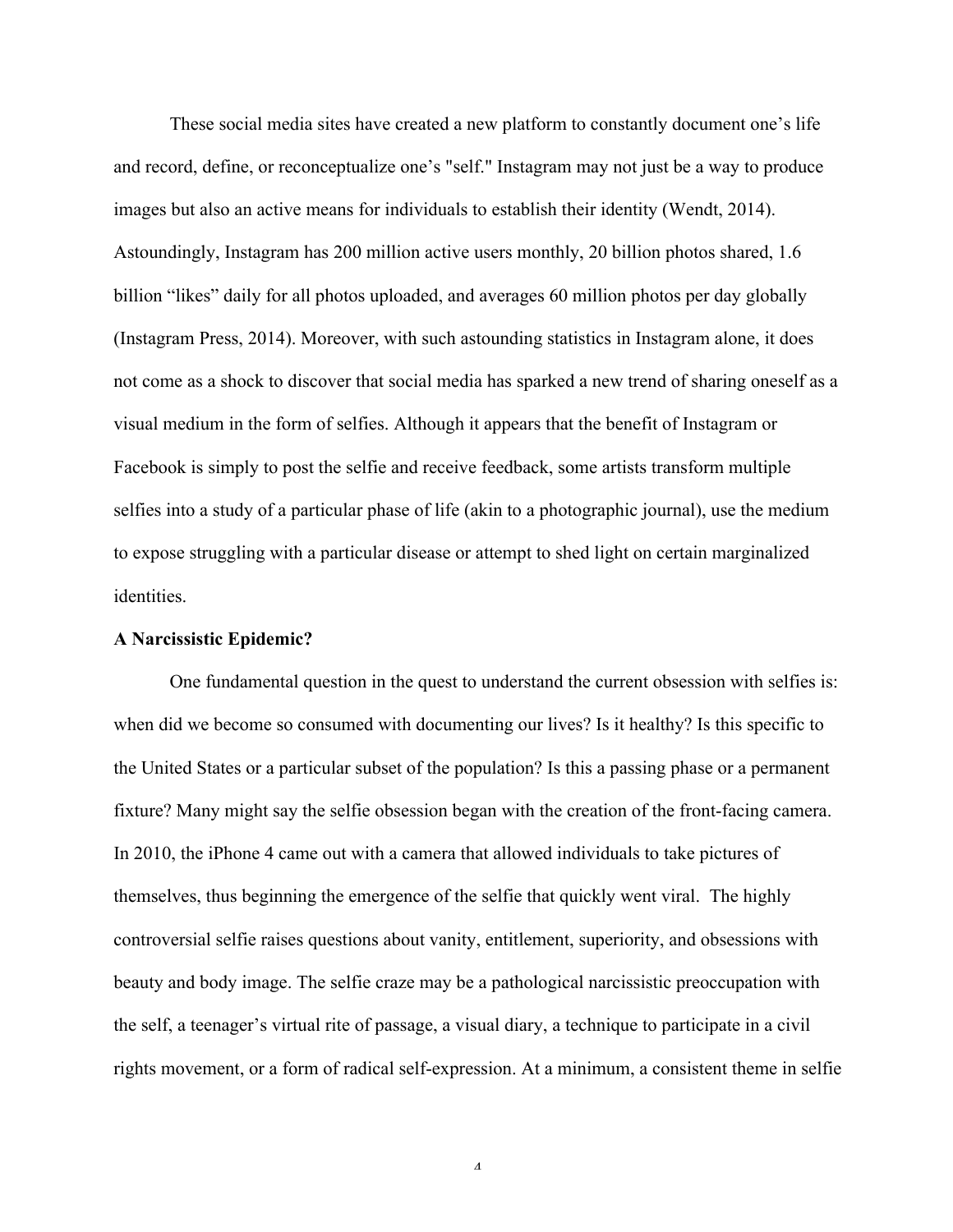culture is the exploration and desire to receive affirmation of one's self-presentation and selfidentity. Regardless of the selfie lifespan, the increasing obsession with individuality in the United States forces academia and pop culture alike to examine the phenomenon as research shows use of social media impacts one's mental health.

Research on use of social media includes examining issues of narcissism, self-esteem, objectification, cultural differences, age and other factors with multiple findings and sometimes conflicting results. To some, the selfie is the ultimate symbol of a narcissistic age in American culture (Twenge & Campbell, 2009). Press has advanced the notion that social networking sites ("SNSs") and narcissism are tightly linked (Davenport, Bergman, Bergman, & Fearrington, 2014), raising concern that usage of technology may have negative impacts and/or rate of usage may expose undiagnosed mental illness in consumers (Barker, 2012; Forest & Wood, 2012; Tazghini & Siedlecki, 2013). Media portrayals of selfie use imply many Americans are increasingly suffering from narcissistic personality disorder; however, prevalence of the disorder in community samples ranges minimally from 0-6.2%; however, it is unknown whether these numbers will increase (Dhawan, Kunik, Oldham, & Coverdale, 2010). Some research has found that female college users who base their self-worth on their appearances tend to share more photos on social networking sites than men (Stefanoe, Lackaff, & Rosen, 2011; Haferkamp, Eimler, Papadakis, & Kruck, 2012). Thus, many psychologists are particularly interested in assessing whether narcissistic tendencies in connection with social media usage are increasing in university age individuals and what the potentially negative effects on self-esteem may be, particularly for women (Donnellan, Trzesniewski, & Robins, 2009; Krämer, & Winter, 2008; Mehdizadeh, 2010; Twenge & Foster, 2008; Twenge, Miller, & Campbell, 2014). In the past few years, much of the research has focused on use of Facebook; however, Facebook use,

 $\varsigma$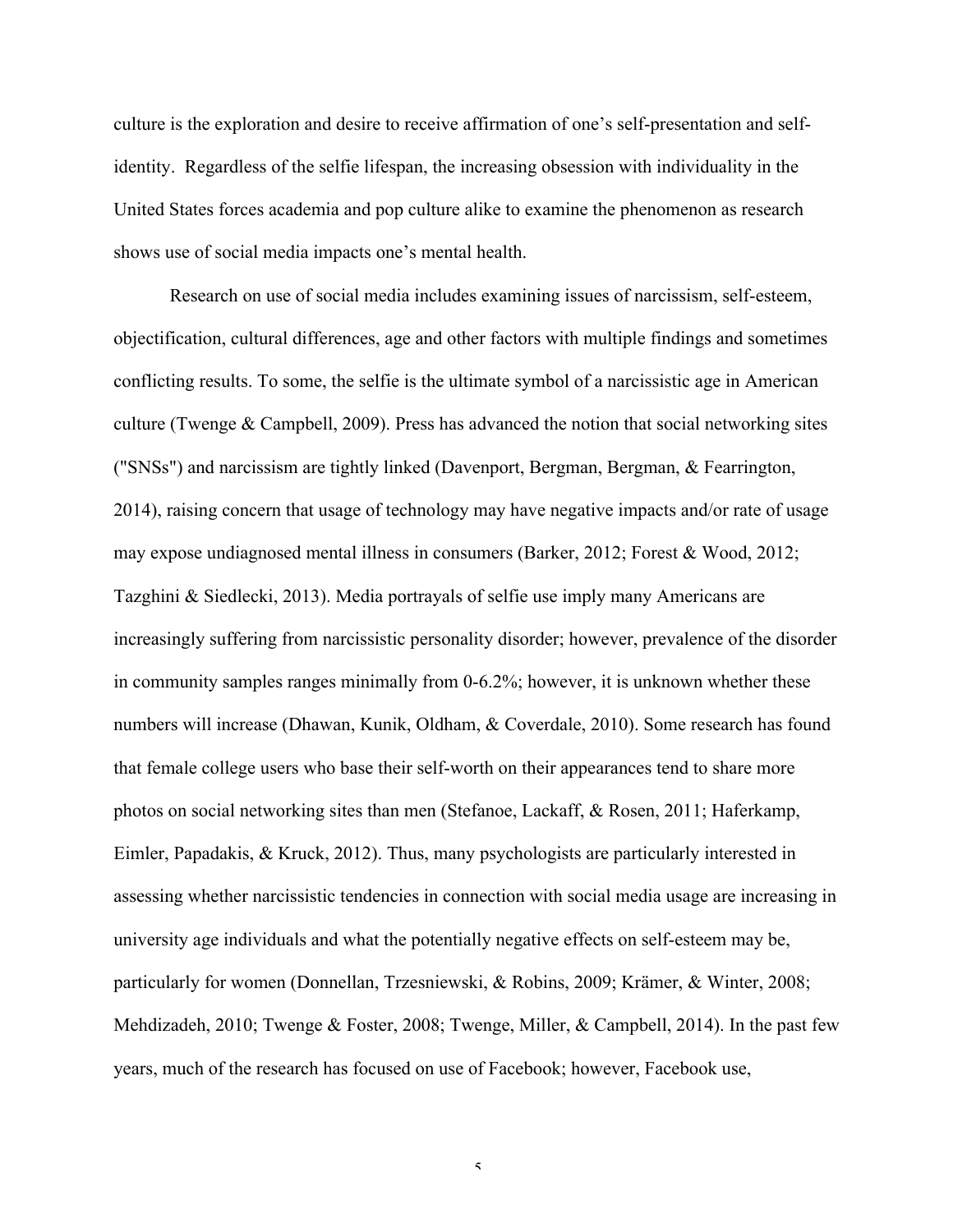particularly among teenagers, has declined from 42% to 23% in just a year and a half, whereas Instagram usage has nearly tripled (Wissink, Marsh, Regan, Munster, Murphy, Naughton, Olson, & Tamminga, 2014); therefore, research is needed specifically to examine effects of using Instagram and other forms of social media.

As media psychology and research on the effects of social media usage is still in its infantile stages, little information is known about reasons underlying the use of social media, how it impacts people's lives, how it may or may not have developmental impact on adolescents. Much of the empirical research thus far focuses on adverse effects of social media use, particularly around self-esteem (Forest & Wood, 2012; Gabriel, 2014; Krämer & Winter, 2008; Lin & Lu, 2011). Some research findings show increases in self-esteem following online chat sessions and mitigation of perceived feelings of loneliness and depression with increases in online interaction (Bargh & McKenna, 2004; Shaw & Grant, 2002). Another study found university students with lower self-esteem gained more from Facebook use in bridging social capital (*e.g.,* having large networks of friends with weak ties), which is beneficial for individuals during times of transition (*e.g.,* moving to college, moving away from home) (Steinfield, Ellison, & Lampe, 2008). Regardless, there appears to be a lack of conversation in academic literature about possible benefits in posting of selfies, or ways social media could be used as a therapeutic tool for clinicians. Recent research indicates that cultural background and values influence selfpresentation online (Kim & Papacharissi, 2013); however, research lacks in specifically exploring how differences in culture impact use of social media as well as meaning-making in the ways social media is utilized. As the field of research is quickly expanding, it is certain that over the course of time, more interest will develop in understanding the implications of social media usage and whether there are ways to incorporate social media into clinical practice.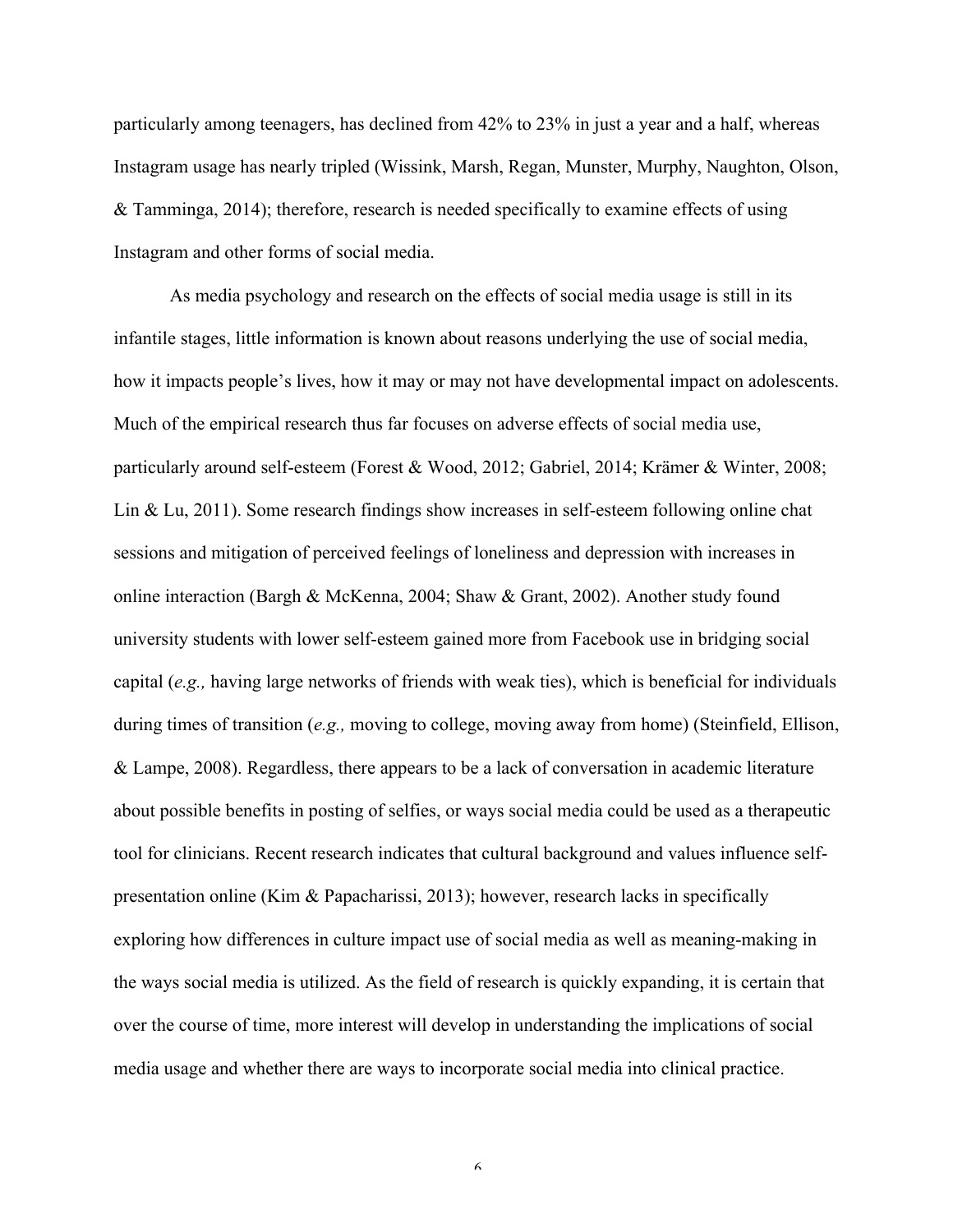#### **A Short History of Narcissism: The Obsession with Self**

Since the  $19<sup>th</sup>$  Century, Americans have been obsessed and curious about narcissism. The concept of narcissism originates in the Greek myth of Narcissus. According to the myth, Narcissus fell in love with his own reflection, not realizing it was merely an image reflected in a pool of water. The story follows that Narcissus died because he was unable to detach himself from his fixation with his reflection. Since then, narcissism has become a commonplace term and tends to be understood as "an interest in or concern with the self along a broad continuum, from healthy to pathological ... including such concepts as self-esteem, self-system, selfrepresentation, and true or false self "(Ronningstam, 2000, p. 53).

In 1913, Freud hypothesized that narcissism was an emotional state where one's sexual energy is directed towards one's self rather than towards an external object (Freud, 1914). He theorized there were two forms of narcissism—*primary* (normative narcissism) and *secondary* (pathological narcissism) (Freud, 1914). Freud considered primary narcissism as part of a child's normative ego development, where 'loving oneself' was a natural impulse to nourish and protect ourselves, and this natural impulse was inextricably bound with sexual desires (Freud, 1914). However, Freud further theorized, that where the sexual libidinal drive becomes overly directed toward the self (rather than toward an external object), it then may become the secondary (or pathological) form of narcissism, making individuals unable to relate to others (Freud, 1914; Fonagy, Person, & Sandler, 2012). The expectation, from Freud's perspective, was that healthy development occurred where self-love was transferred to an external object (Freud, 1914).

Heinz Kohut disagreed with Freud's conception of narcissism and took an entirely different approach. Instead, Kohut postulated that individuals have a three-part self that can only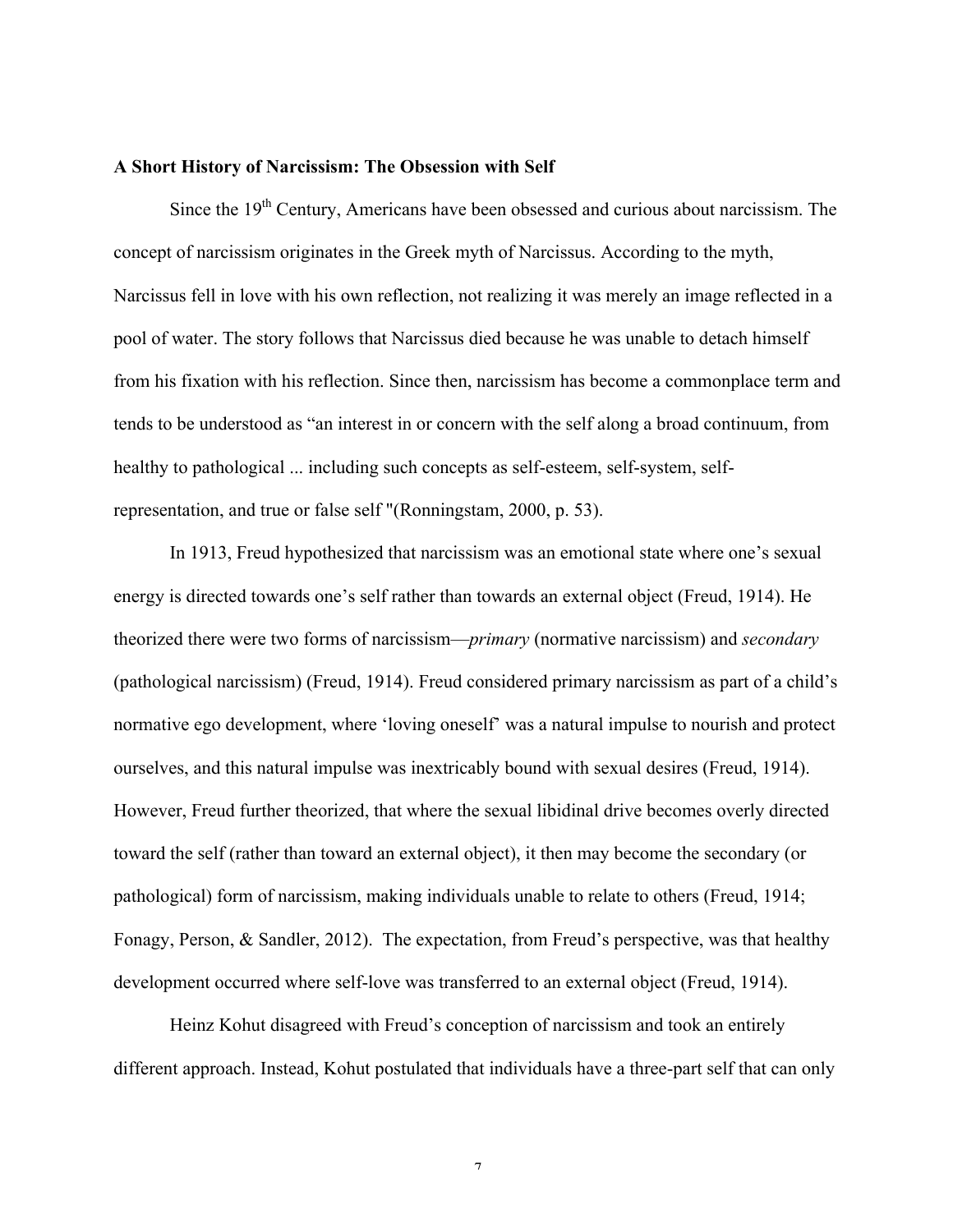develop when one's needs (including one's sense of self- worth) are met in relation to others (Kohut, 1971). He believed that every child tends to have a grandiose sense of self during development, which through maturing, transforms into healthy self-esteem. Kohut theorized that part of a child's healthy development required having caregivers who could provide a strong and protective presence with which the child could identify, reinforcing the child's growing sense of self by mirroring his/her/their good qualities. Thus, if the caregiver failed to provide adequate care to the child, the child would develop a brittle and flawed sense of self (Kohut, 1971). Kohut believed that Narcissistic Personality Disorder developed primarily out of childhood trauma when the trauma would disrupt the natural maturation process. Kohut further theorized that all infants have self-object needs that are retained in adulthood, and when self-object needs are not met, the infantile self-object needs maintain a rigid structure, potentially resulting in pathological narcissism (Berzoff, Melano, Flanagan, & Hertz, 2002). Kohut believed that narcissism existed on a spectrum—from healthy to pathological—and on the healthy side of the spectrum, narcissism was an expected part of development, one that was fundamental to the creation of a cohesive self.

## **Research Gaps and Implications for Social Work**

Social workers in clinical practice are frequently required to diagnose individuals. The tendency to over-diagnose or unintentionally misdiagnose is a reality, and may occur frequently when clinicians do not incorporate a cultural competency and framework of structural and historical racism to help increase one's understand of the complexity of an individual's behaviors and understanding of the person-in-environment. Many of the classic and modern psychoanalytic theoretical approaches lack incorporation of a cultural competency or cultural humility lens as a fundamental tenet of the theory.

 $\pmb{\mathsf{Q}}$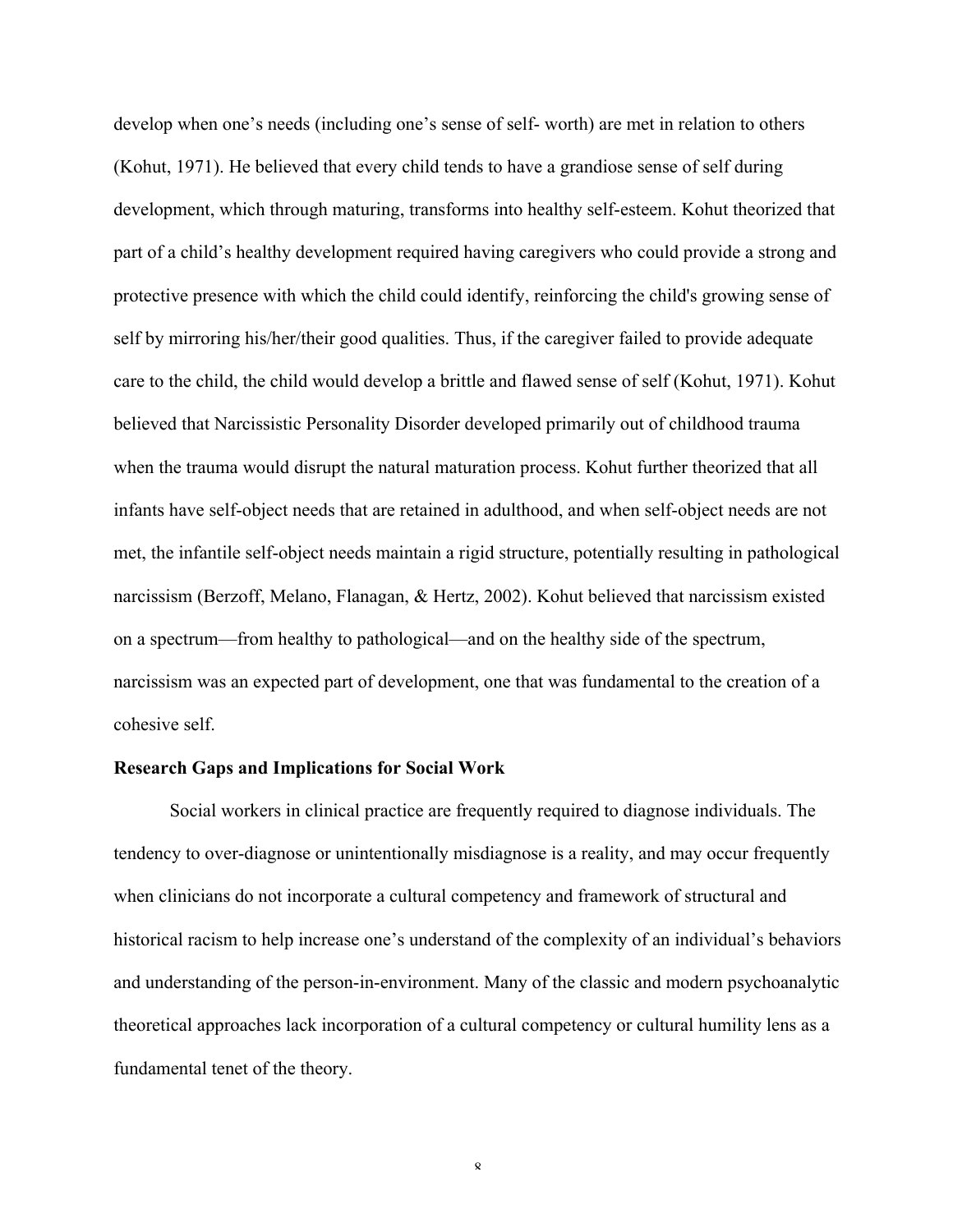This paper explores our responsibility as clinical social workers to critically reflect upon the ways in which we conceptualize our client's choices, behaviors and ways to heal. It also serves to explore when and how we decide to define whether our client's patterns of behavior qualify as pathological, maladaptive, or otherwise. Due to lack of research from academic studies of Black women's social media usage regarding hair and its implications, it is the intent of this study to provide a starting point to shed light on ways in which use of social media such as Instagram or Facebook to post selfies may provide positive support systems for clients. Furthermore, this study intends to explore ways in which social media might be utilized as a therapeutic tool and provide alternative rationales for behavioral patterns that include a historical and cultural competency lens.

As applications such as Instagram are currently a highly popular form of social media with potentially positive implications for use in therapeutic settings, more empirical and theoretical research is needed to explore the potential benefits in its usage. Premature judgments or misperceptions of social media usage may distort a clinician's understanding of an individual and miss an important opportunity to incorporate conversations of structural and historical racism, obtain more accurate clinical insight, and explore topics such as self-esteem and self-love in session. Instagram may offer a wealth of beneficial outcomes: providing a forum for marginalized individuals to access others who serve as positive role models; a space to explore one's true inner self; and generating community when contact with like-minded individuals is difficult to access outside social networking sites. In a recent study examining the implications of Black women's participation in the natural hair care community, one of Moore's participants gave her explanation of reasons she engages in the natural hair community through social media:

 $\Omega$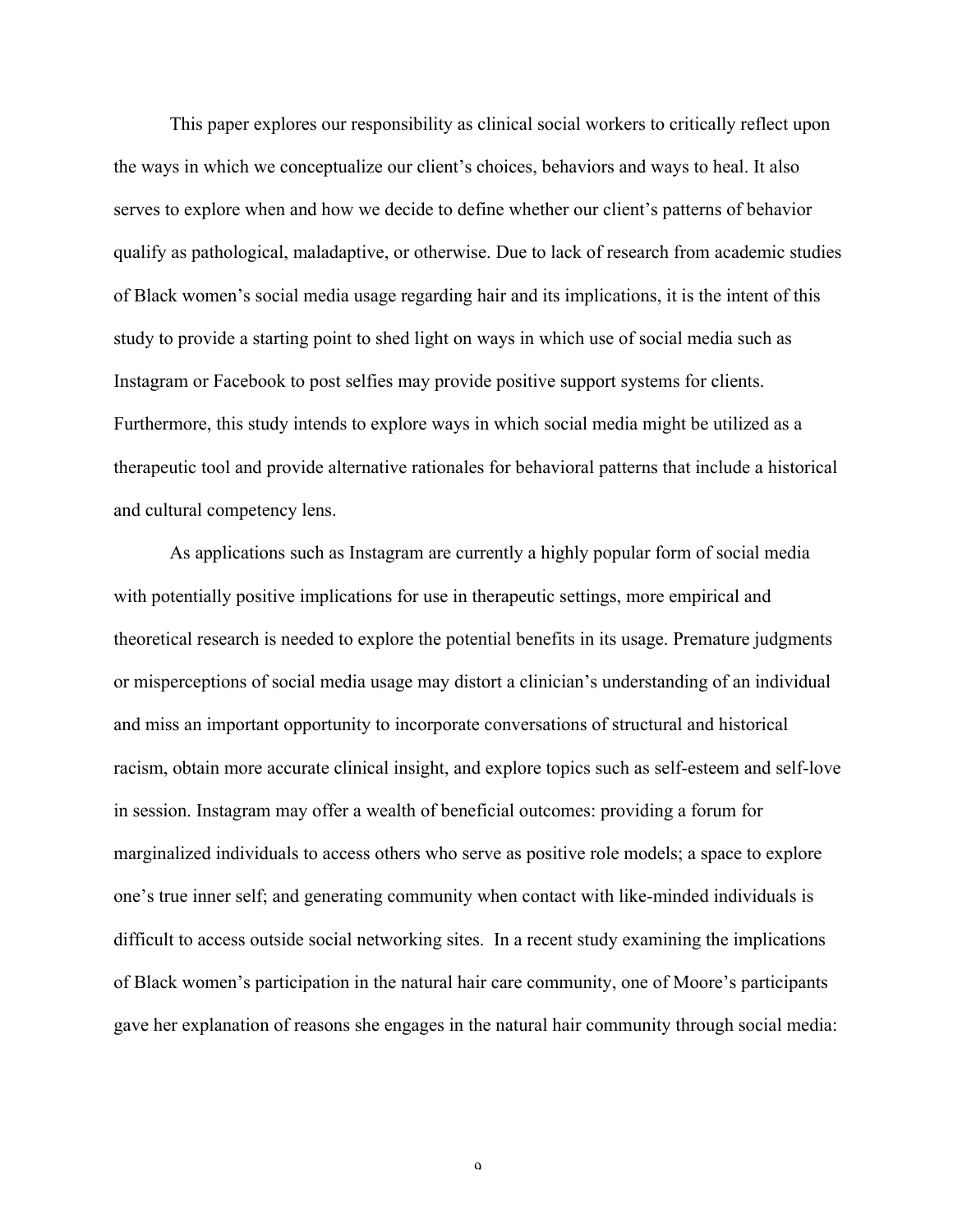I think we need to keep hearing our journey, so we can normalize our hair. You know? And not, and I'm not saying that we are the ones that made it not normal, because I think that's not true. I think that we participated in it, but I don't think that we were the impetus for it not being normal. But I think I'm kind of tired with the 'Omg, look at your locs!', you know, I want it to be like, you know, in your face all of the time. And I feel like that's what's happening, to be honest with you.... And the reason that I'm excited about it is...it's because of what I know has to do with this love of self. So much of our own internalized racism and the stuff that we sort of walk around with partly is, of course, laid up with how we, the relationship we have with our own natural hair. And I'm not saying that folks that have straight hair can't feel that way. ...I'm just saying that it's important to have that relationship at least once in your life. (Moore, 2013, p. 21)

# **Methodology**

This thesis will provide an overview of the phenomenon—the scope of use of Instagram and Facebook to post selfies of Black women's natural hair process, the historical underpinnings related to the importance of hair in the Black community, and a broad discussion of increasing concern over use of social media and posting of selfies as an indication of a growing rate of narcissism in the American population. The following two chapters will discuss Black Feminist and self psychology theories. The thesis will conclude with a discussion chapter that synthesizes all of the material presented and provide implications for clinical interventions. The concepts discussed within the theoretical chapters are as follows.

 $1<sub>0</sub>$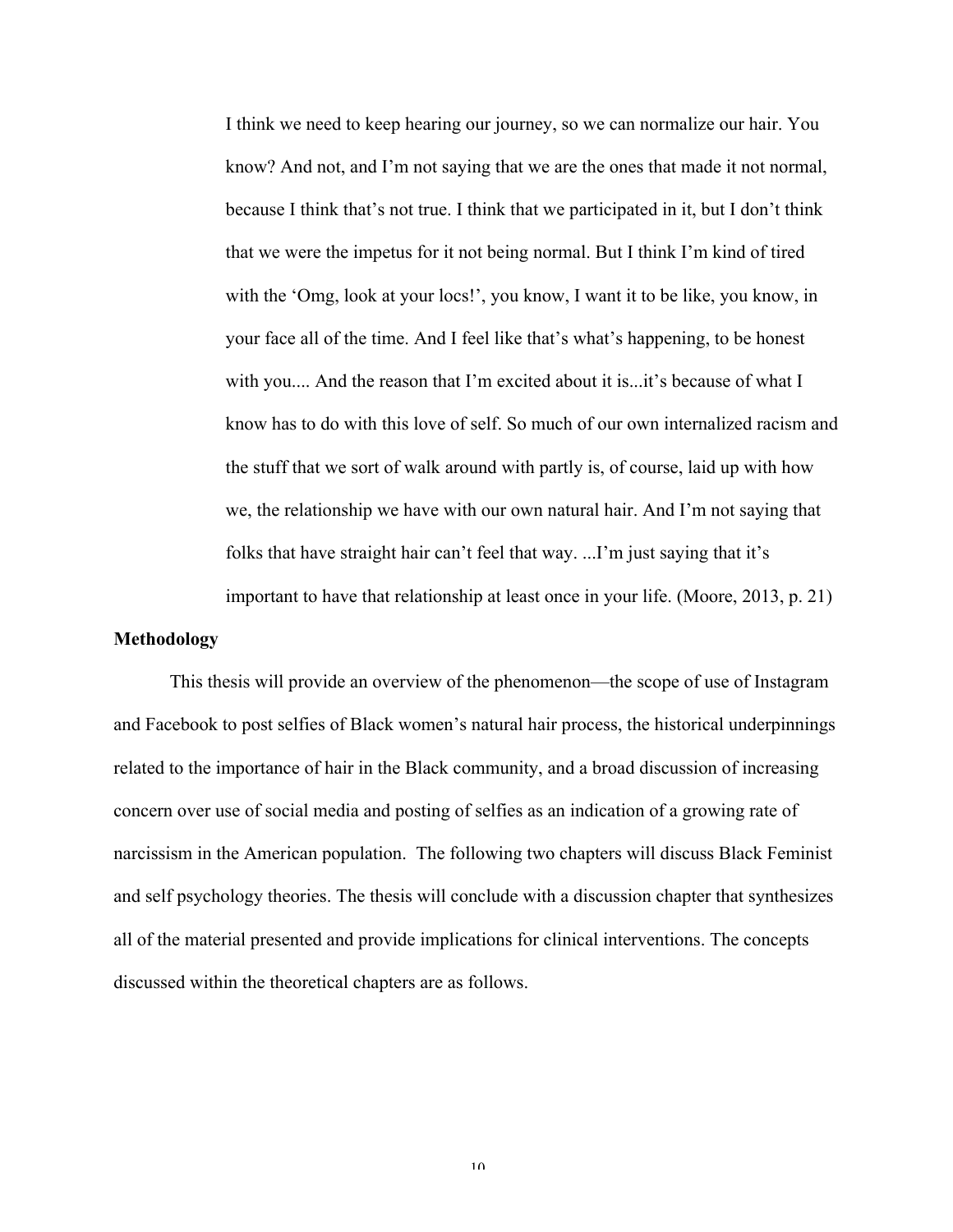#### **Black Feminist Theory**

Black Feminist Theory was selected as it will support and deepen the analysis of the selfie phenomenon and provide context to historical and political factors specific to Black women in America that should be considered at the intrapersonal, interpersonal, and structural levels. It is important to include theory that is culturally relevant to the phenomenon and provides a distinct voice in exploring concepts of intersectionality, different forms of oppression specific to Black women, the ways in which Black women have internalized their experience of oppression, and its impact through expression of self. The Black Feminist Theory chapter will begin with historical background of the different waves of U.S. Feminist theory and its distinction from Black Feminism. Black Feminist Patricia Hill Collins' work will be the focus of understanding the core concepts of intersectionality, safe space, forms of empowerment, selfesteem and body image issues. I intend to use Black feminist theory as a lens to deepen interpretation of research findings, and examine gaps in social media usage research as a way to compare and create competing formulations underlying Black women's usage of social media specifically in posting selfies of their natural hair process.

## **Self Psychology**

Self psychology was selected as Kohut's theories on the spectrum of narcissism as well as his concepts of the "selfobject" and "cohesive self" provide insight into potential uses of social media as an exploration of self. The self psychology theory chapter focuses on the three major selfobject needs as central components to the development of a cohesive self: mirroring, idealizing and twinship selfobjects. In particular, focus on the twinship selfobject will be explored to help interpret posting of natural hair selfies for Black women as it relates to the importance of feeling connection and identity with others to strengthen the self (Togashi, 2012).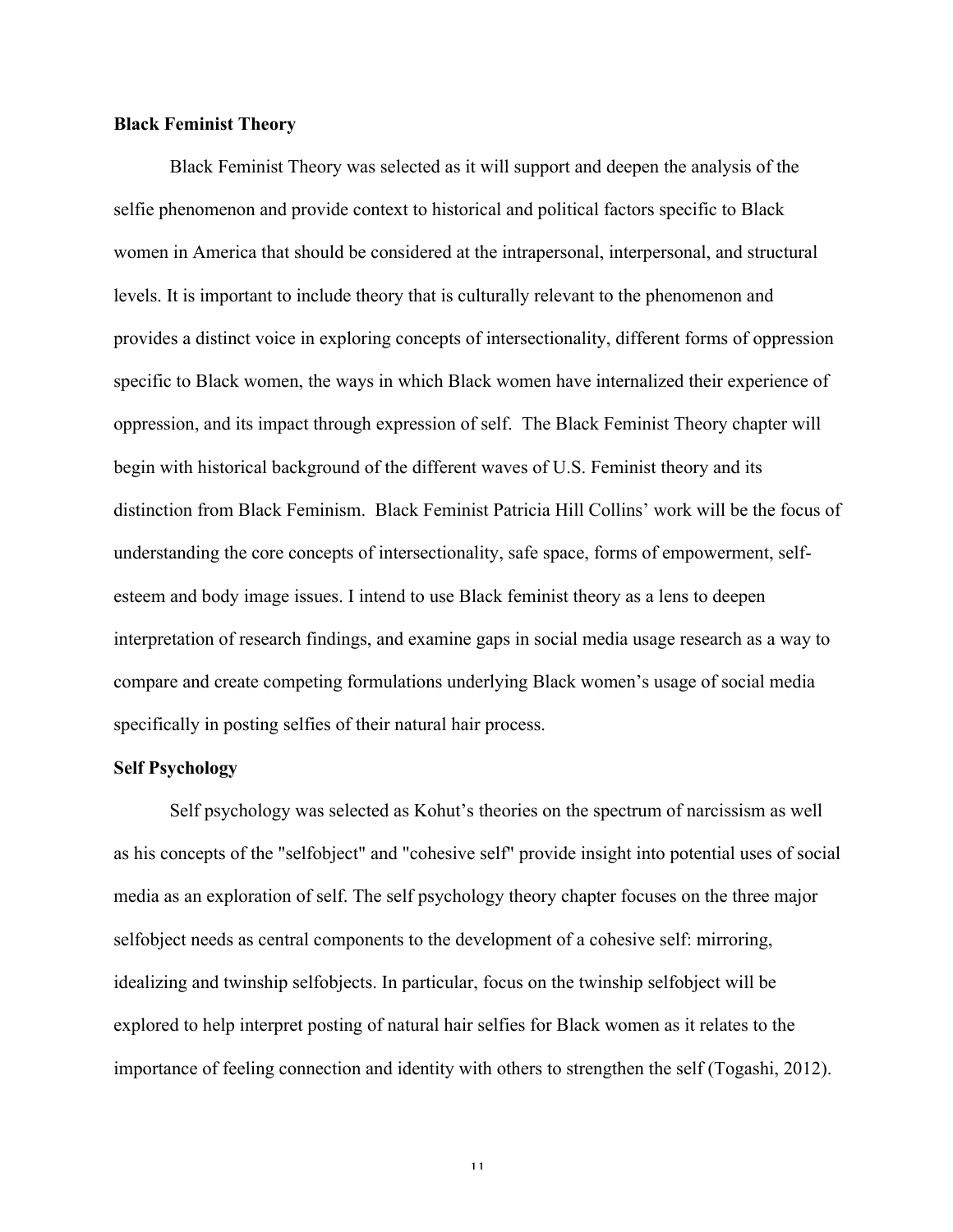Exploration of Kohut's separation in psychodynamic thinking from Freud's clinical beliefs of narcissism are discussed, drawing light on Kohut's understanding of benefits to aspects of narcissism in forming a cohesive self. Background on Kohut's development as a psychoanalyst and upbringing are included in the beginning to provide insight into Kohut's theories. Finally, a discussion of Kohut's more contemporary development of the cultural selfobject will illuminate the importance in culture and how it impacts selfobject development in individuals towards a cohesive self.

#### **Author's Sociocultural Location, Potential Biases and Strengths**

It is important to include my sociocultural location and background to recognize potential sources of bias that may influence the perspective on the theoretical work and phenomenon. My biases may create gaps in the scope of research, discussion, and my assessment of identified issues. I identify as a 33-year-old, cisgender, able-bodied, multicultural Black woman, born and raised in privileged areas of Berkeley and Oakland, CA by a white single-parent upper-class woman. I lived in a white upper-class community as a child. My economic privilege allowed me access to private schooling throughout my childhood that led to a private undergraduate education at a liberal arts school, which informs my perspective. I possess a Juris Doctorate in law and am currently pursuing a degree in a field with a professional commitment to social justice. My socioeconomic privilege, able-bodiedness, and cisgender identity allow me to navigate multiple spaces without known discrimination. My experience as a woman-identified multicultural Black-identified person strongly informed and inspired this thesis and informs my analysis.

My belonging to the population that I am analyzing gives me a window into their lived experience, but it also may cause me to generalize my experience to that of others or choose to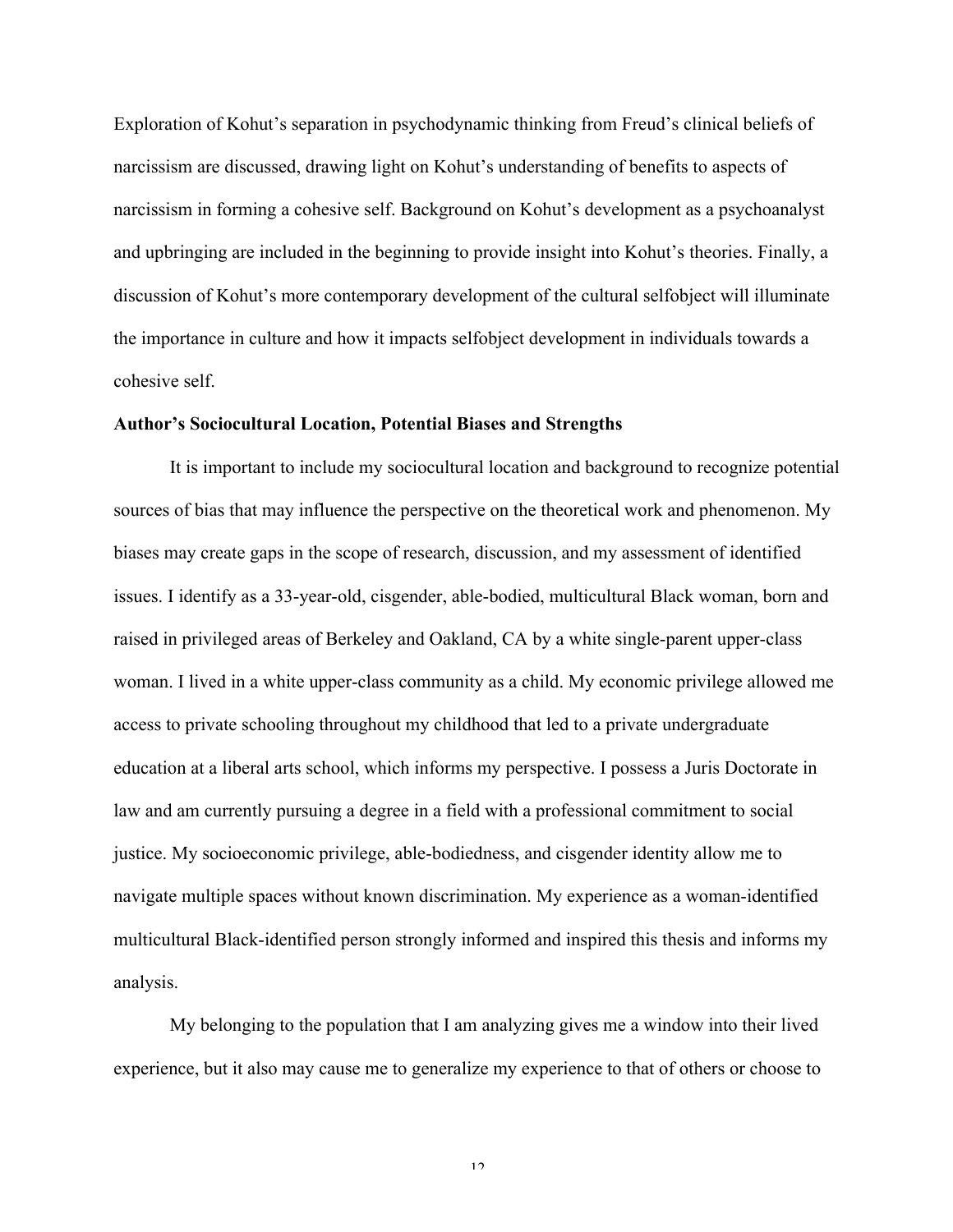look at certain actions in a less-critical viewpoint. Because there is limited empirical data available that explores particular issues of intersectionality within the Black female identity using social media and different intent and purpose within the community as a Black woman posting natural hair selfies, I too am grouping multiple different experiences of identity, lack intricate discussion of the impact of racial hierarchy in the phenomenon, and run the risk of missing complex aspects and nuances of this phenomenon. Additionally, as a cisgendered woman who identifies as multiracial Black, were I to place myself in the spectrum of Black and the racial hierarchy, traditionally, I fall in the category as someone with 'good hair' and a lighter complexion. I am also someone who does not participate in the process of posting selfies of my natural hair process. These aspects of my identity inform my view on the use of selfies, gaps in understanding due to my difference and lack of experience in social media usage and potential desire to make meaning of selfies that may or may not be valid for a large percentage of Black women engaged in this process. It is important to acknowledge the nuances and complexities in discussion that I do and do not explore, and I do so here with full acknowledgment that my focus on the experience of a particular aspect of this phenomenon certainly obscures multiple lived experiences of groups within this population whose voices are not fully or adequately explored here.

One strength in this theoretical process is through use of different theoretical lenses, the theory provides additional conceptualization and historical framework to the qualitative research conducted on this particular phenomenon. Of the few studies conducted on this specific use of social media for a particular population, outside brief literature reviews, little theory is provided that assists in our understanding of the conscious and/or unconscious statements being conveyed at the intra-, inter- and structural level. As many psychodynamic theories tend not to explore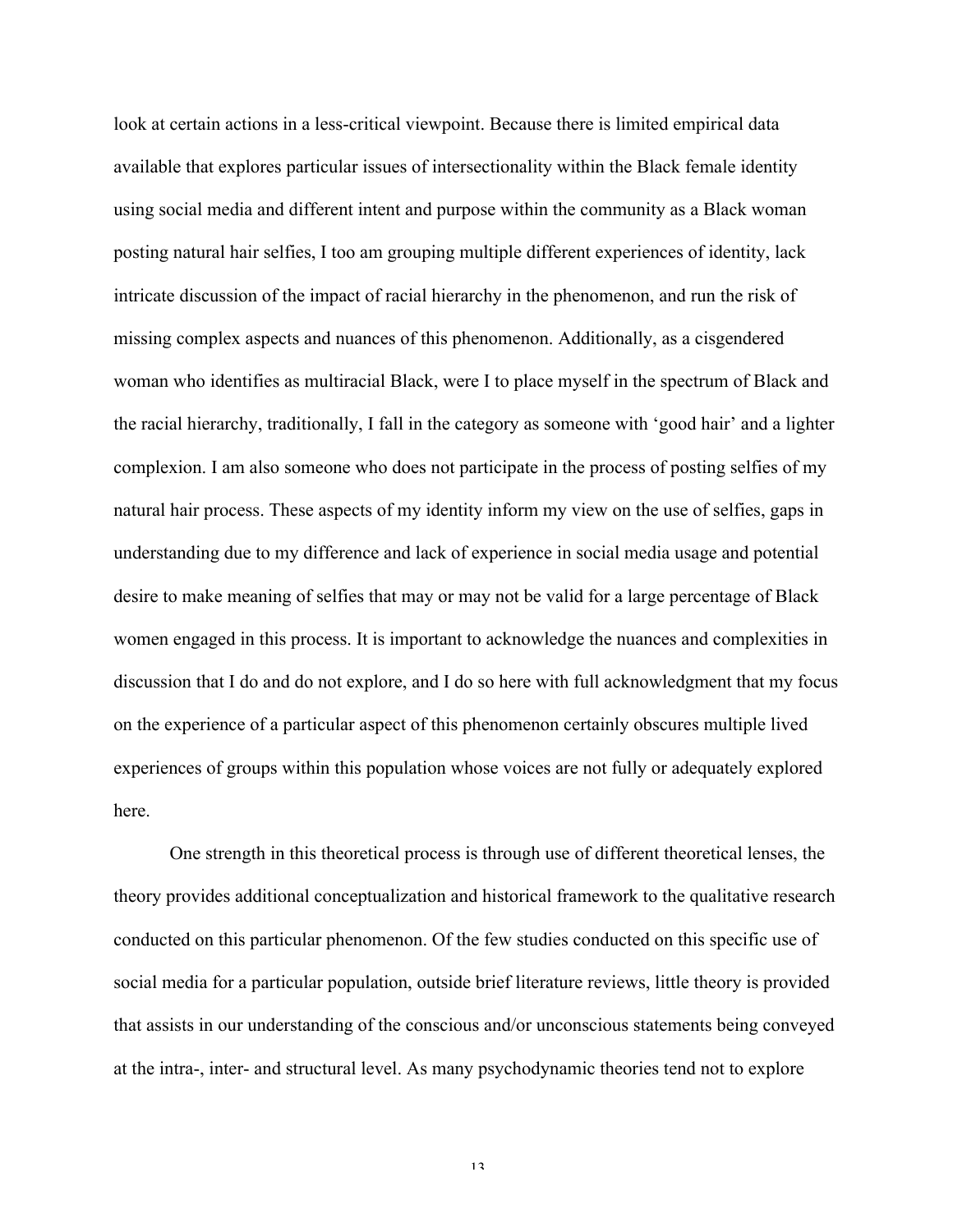intersectionality of culture or race in the applicability of the theory, it is important to widen the conversation so that clinicians are aware of the gaps in theory or potential strengths in certain forms of psychoanalysis that may support or deepen the therapeutic alliance and clinical work.

# **Conclusion**

Through preliminary research for this thesis, it became apparent that a potentially useful approach to analyzing this phenomenon could be found by framing the phenomenon through self psychology and Black feminist theory. Self psychology, like most psychodynamic theories, lacks a cultural competency lens. A chapter on Black Feminist theory therefore seems appropriate to provide additional information and possible explanations for the behavior, including exploration of how structural and historical racism impact the development of 'self' in individuals. Chapter II will present a summary of the phenomenon of selfies, an overview of the historical importance of hair for Black women and the online natural hair movement. Chapter III will examine the Black Feminist perspective, focusing on how the use of social media and postings of selfies may provide potential personal, social, and cultural benefits through participating in the online natural hair care movement for Black women. Chapter IV will examine how natural hair selfies may be examined through psychodynamic theory of Kohut's self psychology and include exploration of his theories on narcissism. Finally, Chapter V will discuss, analyze, and synthesize the previous two chapters, examine different case vignettes, and conclude with treatment recommendations.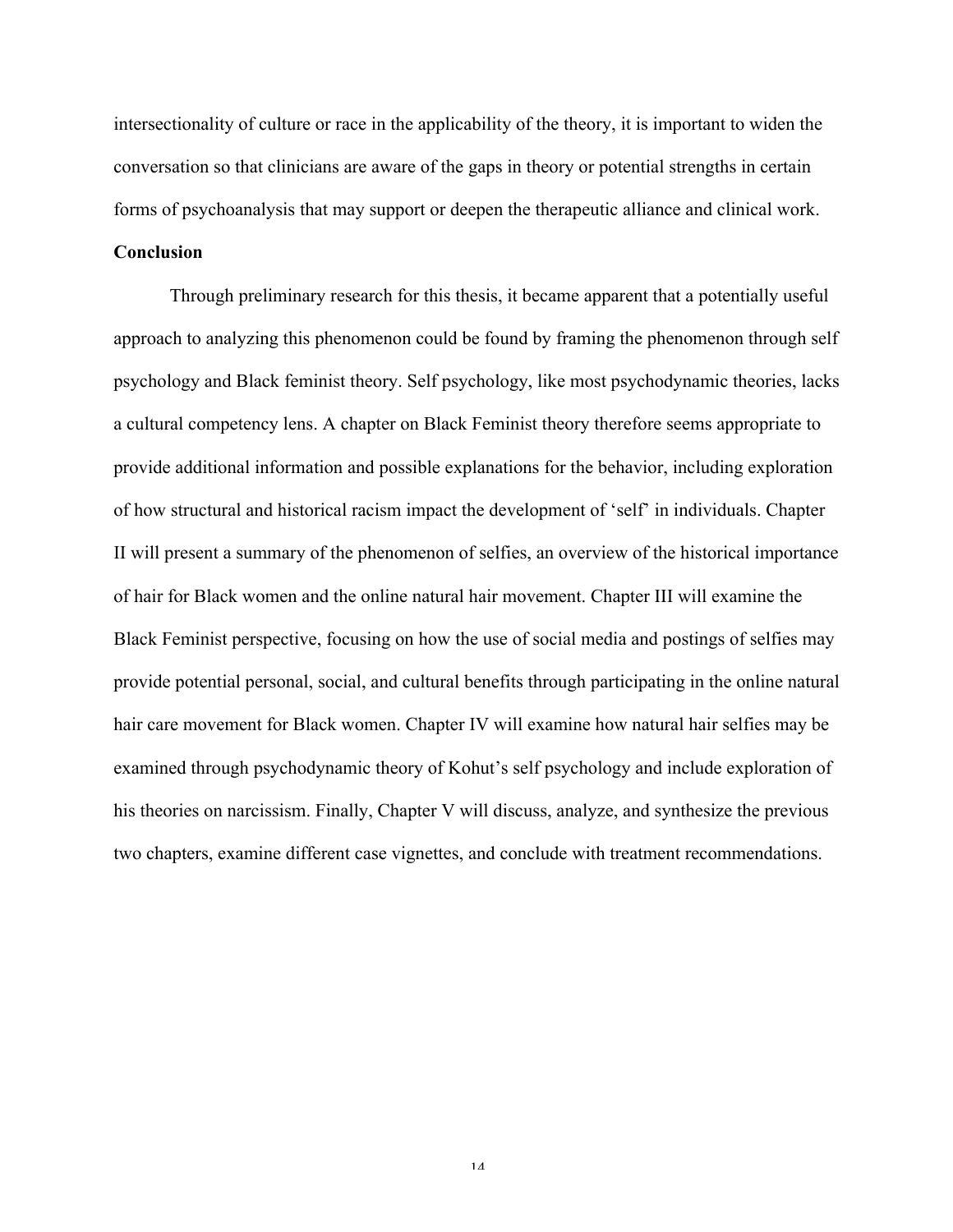#### **CHAPTER II**

#### **Phenomenon**

This chapter will explore the phenomenon of Black women posting selfies on SNS, specifically on Facebook and Instagram. The popular literature and academic research on social media related to this topic will be explored in order to identify the current gaps within the research. Particular attention will be given to research implicating Facebook usage and other forms of social media being directly linked to self-worth, self-esteem, and narcissism in American culture. Consideration will be given to the lack of exploration within research on potential differences in social media usage and findings regarding self-esteem, self-identity, selfrepresentation, and narcissism based on cultural or racial differences. In order to gain a comprehensive understanding of the phenomenon, this chapter will begin by presenting an essential historical backdrop to historical and structural racism and its impact on Black women's bodies. This background information informs the selfie phenomenon, it's scope, and the frequency of use of social media by Black women to explore their natural hair process through selfies.

#### **Historical Backdrop on Black Women's Hair**

In American culture, many Black women struggle at different points in their lives to overcome feeling estranged from their own beauty and identity, grappling with Eurocentric western conceptions of beauty that overemphasize and glorify straight hair, light skin, and light eyes. In Black communities, hair and hair styling has its roots in the structural and systemic regulation of Black women's bodies (Cooper, 2014). Some Black women who choose to wear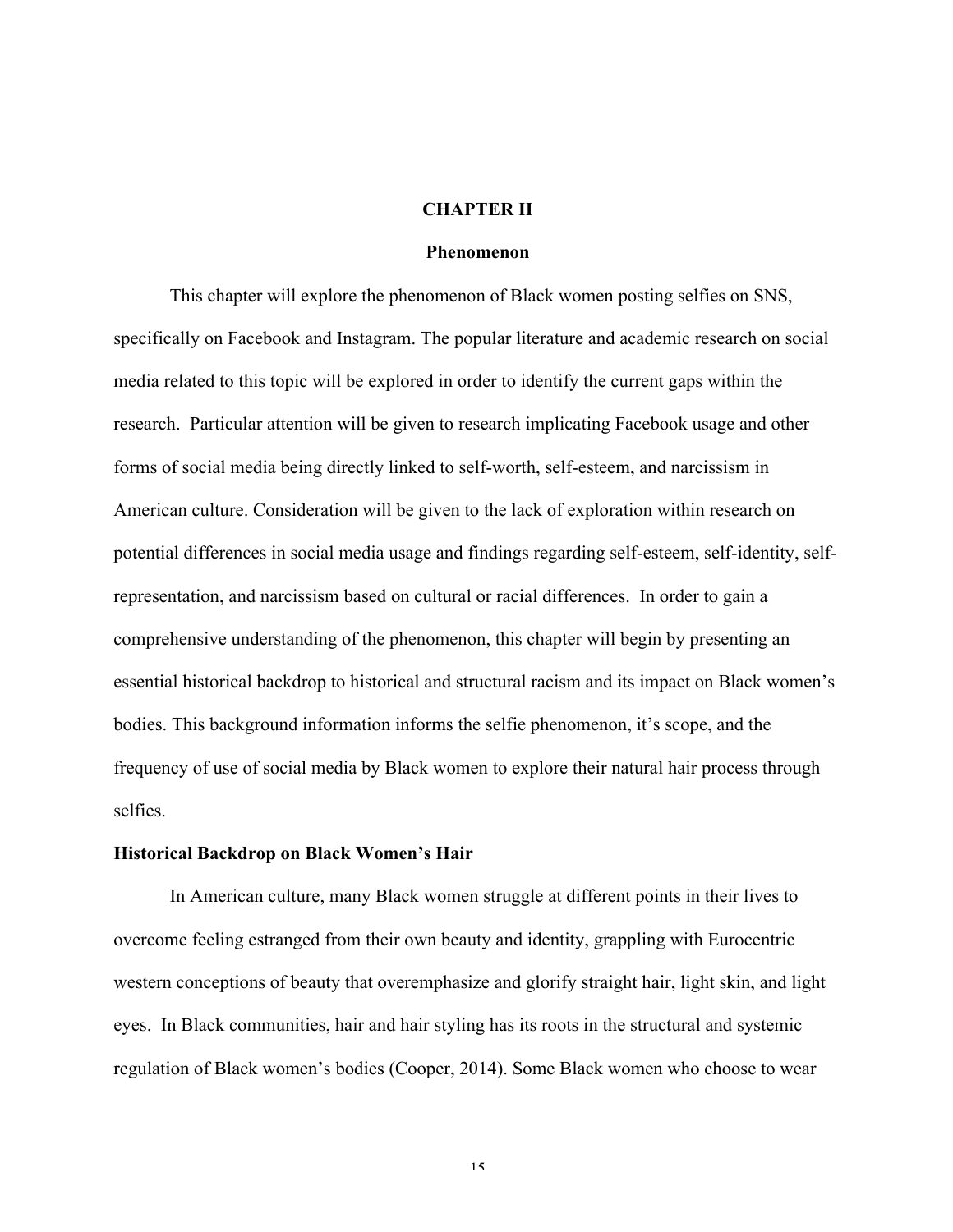natural hairstyles may struggle with a sense of marginalized identity due to a lack of recognition of natural hair as beautiful in American mainstream culture. Hair in Black culture historically is a symbol of beauty, strength, and power; the style adorned can suggest one's socioeconomic status, religious affiliation, culture, age, and/or marital status (Koppelman, 1996). The care taken with a Black girl's hair may signal that she is loved and cared for; that she belongs to someone; moreover, having unkempt and uncombed hair was a sign of parental neglect in the Black community (Cooper, 2014). For many Black women, hair is a strong part of their identity (Weitz, 2004). Thus, Weitz articulates, "changing our hair, then, changes our identity because our hair and our appearance are central to how we see ourselves" (Weitz, 2004, p. 64).

> It rained & thundered just beautiful. I got soaked, but I love to walk and play in the rain, except my hair doesn't. I wish it would be alright for us Negro[e]s to wear out hair natural. I think it looks good but it's not [ac]cepted by society. Any way I got soaked anyway, hair & all and mommy nearly had a white child (Valerie Turner [Valerie Jean], June 12, 1968, age fourteen) (Bell-Scott, 1994, p. 77)

# **Hair and Colorism During Slavery**

Since slavery, Black women's bodies have been systematically devalued and degraded in American culture. During slavery, hair texture—moreso than skin color—was the most powerful symbol of enslavement (Byrd & Tharps, 2001). Slaves with lighter skin tones and straighter hair were delegated highly coveted jobs and valued five times more than their kinkier-haired and darker-skinned female counterparts, who were forced to work in the fields (Byrd & Tharps, 2001). Hair was the " 'true test of blackness' for light skinned slaves or mulatto slaves" (p. 18).

The concept of a racial hierarchy within the African-American community started during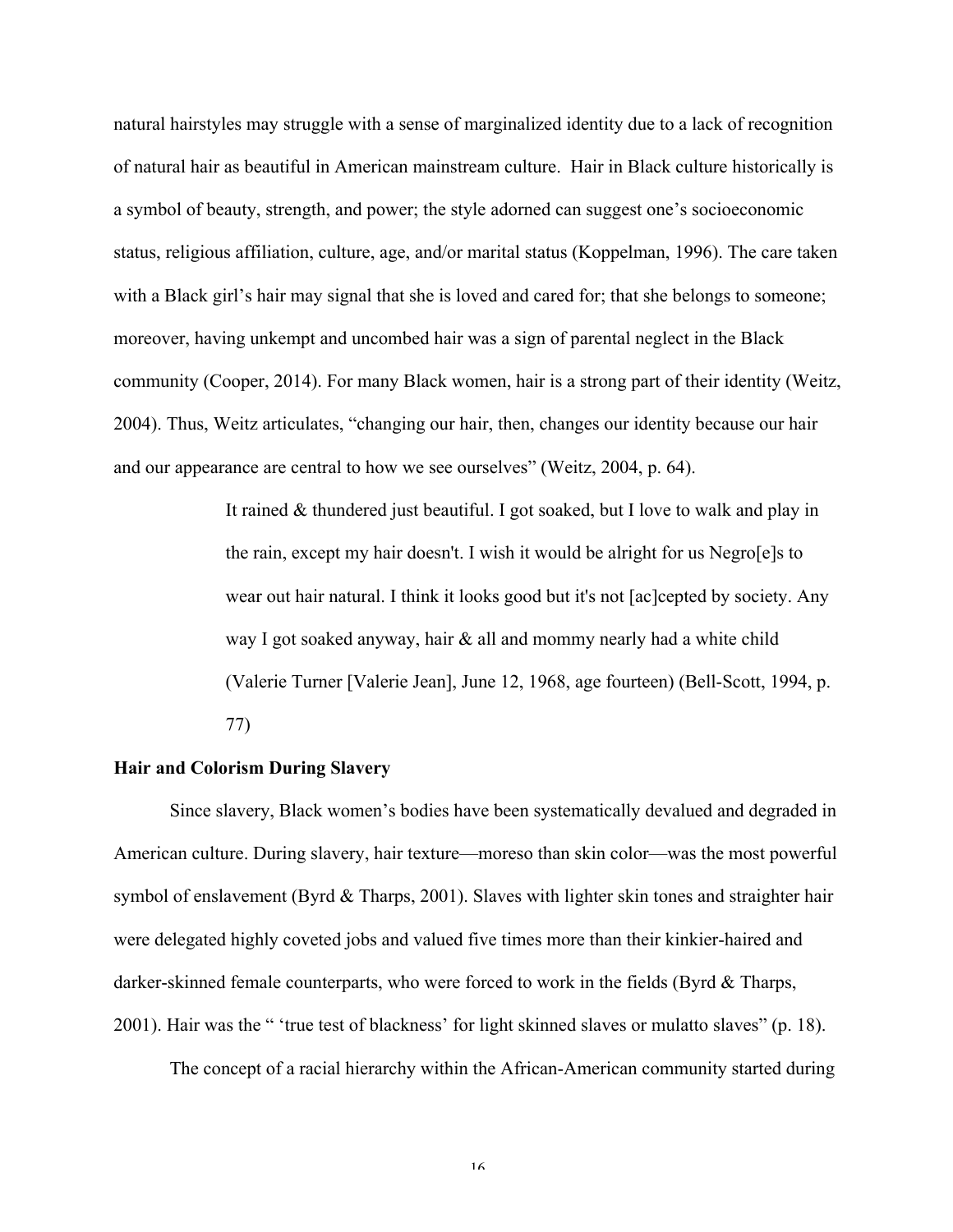slavery and had very practical implications and potential privileges (Byrd & Tharps, 2001). Working in the plantation house gave some slaves access to hand-me-down clothes, better food, education, less backbreaking labor than those in the fields, and sometimes even a promise of freedom upon their master's death (Byrd & Tharps, 2001, p. 18). Black women sought out ways to lighten their skin and straighten their hair believing marketing campaigns that suggested that "only through changing physical features will persons of African descent be afforded class mobility within African-American communities and social acceptance by the dominant culture" (Byrd & Tharps, 2001, p. 23). It is said that when Africans were put into the slave ships, their hair was shaved off (Byrd & Tharps, 2001). This served to increase self-hatred and insecurity in an effort to prevent rebellions and liberation (Lake, 2003, p. 82). It erased their culture, altered their relationship with their hair, and made African's feel like "anonymous chattel" (Byrd & Tharps, 2001, p. 11).

# **Emancipation, Hair and Assimilation**

After Emancipation, there was safety in conforming to European American beliefs of beauty and style. Natural hair was associated with being rural, ungroomed, and uneducated. "Because many of the more than one hundred thousand free Blacks in nineteenth-century America were the mulatto offspring of the first African arrivals and their European companions, lighter skin and loosely curled hair would often signify free status" (Byrd & Tharps, 2001, p. 17). "Black women who attempted to style their hair in long, prim, and proper styles to their White counterparts were considered well-adjusted by White society" rather than being considered uppity or wild (Byrd & Tharps, 2001, p. 22). Black women's hair became a badge of inferiority outside of European mainstream standards beauty. Women were taught that having "nappy" hair was a badge of shame (Banks, 2000).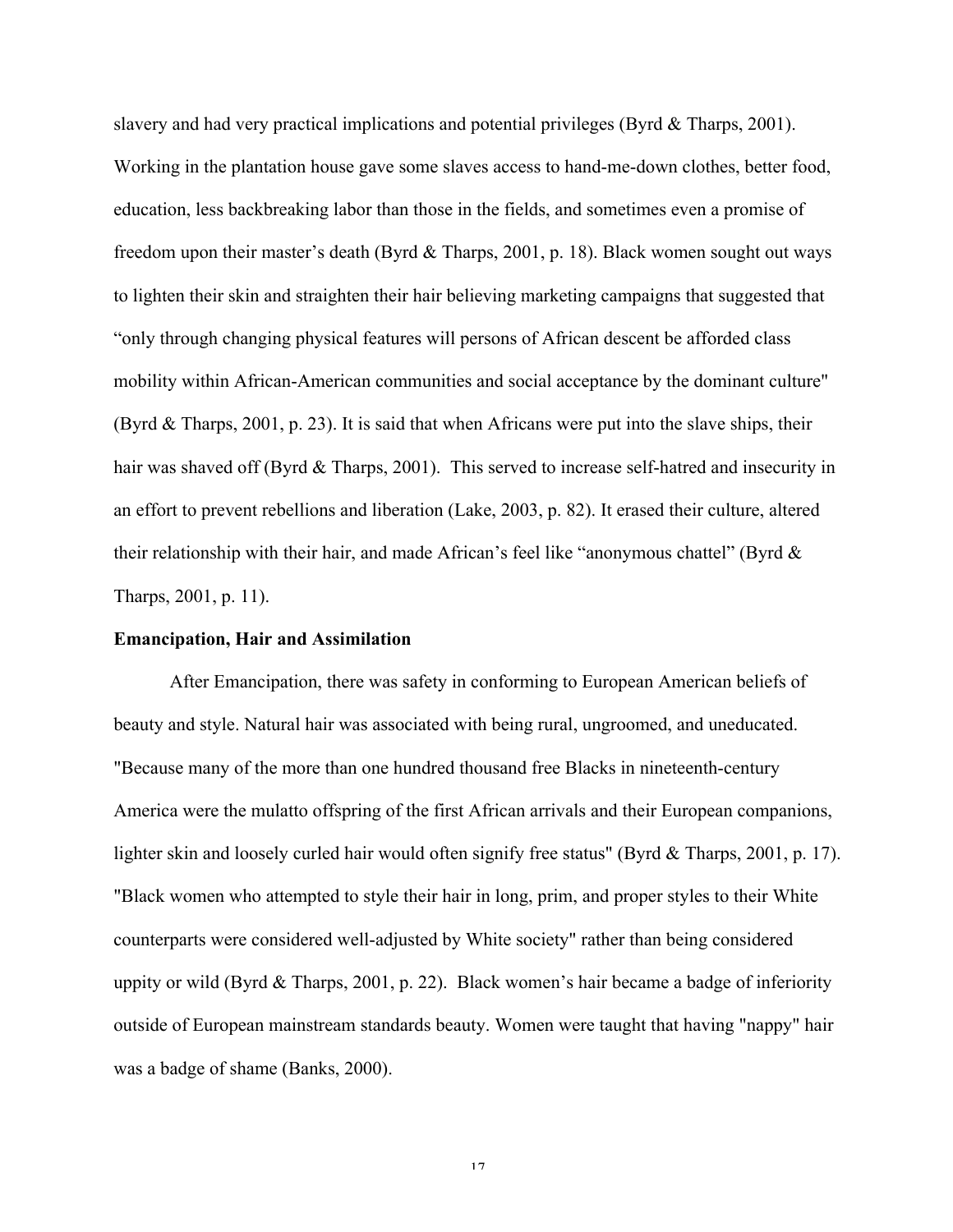Through slavery and even after Emancipation, Black women's humanity was stolen. Their struggle for humanization in the present day includes overcoming feeling alienated from affirming their own beauty and identity. The debate continues of whether "Black women feel shameful of their hair in a natural state or a sense of liberation by chemically altering their hair" (Johnson, 2013, p. 81). One scholar, Lake, argues that the "processing of natural hair is one manifestation of people's estrangement from their cultural foundations," which some interpret as a sign of internalized racism (Lake, 2003, p. 82). Kimberly Battle-Walters says it succinctly "[t]oday, although slavery is officially over, lighter-skinned African American women unfortunately still often hold a certain unspoken higher spot in the pecking order over dark African American women due to a social obsession with color and colorism" (Battle-Walters, 2004, p. 48). Cooper discusses current bans on locks, twists, and cornrows in the military as a need to "discipline" and "tame" Black women's hair. She states that those who have 'liberated' their hair think of ongoing Black cultural investment in long straight hair, wigs, weaves and perms as "evidence of a kind of pathological investment in European standards of beauty" (Cooper, 2014).

Many may argue that women who choose to relax and straighten their hair symbolize Black women who lack the ability to define themselves outside of the oppressive European American standards (Friere, 1970). Understanding what 'liberation' through hair presentation may be and whether one's styling of their hair is personal and/or political likely depends on each individual. Regardless, it is important to examine the historical and racial underpinnings that impact individual hair styling decisions. For example, during the 1960s Black Power Movement, some Black women wore the Afro as a form of assimilation to survive within the revolutionary culture (Byrd and Tharps, 2001). In contrast, other Black women who wore Afros during this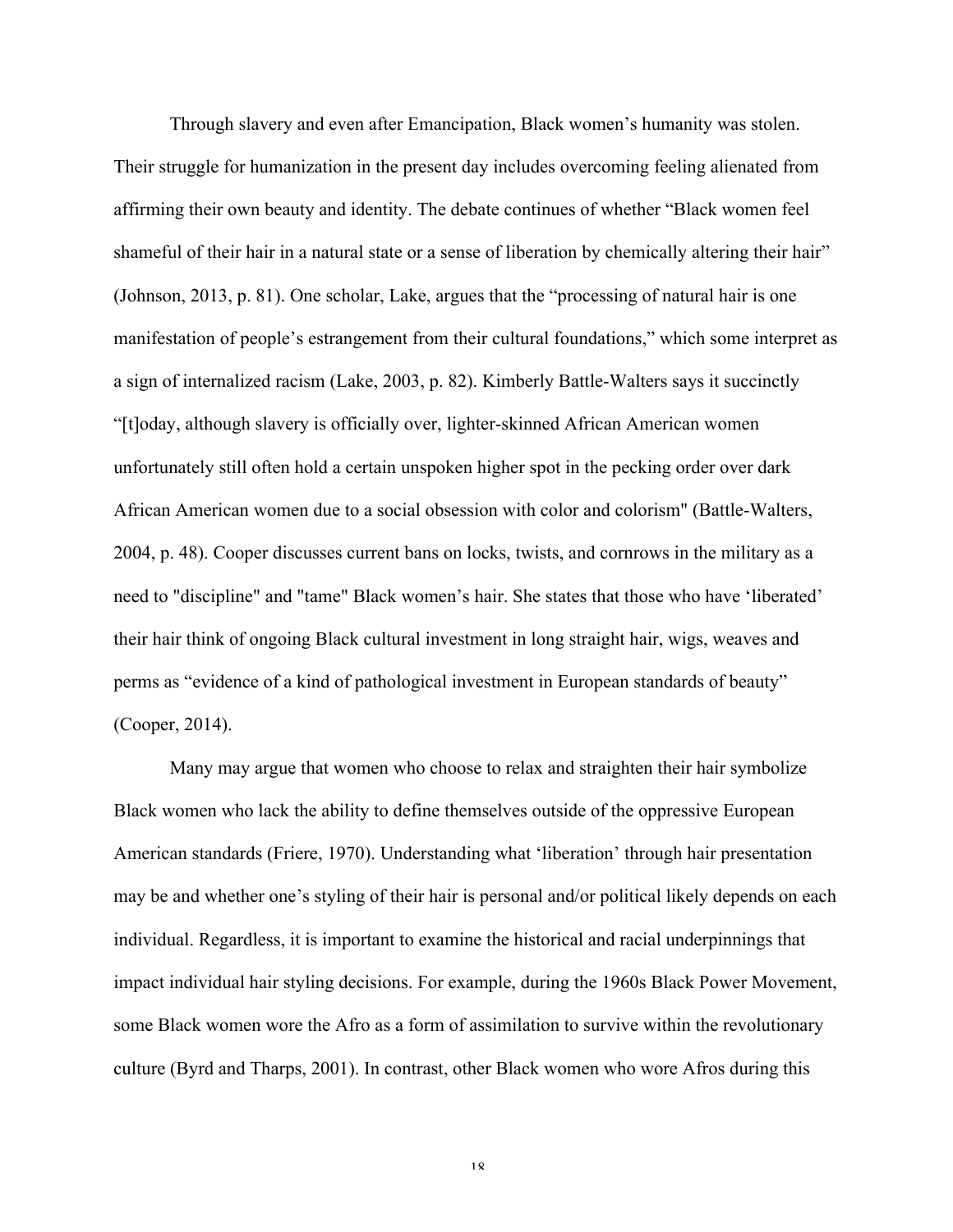time might consider it a statement of self-love. During the 1960s, part of the revolutionary civil rights movement symbolism included the Afro. An individual's decision to straighten one's hair or choice to wear or not wear an Afro had significant political implications. Pablo Friere discusses how oppressed communities in their process of liberation, become "sub-oppressors" (*e.g.,* internalized racism) in the initial process of restoring their humanity (e.g., finding their identity, connecting to their natural hair); therefore, the Afro from Friere's perspective, might be an example of Black women liberating themselves (Friere, 1970). This is because the ideal that Black women have strived for in the past—to be considered a "woman"—was only achieved through straightening or relaxing one's hair. "Woman" and beauty were defined historically through Eurocentric standards so that now the mainstream conception of "woman" does not incorporate natural aspects of a Black woman's identity. "The oppressed, having internalized the image of the oppressor and adopted his guidelines, are fearful of freedom" (Friere, 1970, p. 47).

Friere's perspectives have current relevant meaning as ongoing systemic and institutional restrictions (*e.g.,* workplace grooming requirements) is a clear example of "pervasive cultural and legal policing of black women's bodies" (Cooper, 2014, para. 21). For example, in 1981, Renee Rodgers sued American Airlines for banning braided cornrow hairstyles. The court found in favor of American Airlines stating the policy applied to employees equally and thus did not violate the law; however, Rodgers felt the policy was a form of racial discrimination (Cooper, 2014). Today, Black women are required to style their hair as part of employee protocol in certain work environments. For example, in the military, all women are banned from wearing certain hairstyles (Cooper, 2014). Cooper, a Black scholar and professor, would argue that this workplace requirement is a form of racial discrimination, requiring many Black women in the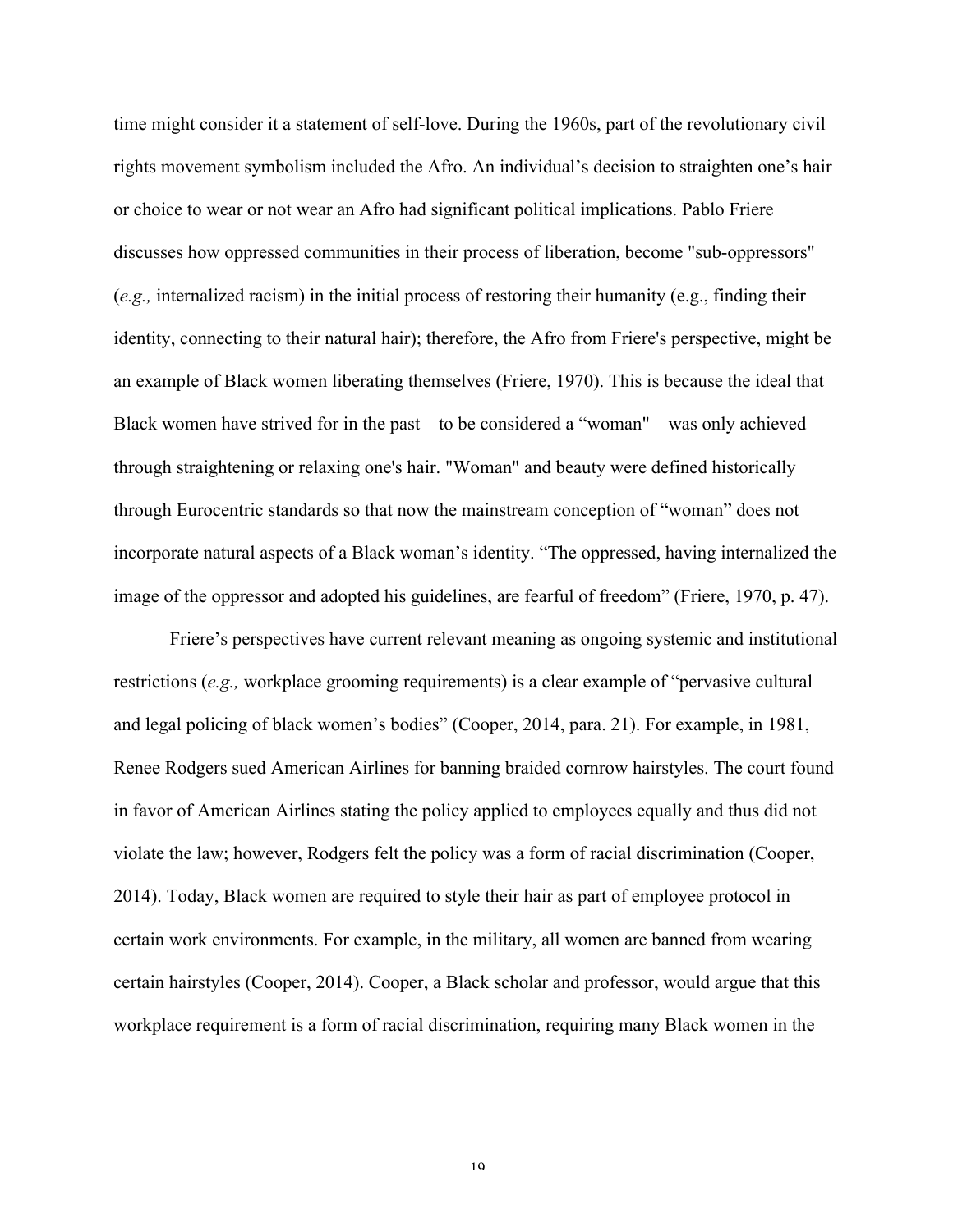military to undergo medical risks from hair straightening to remain in the military (Cooper, 2014).

Internalized racism obtained through intrapersonal, interpersonal, and structural racism during slavery has ongoing manifestations in the Black community today. These concerns continue to plague some Black women's sense of self, racial and cultural identity, and selfesteem. The take-away message is that Black women's bodies continue to not be just their own—they are spaces marking one's ongoing attempts to assimilate to Western standards, a site for collective resistance; a space that is interpreted by mainstream and marginalized communities alike to decrypt where one fits in and how one views her identity. Regardless of her intent to be her own person, a Black woman's body may mark very delineated progression of American history and the ongoing oppression of Black women in the United States.

#### **Social Media and Selfies**

Regardless of the way Black women choose to wear their hair, one's hair and hair styling is "laden with messages and has the 'power to dictate how others treat you, and in turn, how you feel about yourself'" (Thompson, 2009, p. 78). Social networking sites connect individuals across the globe through the internet creating virtual communities that provide quick access to global knowledge bases filled with information, recommendations, tutorials, video diaries, blogs, and photographs. In 2010, Facebook was considered the most commonly used online social networking site among adults and continues to grow (Lenhart, Purcell, Smith, & Zichuhr, 2010). Facebook has 1.35 billion active users with 152 million daily active users in the United States and Canada (Facebook, 2015). Instagram, acquired by Facebook, is second only to Facebook with a total of 30 billion photos shared since its launch in October 2010 (Instagram Press, 2015). On average, Instagram has over 70 million photographs circulating on a daily basis, has over 300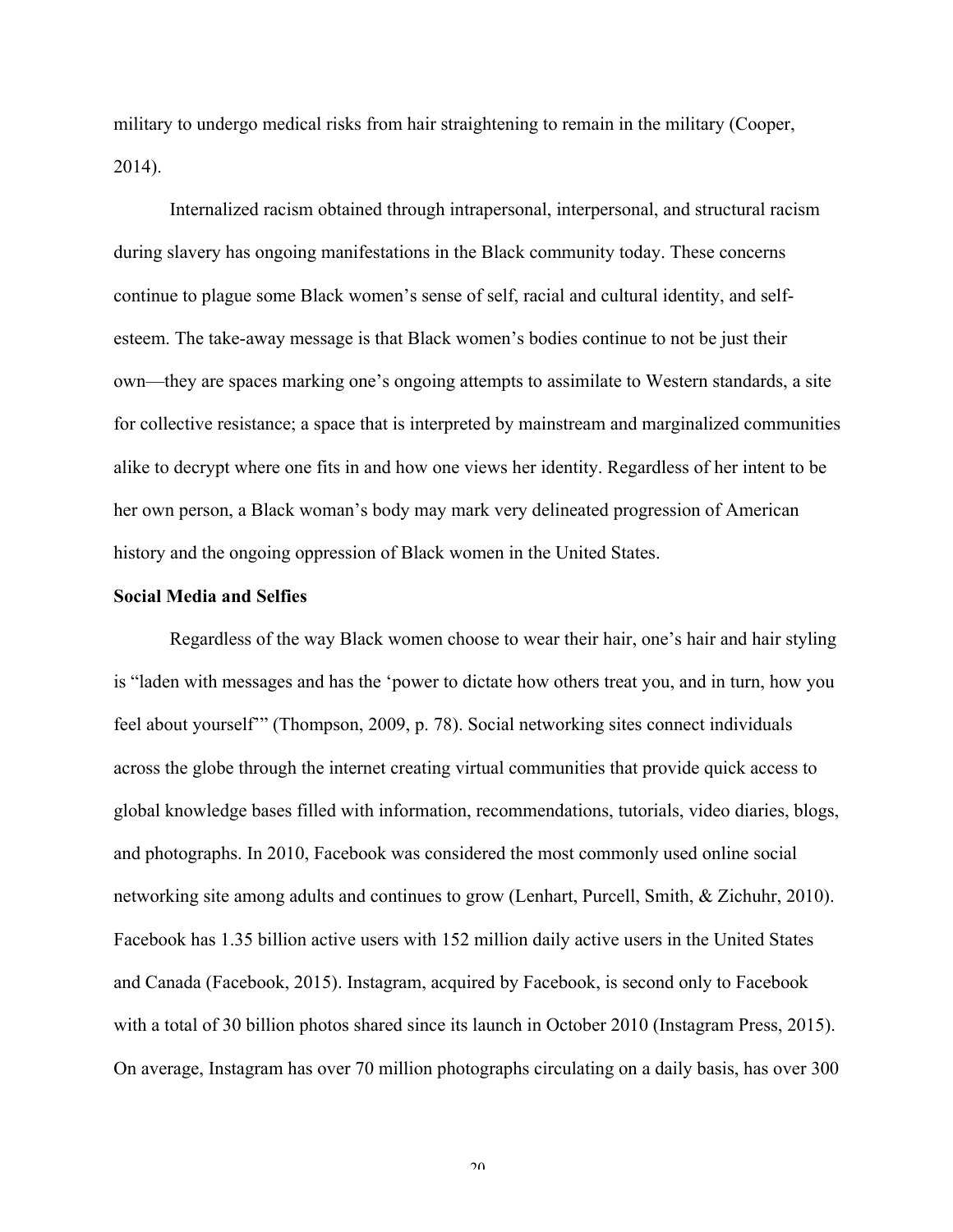million monthly users (Instagram Press, 2015). One of the main uses of social networking sites, particularly Instagram, is the posting of the selfie. Since June 2014, More than 130 million user images and videos have been hashtagged with the word 'selfie' on Instagram (i.e., #I, #me, #myself, #self, #selfie, #selfies, and #selfportrait) and account for over 439 million user images and videos (Wendt, 2014). Currently on Instagram and Facebook, there is a strong natural hair care 'movement' for Black women, encouraging individuals to share selfies of their natural hair process using different hashtags.

#### **Natural Hair Movement on Social Networking Sites**

For Black women, natural hair selfies has become a source of support, a means of building self-esteem, and a way to track their natural hair journey. Through posting or commenting on selfie postings, Black women may post selfies as a means to pushback against mainstream projections of 'beauty' that may perpetuate internalized racism through continuous promotion of relaxed hair and straight hairstyles. Black women post selfies on social media sites embracing their natural hair and receiving affirmation and support of their natural hair practices from friends, family, and/or strangers. Although most academic research and conversation in the press around selfies and social media focuses on selfies as narcissistic, women (and in this thesis Black women specifically) may be using social media as a new form of empowerment and positive self-presentation through self-portraiture. In sum, social media sites provide a unique venue for individuals to express alternate identities and selves.

#### **Use of Selfies**

In 2010 when the front-facing camera was created, it astronomically projected average mobile phone user's abilities to share their lives through visual self-representation—or some might argue self-portraiture—in the form of selfies. The iPhone has made photography easily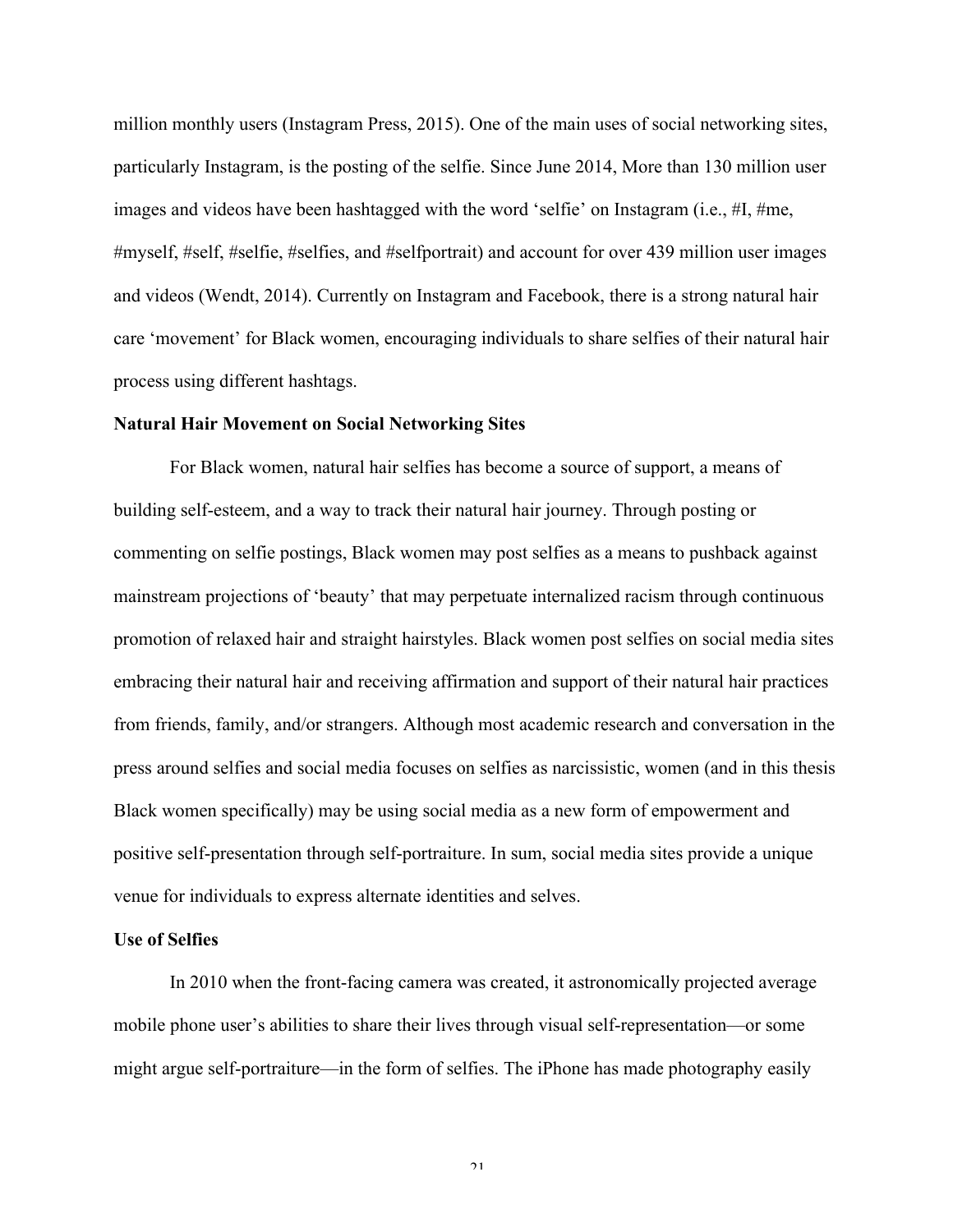accessible to mainstream America and in combination with social media, provided a new medium for marginalized communities to use the photographic lens to communicate their process of creating, finding, and/or supporting their cultural identity. Particularly for Black women who may not have individuals in their community who also wear their hair naturally, access to an online community provides support and acceptance they may not have received otherwise. Individuals may feel able to express aspects of their identity that remain hidden or unexplored in their lives. One qualitative study conducted in 2014 interviewed 17 African American women and found SNS provide support for African American women towards accepting and appreciating their natural hair through exchange of information concerning natural hair care and styling through social media sites (Ellington, 2014). Traynor (2013) found online communal spaces where Black women can engage in giving and receiving support of their Black identities may reverse the impact of racism and/or internalized racism and provide space towards new ways to accept and love their identity.

Although natural hair movements have existed prior to the creation of social networking sites, social media has created a new platform for the natural hair community. These sites on Facebook, Instagram, and Tumblr (and the individuals who post selfies) strongly emphasize how natural hair is beautiful. Although the specific amount of Black women who use Facebook or Instagram to post natural hair selfies is unknown, when conducting a basic search on Instagram using hashtags such as #naturalhair, #naturalhairjourney, or #naturalhaircommunity, some of these forums have over four million postings, many with supportive comments or "likes" from multiple users. In addition to forums created through common hashtags, individuals also create online Instagram identities and obtain followers who like or comment on posted selfies. For example, one user, naturalhairproject, has over 4,000 followers, while naturalhairdaily has over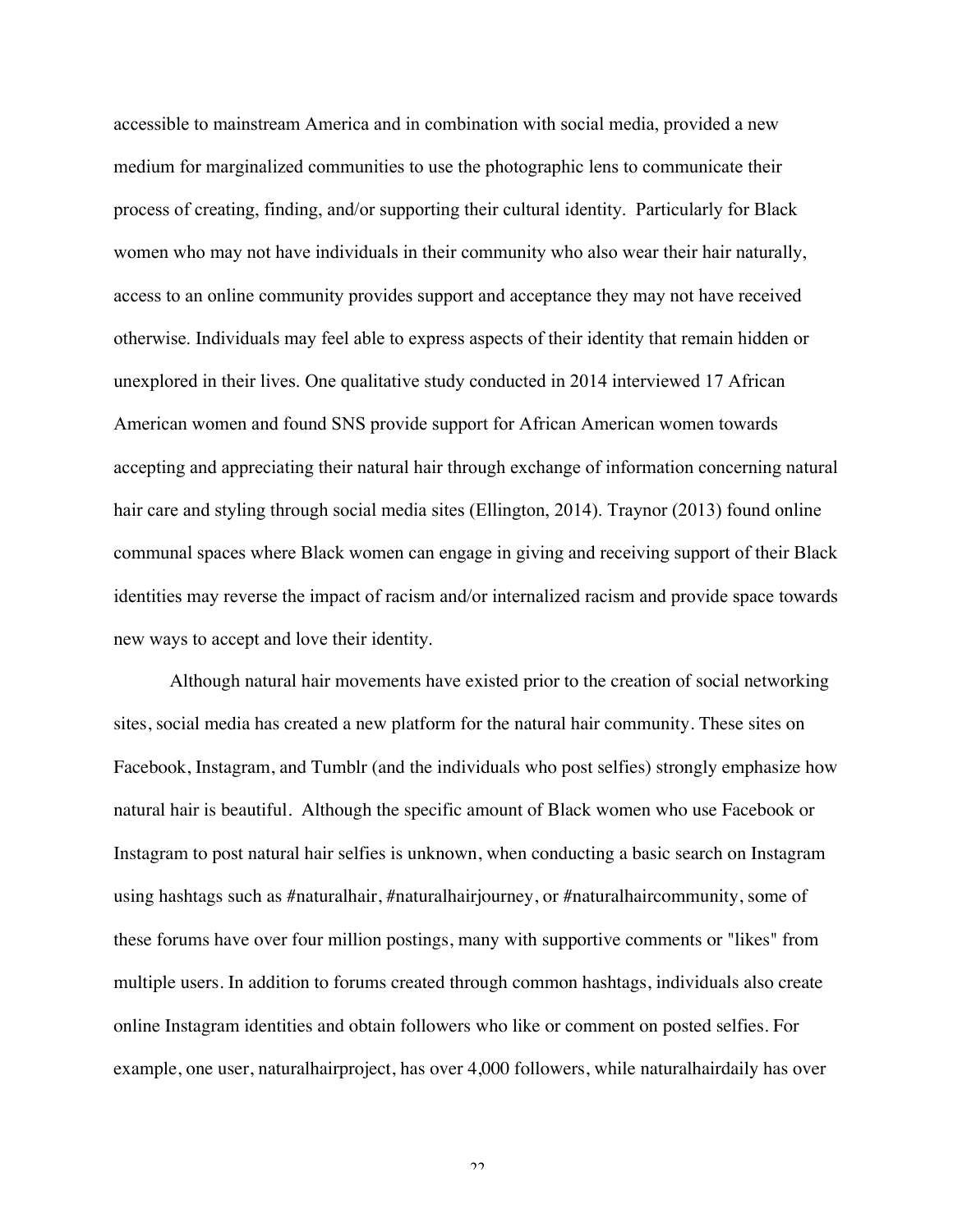146,000 followers. Platforms such as Facebook or Instagram empower individuals to resist mainstream conceptions of beauty. Two participants in a qualitative study on natural hair in social networking sites commented:

> There would be a lot of times when I would have a lot of doubt, especially when I was transitioning, and like your family members would be telling you like "You're ugly, don't do that". And like, you were never ugly, your hair was never ugly, umm, it was just this issue of like you're just not used to seeing yourself this way. It's basically beaten into you that like your curly kinky hair is bad and that makes you ugly to have curly kinky hair. Umm, like, I felt like it was really helpful to have an outlet- so that was back when I was participating more online. It's to have an outlet to talk to other people who are going through the same thing or women who are older who were going through that in the 70s and just never turned back. So like, that was cool, and I guess I've always felt it's affirming to see people like you. (Moore, 2014, p. 27)

> I think we need to keep hearing our journey, so we can normalize our hair. You know? And not, and I'm not saying that we are the ones that made it not normal, because I think that's not true. I think that we participated in it, but I don't think that we were the impetus for it not being normal. But I think I'm kind of tired with the 'Omg, look at your locs!', you know, I want it to be like, you know, in your face all of the time. And I feel like that's what's happening, to be honest with you.... And the reason that I'm excited about it is...it's because of what I know has to do with this love of self. So much of our own internalized racism and the stuff that we sort of walk around with partly is, of course, laid up with how

> > $2<sub>2</sub>$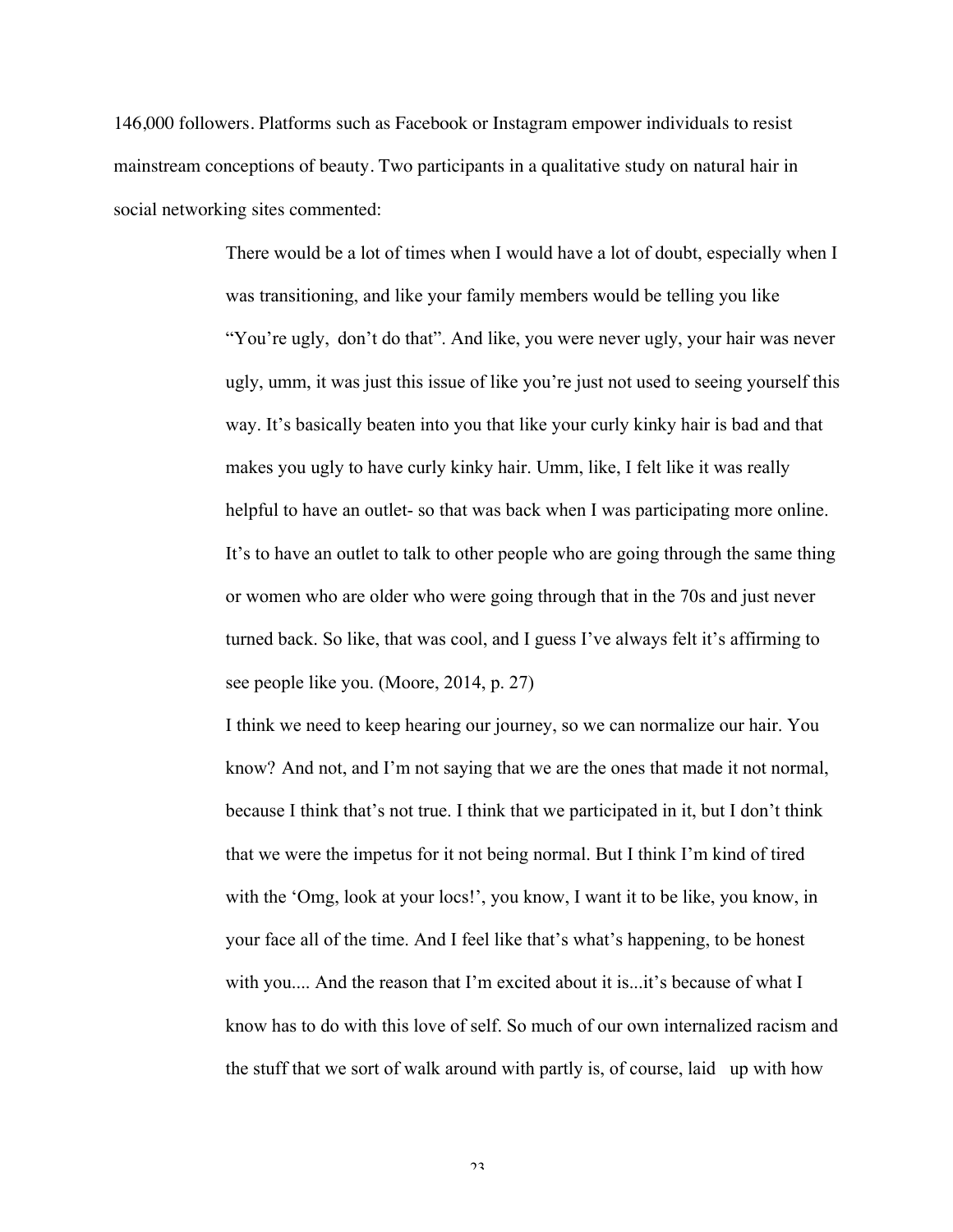we, the relationship we have with our own natural hair. And I'm not saying that folks that have straight hair can't feel that way. ...I'm just saying that it's important to have that relationship at least once in your life. (Moore, 2014, p. 21)

#### **Research and Research Gaps**

As Instagram is such a new social networking platform, there are few academic research studies that specifically address natural hair selfies in social media, and few to none that examine Instagram in particular. Facebook has a larger contingency of research studies; however, these articles focus primarily on self-esteem, addiction, narcissism, or personality traits. Furthermore, there is little information regarding the potential future impact social networking sites and selfie culture may have on individuals and communities. Although there is little research specific to this phenomenon, there are other studies examining the impact and/or development of racial identity, self-esteem, self-worth, and narcissism in relation to social media usage.

#### **Research on Cultural or Racial Identity and Social Media**

A study conducted in 2014 with 314 African American and Hispanic middle and high school students found many teenagers indicating their sense of identity and self-worth was strongly linked with their cell phones (Lee, 2014). Nielsen consumer studies found in 2013 that 71% of African Americans owned smartphones, over the average rate for the general population in 2013 ("Resilient, Receptive", 2013). Nielsen also recently found that African Americans use social media as a place to voice opinion and join conversations on multiple issues ("Listen up", 2013). Lee found that displaying photographs and personal interests on Facebook supports racial identity development among African American college students (Lee, 2012).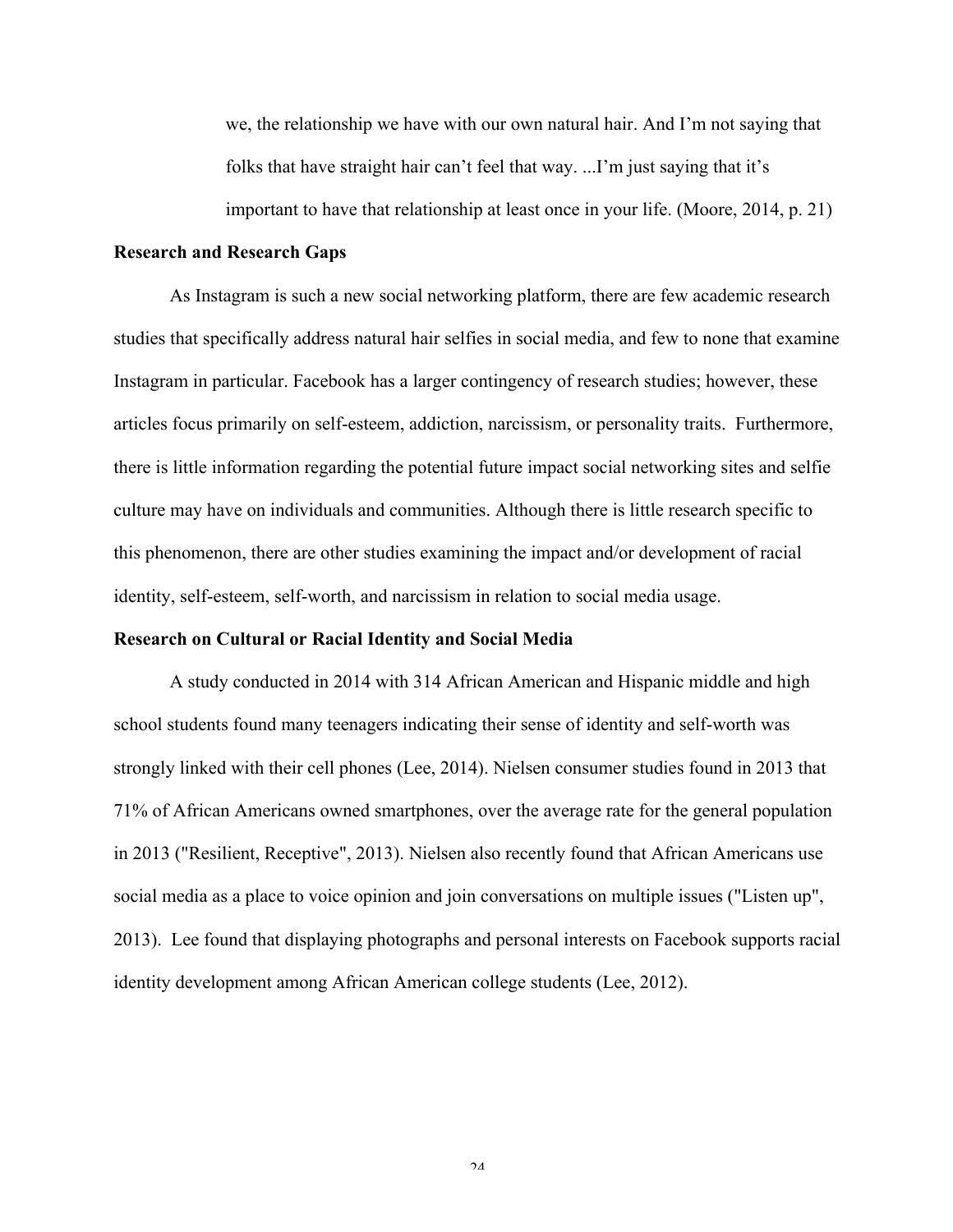# **Research on Black Identity and Self-Esteem**

Not specific to social media, other academic research regarding African-American women examines the relationship between hair, self-esteem, and beauty. Goodstein and Ponterotto (1997) explored in their research how racial and ethnic identity correlates with selfesteem among White and Black people, and found that racial and ethnic identity affected selfesteem for Black participants. Robinson (2011) interviewed over thirty Black women, ranging in age from 19-81 with variations in hair texture, hair state (natural vs. unnatural), and with different racial presentation (different shade and racial presentations), to examine the connection between race, Black female beauty, and hair texture. In her study she explored the concept of hair hierarchy (kinky and coily being less desirable than wavy or straight) and how race and maintenance are factors in desired hair type (Robinson, 2011). More recently, in 2000 Banks had five focus groups with Black women discussing hair and then interviewed 43 participants. Banks found consistent themes regarding hair including: economic empowerment, gender roles and expectations, messages that could be conveyed by hairstyles, autonomy, and cultural authenticity (Banks, 2000).

#### **Social Media Usage Correlation with Self-Esteem, Narcissism, and Self-Worth**

Research specific to social media usage focused predominantly on examining issues of self-esteem and narcissism. Self-esteem was found to be negatively related to Facebook activity and to time spent on Facebook; thus, the more time spent on Facebook, the lower one's self esteem (Kalpidou, Costin & Morris, 2011). Stefanone, Lackaff, and Rosen (2011) investigated the contribution of self-worth to specific online activities, such as photo sharing. The results indicated that contingencies or sources of self-worth, such as appearance, approval of generalized others, and outdoing others explained online photo sharing (Stefanone, Lackaff, &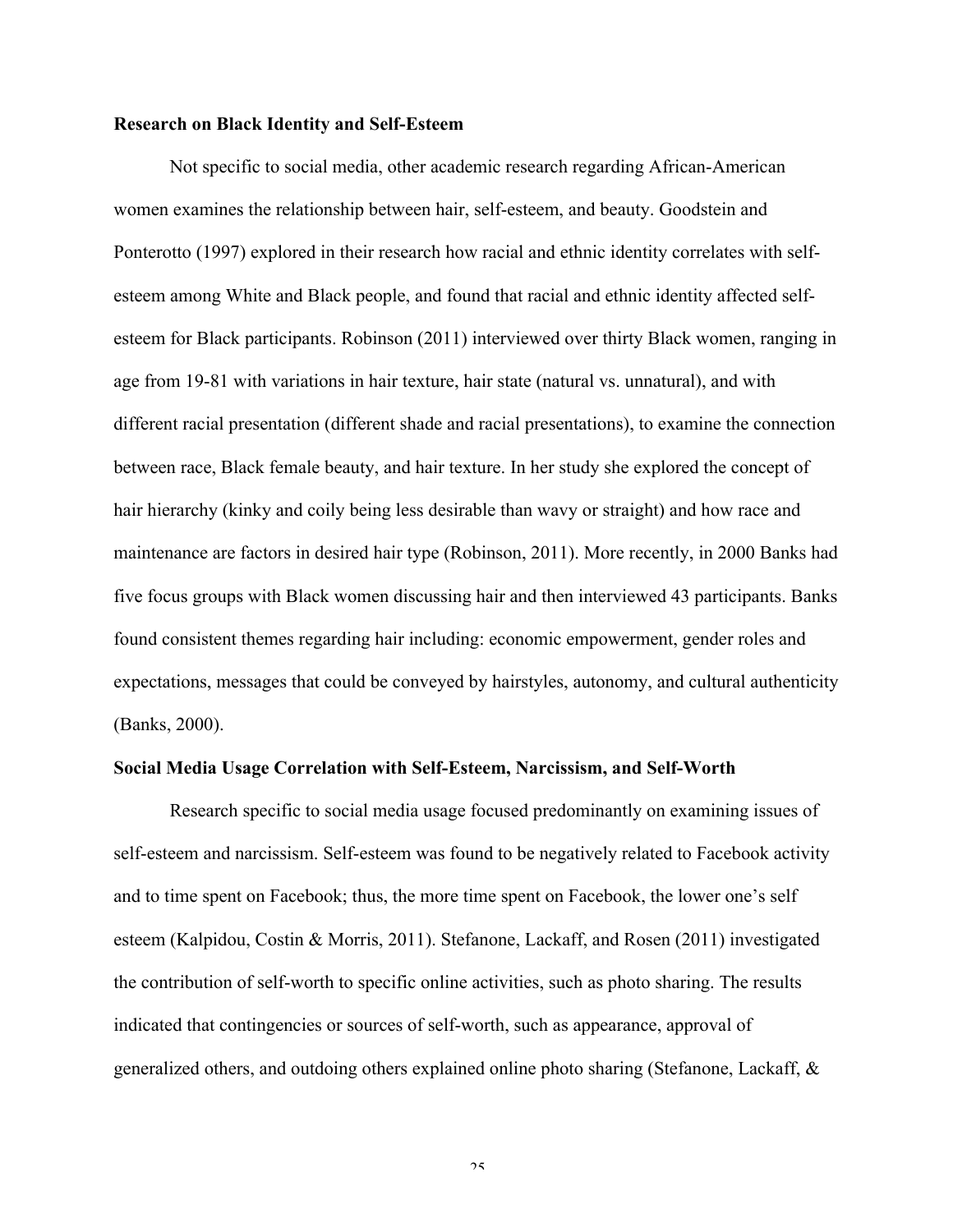Rosen, 2011). Another study found that portraying of the self to others online increased selfobjectification in young women, especially after they had been primed with objectifying media content from an advertisement (de Vries & Peter, 2013). In 2014, researchers identified basic motive dimensions including self-presentation, escapism, and meeting new people to understand continual Facebook usage (Masur, Reinecke, Ziegele, & Quiring, 2014).

A fair amount of research on social media usage explores correlations with narcissism. It is important to note that narcissism is defined somewhat differently in each study. For the purposes of this thesis, narcissism is defined based on what is considered 'sub-clinical' or 'normal' narcissism (Campbell & Rudich, 2002). This type of narcissism differs from the DSM-V narcissistic personality disorder diagnosis: it displays some characteristics of the disorder but may not meet all requirements for diagnosis (Campbell & Rudich, 2002). One study showed that narcissists more often updated their profiles on Facebook, showed more appealing profile photos, and generally were more focused on self-promotional goals (Blachino, Przepiórka, & Rudnicka, 2013). Carpenter (2012) attempted to establish the relationship between the pattern of using Facebook and two elements of narcissism: the "Grandiose Exhibitionism" related to the need of being in the center of others' attention, and the "Entitlement/Exploitativeness" connected with the sense of deservingness and ignoring others' needs and feelings. According to Nadkarni and Hofmann's (2012) dual-factor model, Facebook use is motivated by two needs: belonging and self-presentation. Mehdizadeh (2010) found narcissism was related not only to the frequency and intensity of using Facebook but also to self-promotion in some Facebook applications (*e.g.,* profile photos, status updates).

Other studies investigated whether specific online activities, such as photo sharing, contributed to sense of self-worth (Stefanone, Lackaff, & Rosen, 2011; Nadkarni & Hofmann,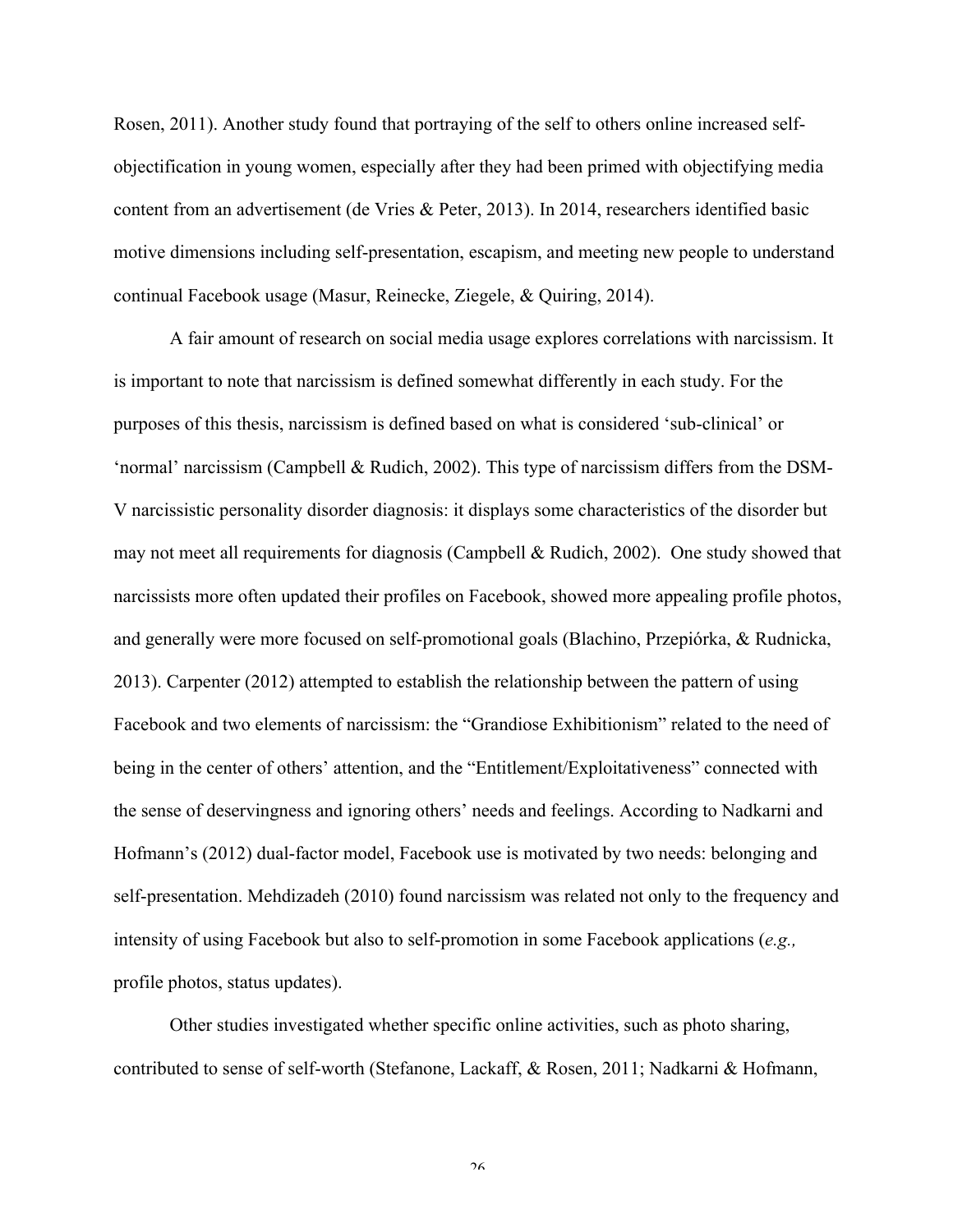2011). One study found indications that sources of self-worth, such as appearance, approval of generalized others, and outdoing others explained online photo sharing (Stefanone, Lackaff, & Rosen, 2011). Finally, one exploratory study found eight different types of photo categories on Instagram, 46.6% of which were selfie photos, with 24.2% of those selfies being categorized as self-portraits (Hu, Manikonda, & Kambhampati, 2014).

In sum, the review of the literature on social media use suggests that high levels of extraversion, low self-esteem, narcissism, and self-worth are associated with high social media use. Current research examining this issue specifically with Facebook use seems to have conflicting findings (Bergman, Fearrington, Davenport, & Bergman, 2011; Carpenter, 2012; Nadkarni & Hofmann, 2012; Davenport et. al, 2014; Twenge et. al, 2014). Furthermore, research that does examine the impact of posting of selfies and relationship to different personality features or creation of personality disorders or traits tends to demonize most forms of social media usage, particularly for adolescent or college age individuals. Regardless, most research tends to leave unexamined cultural differences in social media usage, cultural aspects of selfworth, and differences between racial identities and meaning behind posting of selfies. Where racial differences are noted, categories such as Black do not specify cultural background, which if clarified, might show differences in social media usage between cultures. This will be discussed further in the discussion chapter.

#### **Conclusion**

In conclusion, there seem to be positive indications for Black women using social media as a forum for obtaining support and affirmation in their natural hair process; however, little research focuses on culturally-specific usages of social media and much research shows conflicting findings and possible negative effects of Facebook use in particular, with little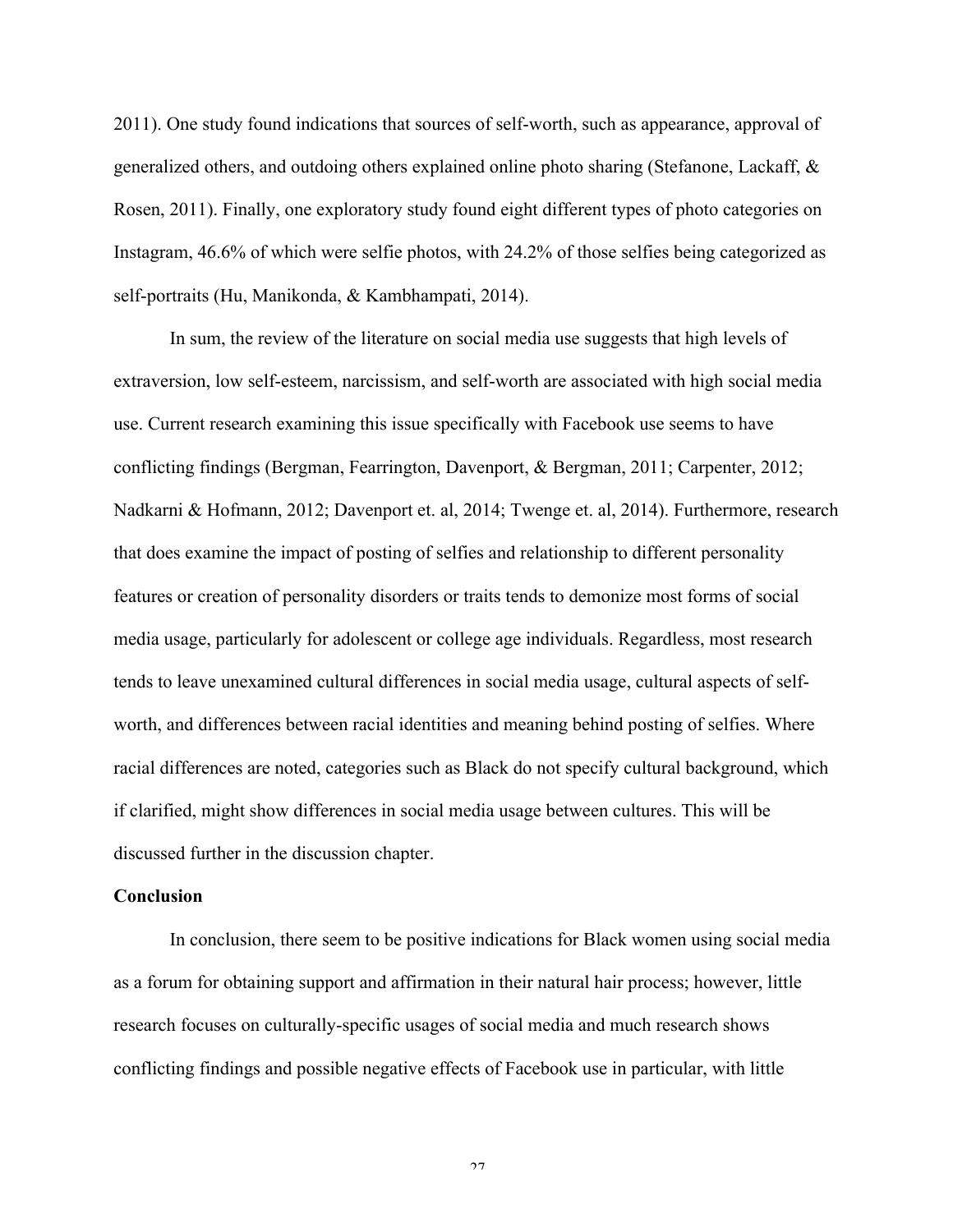information in how race is implicated in these findings. Across the board, there appears to be little research that focuses on empowerment or exploration and discovery of identity and self through use of social networking sites. Research examining implications of social media usage related to natural hair for Black women remains unanswered outside a few qualitative studies. The next chapter will explore Black Feminist Theory in an attempt to examine whether posting of natural hair selfies may be a form of self-definition or self-love for Black women.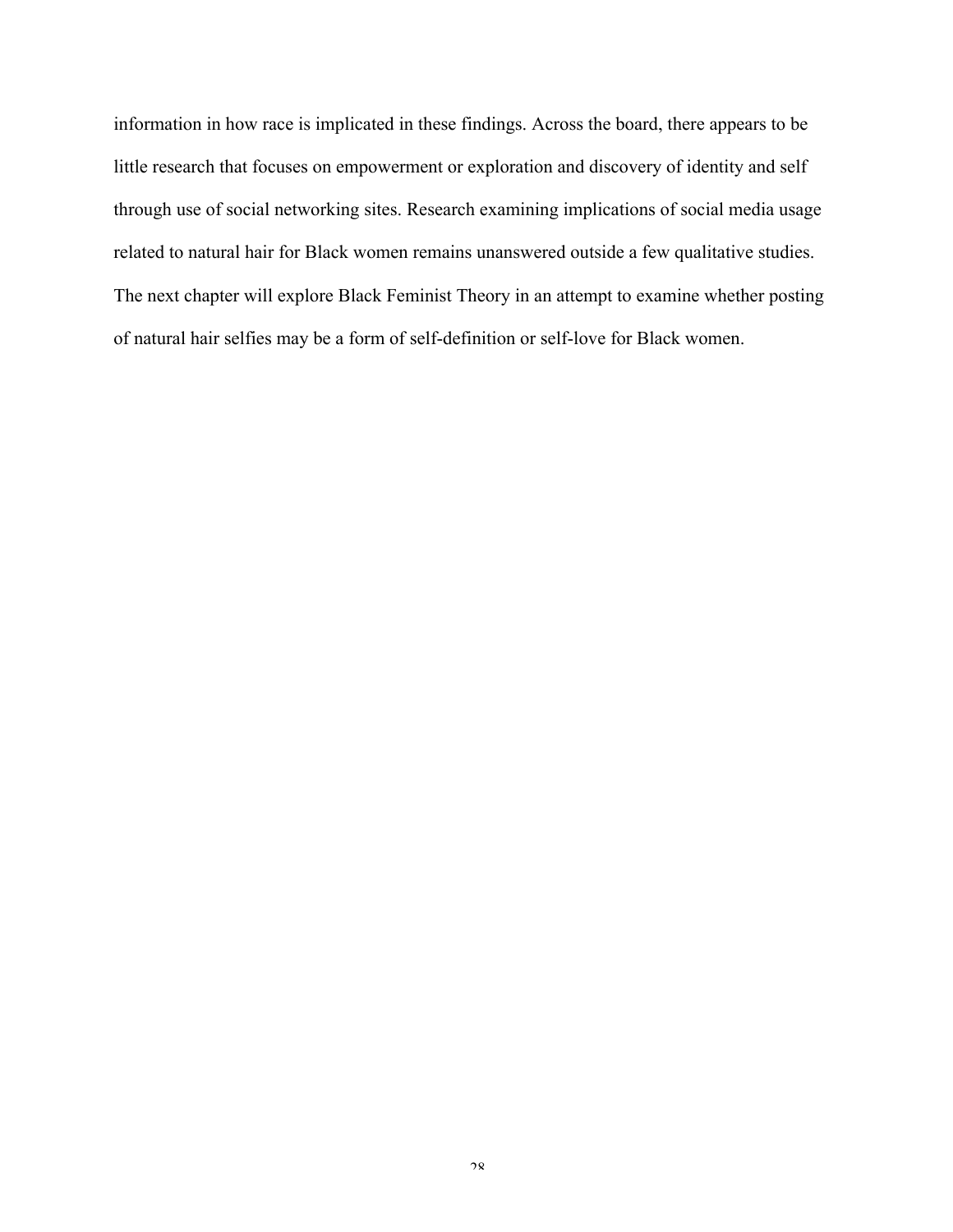# **CHAPTER III**

# **Black Feminist Theory**

### **"Black feminism is not white feminism in blackface" (Lorde, 1984, p. 60).**

This section will explore Black Feminist Theory primarily from the perspective of Patricia Hill Collins's work as well as the works of other highly regarded Black feminist theorists including bell hooks, Audre Lorde, Kimberle Crenshaw, Karla Holloway, and Donna Caraway to elucidate some of the important concepts in Black Feminist theory that will be used to explore natural hair selfies. This theory in particular may help to clarify and problematize the issue of whether and when natural hair selfies may be considered a contemporary form of Black Feminism, particularly as a form of self-love and self-definition for Black women. First, this chapter will provide some historical background on U.S. Feminist movements and creation of the Black Feminist movement, then focus on Collins's definition of Black Feminism, and finally discuss two main tenets of Collins's theory: self-definition and self-love.

# **U.S. Feminist Movements**

Feminism is a broad umbrella term that encompasses a multitude of theories and different interpretations of its meaning (McMillen, 2008; Bennett, 2006). Feminism has different meanings depending on the theorist or activist. For Barbara Smith, feminism is " the political theory and practice to free all women….Anything less than this vision of total freedom is not feminism, but merely female self-aggrandizement" (Bennett, 2006, p. 13). For Jean Scott feminism is "a site where differences conflict and coalesce, where common interests are articulated and contested, where identities achieve temporary stability…" For Charlotte Bunch,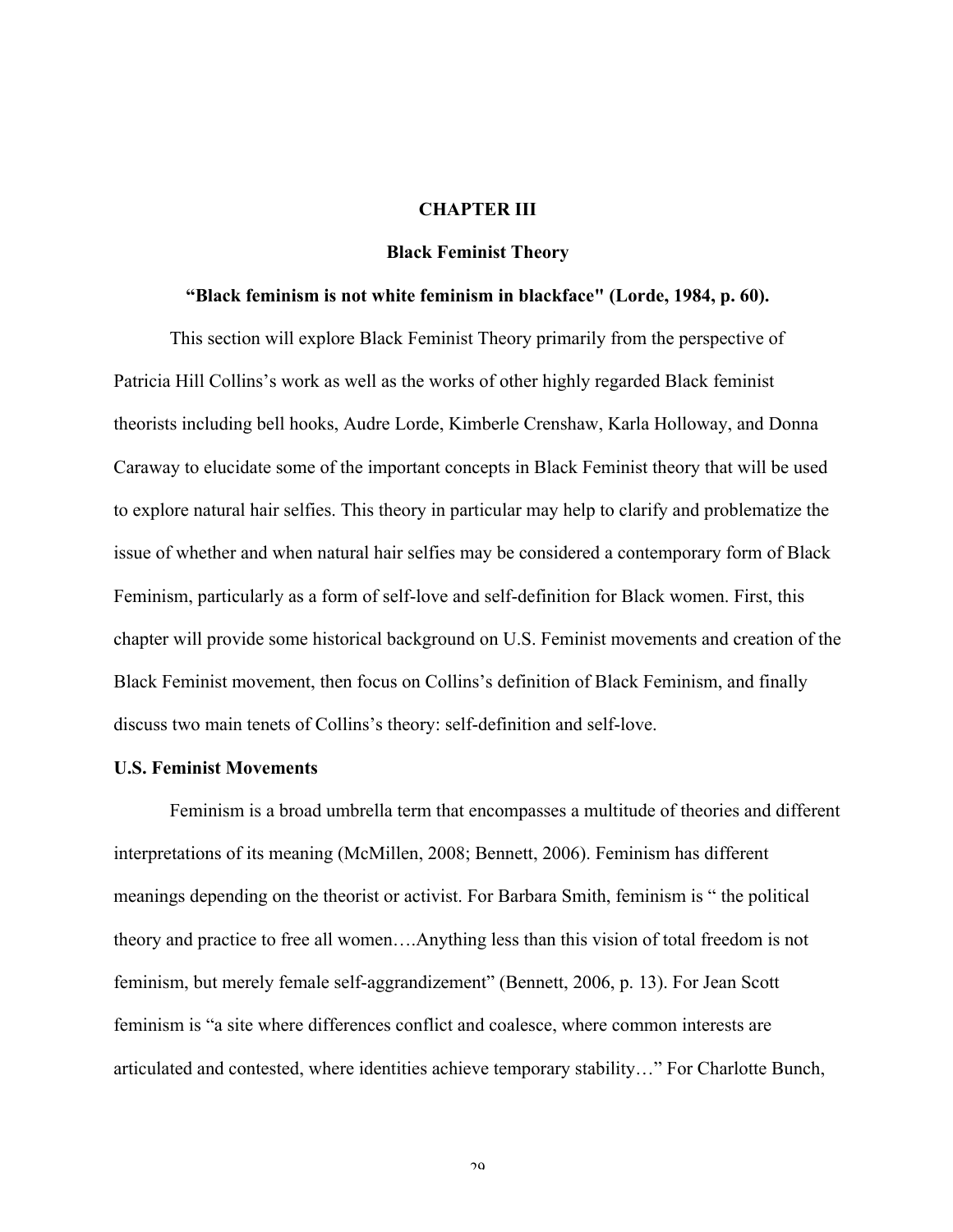feminism is "an entire world view or gestalt, not just a laundry list of 'women's issues'" (Bennett, 2006, p. 13). Regardless of the various definitions by different activists who selfidentify as feminists, the underlying perspective seeks to promote equality (legal, economic, educational, racial, sexual, social status) for women based on the premise that historically women have been oppressed and subordinated in different legal, institutional, and familial systems due to their gender (McMillen, 2008; Bennett, 2006). The point of broadly categorizing the purpose of feminism is not to universalize or suppress difference, but through generalizing and seeking patterns among differences, find strategic opportunities to articulate difference toward creating greater understanding, stronger coalitions, and unification (Bennett, 2006).

# **Three Waves of U.S. Feminist Movements**

"Even though feminism has been unfairly stereotyped as a single sort of Western, individualistic feminism, women's rights advocates worldwide have continued to claim the term as their own and put it to their own uses" (Bennett, 2006, p. 12); however, for the purposes of this thesis, the researcher will not provide a historical overview of the multiple global Feminist movements, but will focus on the three "waves" of U.S. Feminism. First wave feminism is described as the period during the late nineteenth to early twentieth century when feminist activists—suffragists—were fighting primarily for the right to vote (Dicker, 2008). In 1920, when the Nineteenth Amendment was passed women were granted the right to vote and later slowly provided broader access to additional rights including the right to property ownership, right to divorce, and custody rights (Walters, 2005). During this time, many Black women including Sojourner Truth, Ida B. Wells, Mary Church Terrell, Frances E.W. Harper, and Maria Stewart worked side by side with white suffragists as both abolitionists and advocate for women's suffrage (Krolkke & Srensen, 2005). However, due to racial discrimination by some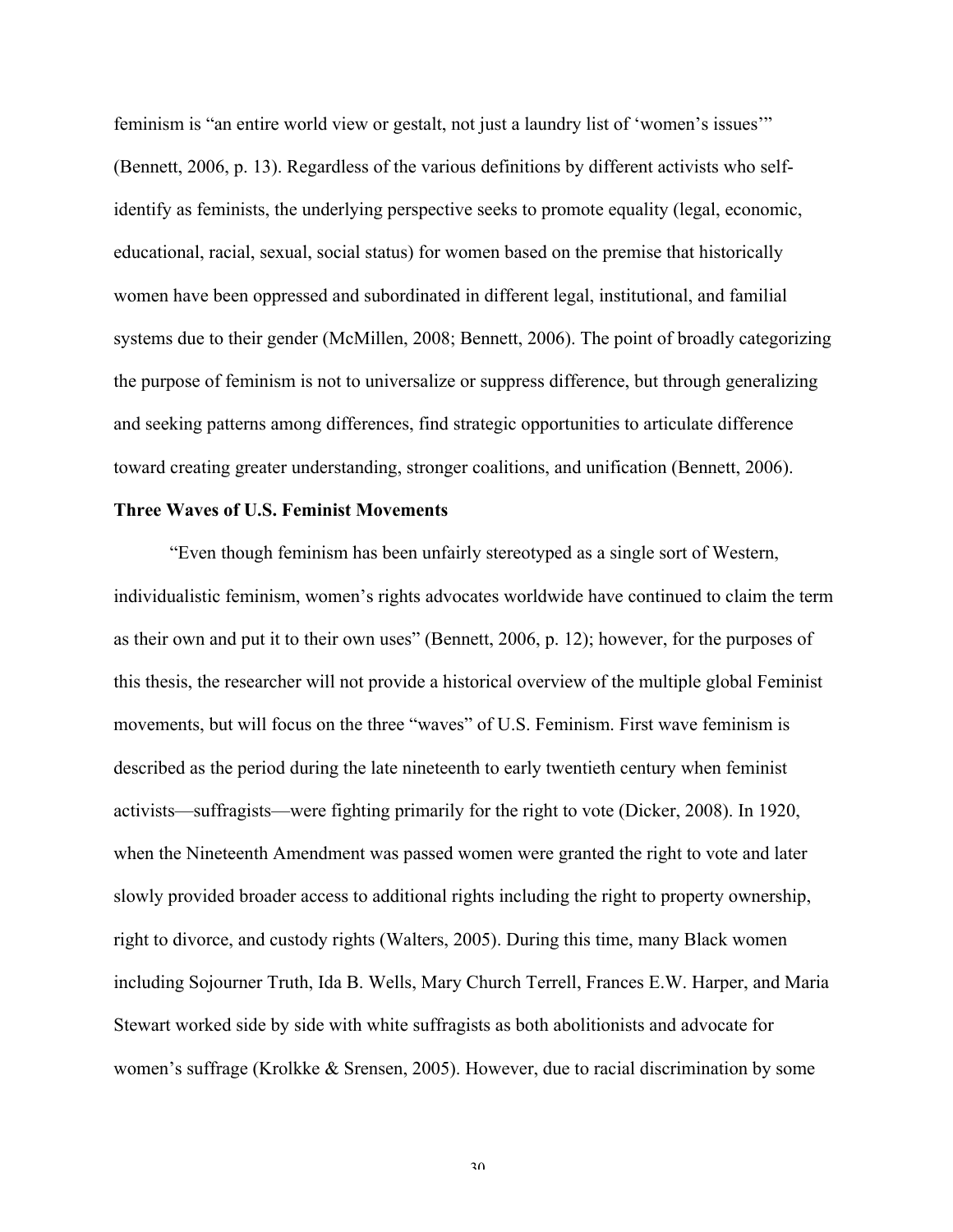white suffragists, many Black women felt alienated in the movement and thus began developing separate women's clubs such as the National Association of Colored Women and the National Baptist Woman's Convention (Krolkke & Srensen, 2005). Donna Caraway states

> Black women's voices were continually marginalized within both movements, and so through their struggle, a new theory and new organizations were created to support Black women's process of standing up in the face of multiple oppressions and speaking out from a space that accepted all aspects of the Black women's identity as interconnected. (Collins, 1998, p. 66)

During the 1960s to 1980s, a second wave of feminism emerged and established the basis for a growing field of research on gender equality (Collins, 1998). Second wave feminism pushed a sophisticated rhetoric of equity, claiming women and men should be treated as equals and that women should not just receive access to the same resources and positions as men, but also be acknowledged for their contributions and competencies (Krolkke & Srensen, 2005). Second wave feminism focused primarily on institutional discrimination, reproductive rights, sexual harassment, and issues of domestic violence (Collins, 1998).

As the second wave feminist movement focused on broadly expanding legal protections for women, the Black Liberation Movement was simultaneously in full force fighting for civil rights. Organizations like SNCC (Student Nonviolent Coordinating Committee), the Black Panthers, and other such activist organizations focused primarily on Black male oppression, unintentionally making little space for Black women to express their unique experience of gender and racial oppression. As their intersectional identities were unspoken, their issues and needs were systematically ignored in both the U.S. feminist and civil rights movements, causing many Black women to feel alienated. Due to this struggle, Black women began to develop a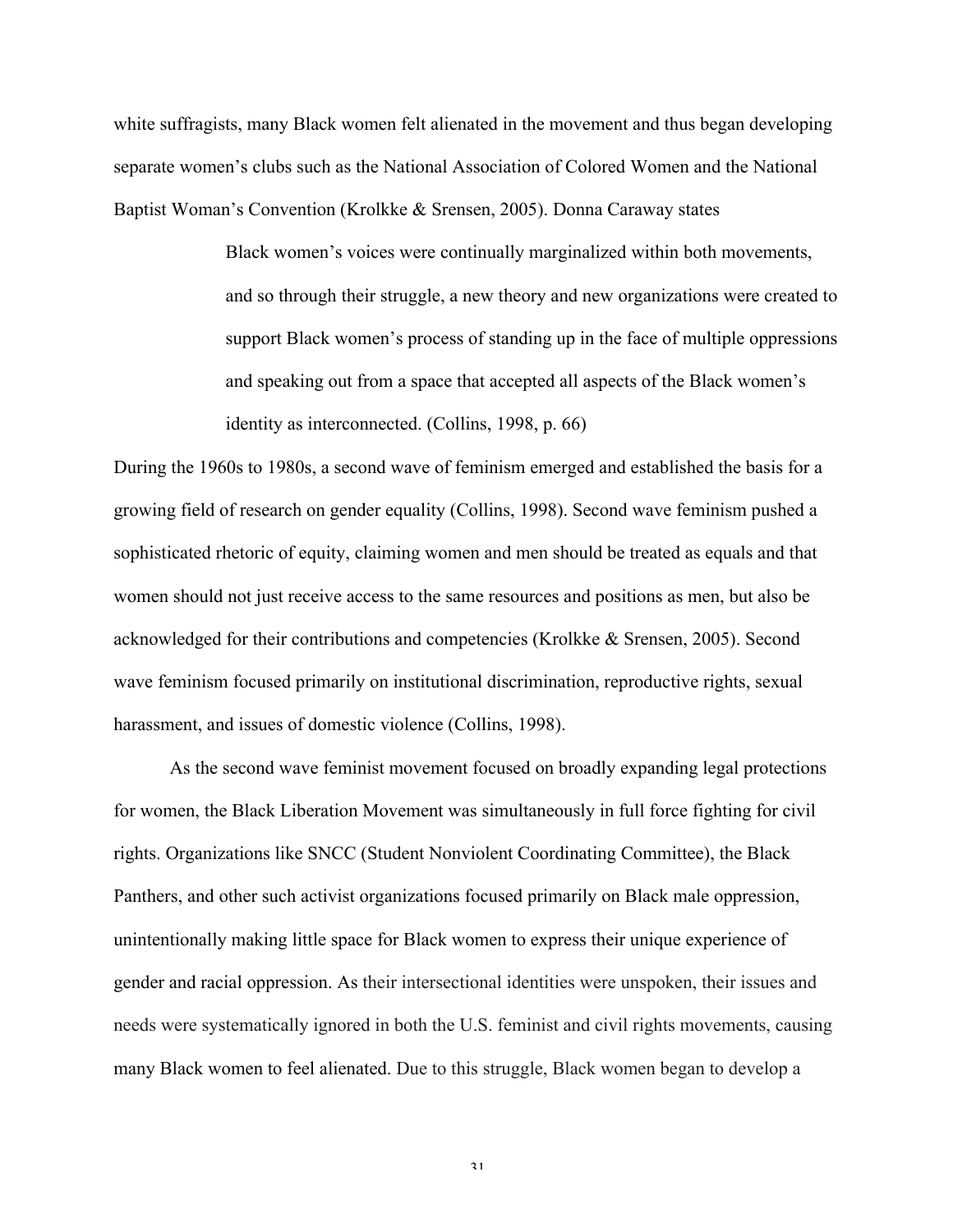new movement, creating separate clubs and organizations that spoke to the complexities of their identity (Schwall, 2004). For example, Michele Wallace, a member of the Combahee River Collective expressed how "[w]e exist as women who are Black who are feminists, each stranded for the moment, working independently because there is not yet an environment in this society remotely congenial to our struggle- because, being on the bottom, we would have to do what no one else has done: we would have to fight the world" (Wallace, 1992, p. 6-7). Kimberle Crenshaw, a critical race theorist and lawyer, first proposed a feminist sociological theory which suggested and examined how various biological, social and cultural categories (including but not limited to race, gender, socioeconomic status, ability, sexual orientation, and other axes of identity) interact on multiple and often simultaneous levels. She termed this concept *intersectionality*, which states that forms of oppression within society (such as racism, sexism, homophobia, transphobia) do not act independently of one another. Instead, these forms of oppression interrelate, creating a system of oppression that reflects the "intersection" of multiple forms of discrimination (Crenshaw, 1989; Crenshaw, 1993). Crenshaw believed that "single-axis framework erases Black women in the conceptualization, identification, and remediation of race and sex discrimination by limiting inquiry to the experiences of otherwise-privileged members of the group," and suggested further that focusing on otherwise-privileged group members distorts the analysis of racism and sexism as the "operative conceptions of race and sex become grounded in experiences that actually represent only a subset of a much more complex phenomenon" (Crenshaw, 1989, p. 140).

In the mid-1990s, third wave feminism emerged in response to the failings of the first and second wave, which continues today (Krolkke, 2005). "Third wave feminism manifests itself in "grrl" rhetoric, which seeks to overcome the theoretical question of equity or difference and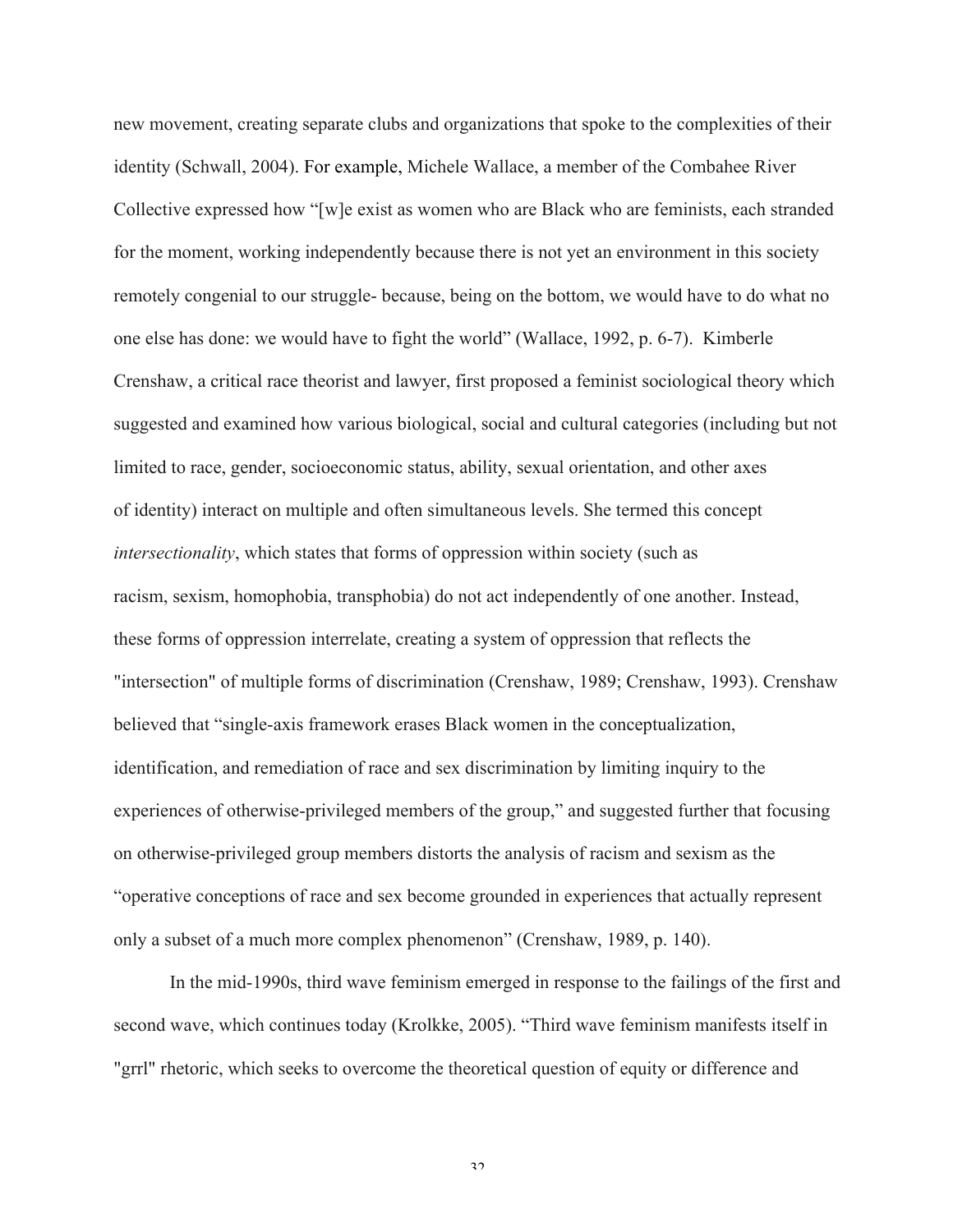political question of evolution or revolution, while it challenges the notion of 'universal womanhood' and embraces ambiguity, and multiplicity…" (Krolkke, 2005, p. 2). The current wave of feminism seeks to develop feminist theory and politics that honor contradictory experiences and "deconstruct<sup>[s]</sup> categorical thinking" (Krolkke, 2005, p. 16).

Throughout U.S. feminist movements, Black female activists speak to feeling isolated and alienated. Lorde expresses that within the U.S. Feminist movement, women of color became "other, the outsider whose experience and tradition is too 'alien' to comprehend" (Lorde, 1984, p. 117). Black women called for the creation of a movement that would acknowledge and affirm positions of intersectionality (Collins, 1998). Kimberle Crenshaw explains "difference in identity politics is problematic, fundamentally because the violence that many women experience is often shaped by other dimension of their identities, such as race and class" (Crenshaw, 1993, p. 1242). Crenshaw states "ignoring difference *within* groups contributes to tension *among* groups (Crenshaw, 1993, p. 1242). bell hooks, a highly acclaimed black feminist advocate, expresses some of her personal struggles with "feminism,"

> [t]hroughout the more than twenty years that I have spent writing feminist theory, I have consistently worked to make a clear distinction between revolutionary feminist politics and the more widely accepted version of feminism that has as its primary agenda achieving for white women of privileged classes social and economic equality with men of their class. (hooks, 1989, p. 98)

Audre Lorde examined the absence of racial oppression in the U.S. Feminist movement reflected "[b]y and large within the women's movement today, white women focus upon their oppression as women and ignore differences of race, sexual preference, class, and age. There is a pretense to a homogeneity of experience covered by the word sisterhood that does not in fact exist" (Lorde,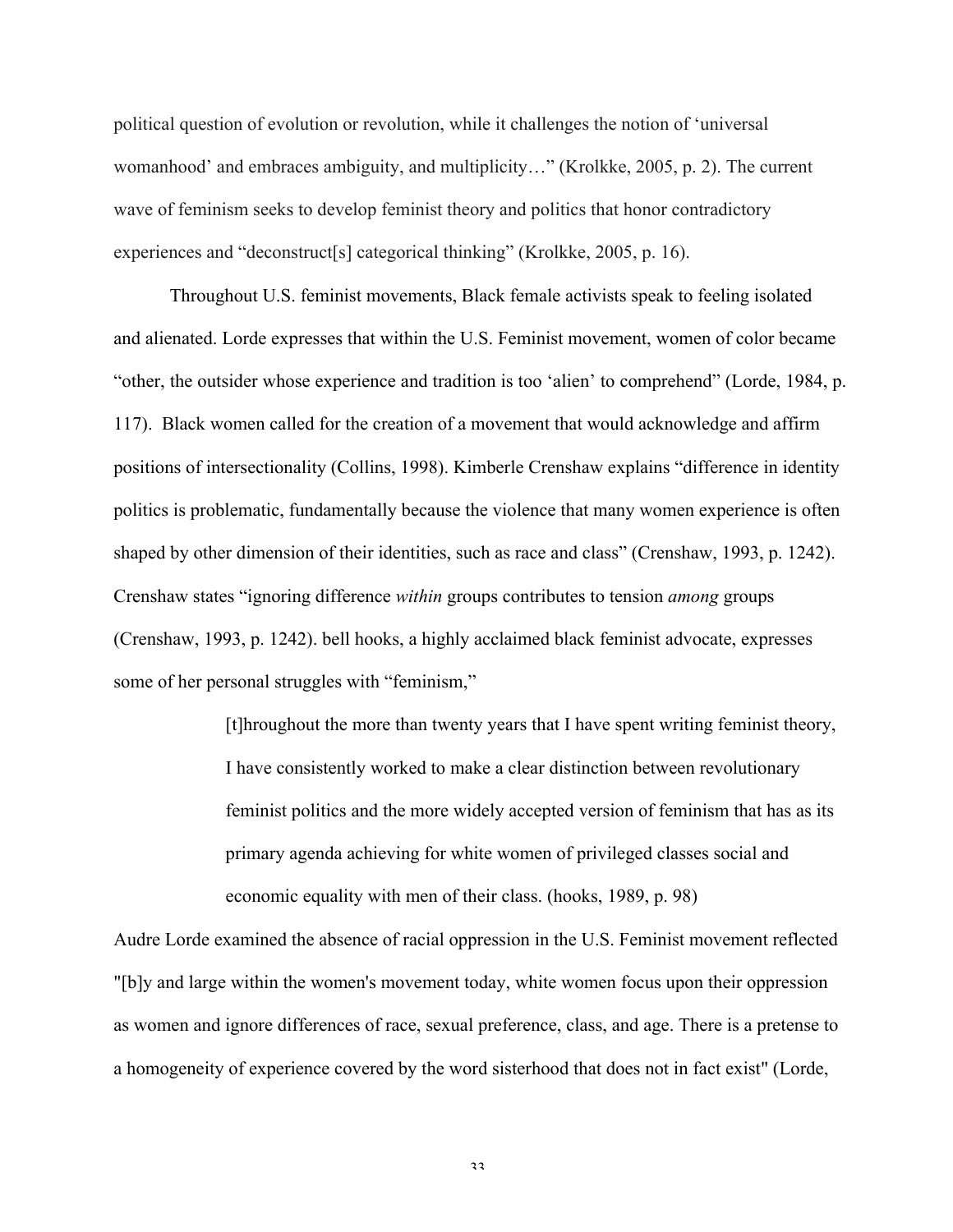1984, p. 116). Thus, Black Feminist theory and the Black Feminist movement incorporate the concept of intersectionality, or the ways in which intersecting systems and patterns of oppression impact individuals differently based on their racial, ethnic, sexual, economic, religious, ablebodied, and gender identities (Davis, 2008). In explaining the need to create new terminology for Black feminism, Collins explains that,

> [i]n the United States, the term Black feminism…disrupts the racism inherent in presenting feminism as a for-Whites-only ideology and political movement. Inserting the adjective Black challenges the term for both White and Black American women. Since many White women think that Black women lack feminist consciousness, the term Black feminist both highlights the contradictions underlying the assumed Whiteness of feminism and reminds White women that they are neither the only nor the normative 'feminists.' (Collins, 1998, p. 67)

#### **Defining Black Feminism: An Ongoing Conversation**

Many theorists debate how to define what Black feminist theory is, yet Black feminism at its core, is the creation of a collective voice for Black women (Collins, 1998). Alice Walker as well as many other activists such as Toni Cade Bambara, Ntozake Shange, Angela Davis, Toni Morrison, Audre Lorde, bell hooks, June Jordan, Patricia Hill Collins and other Black female activists, writers, and lawyers helped establish a collective voice and public safe space for Black women's voices to be heard. In that process of creating collective voice, they force exploration of what and for whom that space is meant; Black women explore the complexity in carving out a singular voice when Black women have multiple "axes" of difference such as sexuality, socioeconomic status, nationality, religion, region, and so forth. Part of the benefit and difficulty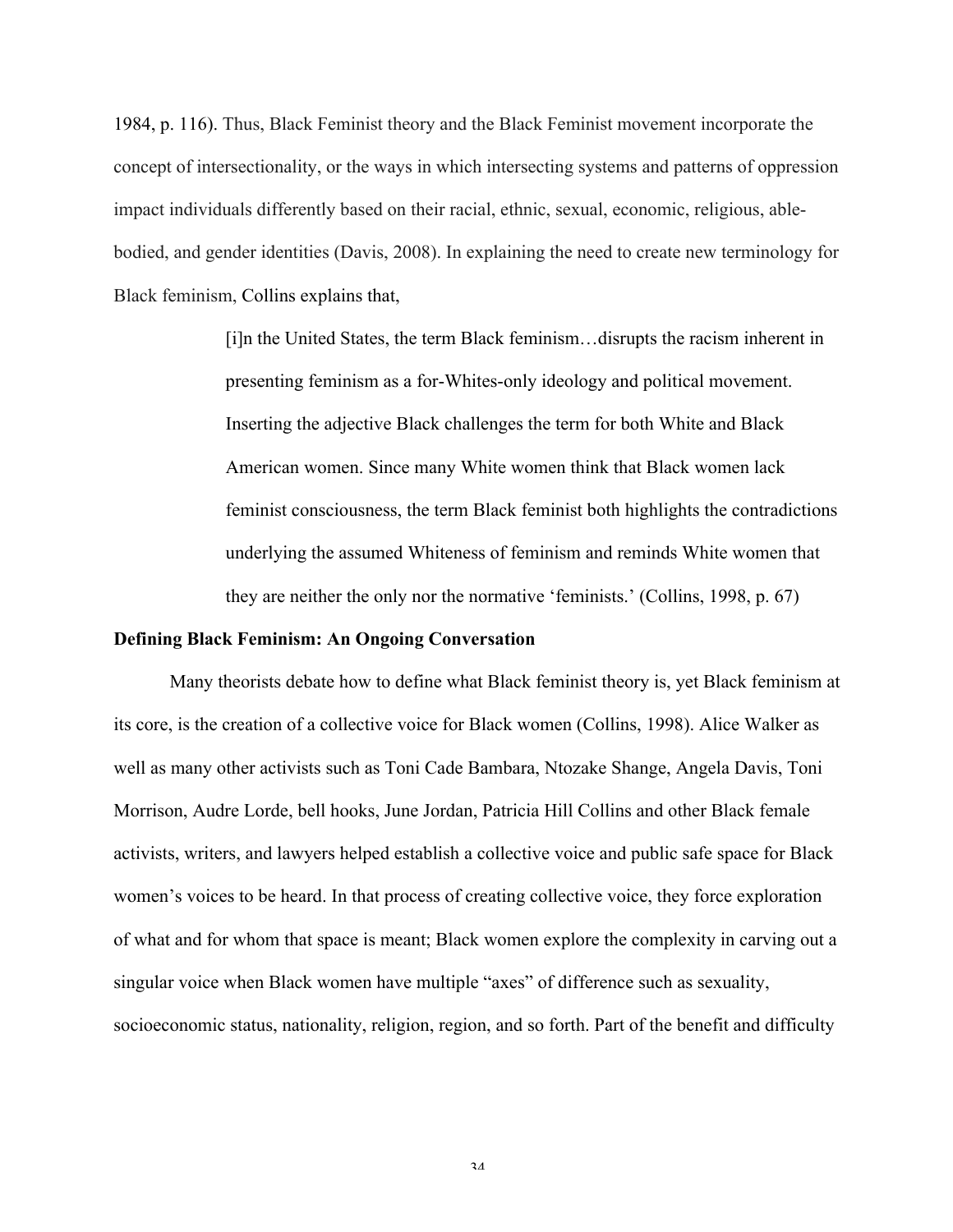within the Black feminist movement is to maintain the complexity and ambiguity of the individual experience while simultaneously identify and maintain a unified voice.

From Patricia Hill Collins's perspective, the beginning of identifying what Black feminism identification was (i.e., distinguishing Black feminism from other forms of feminisms) started when Alice Walker coined the term "womanish" or "womanism" (Collins, 1998). Walker's *womanism* means a "woman who loves another woman, sexually and/ or non sexually. She appreciates and prefers women's culture, women's emotional flexibility...[she] is committed to the survival and wholeness of an entire people, male and female. Not a separatist, except periodically for health... loves the spirit.... loves struggle. Loves herself. Regardless"(Walker, 1983, p. xii). Walker created this term in the 1980s to provide a new perspective on feminism that honored the experience of Black women and women of color. However, even in the start of defining what Black feminism meant, Walker recognized the tensions within the identity. Patricia Hill Collins points out that the term womanish

> [i]nvokes three important yet contradictory philosophies that frame black social and political thought, namely, black nationalism via her claims of black women's moral and epistemological superiority via suffering under racial and gender oppression, pluralism via the cultural integrity provided by the metaphor of the garden, and integration/assimilation via her claims that black women are 'traditionally universalist'. (Andersen & Collins, 2001, p. 11)

Thus, The Black women activist community struggled for self-definition. Differing perspectives emerged among Black feminists regarding whether Black women's standpoints should be classified as "womanism" or "Black feminism." As the theory continues to be defined, Collins's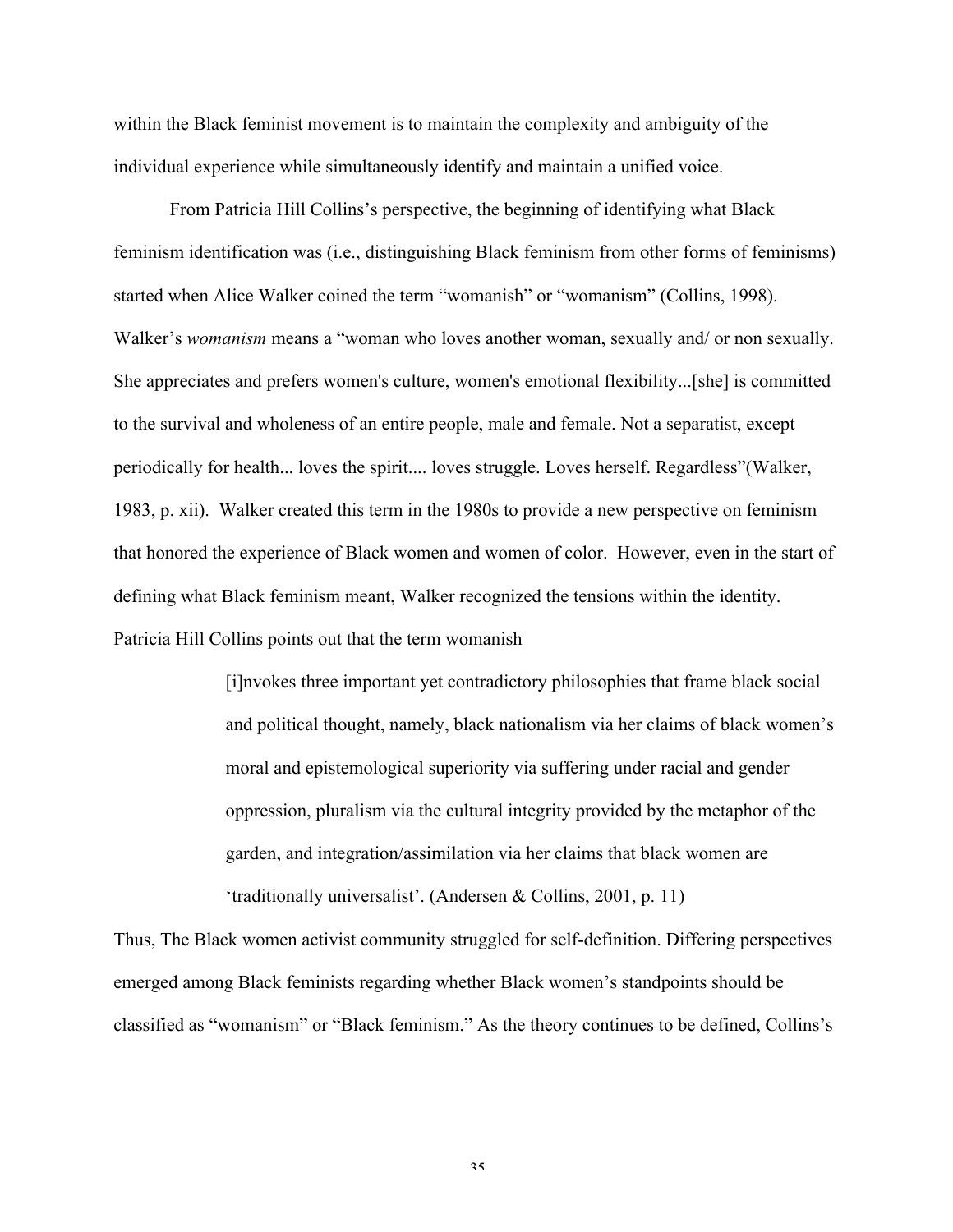analysis of Walker's womanism creates space to access and analyze core philosophical differences that exist among Black feminists.

Collins defines *Black feminism* as "both an ideology and a global political movement that confronts sexism, a social relationship in which men as a collectivity have authority over women as a collectivity" (Collins, 1998, p. 66). She identifies four major tenets in her construction and interpretation of Black feminist thought: (1) Black women empower themselves through creation of self-definitions and self valuations which enable them to establish positive, multiple images and repel negative, controlling representations of Black womanhood; (2) Black women confront and dismantle the "overarching" and "interlocking" structure of domination in terms of race, class, and gender oppression; (3) Black women intertwine intellectual thought and political activism; and (4) Black women recognize a distinct cultural heritage that gives them energy and skills to resist and transform daily discrimination (Collins, 1998). June Jordan emphasizes these pillar concepts through her experience:

> I am a feminist, and what that means to me is much the same as the meaning of the fact that I am Black: it means that my very life depends upon self-love and self-respect. It means that I must everlastingly seek to cleanse myself of the hatred and the contempt that surrounds and permeates my identity, as a woman, and as a Black human being, in this particular world of ours. It means that the achievement of self-love and self-respect will require inordinate, hourly vigilance, and that I am entering my soul into a struggle that will most certainly transform the experience of all the peoples of the earth, as no other movement into self-love, self-respect, and self-determination is the movement now galvanized everywhere. (Muller & Jordan, 1995, p. 142)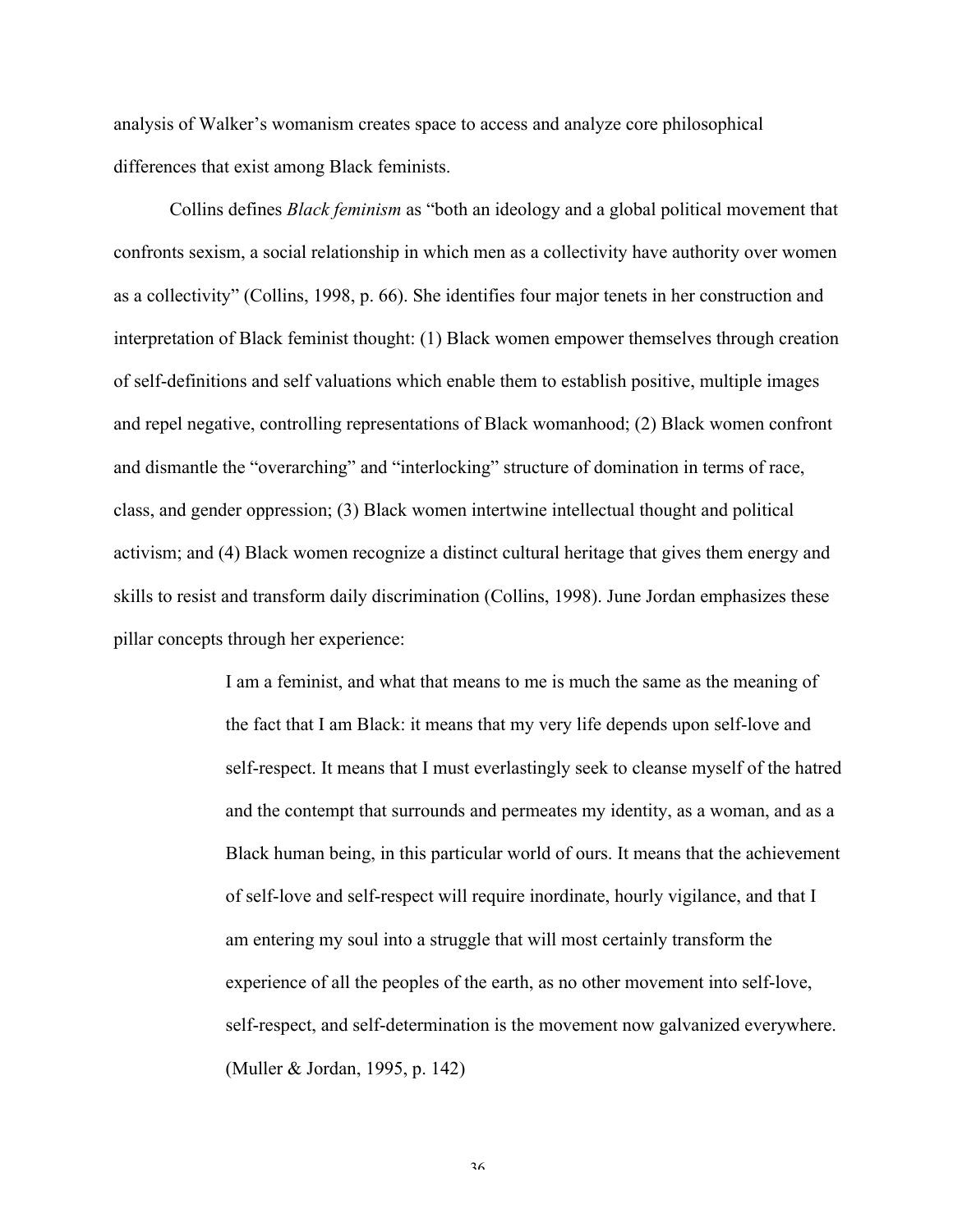Here, we will focus on two particular themes in Patricia Hill Collins' Black Feminist Theory perspective: self-definition and self-love.

## **Black feminism as self-definition**

Collins argues that self-definition "speaks to the power dynamics involved in rejecting externally defined, controlling images of Black womanhood" (Collins, 1998, p. 114-115). Selfdefinition is central to Black women's ability to define and thus value themselves, which in turn establishes positive images and representations of Black women. Toni Cade Bambara succinctly states, "[r]evolution begins with the self, in the self" (Jackobsen, 1998, p. 109). Collin echoes and deepens the meaning of Bambara's statement, explaining "no matter how oppressed an individual woman may be, the power to save the self lies within the self" (Collins, 1998, p. 119). Creating a self-defined perspective empowers individuasls. Much of the power obtained through self-definition provides a vehicle to express one's consciousness, which stimulates resistance (Collins, 1998). In addition, self-definition is key to any individual being empowered to prevent dominant discourse from replicating or reinforcing existing oppressive power hierarchies (Collins, 1998). hooks asserts "[a]s objects, one's reality is defined by others, one's identity created by others, one's history named only in ways that define one's relationship to those who are subject" (hooks, 1989, p. 42). hooks explains "[a]s subjects, people have the right to define their own reality, establish their own identities, name their history" and obtain power through self-definition (hooks, 1989, p. 42). Collins supports hooks's statements, adding how historically black women's lives have been a "series of negotiations" wherein a constant struggle exists to "reconcile the contradictions separating our own internally defined images of self as African-American women with our objectification as the Other" (Collins, 1998, p. 99). Thus, hooks and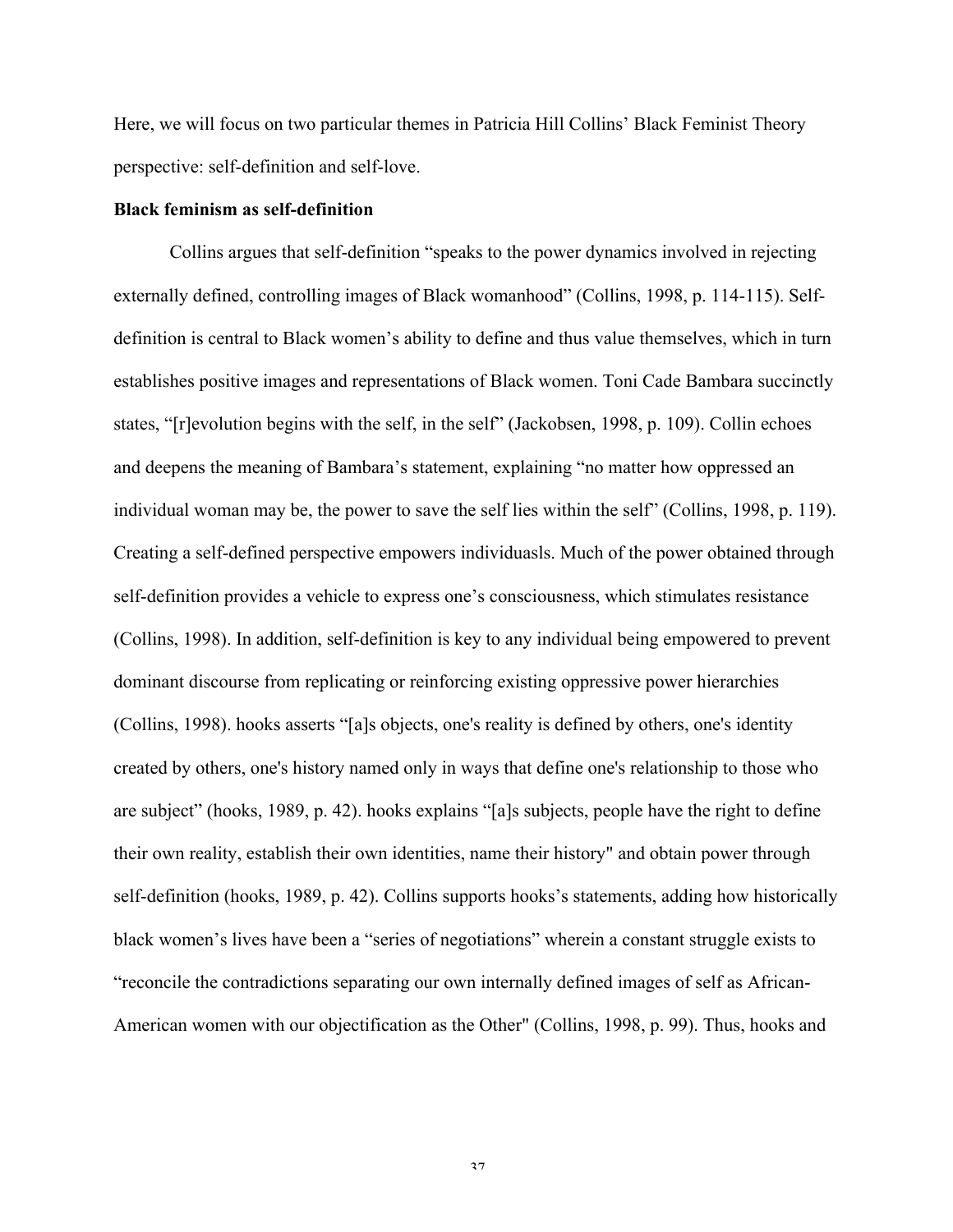Collins call for Black women to fight against one's objectification and reclaim their subjectivity through defining one's self. Collins states,

> By insisting on self-definition, Black women question not only what has been said about African-American women but the credibility and the intentions of those possessing the power to define. When Black women define ourselves, we clearly reject the assumption that those in positions granting them authority to interpret our reality are entitled to do so. Regardless of the actual content of Black women's self-definitions, the act of insisting on Black female self-definition validates Black women's power as human subjects. (Collins, 1998, p. 114)

Collins urges Black women to learn to speak outside of the "frames and systems authorities provide" and "create their own frame" and with it their own collective voice (Collins, 1998, p. 100). She reiterates this concept and the importance of self-definition through her contextualization that "[f]or U.S. Black women, constructed knowledge of self emerges from the struggle to replace controlling images with self-defined knowledge deemed personally important, usually knowledge essential to Black women's survival" (Collins, 1998, p. 100). For Collins, central to the process of self-definition is community, which is an additional aspect to the conceptual differences between U.S. feminism and Black feminism.

Collins argues, the exploration of "self" in Black culture does not follow standardized western forms of "self" exploration. Collins justifies part of the difficulty for Black women to define self is based on cultural differences that are not examined or identified in mainstream American culture. In general mainstream American culture, "self" is defined as increasing one's autonomy and separating oneself from others; however, "self" in Black culture is found in the context of community and family (Collins, 1998). It is a means to create an identity as a mode to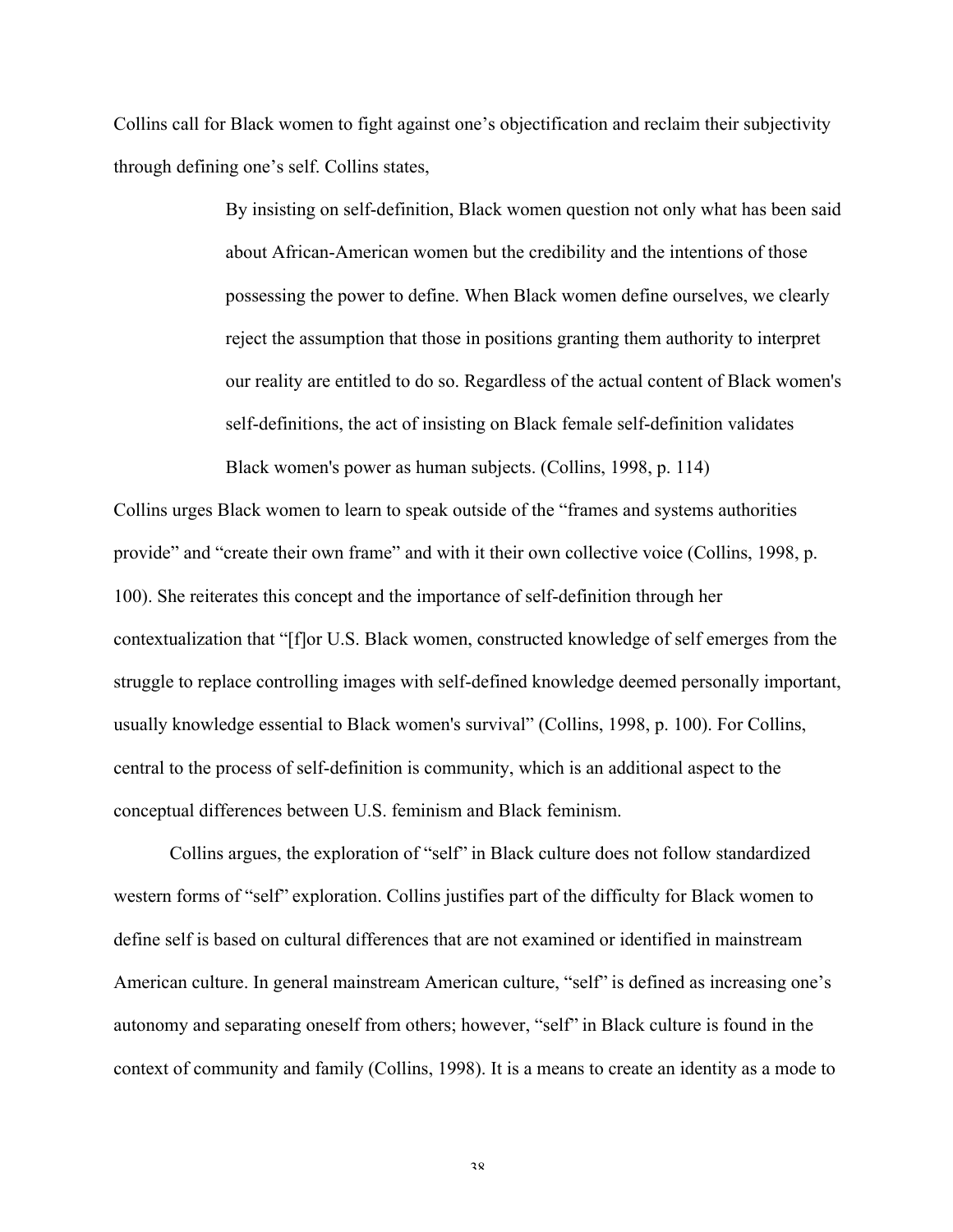obtain a certain consciousness and through that consciousness understand "how our personal lives have been fundamentally shaped by intersecting oppressions of race, gender, sexuality, and class" (Collins, 1998, p. 114). Thus, Collins posits, through the creation of connectedness found through community, Black women obtain "deeper, more meaningful self-definitions" (Collins, 1998, p. 111).

## **Black feminism as Self-Love**

Collins's Black feminist theory emphasizes the importance for Black women to love themselves as a form of feminism. June Jordan suggests that this emphasis on respect is tied to a distinctive Black feminist politic. For Jordan, she states "I cannot be expected to respect what somebody else calls self-love if that concept of self-love requires my suicide to any degree" (Jordan, 1981, p. 144). She indicates how multiple systems of oppression actively seek to force Black women to internalize negative perceptions of Blackness. Moreover, it is critical for Black women to expose the ways in which these systems assault their self-esteem, self-worth, and selflove (Collins, 1998). Audre Lorde, in exploring aspects of self-love or barriers to self-love suggested "the true focus of revolutionary change is never merely the oppressive situations which we seek to escape, but that piece of the oppressor which is planted deep within each of us" (Lorde, 1984, p. 123). Thus, from a Black feminist perspective, to love oneself is radical, political, and requires recognition of internalized racism Black women may perpetuate through expression of self. Through the process of self-love, the act exposes the "coercive process informed by racist standards perpetuated in the United States" and replaces it with "a system of valuation that would embrace a diversity of black looks" (Collins, 1998, p. 119).

One example of the explicit practice of self-love occurred during the 1970s Black Power Movement. During that movement, the call of "Black is Beautiful" was an empowering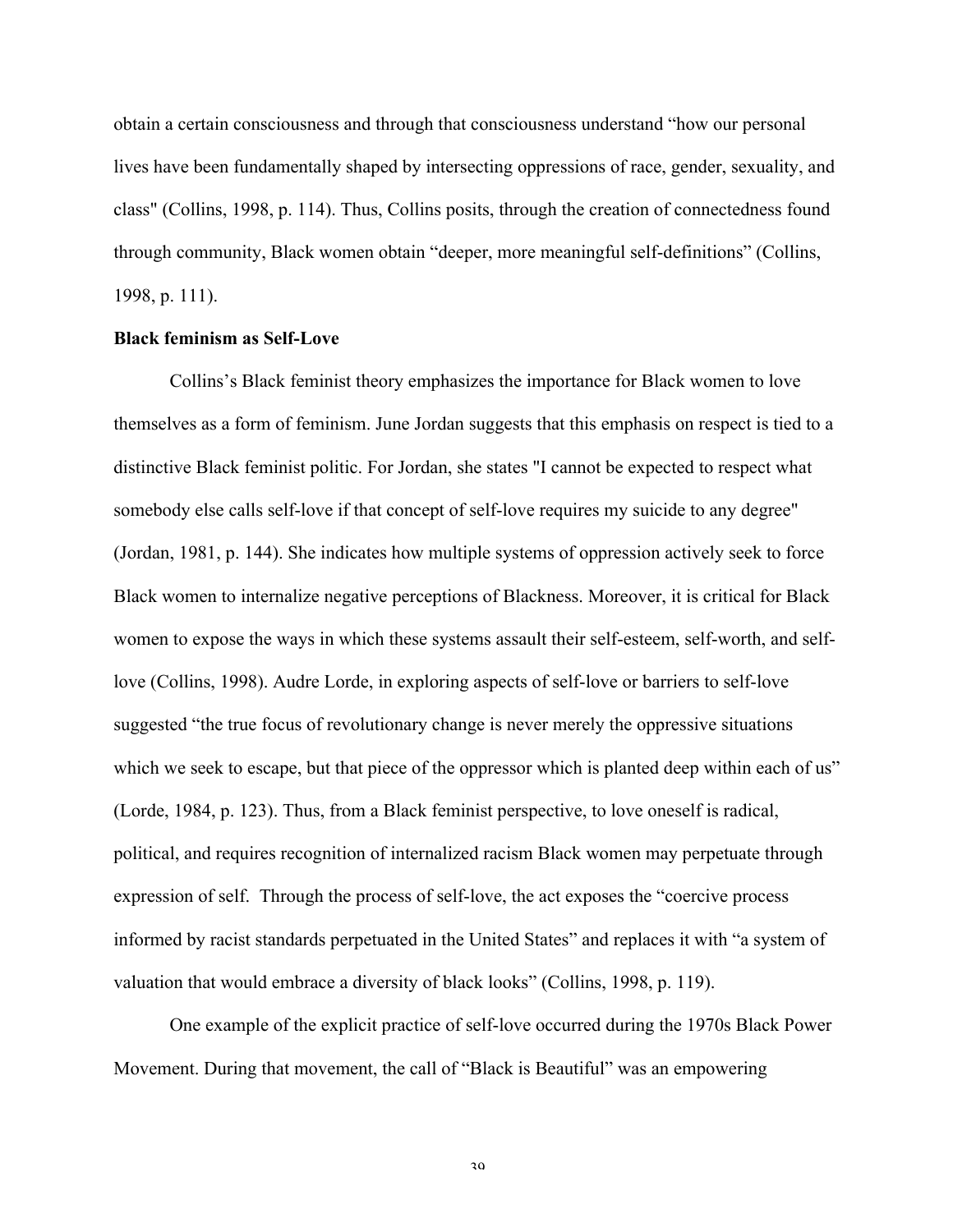statement of self-definition and self-love. Large numbers of Black women stopped straightening their hair as "there was no longer any negative stigma attached to wearing one's hair with its natural texture" and the Afro became a symbol of revolution, empowerment, and self-love (Collins, 1998, p. 122).

Collins remarks about attempted forms of assimilation such as chemical straightening: "[f]ew black activists were vigilant enough to see that concrete rewards for assimilation would undermine subversive oppositional ways of seeing blackness" (Collins, 1998, p. 123). Collins argues this return to assimilation (via hair straightening) tendencies was due in part to access upward social mobility.

> Seeking to improve class mobility, to make it in the white world, black folks began to backtrack and assume once again the attitudes and values of internalized racism. Some folks justified their decisions to compromise and assimilate white aesthetic standards by seeing it as simply 'wearing the mask' to get over. This was best typified by those black females who wore straight 'white looking' wigs to work covering natural hairdos. (Collins, 1998, p. 124)

Currently, choices to straighten or wear one's hair naturally are argued as both symbols of Black feminist politics as well as solely an individual preference in style or financial decision (*i.e.,* natural hair is cheaper than processed hair). Some Black women do not want their hair styling choices to be considered a political statement; however, Lorde, Collins, and hooks might disagree that there is choice, arguing that Black women's bodies continue to be political space. Therefore, from their perspective, it is Black women's right and responsibility to reclaim statements made on their bodies without their permission and define themselves for themselves as an act of self-love (Collins, 1998).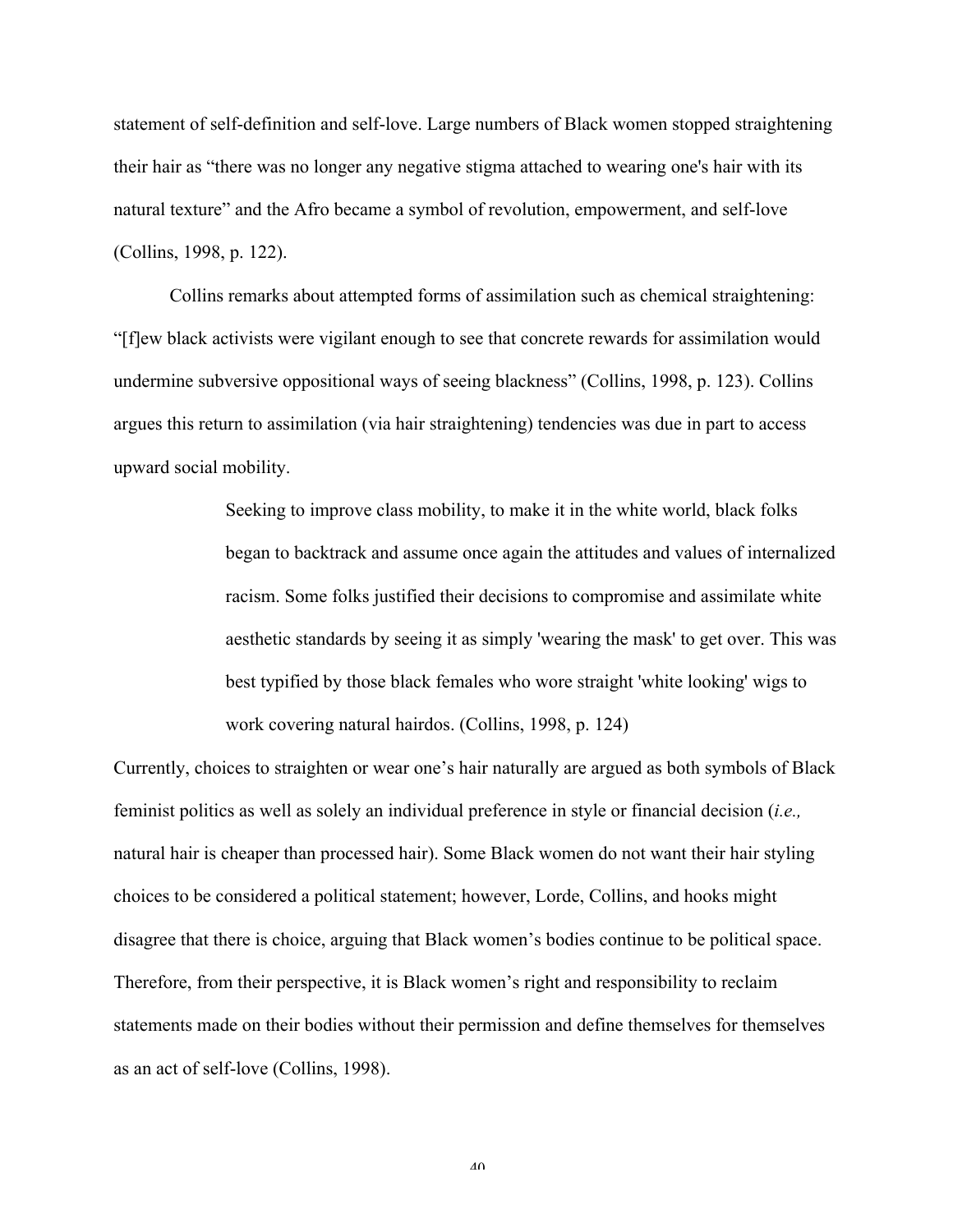# **Conclusion**

The central concepts of self-definition and self-love from Collins's Black Feminist perspectives are useful in contextualizing and interpreting natural hair selfies as a potential act of empowerment, self-exploration and means to increase self-esteem rather than a form of psychopathology or increase in narcissistic tendencies. The next chapter on Self psychology will explore Kohut's conceptualization of narcissism, cohesive self and selfobjects to help us interpret the underlying internal process that may occur through the process of posting natural hair selfies.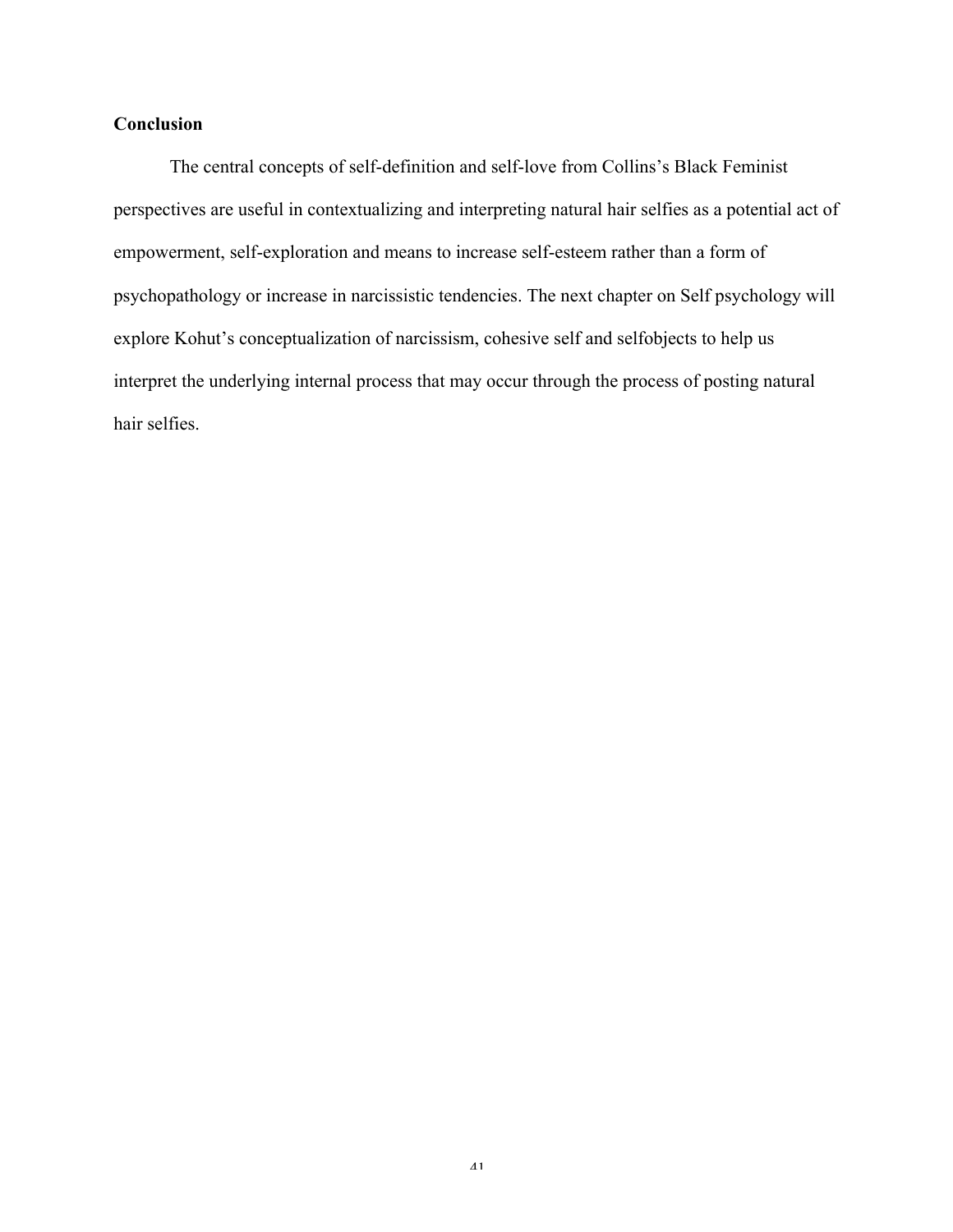## **CHAPTER IV**

## **Self Psychology**

Heinz Kohut, the founder of self psychology provided fundamental contributions to psychodynamic theory that originated from his exploration of narcissism. During this time, Freud felt narcissism, one dimension of psychopathology, stemmed from an imbalance in the conflict between internal forces. Kohut, however, felt internal conflicting generated from isolation and personal alienation (Mitchell & Black, 1995). Kohut's theories on narcissism and treatment of narcissistic personality disorder ultimately created the "psychology of the self" (Mitchell & Black, 1995). The purpose of this chapter is to provide a general overview on specific aspects of Self psychology applicable to the phenomenon studied in the thesis—namely the cohesive self, selfobjects and the tripolar self, and Kohut's perspectives on narcissism. Lastly, as there are no empirical studies on self psychology and selfies (or the specific phenomenon of natural hair selfies), the chapter will explore a few empirical studies examining Self psychology and issues related to the phenomenon (*i.e.,* the impact of Kohut's theory of selfobjects in relation to racial violence, race, creativity and culture).

# **The Creation of Self Psychology**

Kohut's self psychology departed from Freud's viewpoints on instinctual drive, ego development, and narcissism. "Kohut emphasized the chronic traumatizing milieu of the patient's early human environment, not the primitive urges arising from within" (Mitchell  $\&$ Black, 1995, p. 163). Kohut's theories developed out of an effort to treat patients who were not responding to ego psychology therapies (McLean, 2007) and created treatment methods for

 $\Lambda$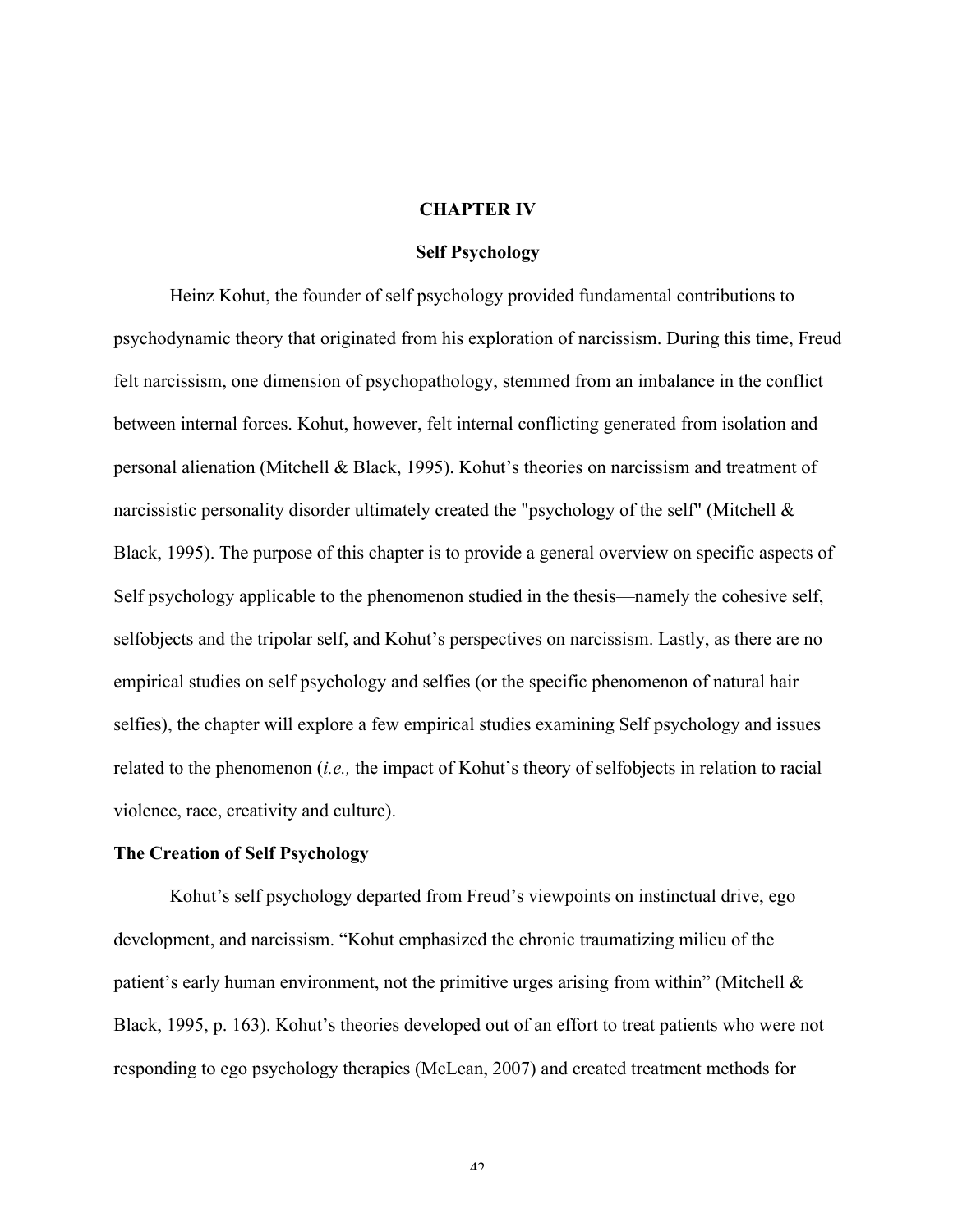narcissistic patients which suspended classic psychoanalytic training, focusing instead on understanding the patient's experience from her perspective (Mitchell & Black, 1995). Kohut searched for new ways to understand and treat patients who struggled with self-acceptance and self-hatred—individuals that Freud frequently diagnosed with personality disorders and believed to be unanalyzable and non-treatable (Freud, 1914). Kohut viewed the sexual and aggressive impulses that Freud defined as basic to human motivation as secondary and consequential to disruptions in the formation of the self (Mitchell & Black, 1995).

## **Self**

Through Kohut's exploration of narcissism, his analysis led to what he ended up calling the psychology of the self. Freud "used the concept of the self only casually and unsystematically," whereas for Kohut, the concept of the "self" was the core of one's personality and motivations (Mitchell & Black, 1995, p. 164). Kohut's "self" was "the center of the individual's psychological universe" (Kohut, 1977, p. 311). Kohut's concept of the "self" was universal; he viewed it as applicable to all patients. To Kohut, the "self" meant the fundamental essence of all human-beings and included all self-representations and experiences (Wolf, 1988; Fosshage, 2009). According to Kohut, children in their early phases of development whose fundamental needs were met by caregivers led to the subsequent growth of healthy internal structures. The creation of healthy structures created what Kohut coined the "cohesive self" (St. Clair, 2004; Fosshage, 2009). As Freud's classic psychoanalytic theories focused on the development of ego and psychosexual stages as part of development of emotional maturity, Kohut believed that self rather than the ego was at the core of healthy development (St. Clair, 2004; Fosshage, 2009). To Kohut, self psychology attempted to prove "that all forms of

 $\lambda$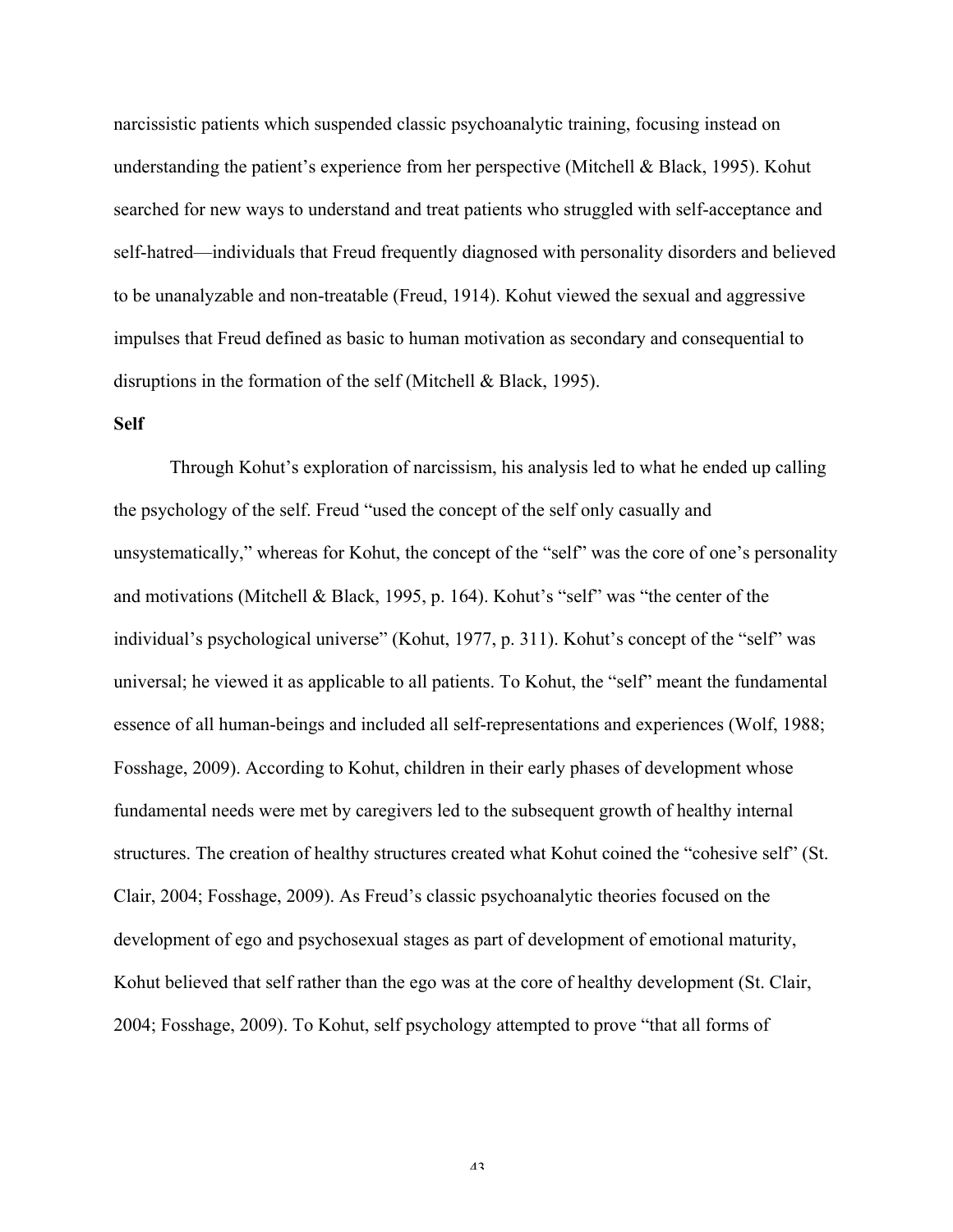psychopathology are based either on defects in the structure of the self, on distortions of the self, or on weakness of the self" (Kohut, 1984, p. 53).

## **Selfobjects and the Triparite Self**

Kohut theorized that in order to develop a healthy cohesive self, an individual needed the "developmental milieu of three specific kinds of selfobject experiences" (Mitchell & Black, 1995, p. 159). Kohut's developmental milieu required optimal interaction between a child's innate potential and empathic responses by selfobjects in the environment (Kohut, 1971). Kohut hypothesized that infants are born with a fundamental need for attachment and merger with a loving object. To Kohut, the formation of selfobjects occurred developmentally through the child's experiences with their primary caregiver. The object the infant experiences internally Kohut termed the "selfobject," which he defined as a fused state between infant and caregiver (Kohut, 1971). Self-objects are objects experienced as part of the self, "not as a separate person" (Wolf, 1988, p. 28). Kohut theorized individuals during childhood need three selfobject experiences. The first experience requires selfobjects "who respond to and confirm the child's innate sense of vigor, greatness and perfection" (Kohut & Wolf, 1978, p. 414). The second requires the child be involved with caregivers "to whom the child can look up and with whom he can merge as an image of calmness, infallibility, and omnipotence" (Kohut & Wolf, 1978, p. 414). Lastly, the child needs experiences with caregivers who "evoke a sense of essential likeness between the child and themselves" (Mitchell & Black, 1995, p. 159).

Kohut first conceived of the selfobject as an object (other or representation of other) that serves a narcissistic function. Kohut emphasized the difference between the self-being sustained by the functions of others versus the fusion of representations or images of self and other (Wolf, 1988). These selfobject needs contain kernels of healthy narcissism and need to be given the

 $\Lambda$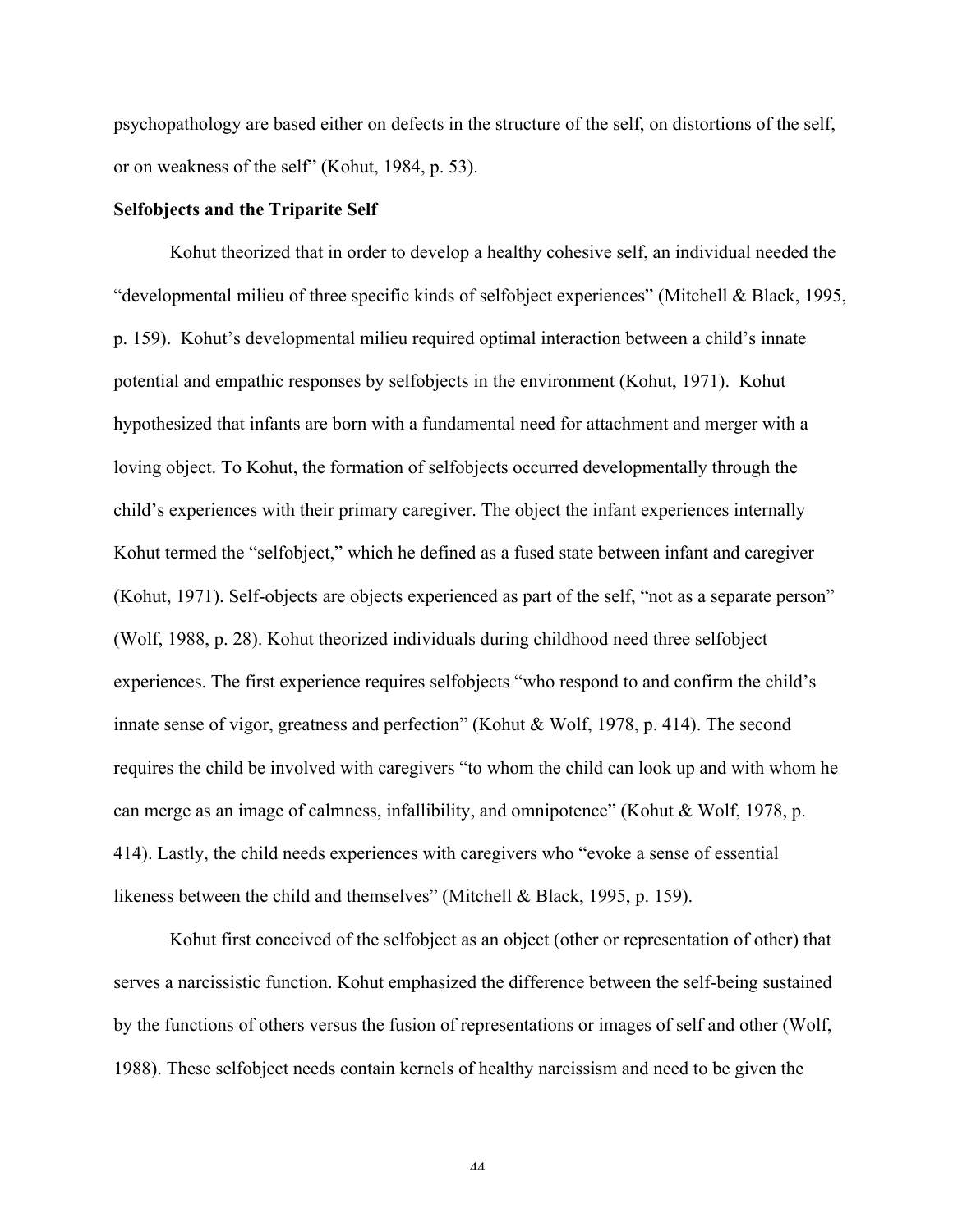space and environment during childhood to transform through exposure to reality for healthy development, increased differentiation of self and object, and gradual increase in comfort being separated from one's caregivers (Wolf, 1988).

These selfobject experiences or needs translated into Kohut's three selfobject types: (1) the mirroring selfobject confirming the child's self of greatness and perfection; (2) the idealized selfobject where the child takes in strength and calmness through idealization of others; and (3) the twinship or alter-ego selfobject which provides the child with a sense of being human and having a likeness to others. Kohut stated,

> Selfobject relationships form the essence of psychological life from birth to death, and that a move from dependence to independent in the psychological sphere is no more possible, let alone desireable, than a corresponding move from a life dependent on oxygen to a life independent of it in the psychological sphere. (Kohut, 1984, p. 47)

For example, when a child experiences a selfobject relationship as soothing, she acquires the capacity to soothe the self. These selfobject needs, Kohut argued, can be understood as "poles" within the self. Out of three types of selfobject needs, there was a tripartite self that was "driven by ambition, pulled by ideals, and needing to recognize itself in similar others"—to Kohut this created cohesion (Kohut, 1977).

> Healthy development occurs as the child transitions from birth into a tensionless existence, the empathically attuned parents provide and the child is unaware of an inner and outer world. As he grows, he becomes aware that the outer world is not perfect and cannot always provided for his needs. The child then attempts to maintain his original blissful state, believing himself to be perfect and omnipotent

> > $\Lambda$   $\lesssim$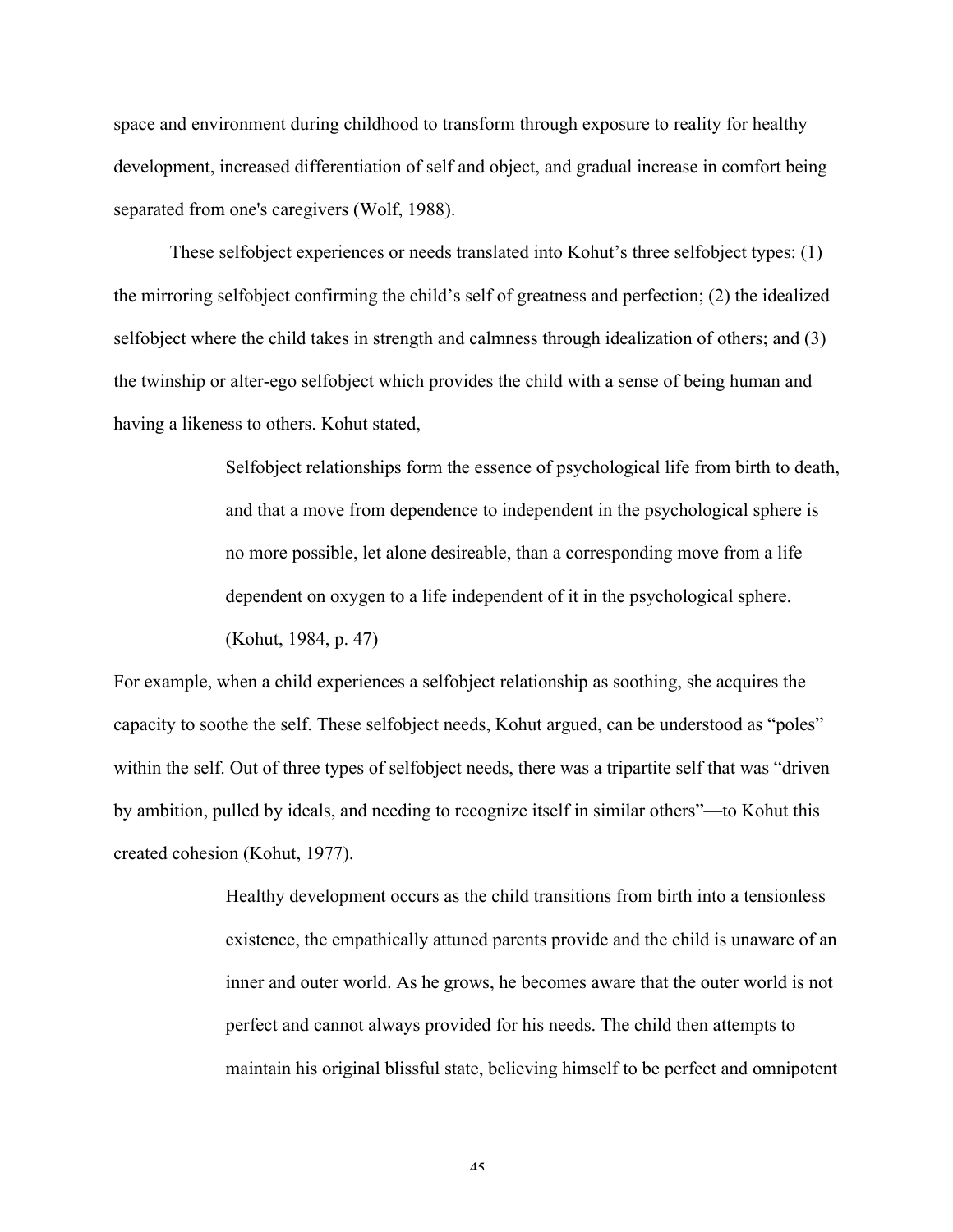(ie., the grandiose self), which is mirrored back to him by his parents. As a result of the optimal frustrations, the child is still unaware aware of the other outer world and sees others in his world as part from himself (i.e., his selfobjects as if they were an arm or leg). Eventually, the child begins to notice that the selfobjects regulate the level of tension, thus the child believes that his caregiver's ability to regulate are actually done by the child….With these abilities also comes the feelings of calm, security, safety and power protecting the child. (Liberman, 2013, p. 255)

## **Grandiose Selfobject**

The first pole (or selfobject) describes the desire and need to feel special and full of wellbeing (Baker & Baker, 1985). This pole theoretically develops from mirroring selfobjects that reflect, empathically respond, and approve of the child's unique capacities and characteristics. The grandiose self is developed through empathic attunement in which others can delight in a child's newfound talents and skills. Empathy and empathic attunement is defined as "understanding so intimate that the feelings thoughts and motives of one are readily comprehended by another" (Baker & Baker, 1985, p. 2). Kohut argued that optimal 'empathic failures' in selfobject responsiveness are essential to building internal structures. These failures are gradual and do not traumatize the emerging self, but result in transmuting internalizations (*i.e.,* the process by which the interaction between the self and selfobject stimulates the development of self structure), through which external functions performed by caregivers become internal self functions. Kohut felt empathic failures were inevitable and necessary for the course of healthy development. However, the timing and extensiveness of the failure determines the severity and type of pathology (Mitchell & Black, 1995).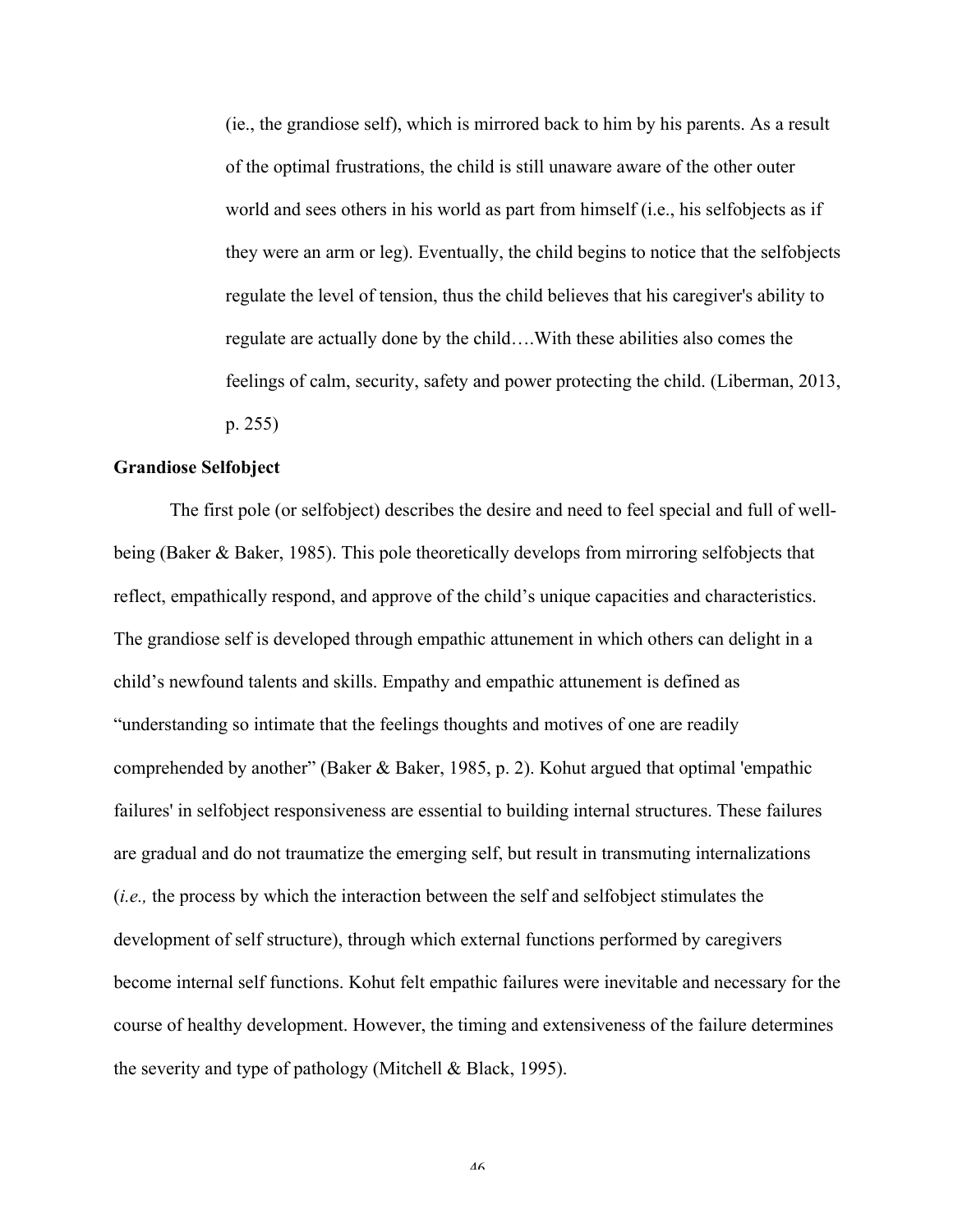Ideally, the mother provides "phase-appropriate maternal responses" of echoing, reflecting, approving, and admiring which confirm the child's grandioseexpansive self, which optimally lead to normal maturational steps whereby the child internalizes the grandiosity and exhibitionism. These internalizations of grandiosity, exhibitionism, and omnipotence transform when the parents accept and enjoy these aspects of the child's personality. This transformation and internalization gradually result in the ability to pursue self-syntonic ambitions and goals, create the capacity to enjoy various activities, and attainment of realistic and stable self-esteem. (Wolf, 1988, p. 19)

Furthermore, "the individual develops an enhanced capacity for empathy, humor and creative activity, greater acceptance of transience of life and even a quality of wisdom" from obtaining this particular selfobject need (Wolf, 1988, p. 20).

#### **Idealized Parental Imago**

The second pole, or the idealized parental imago and the idealizing selfobjects, came out of Kohut's theory that children need to see their caregivers as idealized people; sources of perfection and power who transfer the feelings of being secure and soothed in a relationship (Kohut, 1971). The idealized parental imago represents the child's experiences of merger with an idealized object. Kohut theorized that the idealized parental imago or the narcissistic developmental line of the parental imago, is one of the two "systems of perfection" that forms as a consequence to disturbances which occur in the infant's primary narcissism (Wolf, 1988, p. 18). This selfobject requires the child finds an idealized selfobject who makes the child feel calm, hopeful, and strong. The experience helps the child see strength and wonder outside of themselves. Kohut theorized that in order to maintain the originally perfect omnipotence and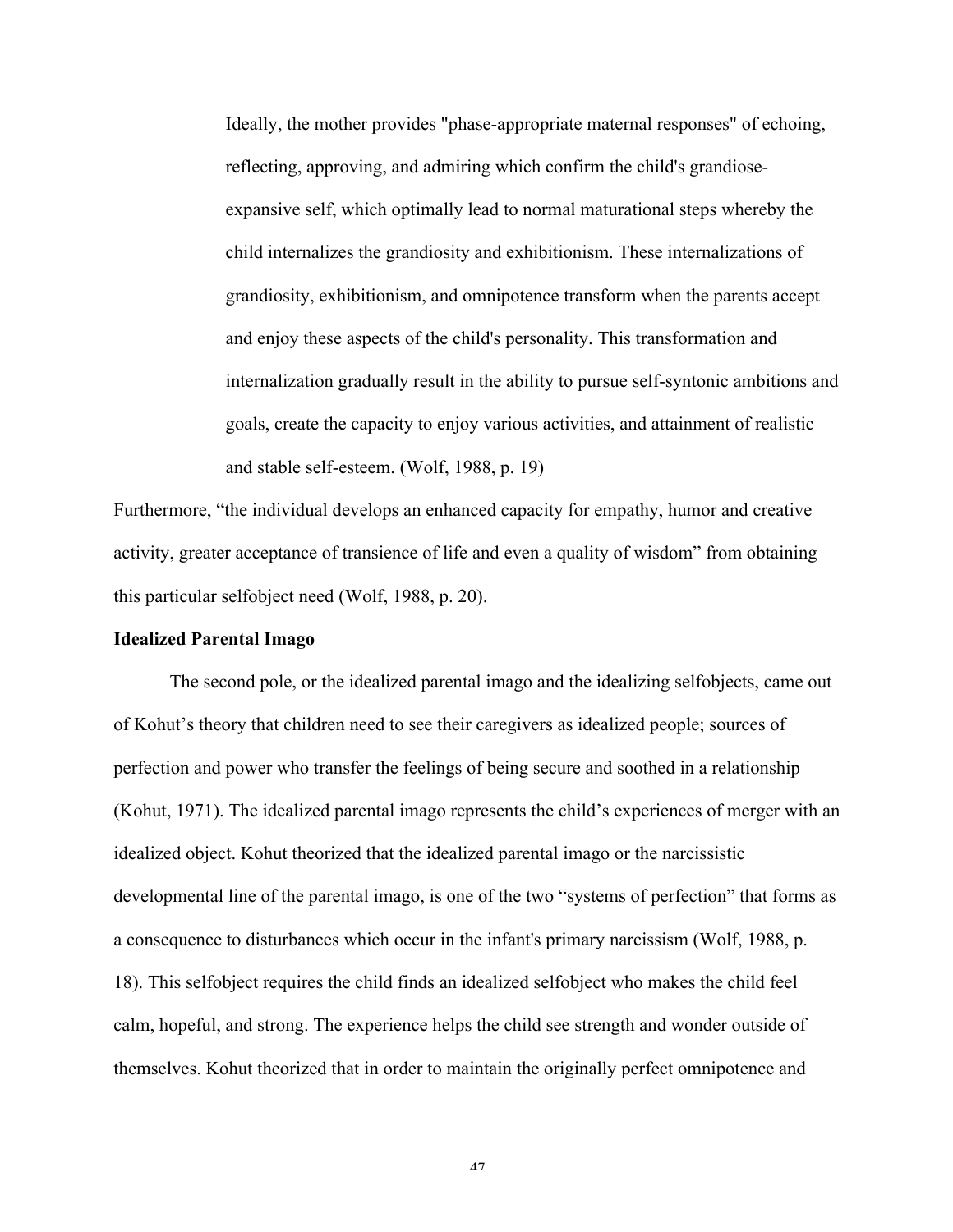sense of unity with the mother figure, the infant either invests the caregiver with absolute perfection and omnipotent power or does so for the rudimentary self (Kohut, 1971). By placing an idealized connection to the caregiver/attachment figure, the child integrates feelings of calmness and order that translate into feelings of cohesion and safety.

#### **Twinship Pole**

Kohut's last selfobject pole is the alter ego/twinship pole, which he developed in his later writings. This pole, Kohut theorized, emerged out of an understanding that individuals need to feel that there are others in the world who are similar to them to feel whole. The alter ego personality needs a relationship with a similar other to confirm reality and the existence for the self (Mitchell & Black, 1995). When the selfobject needs of twinship are met, an individual experiences a sense of belonging, security, and legitimacy (Togashi & Kottler, 2012). Togashi and Kottler found that within the twinship or alter ego pole, were seven different aspects or notions of twinship:

(1) twinship as something between merger and mirroring, (2) twinship as a process of mutual finding, (3) twinship as a sense of belonging, (4) twinship as a way of passing on talents and skills to the next generation, (5) twinship in silent communication, (6) twinship as a sense of being a human among other human beings, and (7) twinship in trauma. (Togashi & Kottler, 2012, p. 331)

## **Selfobject Failures**

Kohut believed that "where these poles in the bipolar self are undeveloped or development isn't good enough, the result is considerable vulnerability in structure of the self, difficulty maintaining self-esteem, self-cohesion and a sense of self-continuity" (Wolf, 1988, p. 39). If the child "receives reflection from an attachment figure of excessive criticism, hostility or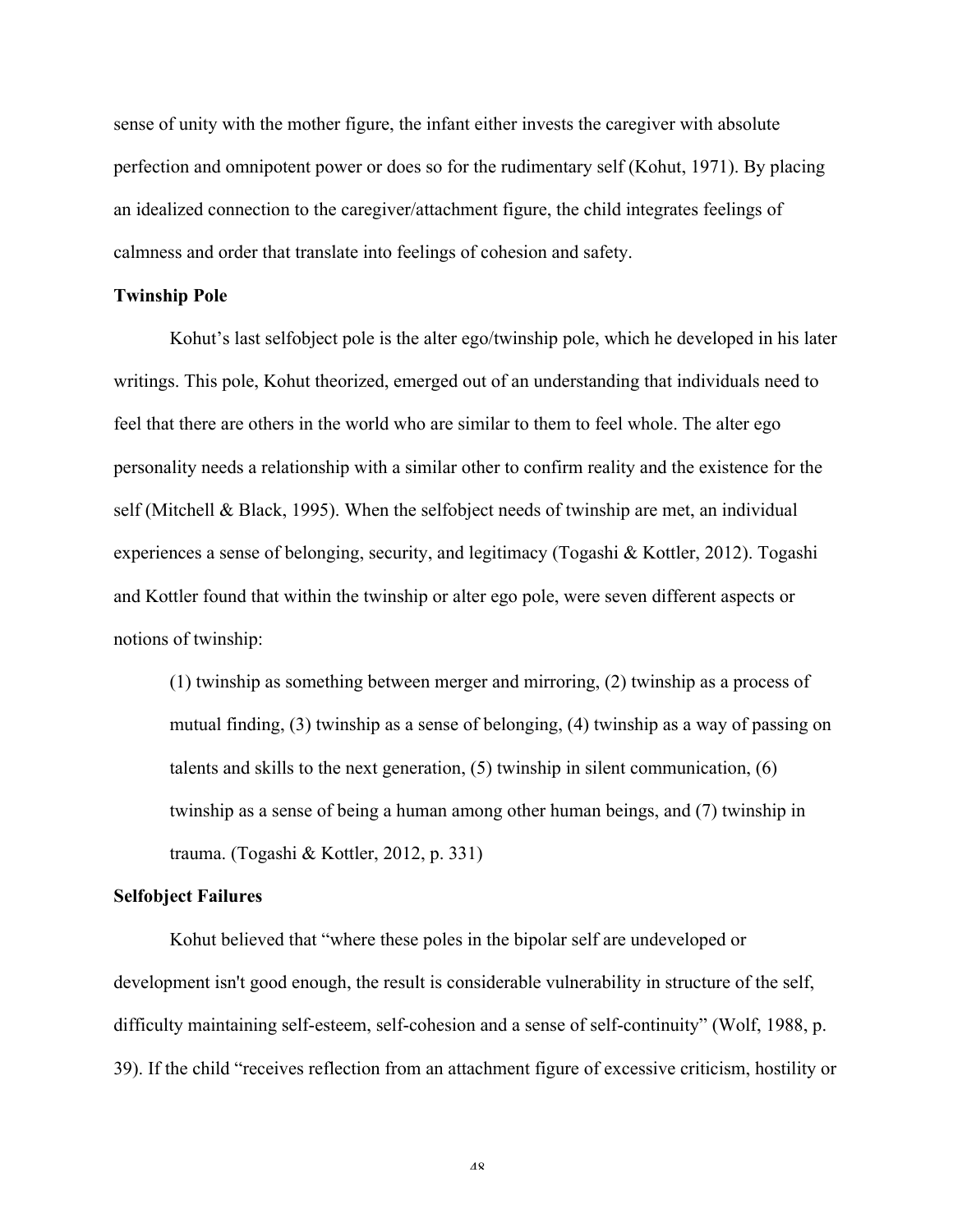indifference, this inhibits the child's growth of sense of self worth and assertiveness" (Wolf, 1988, p. 40). Kohut believed that wherever there is repeated selfobject failure regarding any of the three poles, an individual forms "rigidly held ideals and the inevitable, repeated experiences of failing to life up to them, causing shame" (Wolf, 1988, p. 24). Where an individual regresses from state of cohesion to full or partial loss of structure, this is experienced as a loss of selfesteem, a feeling of emptiness, worthlessness, and/or anxiety (Wolf, 1988). These concerns led to Kohut's theorizing on narcissism, the developmental line of healthy narcissism to pathological narcissism, and its treatment.

## **Definition and Treatment of Narcissism**

Kohut believed that difficulties in patients with narcissism were related to "problems in early development rather than issues of conflict" (Mitchell & Black, 1995, p. 158). Where an individual's development of a cohesive self was disrupted, healthy narcissism would transition into pathological narcissism (Mitchell & Black, 1995). Kohut reflected that in individuals with healthy narcissism, there would be a sense of internal solidarity, ability to harness talents, and a reliable self-esteem that was resilient to failure (Mitchell & Black, 1995).

Kohut (1971) believed there were two developmental lines. One line developed object relations and the other was the line of narcissism or development of the self (Fossage, 2009, p. 4). He saw narcissism as a spectrum from autoeroticism, to narcissism, to mature narcissism (Wolf, 1988). Kohut reconceptualized narcissism as existing on a continuum from healthy to pathological (Wolf, 1988). Healthy narcissism to Kohut meant that an individual had developed self-confidence and self-esteem in conjunction with growth-promoting relationships. "Kohut believed the maturation of narcissism involves the acceptance of one's dependence on and interdependence with one's selfobject milieu" (Wolf, 1988, p. 20). Kohut strongly disagreed with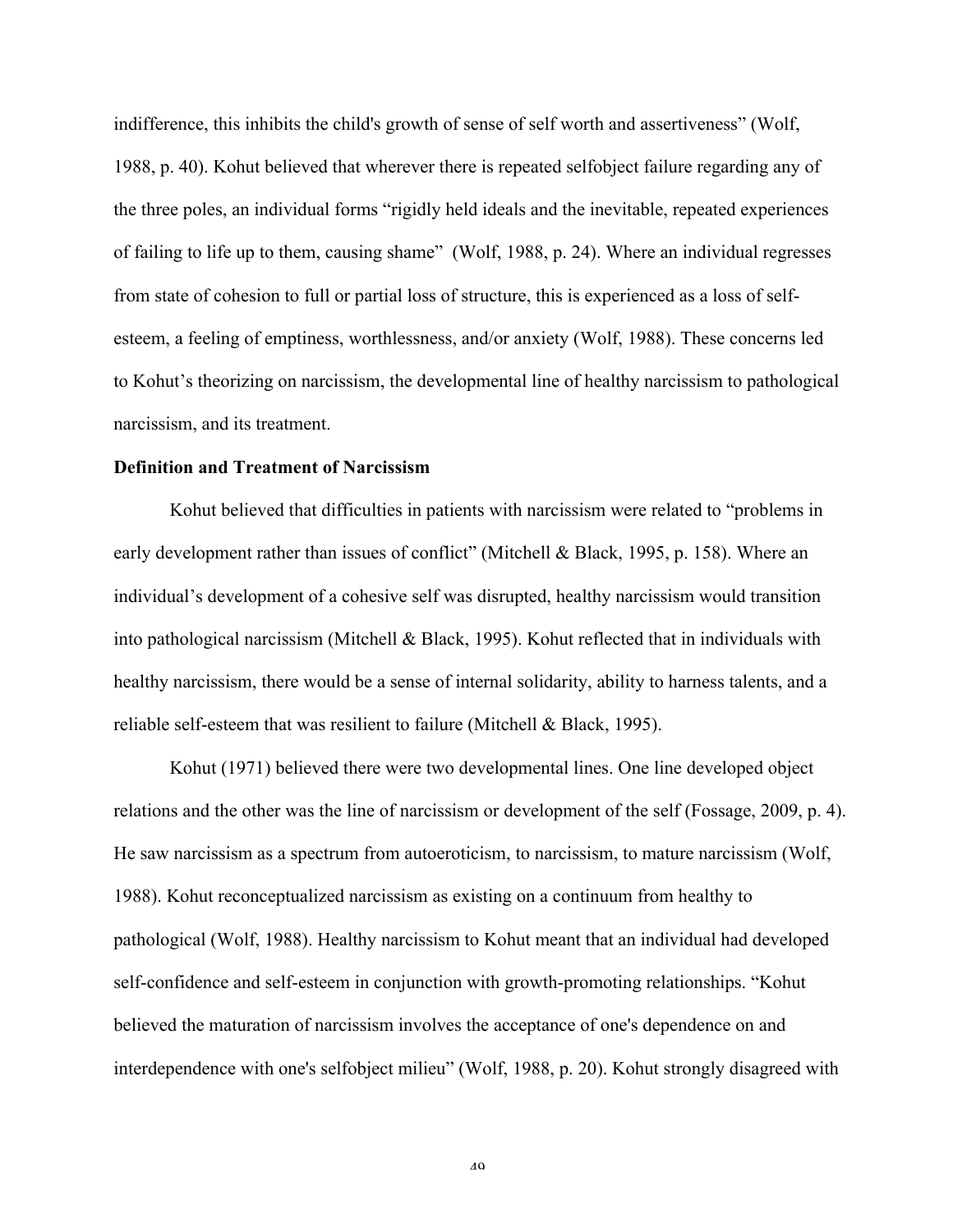Freud's conception of narcissism as a stage that must be outgrown, and also disagreed with Freud's belief that narcissism inhibits an individual's ability to love, as narcissism was the failure to progress from self-love to object love (the ability to invest in others)(Wolf, 1988). To Kohut, it was clear from the outset that patients with narcissistic tendencies could be characterized by a specific vulnerability regarding their self-esteem (Kohut & Wolf, 1978). Kohut believed instead that narcissism developed in tandum with object love rather than in opposition to it.

Kohut defined pathological narcissism as existing in individuals with inordinate selfpreoccupation, difficulties in regulating self-confidence, self-esteem and possibly self-cohesion (Kohut & Wolf, 1978). He theorized that these characteristics stemmed from failing to satisfy the selfobject needs, which created reactive defense formations. Thus, to Kohut, individuals with pathological narcissism had highly unstable self-concepts, grandiose fantasies of selfimportance, senses of entitlement, and the inability to experience others outside seeing them as need-gratifying providers (Kohut & Wolf, 1978). Pathological narcissism symptomology meant evidence of vulnerability to feelings of shame, or humiliation: attempts to show grandiosity, devaluation of others and sense of entitlement as a means to protect themselves from feeling ashamed or humiliated (Kohut & Wolf, 1978).

## **Self Psychology Empirical Studies**

Although the researcher was unable to find specific empirical studies utilizing Self psychology treatments with Black women regarding issues of narcissism and/or selfies, studies touch upon issues of creativity, race, culture, and racial violence through the lens of Self psychology. Although Kohut may not have considered the ways in which his Self psychology theories might apply to Black women around issues of self-definition, self-esteem, or self-love,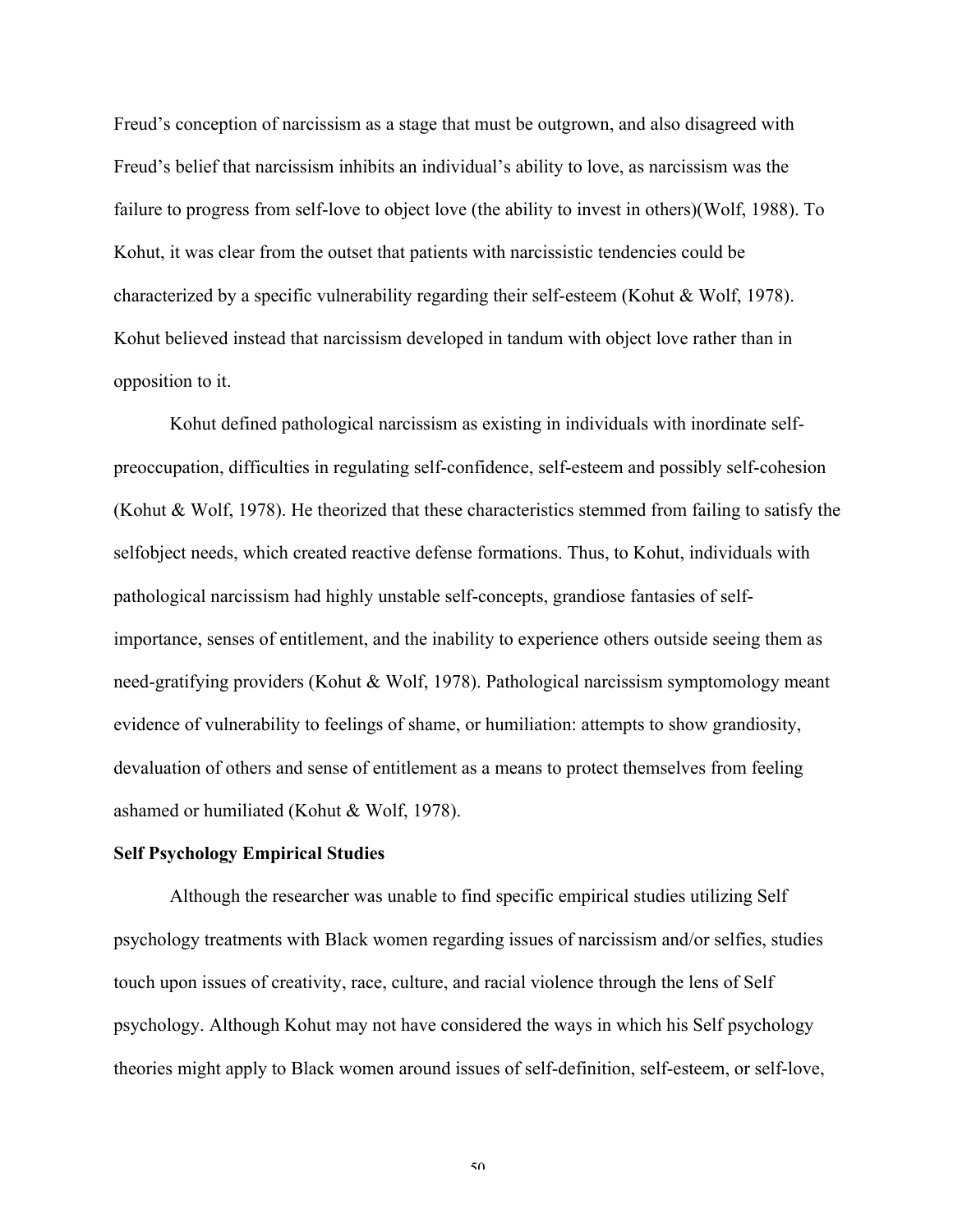his concepts of self and selfobjects provide differing perspectives on diagnosis of pathological narcissism as well as ways in which loss of culture or lack of mirroring of racial identity in mainstream American may be a causative factor in an individual's struggle for a cohesive self.

## **Self Psychology and the Cultural Selfobject**

Sheppard discusses Kohut's concept of the cultural selfobject and issues of mirroring for Black women in the United States.

> At the time of his death, Kohut was only just beginning to explore the territory of cultural experiences and their significance for self and group cohesion….His view of culture was that it served to facilitate group cohesion by expressing the deepest longings, sufferings, and celebrations of the group. This experience of culture he labeled 'cultural selfobjects' which he understood as those creative persons in 'religion, philosophy, art, and the sciences' who are in 'empathic contact with the illness of the group self and, through their work...mobilize the unfulfilled narcissistic needs and point the way toward vital change. (Sheppard, 2008, p. 242- 243)

Sheppard posits the ways in which Kohut's concepts of selfobjects, self, and mirroring can be viewed through the lens of Black women's lives: "If it is the mirroring that brings about 'self,' what happens to the development of subjectivity when the source for mirroring offers a distorted and exploited reflection?....What is the relationship of culture and society to mirroring and the development of a cohesive self?" (Sheppard, 2008, p. 235) Sheppard examines the impact on African-American women who mourn the loss of mirroring in their communities and development of a cohesive self. "[Kohut] suggested that 'cultural imagoes' have a role in the celebration of the self that is part of group belonging, and that this experience may function for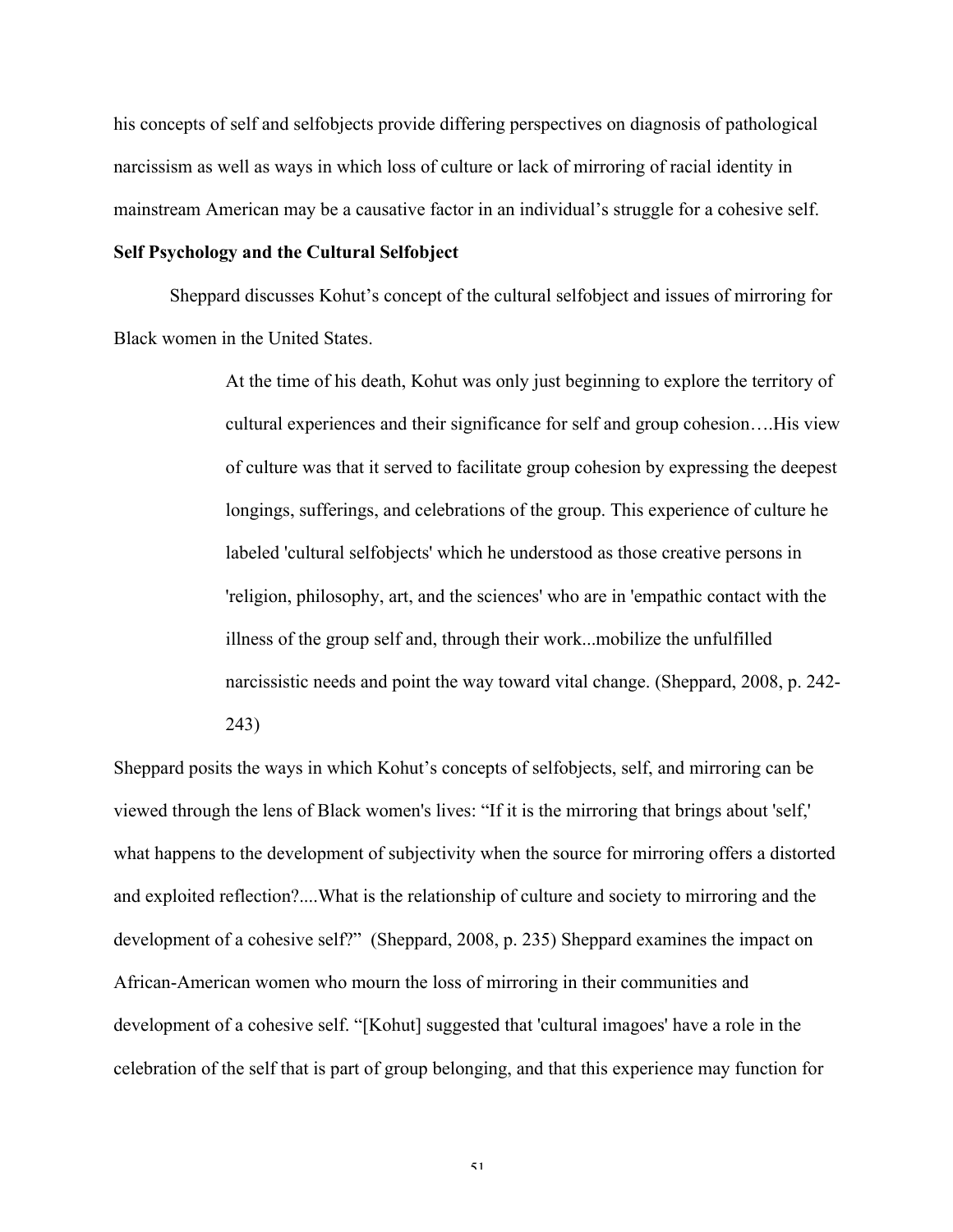the individual (and group) as a developmental step toward the formation of a cohesive self" (Sheppard, 2008, p. 243). Thus, Black women continue to be portrayed in a negative light where they do not receive mirroring or where mirroring is distorted.

> Mirroring—or what is reflected back—is the sexualized and distorted racialized version (representation) in the gazer's eyes. What we see reflected in the gazer's eyes teaches us about 'race, gender, and social class without obvious teaching or conscious learning' and these images 'grafted onto existing social institutions are so pervasive...black women's portrayal as the Other persists. (Sheppard, 2008, p. 247)

Kohut remarked on his theory of the cultural selfobject, explaining as "[t]hey feel strong and cohesive as members of a group of people whom they experience as being in essence like them, doing similar work, sharing similar biases and predilections, and the like" (Kohut, 1984, p. 52). Moreover, "[t]he support that our self derives from…nonverbalized experiences of sameness, of identity, arises whether or not we get an actual help from those whom we feel are like us" (Kohut, 1984, p. 227). For Kohut's cultural selfobject concept, one's self can become cohesive merely from experiencing sameness regardless of group identity or involvement.

Similarly, Antokoletz in her research adds to Sheppard's perspective on the importance of Kohut's concept of the cultural selfobject.

> Cultural groups continue to serve mirroring and idealizing functions throughout a person's life by supplying culturally accepted ways of gaining recognition and approval from other group members as well as offering cultural ideals that the individual can embrace to experience a sense of power and transcendence. (Antokoletz, 1993, p. 42)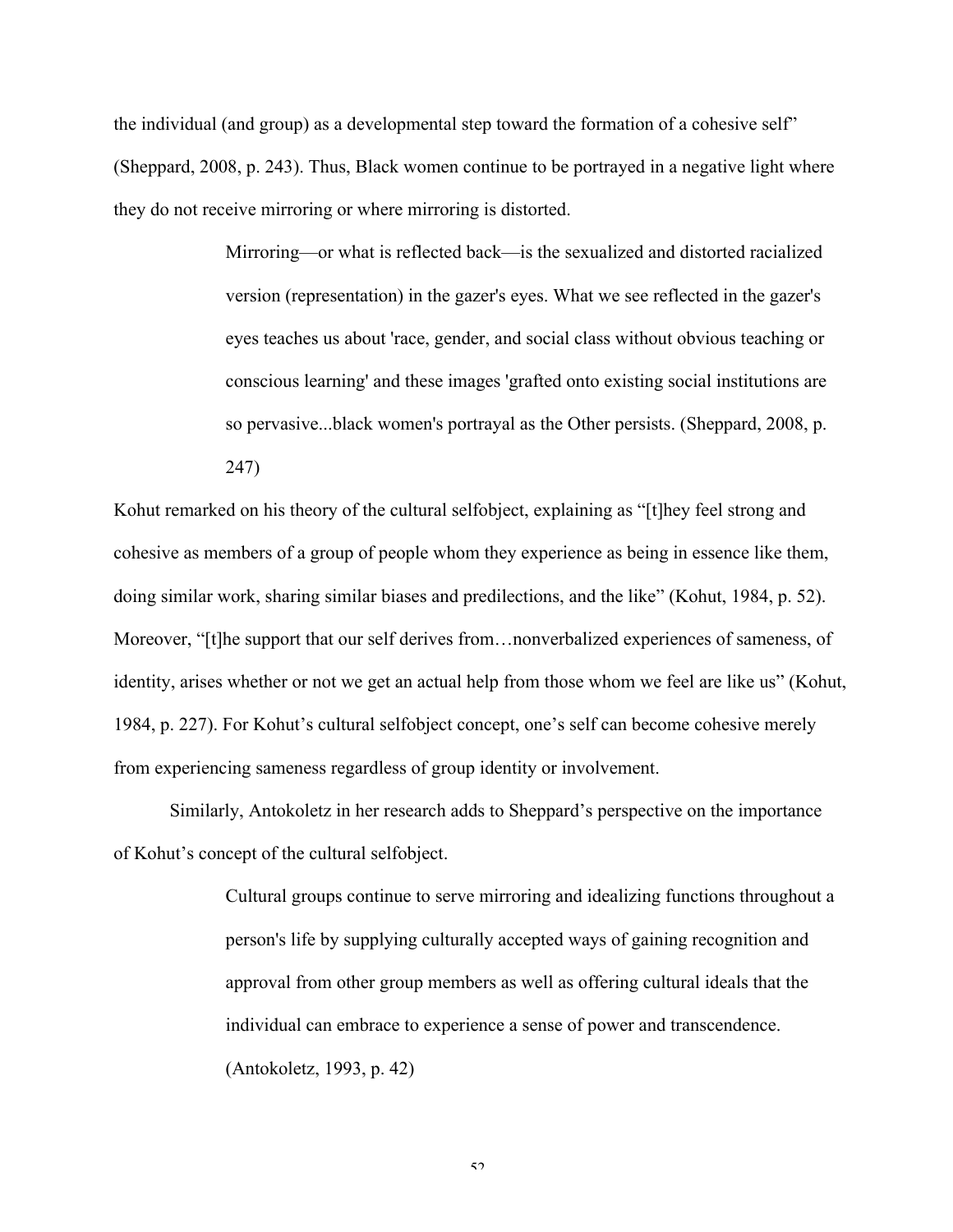Kohut suggested the need to investigate the selfobject needs during life tasks or transitions, including times when individuals shift to new cultural milieus that deprive a person of his "cultural selfobject". In order to sustain the cohesive one "needs an environment that provides mirroring and acceptance, and opportunities to feel united with sources of calmness, strength, and availability of others with whom he can experience essential likeness" (Antokoletz, 1993, p. 44). Where Freud might argue that conflict arising from lack of cultural mirroring is an expression of intrapsychic conflict, Kohut would argue the "lack of availability to the mirroring and idealizable functions of cultural selfobjects represents a challenge to the integrative capacities of the patient undergoing the process and must be recognized" (Antokoletz, 1993, p. 48). Furthermore, where patients seem ambivalent towards the new cultural environment, there needs to be understanding and validation of the devaluation of possible negative mirroring experienced in the new receiving culture (Antokoletz, 1993).

In 2011, Manuel implemented Self psychology principles to a self-expression group for Black adolescents, finding in his work that participants "often attempted to have unmet selfobject needs fulfilled in therapy through experiences with me as their therapist, and with one another" (Manuel, 2011, p. 29). He found the participants sought out opportunities to exhibit their talent and receive recognition and praise:

> They looked to one another for validation and twinship. At times, they were boastful; and sometimes they shared stories and checked with their peers to see if they shared the same conclusions on subjects. My taking a self psychological perspective allowed for the illumination of their unmet selfobject needs and the facilitation of selfobject experiences in group. (Manuel, 2011, p. 29)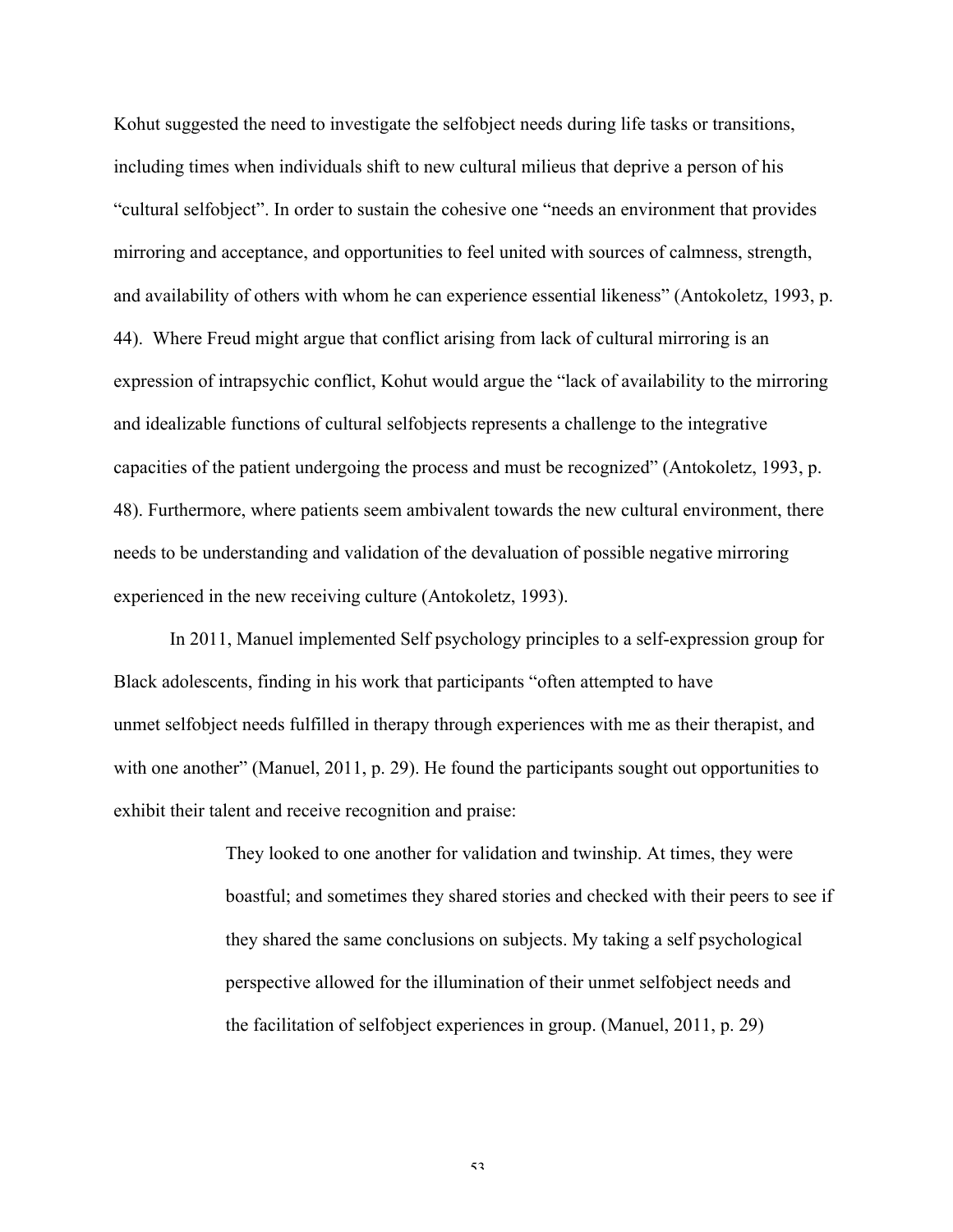## **Self Psychology to Explain Racial Myths**

Whisett & Whisett (2008) explored anti-Black racism within the self psychology lens to assess whether the theoretical framework helped understand origins of racial myths, stereotypes, and consequences of racism. In particular, Whisett  $&$  Whisett argue that through a self psychology paradigm, racial violence (*i.e.,* racism, stereotyping, racial myths) can be identified as a form of narcissistic rage that results from failure of attunement from selfobjects. Their research finds there is a desire for racial justice, racial violence takes on a narcissistic rage that differs from other forms of aggression whereby it "is the need for revenge, for righting a wrong, for undoing a hurt by whatever means..." (Kohut, 1978, p. 380). Whisett & Whisett used the example of the Rodney King riots to argue that were the legal system to be considered an omnipotent selfobject, Black Americans experienced the judicial decision in Mr. King's case as a major empathic failure on the part of the selfobject as it confirmed the fear that they had no control over the institutions that run their lives (Whisett & Whisett, 2008). Therefore, through this use of self psychology, it can be elucidated that many different forms of racism and oppression may be experienced as selfobject failures, negatively impeding the development of a cohesive self.

#### **Self Psychology and Creative Expression**

Warner (2013) researched use of self psychology in art, exploring Kohut's beliefs of the connection between narcissism and creativity. However, Warner explains in other theories of creativity, an artist's obsession with their art is seen as a regressive narcissistic process (Warner, 2013, p. 6). "Kohut's thoughts on creativity followed fluidly from his formulations of the self. As Kohut found narcissism to exist on a normative line of development separate from object love, this theory freed artists from being analyzed as creative expression being regressive. "Instead,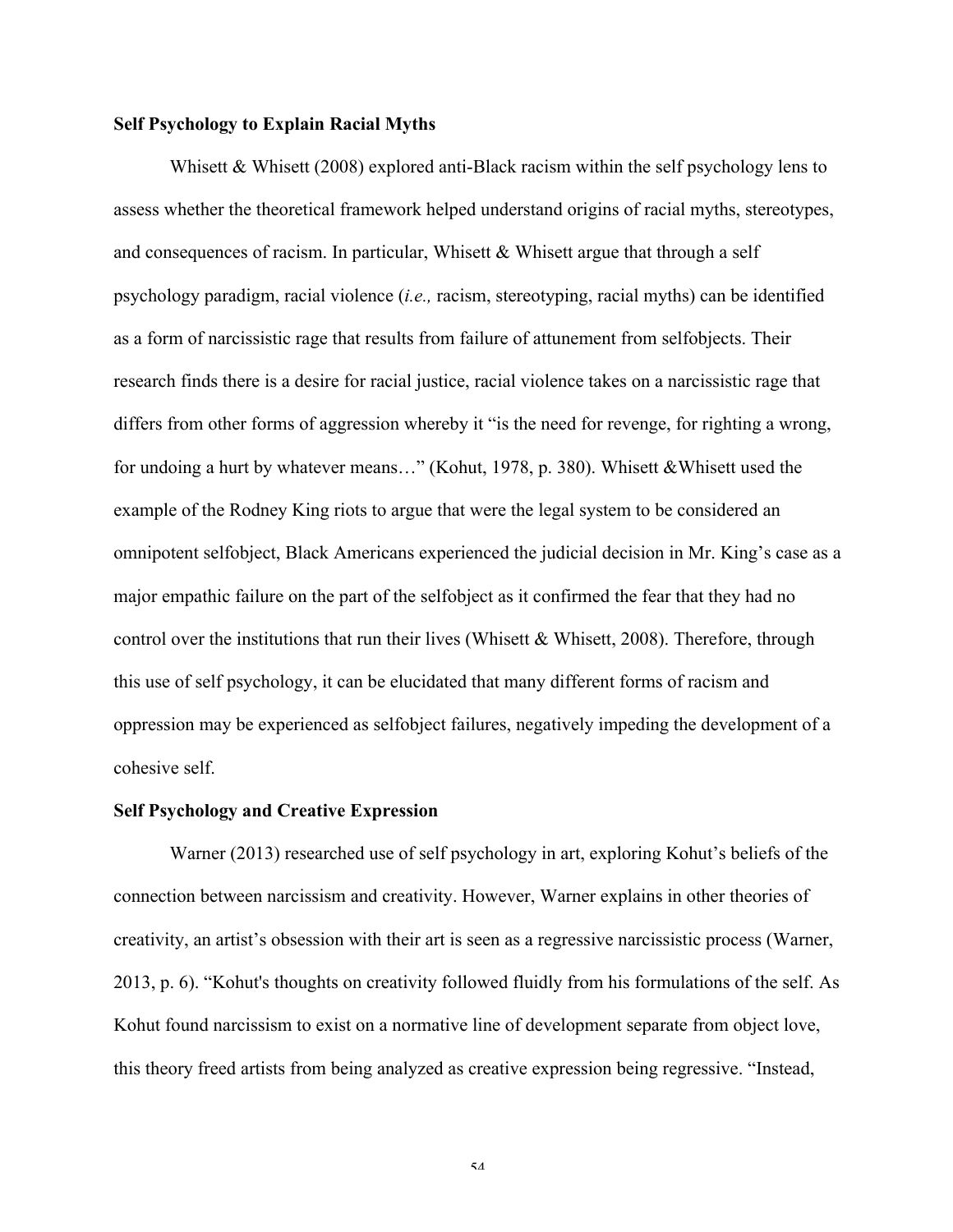the intensity of self-focus necessary and available to an artist becomes an asset" (Warner, 2013, p. 68). Warner identified similarities between defining creative expression and pathological definitions of narcissism.

> In other words (to use Kohut's early terminology inherited from Freudian tradition), the artist's work is invested with narcissistic libido, which is an expression not of object love but of narcissistically experienced attachment. Given that self-relatedness and object-relatedness are valued as equal components of a healthy self, the work that comes from an artist's self-immersion is not, by definition, regression, but a transformation (Warner, 2013, p. 69)….For patient and artist alike, the freedom to turn oneself loose in the consulting room or art studio without undue self-criticism or fear of judgment or irreparable misunderstanding, is key to communicating personal truth effectively, whether the medium be words, gestures, or paint. The use of selfobject transference is one way that the risk of self-expression can be worked through, eventually facilitating a shift to a more sustained sense of confidence. (Warner, 2013, p. 72)

In spaces or communities where selfies are considered a form of self-portrait or artistic expression, Warner's research helps reframe the artistic process not as pathologically narcissistic but as transformative.

#### **Conclusion**

Kohut created a psychodynamic theory that reconfigured the concept of self as the essence of being and on developing treatment that serves to help patients develop a stronger level of cohesion of self-structure. Kohut theorized that certain forms of narcissism are fundamental to healthy development. More specifically, Kohut found that all individuals have ongoing

 $\leq$   $\leq$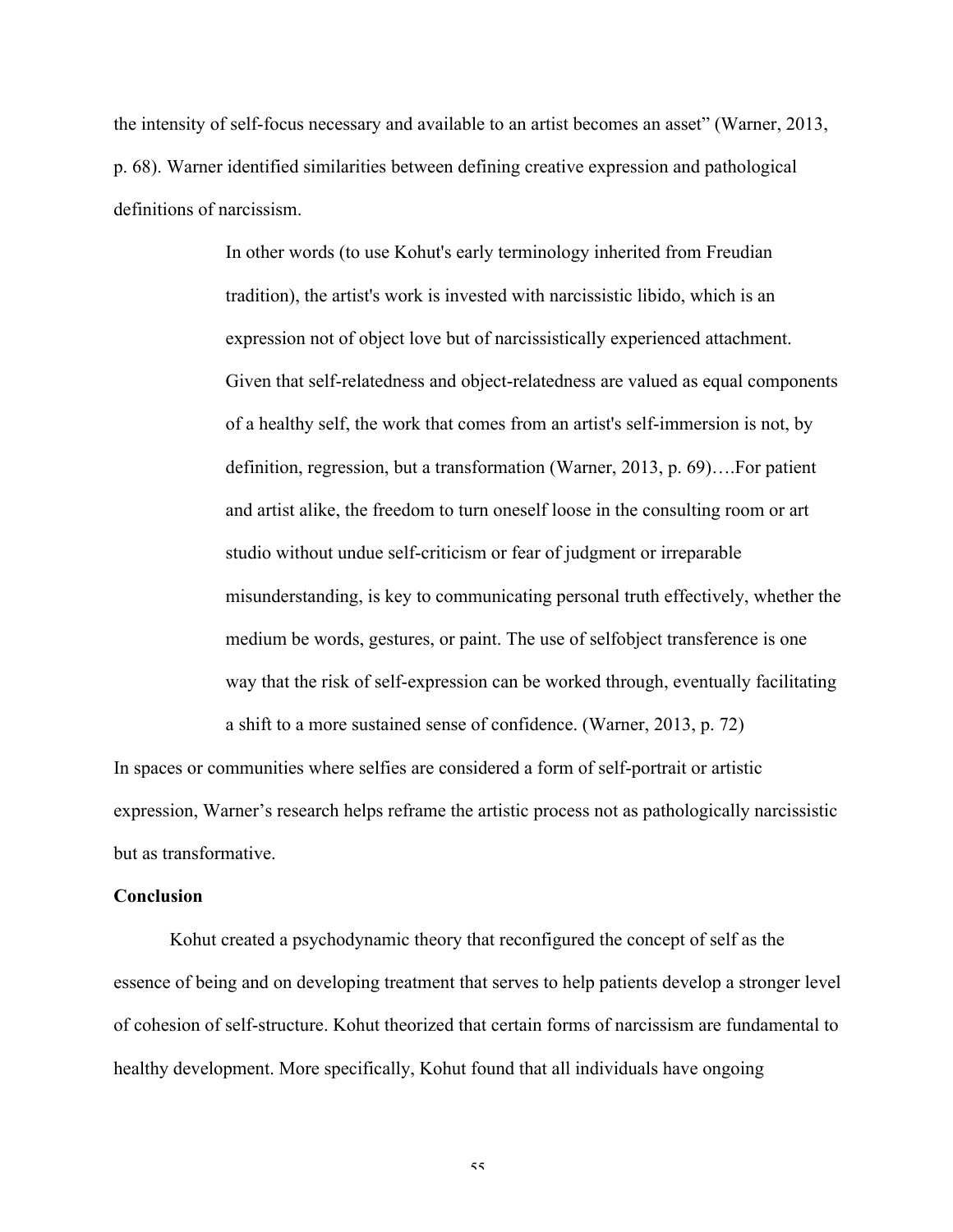narcissistic needs that persist throughout the lifespan. Kohut's theories of the tripartite self, particularly the focus on the twinship selfobject and cultural selfobject, provide context to understanding the ways in which individuals may lack strong self-definition or sense of self based on lack of mirroring at the intrapersonal, interpersonal, or structural level, which has ongoing negative implications. Self psychology supports how creative expression is not unhealthy self-expression but a service of transformation. Lastly, these concepts will help to further explore the phenomenon of natural hair selfies for Black women as a potential cultural selfobject need and a form developing healthy narcissism.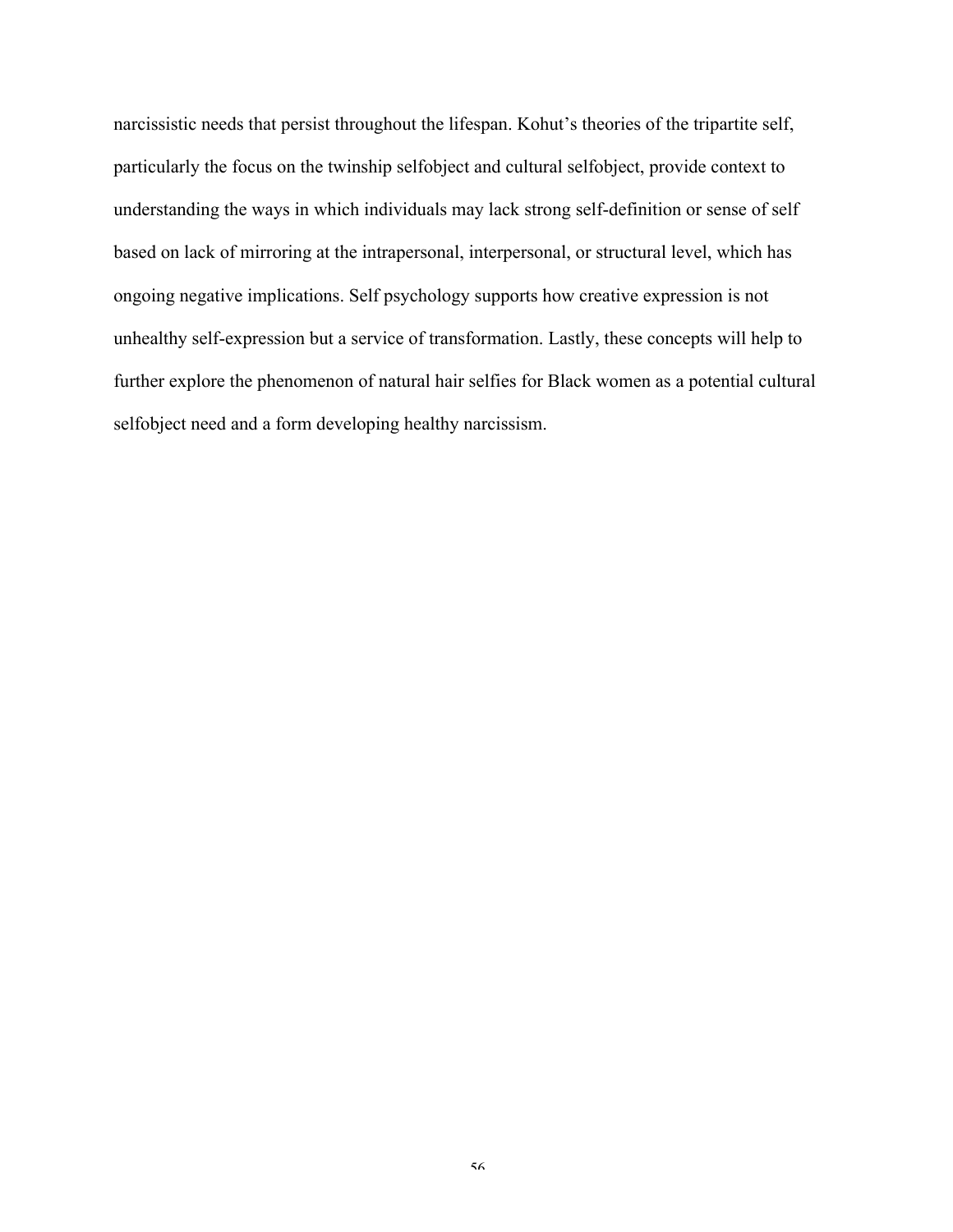#### **CHAPTER V**

#### **Discussion**

This thesis set out to investigate the phenomenon of Black women posting selfies of their natural hair process on social media sites, primarily Instagram and Facebook, to explore whether selfie culture generally indicates narcissistic tendencies or whether certain types of selfies have alternative implications including self-exploration, improving self-esteem, or as a communityseeking strategy. This discussion chapter will examine different means of interpretation of the phenomenon—specifically whether this phenomenon provides a gateway for identity construction and self-presentation for Black women. As Black women lack mirroring within the greater mainstream American society, use of social media may increase or promote self-esteem, self-concept, and empower them at the intrapsychic and interpersonal level.

Black Feminist Theory was used as a lens to examine natural hair selfies as a way to incorporate the complexity in understanding identity for Black women, and how the concept of intersectionality deepens the conversation, and provides alternative perspectives on why Black women may tend to post selfies of their natural hair process. Similarly, use of self psychology and Kohut's theories of the tripartite self were included in the discussion to help explore how narcissism can be considered part of healthy development, and the importance of selfobjects such as the twinship and cultural selfobject—to help individuals develop a cohesive self. It is through these theoretical frameworks the phenomenon might depict complex narratives outside current research findings.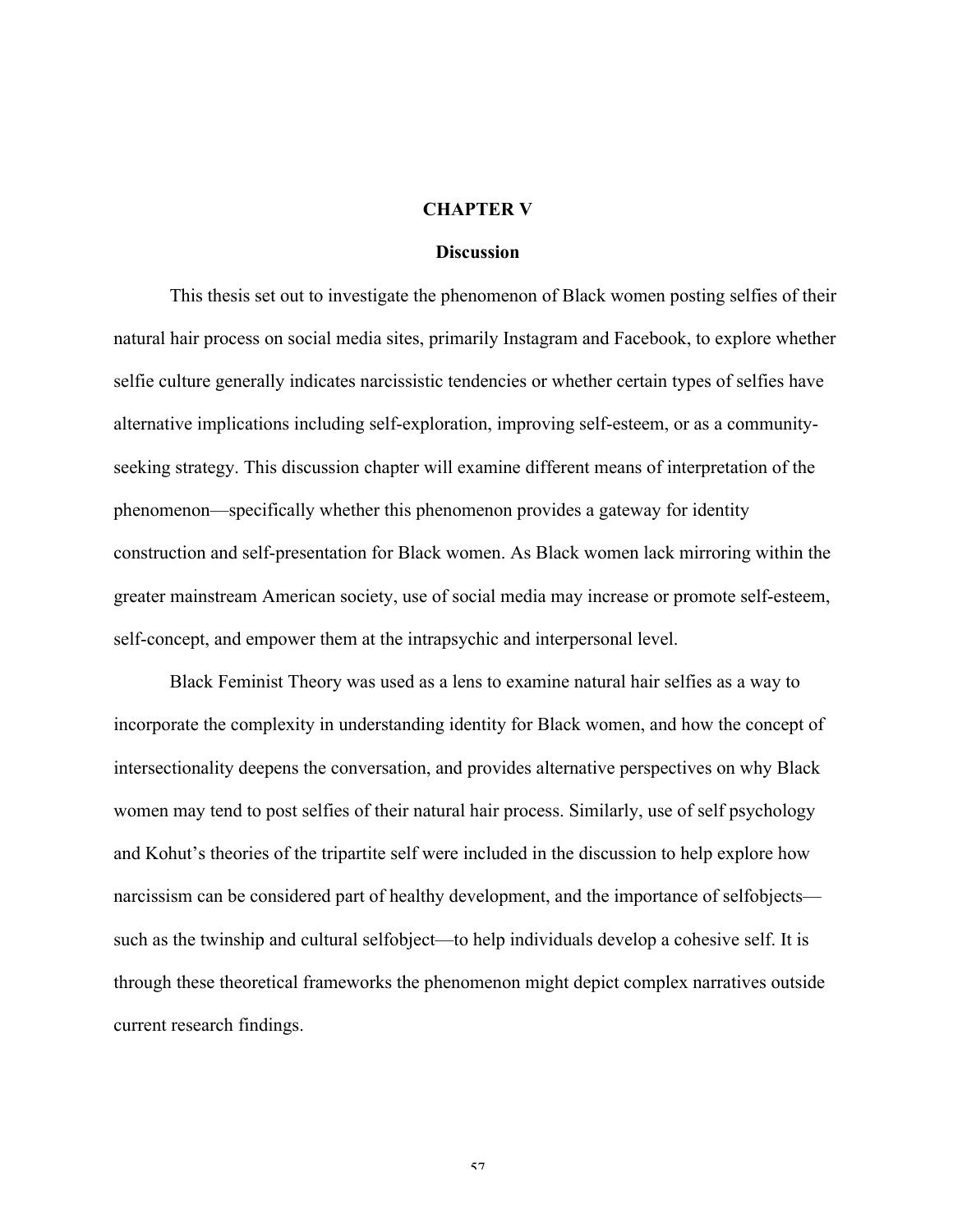## **Historical and Racial Factors in History of Psychonanalysis**

Given racist tendencies prevalent in American psychiatric history, is it appropriate to use psychoanalysis as a universal technique and theory that may be applied across cultures? Borossa believes that psychoanalysis "rest[s] on Western social patterns, such as the Oedipus complex…bear[ing] all the hallmarks of a colonialism of the psyche" (Borossa, 2007, p. 113). hooks similarly argues that it is not appropriate to simply "take white critical texts of psychoanalysis and superficially transpose them onto black life" (hooks, 1999, p. 227). hooks calls for psychoanalysts to "do more research and generate theory which is inclusive, sensitive and understanding of black history and culture" (hooks, 1999, p. 227). Foster argues that culture plays a crucial role in shaping the self. Moreover, "the DSM-IV TR notes that people who have recently immigrated may appear to have diagnosable personality disorders when, in fact, they are simply expressing personality traits common to their country of origin" (Foster et al., 2003, p. 469-470). For example, "DSM-IV TR notes that people who have recently immigrated may appear to have diagnosable personality disorders when, in fact, they are simply expressing personality traits common to their country of origin" (American Psychological Association, 2000). It is important when framing this discussion to provide complexity and problematize the use of certain theoretical framework as these lenses may not fully allow understanding of the richness of the subject matter.

#### **Narcissism: NPD versus Sub-Clinical Narcissism**

At the core of the debate around selfie culture is the analysis of whether use of social networking sites such as Instagram or Facebook promote and/or increase narcissism in American society. Although the DSM-V has a specific narcissistic personality disorder (NPD) diagnosis, there is also what is considered the "sub-clinical" or "normal" narcissism. This type of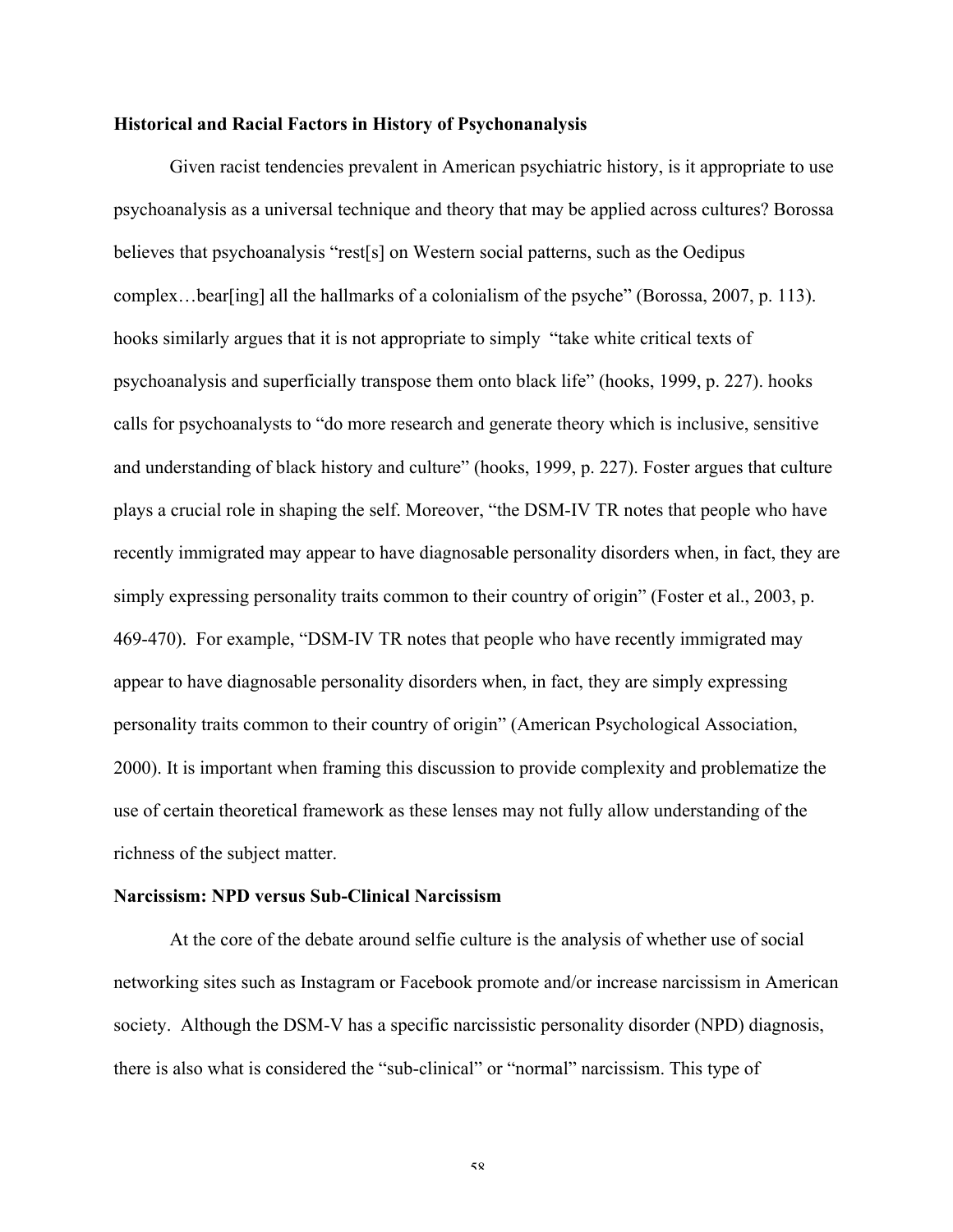narcissism, researchers explain, may display some characteristics of NPD identified in the DSM; however, may not meet all requirements of the diagnosis (Campbell, Rudich, & Sedikies, 2002; Sedikides, Rudich, Gregg, Kumashiro, & Rusbult, 2004). This definition of narcissism is characterized by a highly positive or inflated view of the self, use of range of intrapersonal and interpersonal strategies to maintain positive self-views, response to critical feedback with anger and self-enhancing attributes, having relationships that lack in commitment and caring, and being derogative towards those who provide threatening feedback (Campbell et. al, 2002; Sedikides et. al, 2004). Additionally, individuals with this type of narcissism perceive themselves as more intelligent and creative, and exhibit defensive self-esteem in that they seek admiration but not acceptance (Campbell et. al, 2002; Sedikides et. al, 2004). This definition of narcissism is coined "the personality/social psychological definition" (Twenge, 2003, p. 470), and is possibly a more realistic concern for researchers to explore (rather than examining whether the general public has a larger percentage of individuals with diagnosable narcissistic psychopathology) in implications in social media usage. For the purposes of this thesis, narcissism has been referred to using the sub-clinical definition.

#### **Healthy Narcissism**

Although narcissism tends to be explored from the lens of pathology, there are also, as Kohut has examined in self psychology, healthy forms of narcissism critical to one's intrapsychic development (Kohut, 1971). Kohut reconceptualized narcissism as existing on a continuum from healthy to pathological (Wolf, 1988). Healthy narcissism to Kohut meant that an individual developed self-confidence in conjunction with growth-promoting relationships. "Kohut believed the maturation of narcissism involves the acceptance of one's dependence on and interdependence with one's selfobject milieu" (Wolf, 1988, p. 20). Thus, it is possible that Black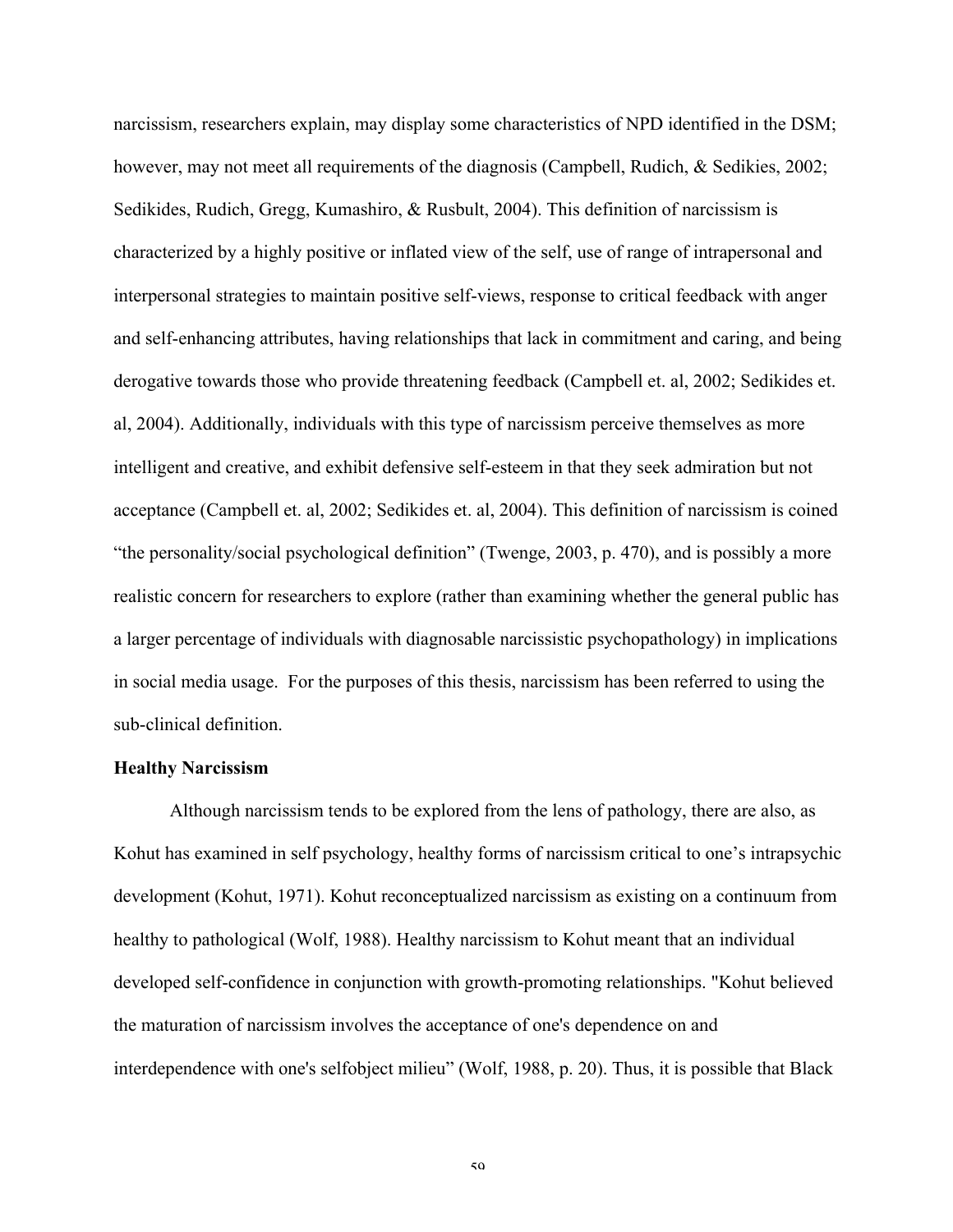women's posting of selfies may, in accordance with Kohut's beliefs on narcissism, lean towards the healthier side of the narcissistic spectrum. As the individual posts natural hair selfies, she may increasingly develop self-esteem and cohesion of the self through receiving positive mirroring and interacting on social media sites.

Narcissism has been shown to have positive correlations with self-esteem (Emmons, 1984; Jackson, Ervin, & Hodge, 1992; Raskin, Novacek, & Hogan, 1991; Rhodewalt & Morf, 1995; Watson & Biderman, 1993; Watson, Hickman, & Morris, 1996). A large proportion of researchers view high self-esteem as a positive trait; therefore, despite multiple negative qualities of narcissists, narcissists also have several positive characteristics, most importantly high selfesteem (Foster et al., 2003). In a 1999 study by Campbell, an average correlation of .29 was found between narcissism and self-esteem using the results of 11 studies with a total of 2963 participants (Foster et al., 2003). There is also some evidence that narcissism is positively related to openness and negatively related to neuroticism and agreeableness (Campbell &Rudich, 2002). Campbell & Rudich (2002) also found that both narcissists and high self-esteem individuals have positive but distinct self-views, thus questioning which is indicated in social media. Most importantly, they state, "[s]eeing the self as extremely outgoing and clever (but not as moral or nice) portrays a very different individual than seeing the self as nice and moral as well as somewhat clever or intelligent. Those who adopt the former view are narcissists, whereas those who adopt the latter view have high self-esteem" (Campbell & Rudich, 2002, p. 366). Within studies of social media, further research exploring these distinctions may be beneficial.

It is important to consider the discussion of whether an action meets the definition of being narcissistic while examining specific phenomenon such as the use of social media. One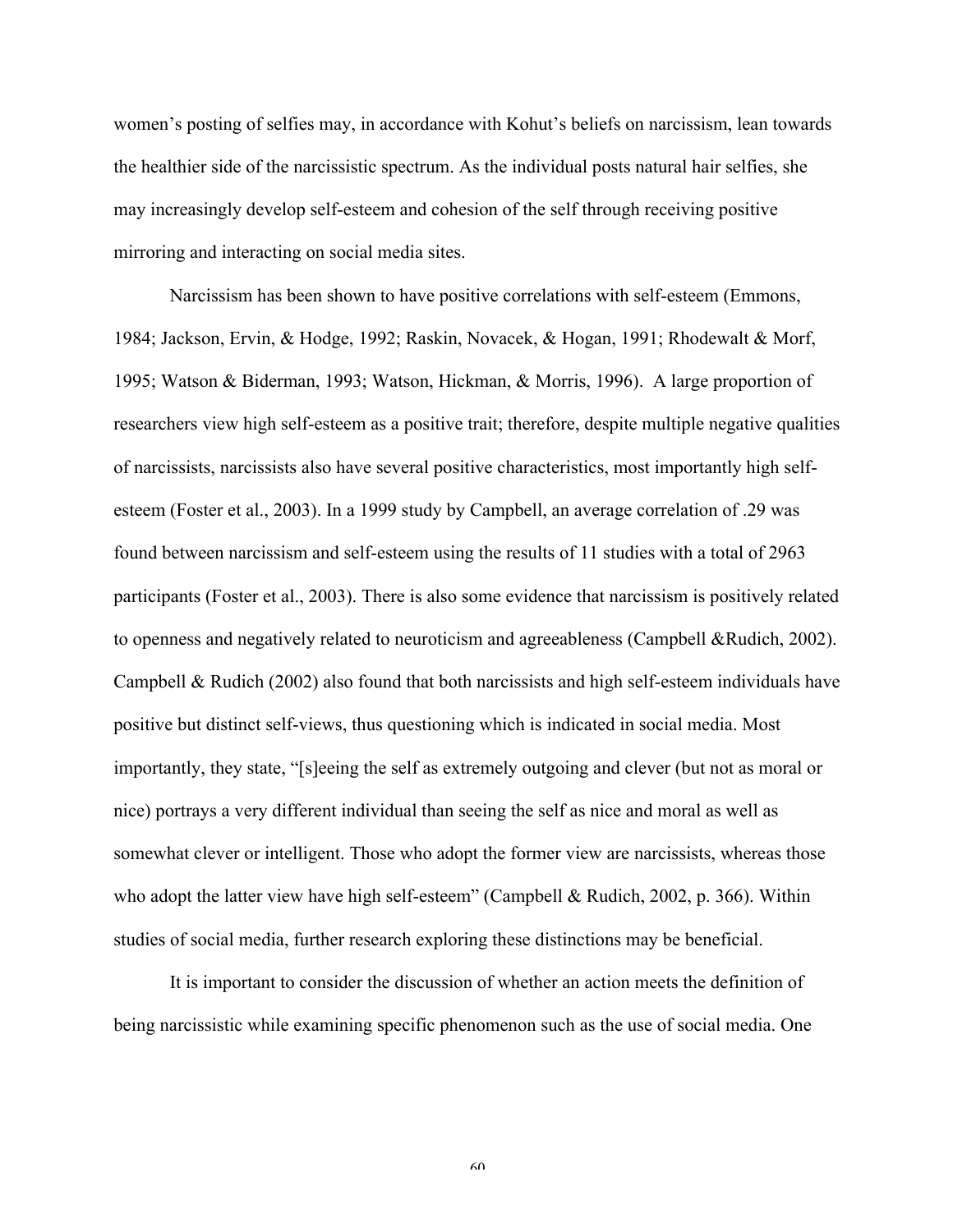concern and critique of both definitions of narcissism is the lack of examining how culture influences personality traits and inclusion of these nuances in the use of the narcissistic definition.

## **Historical Racism in Personality Disorder Diagnoses**

Studies seem to lack inclusion of cultural factors as well as historical and structural racism—*i.e.,* the pathologizing of Black individuals in the history of American psychiatry and its impact on understanding narcissism today. Thomas and Sillen (1972) comment how in both the history of Eurocentric psychology and psychiatry "the diagnosis of personality functioning in Africans has been noxious," particularly in the diagnosis of personality disorder (Thomas  $\&$ Sillen, 1972, p. 2). In early Eurocentric practice, diagnoses were given of drapetomania (in which escape behavior of an enslaved African was considered a disease of the mind) or dysaesthesia Aethiopica (where resistance to enslavement by an African was seen as a hebetude of mind) (Thomas & Sillen, 1972, p. 2). Thomas and Sillen raise awareness of the "pernicious misrepresentation of Africans' psychological functioning," and the purpose of psychopathologizing Blacks to maintain White supremacy (Thomas and Sillen, 1972, p. 301). Thomas and Sillen point out, slaves who attempted to escape from their 'good life' were diagnosed with "drapetomania" or flight from madness (Thomas & Sillen, 1972, p. 301). Moreover, those who avoided work or destroyed their masters's property were labeled with the disorder of "dysaethesia aethioptica" (Thomas & Sillen, 1972, p. 301). Thus, although Eurocentric psychology and psychiatry are considered universally applicable in contemporary times, it remains important to consider these past diagnoses within this structure that perpetuated racist propaganda and packaged it as a mental disorder. When exploring whether narcissism is an accurate statement of what is occurring, it is essential to examining the ways in which narcissism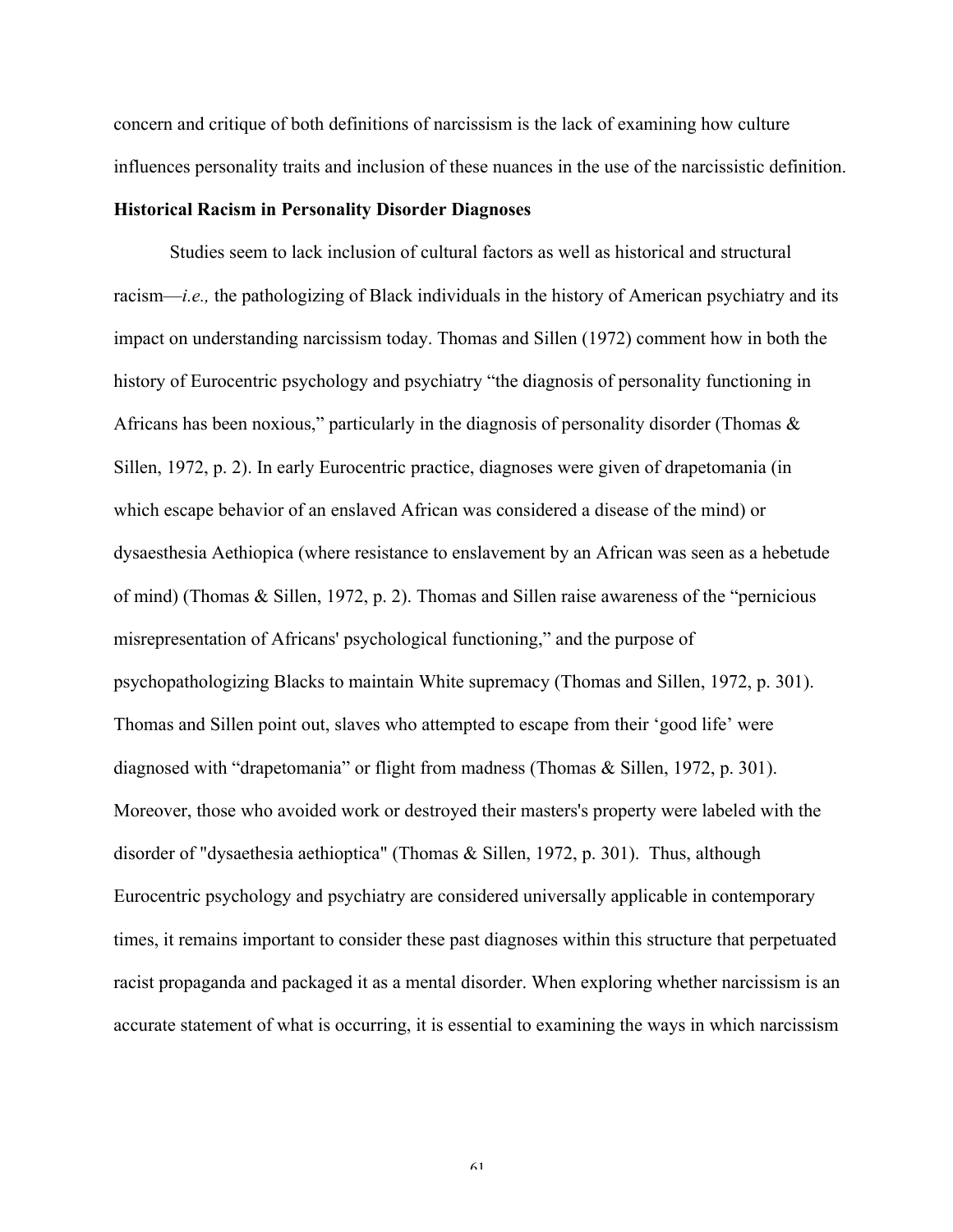may have cultural differences. If the behaviors of Black Americans are judged by inappropriate standards and values, this may lead to misdiagnosis and misinterpretation.

## **Age and Cohort Differences in Narcissistic Traits**

Foster et al. (2003) conducted a study examining how age and cohort differences influence the personality construct of narcissism. The research focused on sub-clinical narcissists, specifically examining whether younger people are more narcissistic than older people. The study concluded that personality construct of narcissism changes across the lifespan based on three factors: (1) disorder burnout (*i.e.,* where personality disorders become less evident with age); (2) incorporation of objective failure into one's self-concept (*i.e.,* more experiences of failure during lifespan lessens narcissistic tendencies); and (3) cultural changes creating birth cohort effects (i.e., sociocultural factors impact narcissism). For example, the study points out that younger generations in the United States are growing up in a culture "focused more on selfesteem and individualism. Whereas older people, raised in more collectivistic American eras (e.g., the 1950s), might be less likely to harbor narcissistic traits" (Foster et. al, 2003, p. 472; Twenge (2001), p. 321). Interestingly, research studies looking at differences in narcissistic tendencies based on age do not additionally look at factors of race and cultural differences. Thus, were these studies to incorporate these additional aspects of identity, findings may differ dramatically.

Many theorists have noted the importance of birth cohort as an indicator of historical and cultural change (Twenge & Campbell, 2001). Empirical research has established that birth cohort differences arise in fairly predictable patterns, following shifts in the larger sociocultural environment and find that environment accounts for more difference in personality traits than family environment (Twenge & Campbell, 2001). Additionally, examining cohort differences

 $\zeta$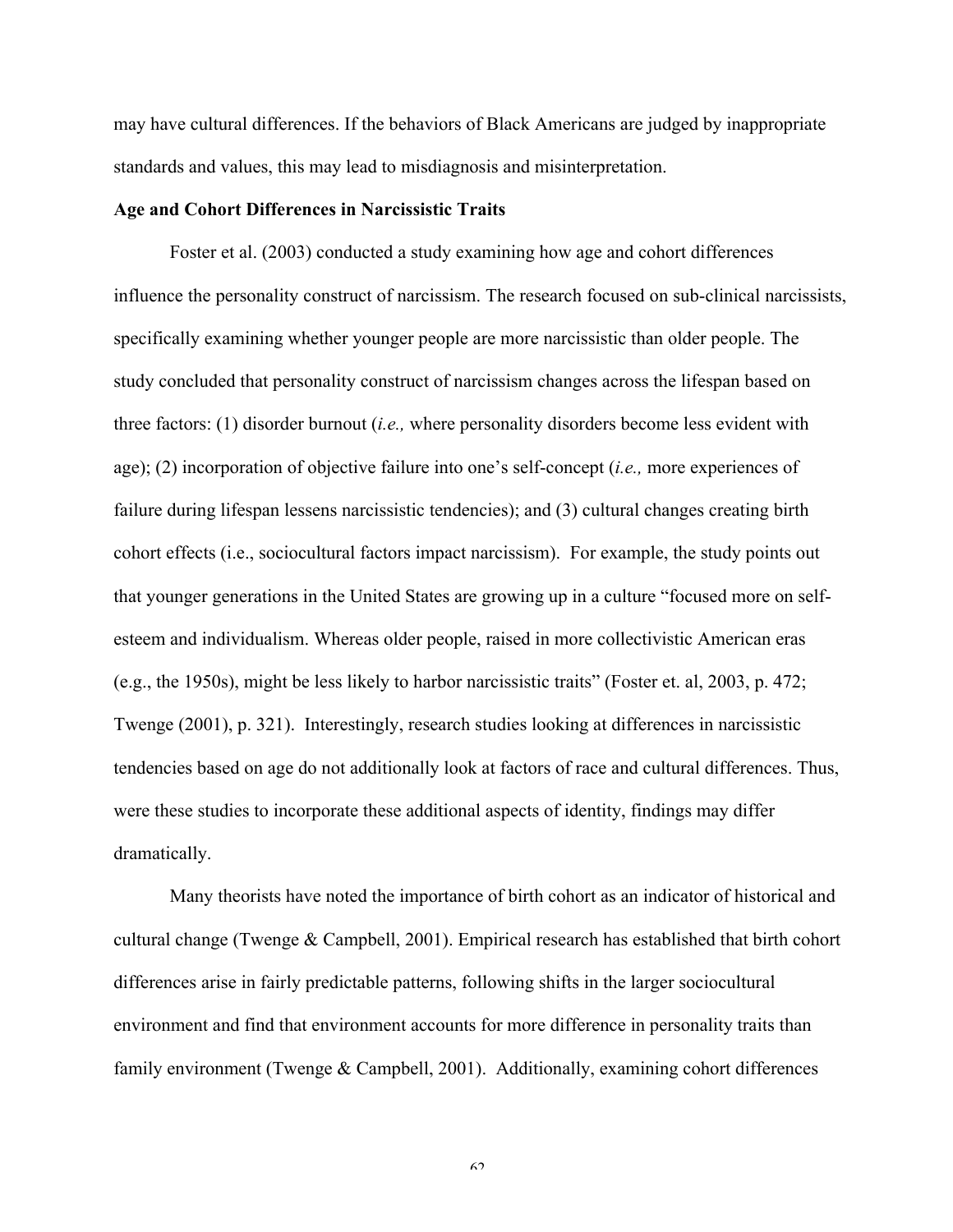for adults over the last 30 years through the self-worth model of self-esteem, Twenge  $\&$ Campbell found that during the late 1960s and 1970s baby boom era, popular culture promoted self-love, which is less prevalent in Generation X. The study concluded that these cohort differences impacted adult self-concept and individuality (Twenge & Campbell, 2001). For example, since the late 1960s, cultural indicators relevant to social acceptance and self-esteem have declined (*i.e.,* increase in divorce rate, birth rate decline, increase in unemployment, economic hardship, violent crime rates increased, etc.). These factors have been directly linked to individual differences in children's self-esteem (Twenge  $\&$  Campbell, 2001). Twenge  $\&$ Foster's (2010) research examining birth cohort increases in narcissistic personality traits among American college students found that generational differences and cultural changes in family life, media, parenting, and education have shifted toward greater individualism and affect individual personality traits (Twenge & Foster, 2010). These results are consistent with a 2010 epidemiological study on NPD, which found that out of a sample of 34,653 American participants examining lifetime prevalence of NPD, only 3.2% of people over 65 had experienced NPD, compared to 5.6% age 45 to 64, 7.1% age 30-44, and 9.4% of those age 20-29 (Twenge & Foster, 2010, p. 103). Thus, this research further indicates how changes in social norms in different social cohorts are correlated with narcissistic tendencies.<sup>3</sup>

## **Cultural and Ethnic Differences in Narcissism**

There are different predictions regarding how narcissism might have world, regional, and ethnic differences. "Indeed, many authors have argued that culture strongly influences our

 $3$  It is important to note that the sample was taken from a four-year college and no information was provided regarding the demographics of the sample. Thus, it is unknown what differences exist within the sample as well as whether the sample can be generalized to a broader population.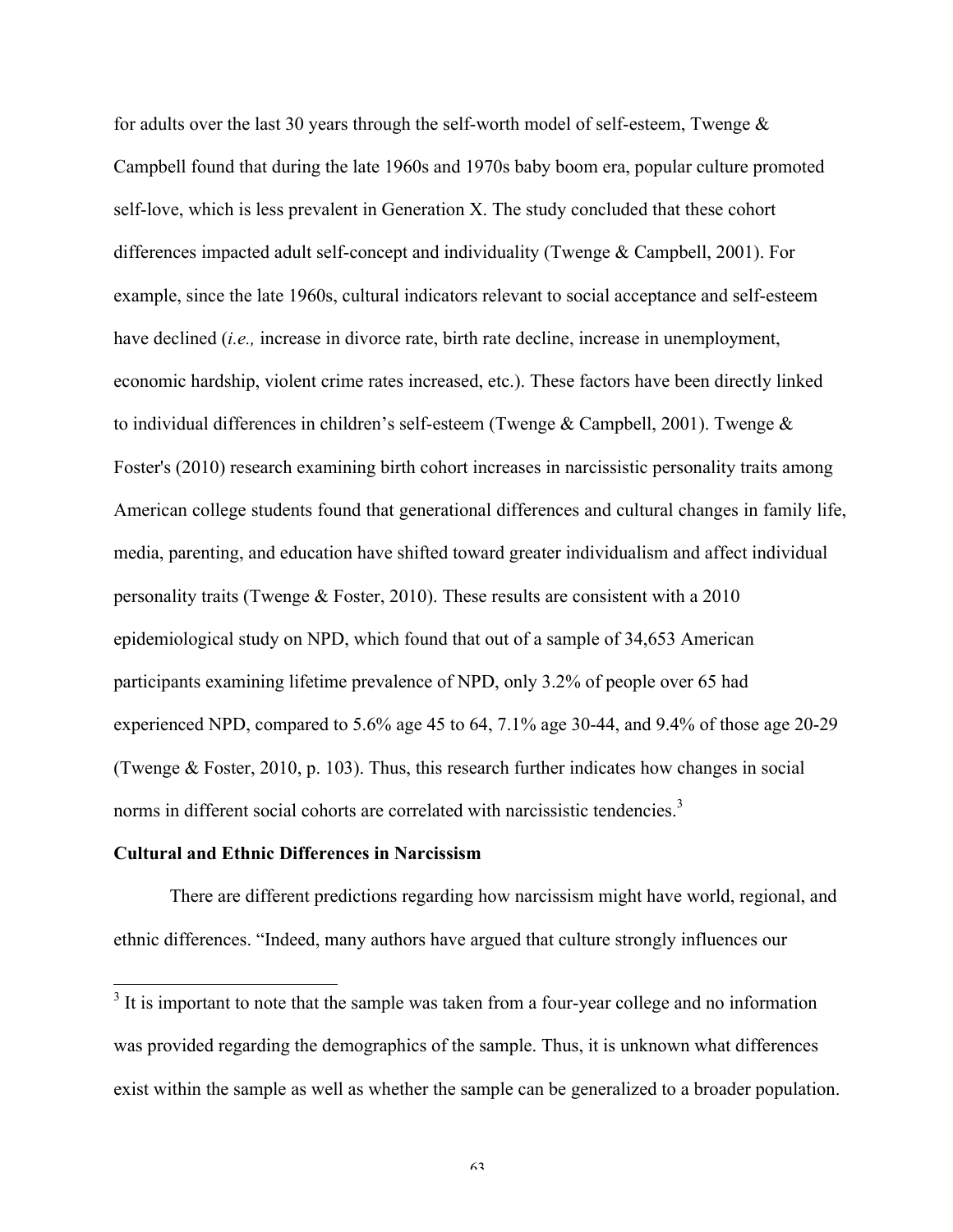personalities and views of self. Even within a single country, culture may influence people to define themselves quite differently" (Foster, 2002, p. 470). Foster's research revealed significant differences among four ethnic identity groups (White, Black, Asian, Hispanic) (Foster, 2002). Foster found that world regions that generally displayed higher individualism also reported somewhat greater levels of narcissism (Foster et al., 2003). Twenge and Crocker (2002) concluded in their study that race differences in self-esteem stem primarily from cultural conceptions of individualism, and although the precise antecedents of self-esteem and narcissism are not known, race and birth cohort differences in each imply a strong link with individualism. Thus, cultures that emphasize individualism and independence are likely to produce more narcissism among their members (Foster et al., 2003). In the process of finding ways for research to be more inclusive of culture and other aspects of formulating diagnosis is the issue of whether universalism serves some purpose and/or is necessary to offset possible political dangers of cultural relativism (Borossa, 2007). Yet, where research does not include these essential aspects of identity, any diagnosis may lead to inaccurate or misapplied case formulation and treatment.

# **Social Media Usage: Narcissism or Self-Esteem?**

In examining the phenomenon of selfies in social media usage, both narcissism and selfesteem may influence one's self-presentation (Mehdizadeh, 2010). This distinction between narcissism and self-esteem is important to explore as discussion around correlation between increased narcissism and social media usage may be better explained when considering the similarities between narcissism and high self-esteem. "In recent years, the popular press has advanced the notion that social networking sites (SNS) and narcissism are tightly linked. However, the research examining the relationship between narcissism and social networking has yielded modest and somewhat inconsistent findings" (Lasen & Gomez-Cruz, 2009, p. 212) Particularly for Black women, concern in understanding whether observed behavior should be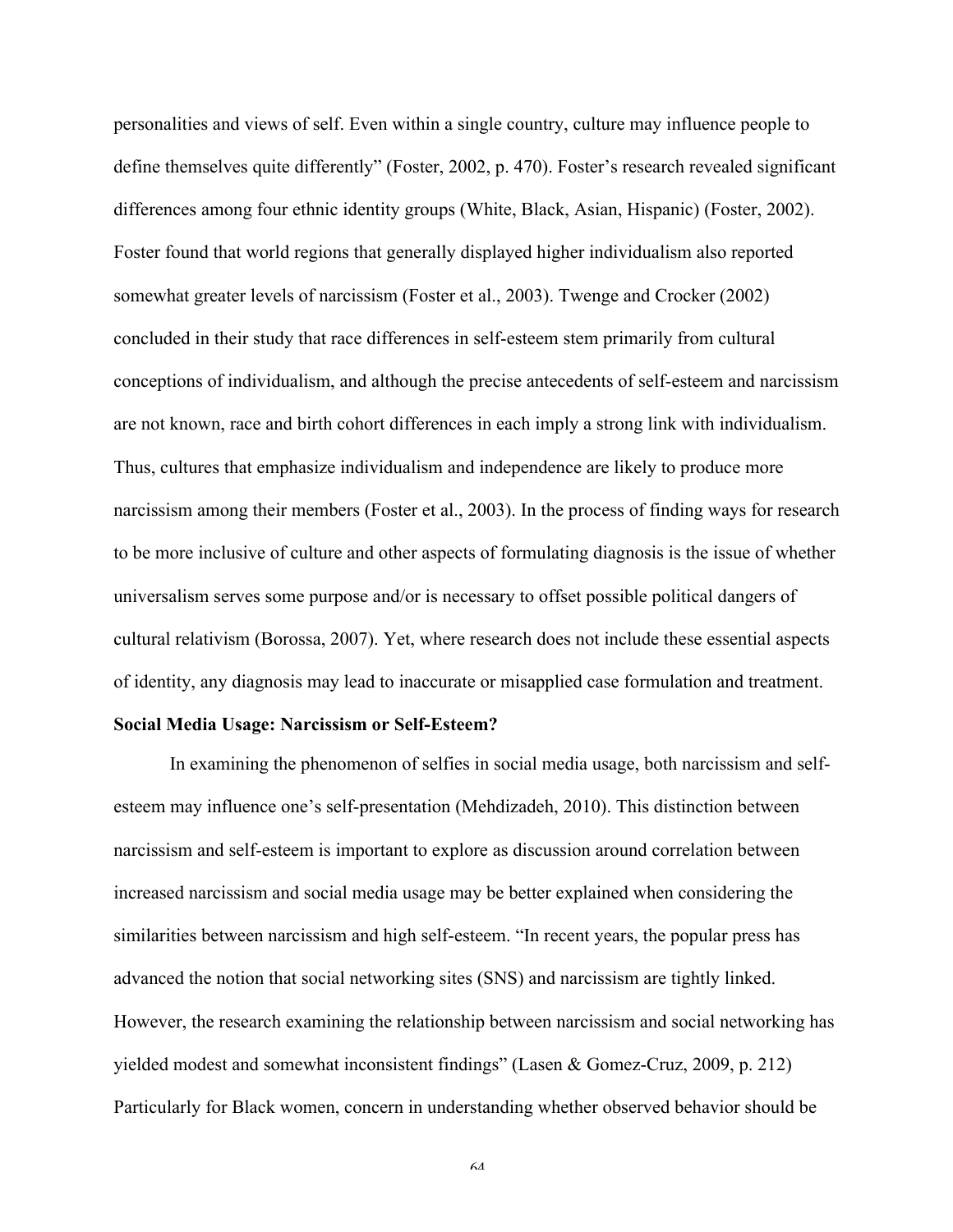categorized as self-esteem or narcissism is crucial to appropriately catalog, as it has significant implications for diagnosis and treatment. Foster argues in her research that because individualistic thinking is likely positively associated with increased narcissism, "the fact that the ethnic differences in self-esteem correspond directly to levels of individualism should mean that narcissism will follow a similar pattern" (Foster, 2002, p. 473). One argument Foster includes regarding findings of increased narcissistic tendencies among Blacks is related to studies that mask important cultural and regional differences and cites research Plaut et al. conducted in different regions in the United States. For example, Plaut et al. (2002), found that people from the West South Central region report being more self-confident and outspoken whereas people from New England report being softhearted and caring, indicating that self-concepts may indicate certain constructs such as narcissism that vary significantly from region to region (Foster, 2002, p. 473).

#### **Narcissism vs. Self-Esteem**

One major distinction between narcissism and self-esteem is that narcissism is relatively detrimental to interpersonal relationships while self-esteem may be beneficial (Campbell & Rudich, 2002). Campbell and Rudich conducted research in 2002 predicting that although both narcissists and individuals with high self-esteem (HSE) both have positive self-views, these groups view self-views in different ways. Specifically, narcissists' self-conceptions reflect agentic concerns (*i.e.,* an egoistic bias part of the agentic value system that includes inflated selfviews in the domains of extraversion, openness, and intelligence) whereas HSE individuals' selfconceptions have both agentic and communal concerns (*i.e.,* moralistic bias part of the communal value system that includes inflated self-views of agreeableness, conscientiousness, and morality) (Campbell & Rudich, 2002, p. 358).

 $\zeta$   $\zeta$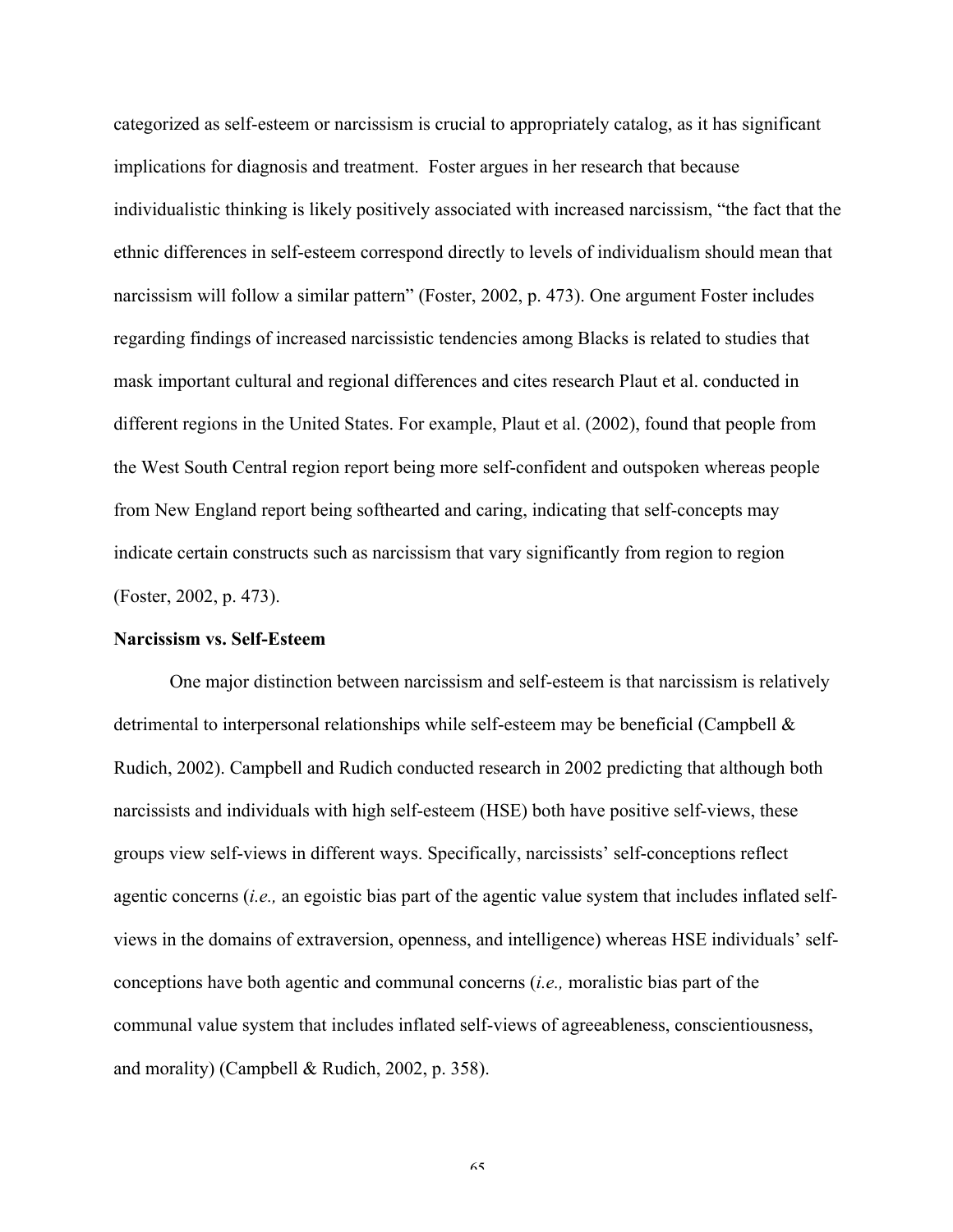When factoring in racial and cultural differences, Twenge and Crocker (2002) confirmed in a meta-analysis of self-esteem and ethnic identity findings of a self-esteem continuum, with Blacks reporting the highest self-esteem, followed by Whites. Hispanics, Asians, and American Indians reported the lowest self-esteem. These results also corresponded exactly to the comparative levels of individualism among these groups, suggesting that narcissism might show a similar pattern (Foster et al., 2003). Contrary to statements made by Collins, Foster's research found that on the self-esteem continuum, Blacks reported the highest levels of self-esteem, followed by Whites, which corresponded to comparative levels of individualism among these groups (Foster, 2002, p. 473). Although this research may support studies showing direct correlation of social media usage and narcissism, it is important to note that the creation of racial categories in this particular study did not specify "Black" to mean "African-American." Instead, this study included Black participants from all parts of the world, meaning racial categorization did not account for possible cultural differences in usage or narcissistic traits.

## **Narcissism and Self-Esteem in Black Women**

This distinction between narcissism versus self-esteem in usage of social media, specifically in posting of selfies is important to grapple with considering the issues of self-esteem in Black communities. Self-esteem and strong body image continues to be a struggle for many Black women given the psychological implications of historical racial oppression that have lasting effects within the Black community (Johnson & Bankhead, 2014). If Black women have higher ratings of narcissism or self-esteem, further research might be needed to assess whether the large influx in either may be related to historical sociocultural factors. For example, if a community has been unable to have positive self-concepts for decades, might it be possible that in a new era where there is space to have self-esteem, that individuals may overemphasize or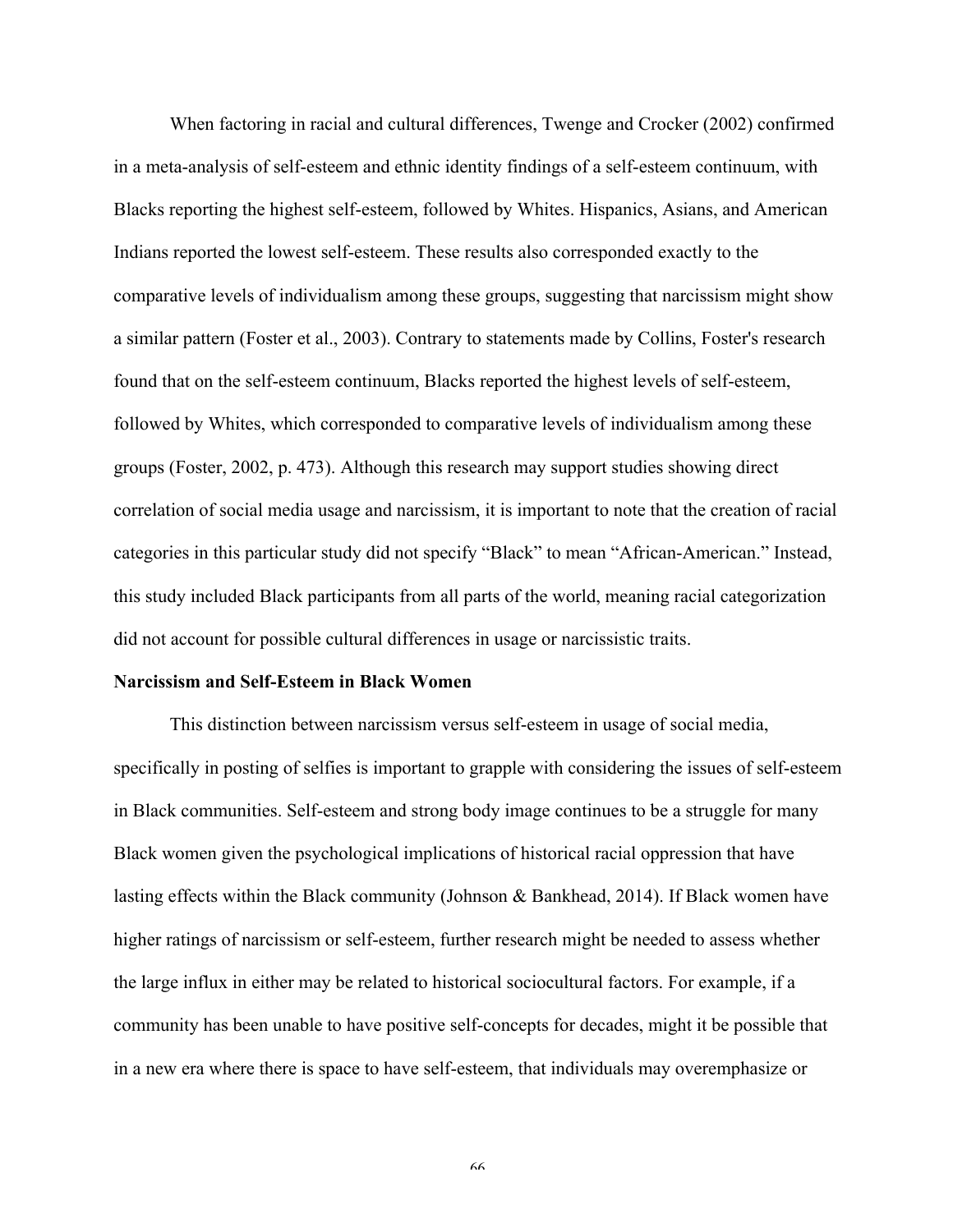flaunt their newfound identity? Are these differences indication of a cohort difference in individualism or promotion of collective identity (or neither)?

It is interesting to note the concern and labeling of the new positive self-identity and selfesteem for Blacks as being pathological in nature. Most importantly, "[g]iven the politics of black life in this white supremacist society it makes sense that internalized racism and self-hate stand in the way of love" (hooks, 1999, p. 18). Therefore, the question should be asked, given these "[s]ystems of domination" that "exploit folks best when they deprive us of our capacity to experience our own agency and alter our ability to care and to love ourselves," might there still be ongoing attempts to oppression Black women and use of selfies and social media is the new platform for criticism (hooks, 1999, p. 18). Might we continue to call "for the kind of affirmation, ideals, and belonging that can support the development of strong selves, selves with a sense of continuity, with empathy for self and other, and with self-esteem that can sustain black women through the joys and sorrows of their lives" (Rector, 2013, p. 7-1-7-4). Although the practice of self-love is difficult for everyone in a capitalistic society such as the United States, "it is even more difficult for black folks, as we must constantly resist the negative perceptions of blackness we are encouraged to embrace by the dominant culture" (hooks, 1999, p. 18).

#### **Natural Hair Selfies: Narcissistic or Self-Love?**

A specific exploration of the relationship between use of social media in relation to narcissism or self-esteem can be examined in the process of selfie portraits of Black women's natural hair process. Currently, there is a growing trend among Black women to return to their "natural roots" and eliminate the use of chemical relaxers, which is explored in social media networking sites through postings of selfies as well as other forms of communication. Today, Black women choose to transition to natural hair both for political and practical reasons. Johnson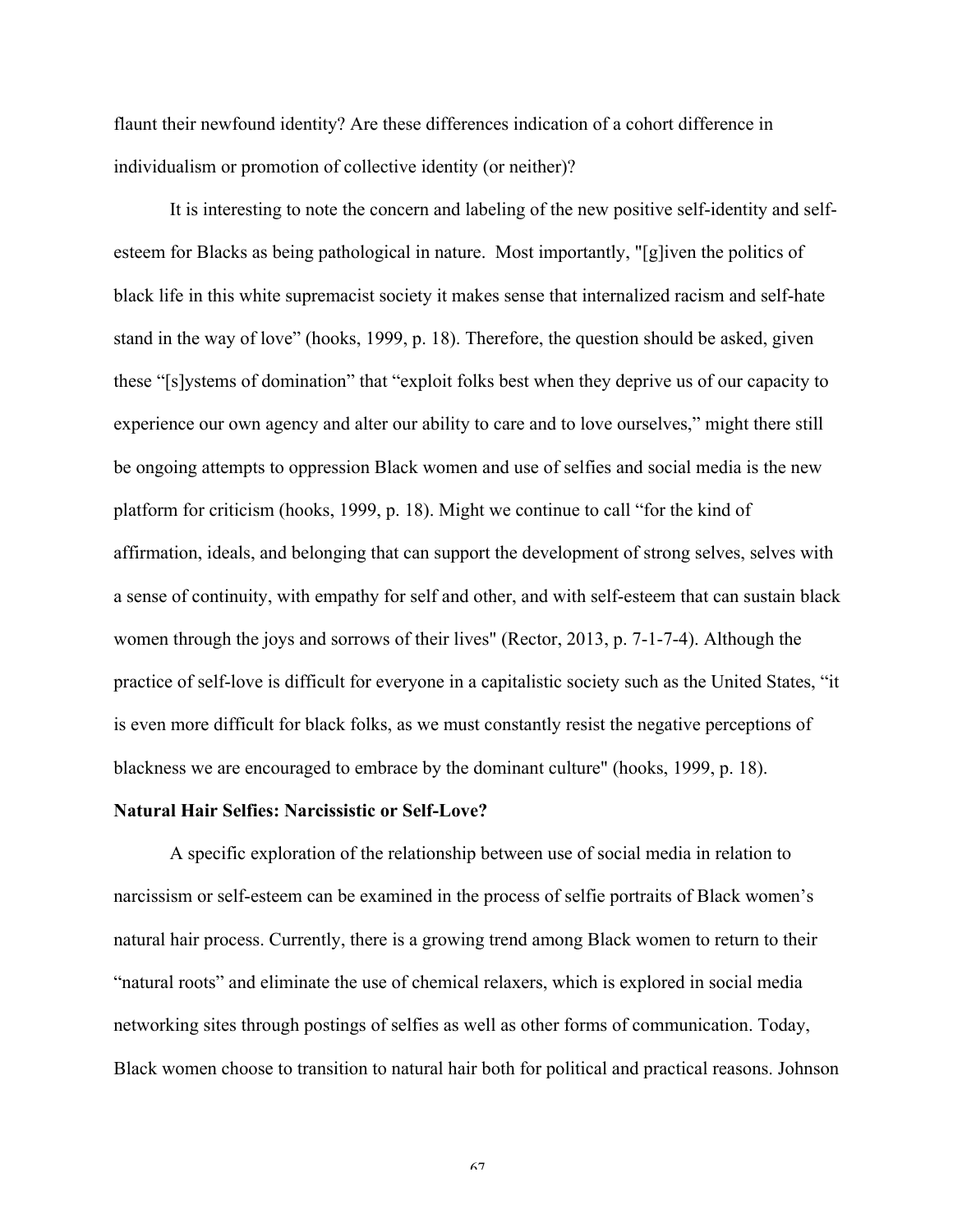& Bankhead (2014) argue, [f]or many, it is less about a political statement and more about selfacceptance and the opportunity to embrace their natural tresses in its natural, unaltered state" (Johnson & Bankhead, 2014, p. 93). For Black women, hair "continues to indicate social and economic status and for some even a woman's character and personality" (Johnson & Bankhead, 2014, p. 90).

For those for whom wearing their hair naturally is a political statement, their process is rooted in both current or historical socio-political implications of natural hair (Johnson & Bankhead, 2014). For example, "[i]n 2007, Glamour magazine editor, Ashley Baker, gave a presentation entitled "The do's and don'ts of Corporate Fashion," to over 40 lawyers in New York City. The first 'don't' slide depicted a Black woman with an Afro, with the caption 'say no to the fro'. She then commented, 'As for dreadlocks: How truly dreadful!' (Johnson & Bankhead, 2014, p. 90-91) These are blatant racist statements and thus for some women, the choice to 'go natural' is in direct response (or begins in direct response) to these types of comments.

Research conducted by Chapman speaks to Black women's experiences of racism through their hair styling. Historically, the Afro is considered symbolic of political resistance of White supremacy and thus found unacceptable to be work appropriate (Chapman, 2007). Chapman conducted research interviewing 20 Black identified women from different cultural backgrounds (Continental African, African Caribbean, African American, biracial) to investigate African and European cultural influences on Black ideas about beauty, hair, and identity. She found that Black women's hair is subjugated to restriction and rules that Black men do not likely confront. For example, one participant recalls being asked "to get rid of her vibrant red Afro" (Chapman, 2007, p. 68). Another participant was told that her Afro was "too out there"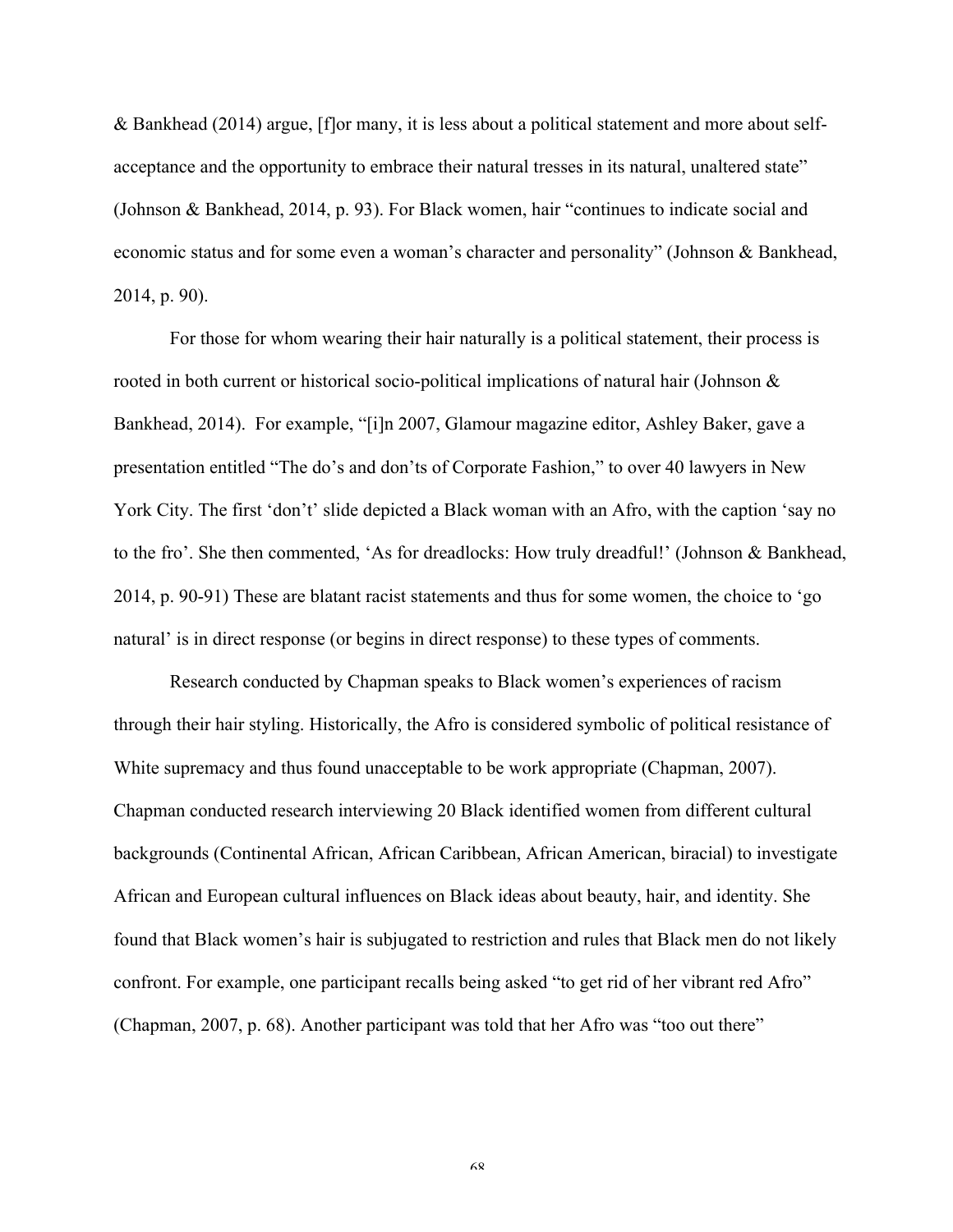(Chapman, 2007, p. 68). In another setting, a participant who was a schoolteacher was informed that she was able to wear her natural hair as long as it was "neat" (Chapman, 2007, p. 68).

> I still felt like I should feel self-conscience about my hair in certain settings, so the natural hair community was helpful that way. Like, you know, it's ok to have, like the way our hair is, it's ok, and you don't need a relaxer in order to be beautiful, in order to be fashionable, in order to be professional. So, that's why, that's what I've appreciated and gotten from the online natural hair care community. (Moore, 2014, p. 27)

These examples demonstrate a dominate message that if a Black woman is working in a corporate setting, it is assumed that she will follow the ascribed standards based on European social norms. Furthermore, as expressed by Cooper, Black women's bodies continue to be disciplined and corrected in personal and professional environments (Cooper, 2014).

#### **Women and Social Media: Narcissistic or Self-Affirming?**

Self-esteem and social media for women, generally speaking, is a debate in itself. Some argue that women's use of social media and posting of selfies merely is a form of selfobjectification, whereas another camp argues that use of social networking sites and selfies can be a form of empowerment. For example, in her YouTube video "The Selfie Revolution", Laci Green, a 23-year old American video- blogger suggests that posting selfies gives women an opportunity to define themselves instead of having other people define them. She states that the selfie can improve a women's self-esteem (Wrammert, 2014, p. 3). However, on the other side, Swedish columnist Hanna Hellquist criticizes selfies, arguing it merely reproduces the standard images of women. According to Hellquist, it doesn't matter if western women of today have been given the tool to define themselves—they still do it in the same smiling, good-looking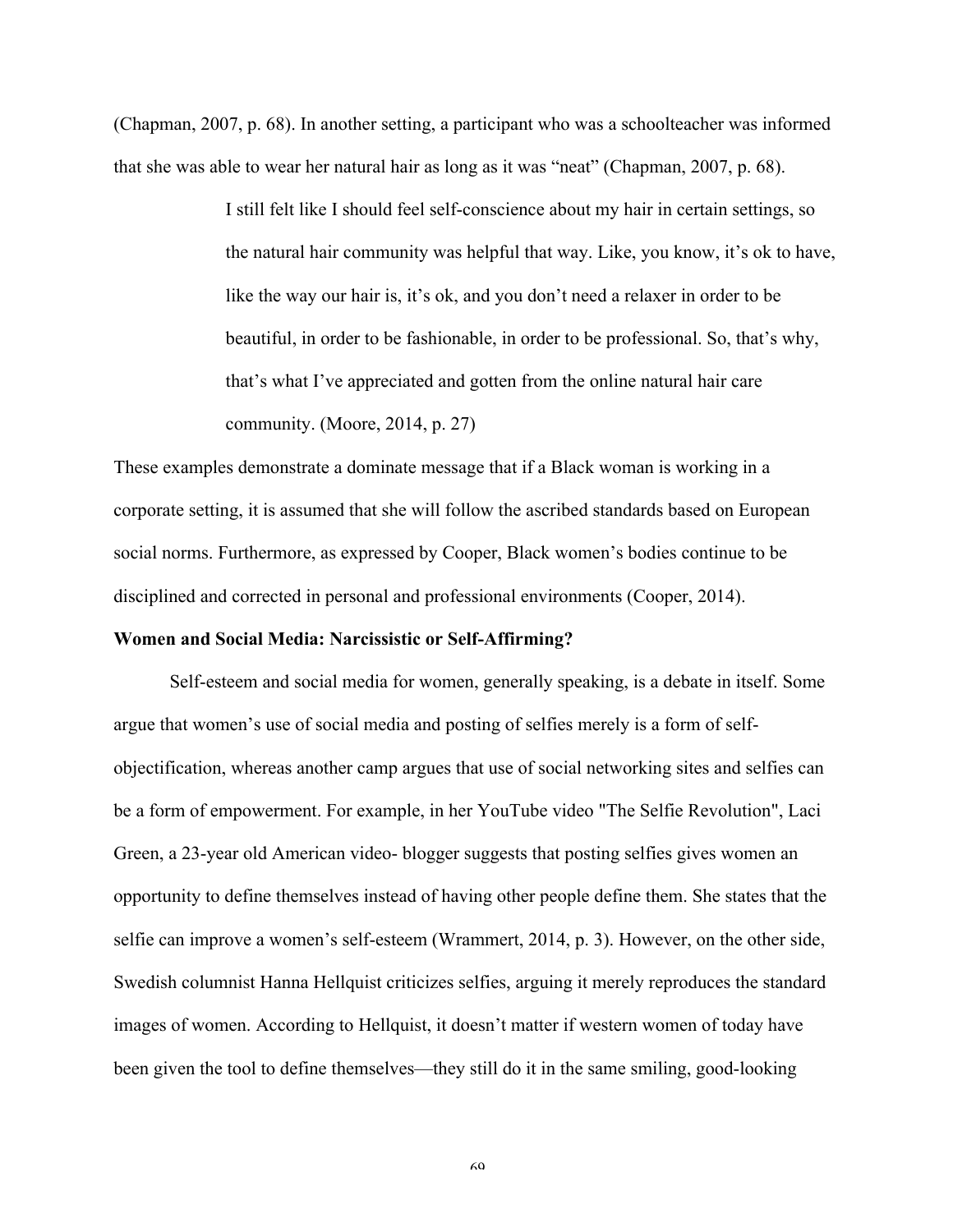manners as before. In other words, when women use the new digital technology they continue to reproduce the standard oppressive norms of what it means to be a woman (Wrammert, 2014). Similarly, Lasen & Gomez-Cruz address how

> [t]he possibilities both for a liberating performance of gender and sexuality and for victimhood via female objectification have been extensively rehearsed in discussions about responsibility and virtue involving selfies of young women….However, it is important to resist overly simple emancipatory narratives that conflate use of a self-documenting technology with self-awareness. (Lasen & Gomez-Cruz, 2009, p. 206-207)

Another perspective might be to consider Audre Lorde's historical statement "for the master's tools will never dismantle the master's house" (Lorde, 1984, p. 110-114). She posits whether use of social media to create safe space for women is a "process of visionary thinking" and a means for women and any exploited or oppressed group to avoid being complicit "in structures of domination, using power in ways that reinforce rather than challenge or change" (hooks, 1988, p. 36-37).

## **Cultural Differences in Online Self-Presentation**

Even though taking and posting selfies is a global phenomenon, cultural background and values influence online self-presentation (Kim & Papacharissi, 2003). Although the "self" has gained more power through for example social media, there are other factors than just technology influencing the way we express ourselves online (Wrammert, 2007). It is not the technological capacity that decides our activities online—it is the socio-structural context (Wrammert, 2007). Social structures—values, traditions and cultural codes—play a significant role in the way users of internet and social media express and display themselves (Wrammert,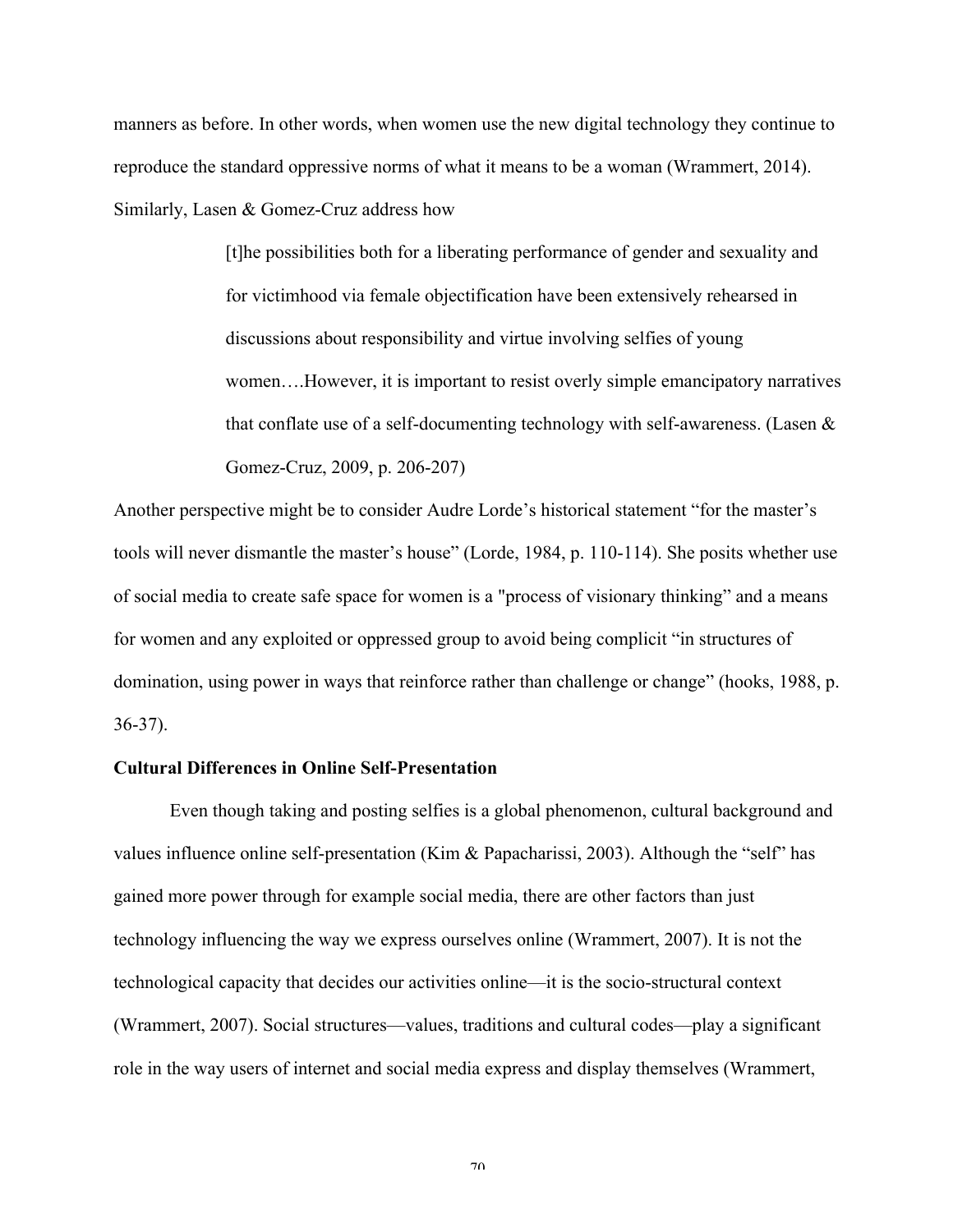2007). For example, Korean users tend to present themselves through personal homepages and are more likely to use agents, such as cartoon images and media heroes to express themselves online, rather than presenting themselves through a selfie (Kim & Papacharissi, 2013). In contrast, American participants use more personal-related and non-manipulated photos (Wrammert, 2007). Thus, research shows that cultural differences in online self-presentation exist and are affected by societal structures (Wrammert, 2007).

# **Social Media: Self-Identity Exploration**

Within the discussion of the different meanings in usage of selfies includes considering whether individuals may use selfies as a means to explore self-identity. Identity is an important part of one's self-concept (Mehdizadeh, 2010). One's conception of self can include a "now self" as well as a "possible self" (Mehdizadeh, 2010, p. 358). One can develop identity both through a public process of announcing one's identity and/or through the process of others placing and claiming an individual's identity (Mehdizadeh, 2010). Therefore, the process of selfies may include both individual and collective identity formation. When it comes to tradition and identity, Thompson suggests that both forces shape one's identity (Thompson, 1995). According to Thompson, self-identity is the image that people have about themselves as individuals, including certain characters and capacities. In contrast, the collective identity is the idea that people have of themselves as a being part of a social group—the feeling of belonging in a group with it's own history and meaning (Thompson, 1995). According to Thompson, both the self-identity and the collective identity are formed in the social context. Moreover, a person's identity is shaped out of values, opinions, and behaviors from the past (Wrammert, 2007).

In exploring the impact of the process of posting a selfie, it is important to consider differences in self-presentation in relation to usage of different social media sites. For example,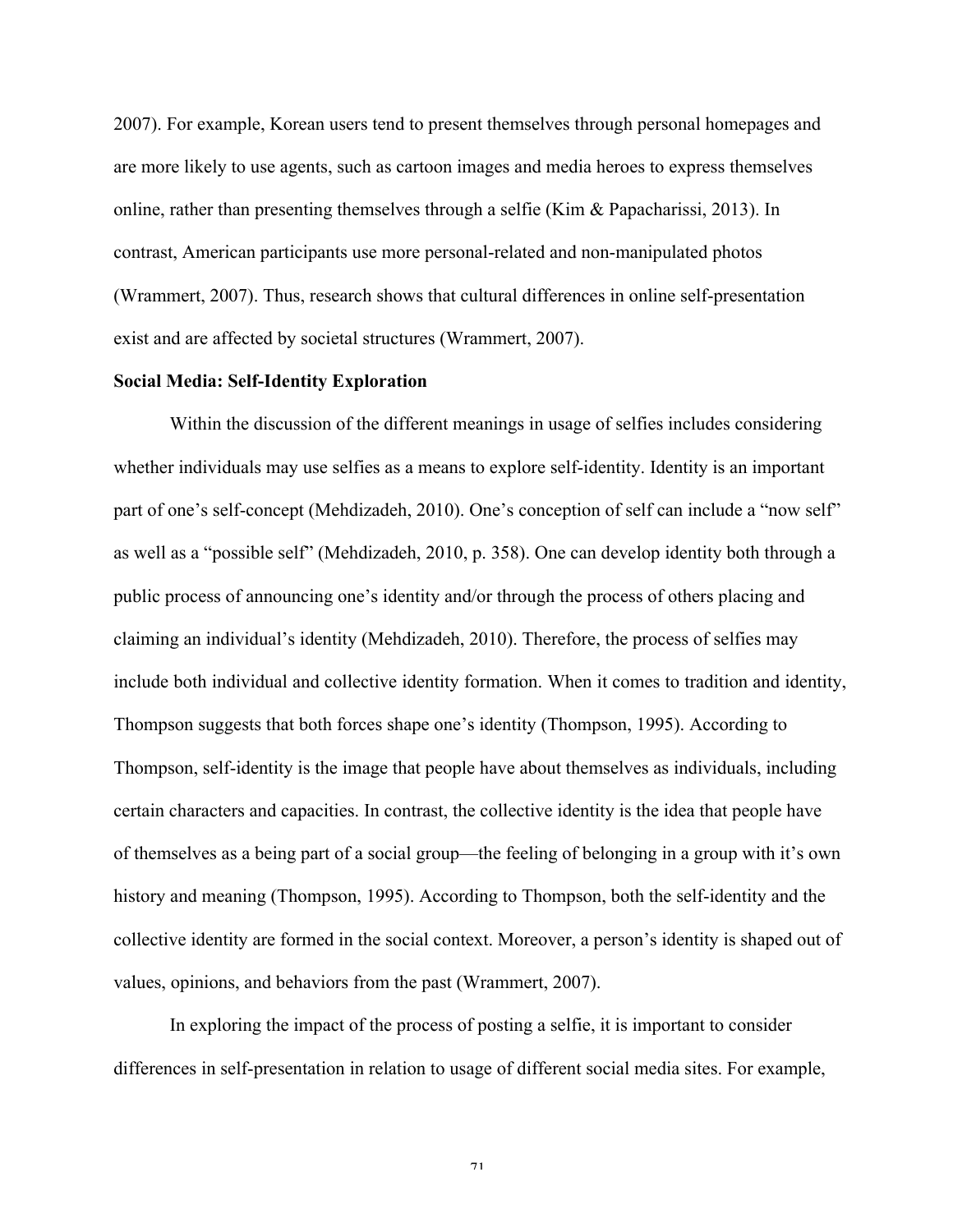in usage of Instagram, one may develop either or both a "now self" and a "possible self" either through announcing these connections (through selecting certain hashtags) or by others placing your image in certain sectors of Instagram (through liking or sharing the image through other hashtags). Where the possible self is created and displayed in nonymous social media forums such as Instagram—where accountability is lacking, individuals can present their "true self" more readily (Mehdizadeh, 2010).

Facebook is an example of a social media site where one's identity is anchored through institutions, residences, mutual friends, and so forth. Thus in this type of social media platform, postings are tied to reality. Nonymous sites, in contrast, "provide an ideal environment for the expression of the hoped-for possible self, a subgroup of the possible-self" (Mehdizadeh, 2010, p. 358). Wendt's theories add to the understanding of the self-exploration through use of selfies. "It is as if we create selfies to search for an ideal version of ourselves and, in this process, we 'seek to exhaust the photographic program by realizing all [our] possibilities'. Perhaps we are afraid that our images – our selves – will run out and therefore we produce selfies in excess" (Wendt, 2014, p.7-8).

Further complicating the conversation on the benefits, drawbacks, and meaning underlying the process of the selfie, Wendt (2014) raises additional complexity in the metadata attached to the image (*i.e.,* the hashtags).

> The self-portrait is no longer comprised of visual representation alone; it also includes fragments of metadata that we assign to it. Our hashtags have become as important as our selfies, and we may view identity as simple as we describe it via hashtags. Although the hashtag enables us to share images efficiently, it does not enable us to contemplate images. As we seem to be confronted with more images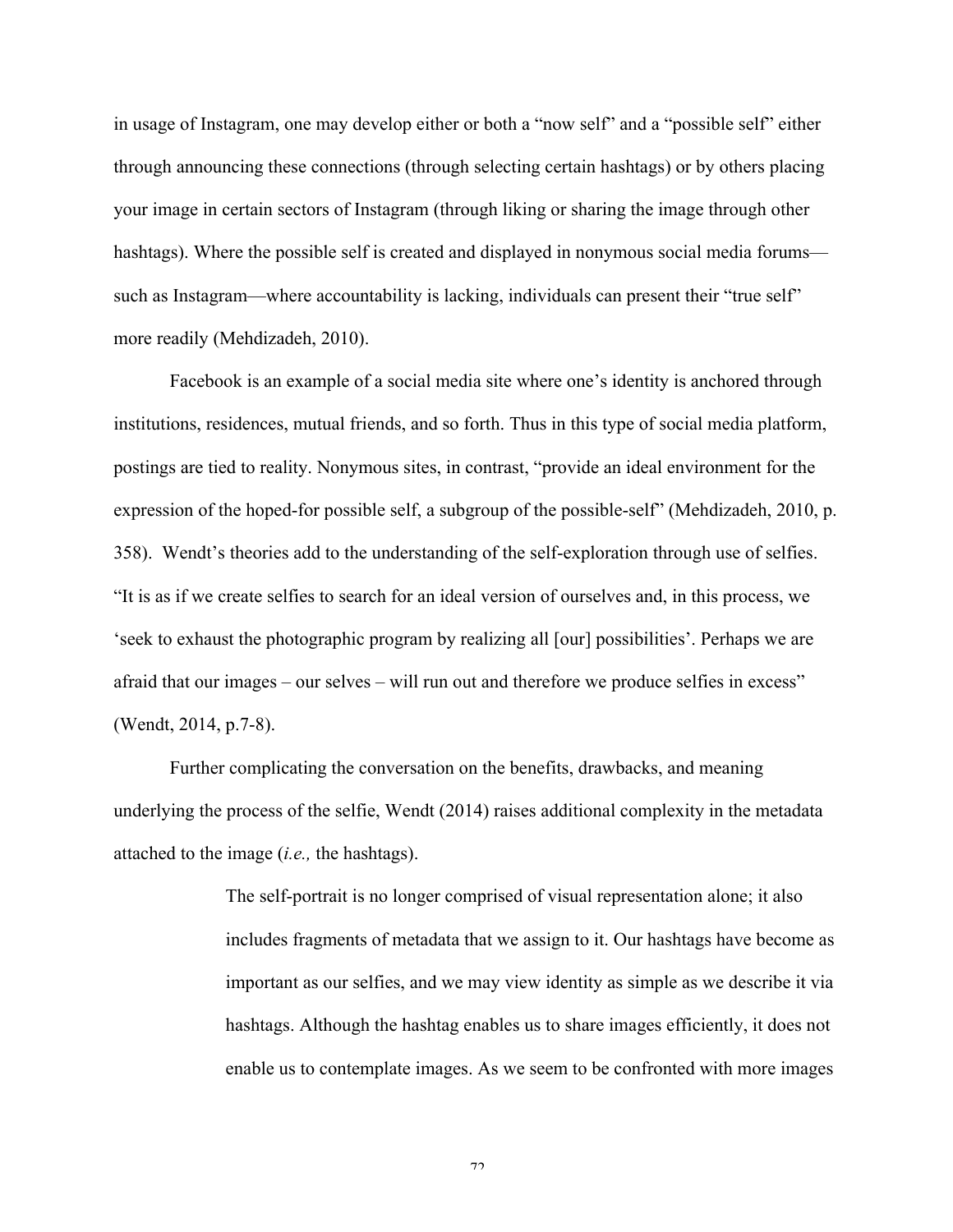than words on a daily basis, it seems remiss, as a society, to discount the influence that hashtags have on self-expression and identity. (Wendt, 2014, p. 37)

If some theorists and researchers believe selfies are akin to personal diaries or self-portraits, what then does the requirement of placing hashtags to sort the images add to the conversation?

For some individuals who seem to utilize forums such as Instagram or Facebook not for apparent connection but to appear popular or successful, it seems reasonable to explore possibilities such as NPD underlying the choice to post multiple selfies. Wendt proposes that an individual's fear of loss of identity causes the desire to overly-produce the selfie, which may in fact promote the theory that use of social media promotes or supports narcissistic tendencies and reduces one's self-esteem. In usage of social media and narcissism, one research study found that narcissistic individuals tend to use social relationships to help regulate their narcissistic esteem, using relationships to appear popular and successful and are solely pursued when an opportunity for public glory presents itself (Mehdizadeh, 2010). Thus, social media sites seem like fertile ground for narcissists to self-regulate as a "gateway for hundreds of shallow relationships and emotional detachment" (Mehdizadeh, 2010, p.358). For example, Wendt speculates "[p]erhaps, our preoccupation with Instagram is simple: it offers us infinite versions of ourselves, as though each picture promises a better version" (Wendt, 2014, p. 8). It is also a highly controlled environment that allows users to have complete power over their self-presentation (Mehdizadeh, 2010). However, for others, posting may simply be the process of expressing different types of self— possible self, true self, or otherwise.

> it can function as a type of image, as an action, or as a self-referential pronoun. #selfie also functions as a type of self-categorization and it appears to confirm users' identities to themselves….But #selfie only refers to the user when he or she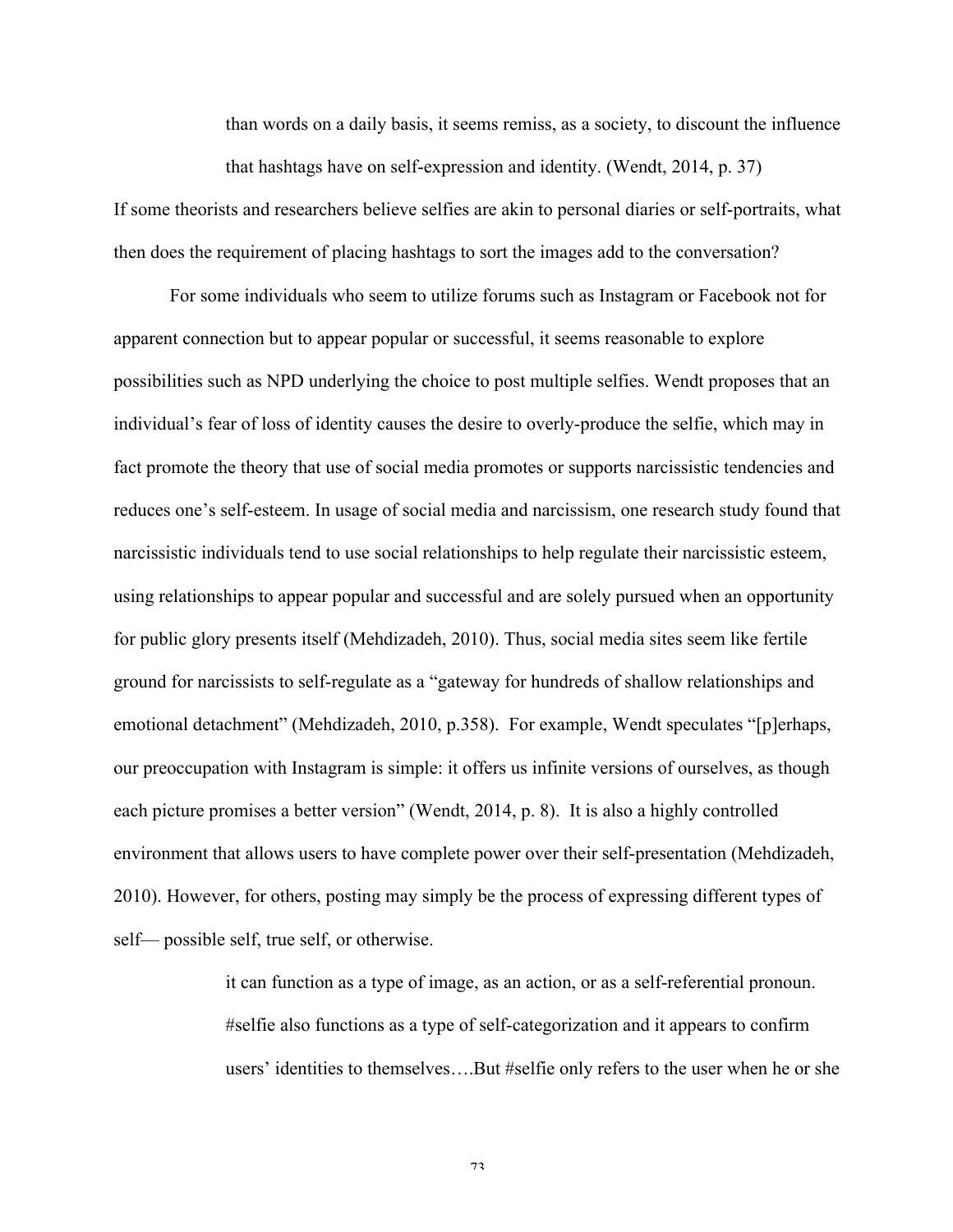is viewing his or her profile image page. Once a user's selfie is aggregated to Instagram's larger image network, it becomes part of a #selfie group" thus possibly changing the meaning from a process of individuality to group identity. (Wendt, 2014, p. 31)

It is possible that when selfies are aggregated, it creates a community or safe space for Black women. This is important to consider when analyzing selfies because it suggests that the meaning of an individual selfie shifts when the photos are aggregated, changing or enhancing their meaning. Moreover, it may provide space for people to display their hoped-for possible selves, which may increase one's self-esteem (Mehdizadeh, 2010). Although points made by Mehdizadeh focus on the reality of the shallow depth of relationship-forming accessible through social media sites, for women seeking boosts to self-esteem, it is feasible that what is not needed is depth in a relationship, but mirroring. "There are many ways of receiving confirmation. On Instagram, however, every uploaded picture ends up on the individual's profile and is then expected to obtain acceptance in form of "likes." In a way, it can be said that Instagram is about increasing one's personal self-esteem along with establishing an identity online" (Garsbo & Sorensson, 2014, p. 43).

Taking selfies may be interpreted as a process of constructing personal and group memory, creating and maintaining social relationships, self-expression, and self-presentation (Garsbo & Sorensson, 2014). For some, taking selfies is a form of storytelling that can be used akin to a personal diary where, through sharing photos, individuals share their point of view of the world (Garsbo & Sorensson, 2014). Van House et al. (2005) found that the photographs taken by the camera phone capture complex information that more easily can be described with a photograph than through writing (Garsbo & Sorensson, 2014, 26-27). As Lasen and Gomez-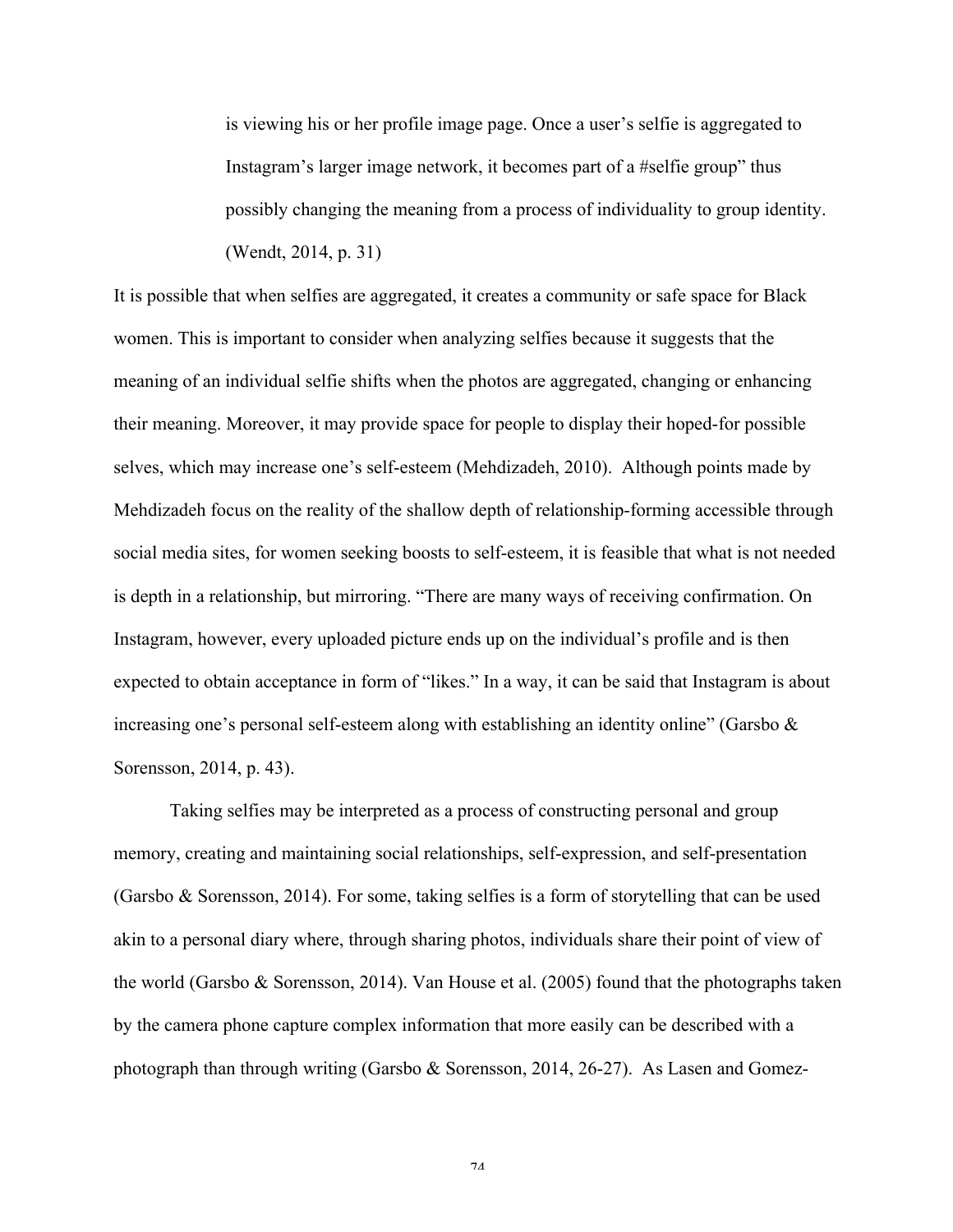Cruz state "self-representations must, by definition, be mediated, the challenge that is connoted by the claim that someone is 'doing it for themselves' does not turn out to be at all straightforward—self-representations, to borrow Perkin's phrase, 'do do political work' " (Lasen & Gomez-Cruz, 2009, p. 211). Mirroring and support may be as simple as someone "liking" your photo, or by seeing photos of other women across the country posting photos that are similar to yours. In this sense, these aspects and uses of Instagram or Facebook may further clarify how Black women who post selfies post not to feed their narcissistic needs but to build their self-identity.

> [A]n individual is free to create any variety of possible selves, yet the pool of possible selves derives from the categories made salient by the individual's particular socio-cultural and historical context and from the models, images, and symbols provided by the media and by the individual's immediate social experiences. Thus, the individual is very complex and may possess a variety of different selves and a variety of possible and ideal selves. A possible self may also be something that an individual is afraid of becoming. (Garsbo, Sorenson, & Whitberg, 2014, p. 23)

### **Redefining the Black Woman: Natural Hair Selfies and Mirroring**

As Patricia Hill Collins and many others note, Black women have multiple negative stereotypes applied to them including the mammies, jezebels, Aunt Jemimas, welfare queens, breeder women of slavery, and on and on. All of the above perpetuate Black women's oppression (Collins, 1990). Hill explains "[f]or many African-American women, racism is not something that exists in the distance" and this concept stated in the 1990s can still be applied today (Collins, 1990, p. 23). Collins emphasizes,

 $7\,$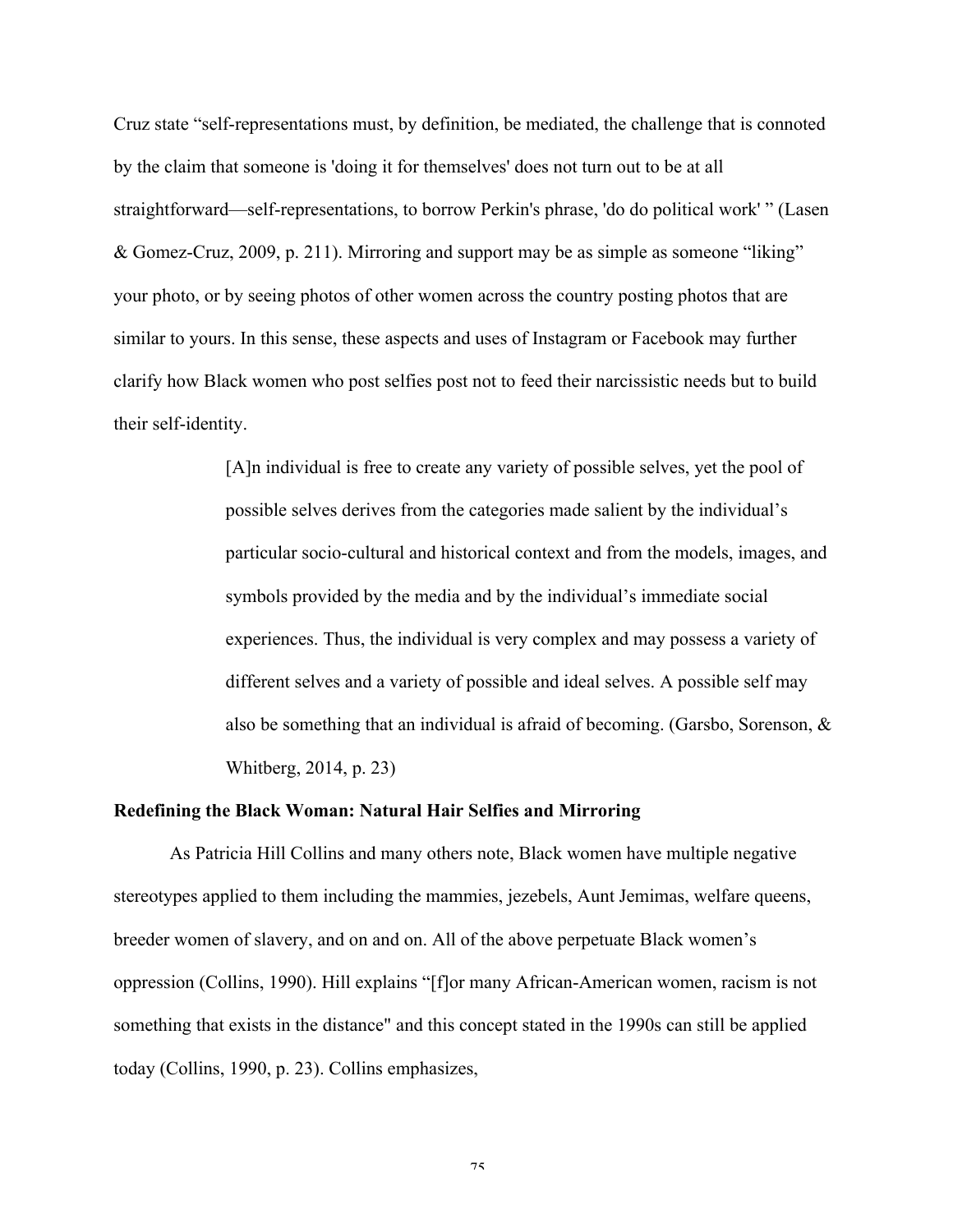stereotypical images of Black womanhood take on special meaning. Because the authority to define societal values is a major instrument of power, elite groups, in exercising power, manipulate ideas about Black womanhood. They do so by exploiting already existing symbols, or creating new ones. (Collins, 1990, p. 23)

For example, currently there is the concept of the "T.H.O.T" (THOT stands for that ho over there) currently being promoted in contemporary rap and hip-hop culture, now making its way into mainstream urban vernacular (O'Neal, 2015). "These controlling images are designed to make racism, sexism, poverty, and other forms of social injustice appear to be natural, normal, and inevitable parts of everyday life" (Collins, 1990, p. 69) and also maintain a constant, sometimes unspoken, distorted view of Black women as their true identities are "rendered invisible through the depersonalization of racism" (hooks, 1984, p. 42). Stereotypes such as T.H.O.T renders Black women invisible as full human beings. Paradoxically, Collins notes, these stereotypes render Black women as invisible Others but places them in "an outsider-within position" (Collins, 1990, p. 100). Spaces on social media sites where Black women self-define may help to counteract these stereotypes and negative conceptions.

#### **Natural Hair Selfies and Mirroring to Redefine and Reclaim**

Use of Instagram and Facebook to post images, follow, and comment on Black women's natural hair selfies in many ways meets the needs of all three poles described by Kohut's tripartite self. Although Kohut envisioned this process of development occurring in childhood, it is possible for individuals at any age who may have had selfobject failure, to work towards healthy development and cohesion of the self through aspects of self psychology. Antokoletz, in particular discussion of the cultural selfobject, states "Kohut suggested the need to investigate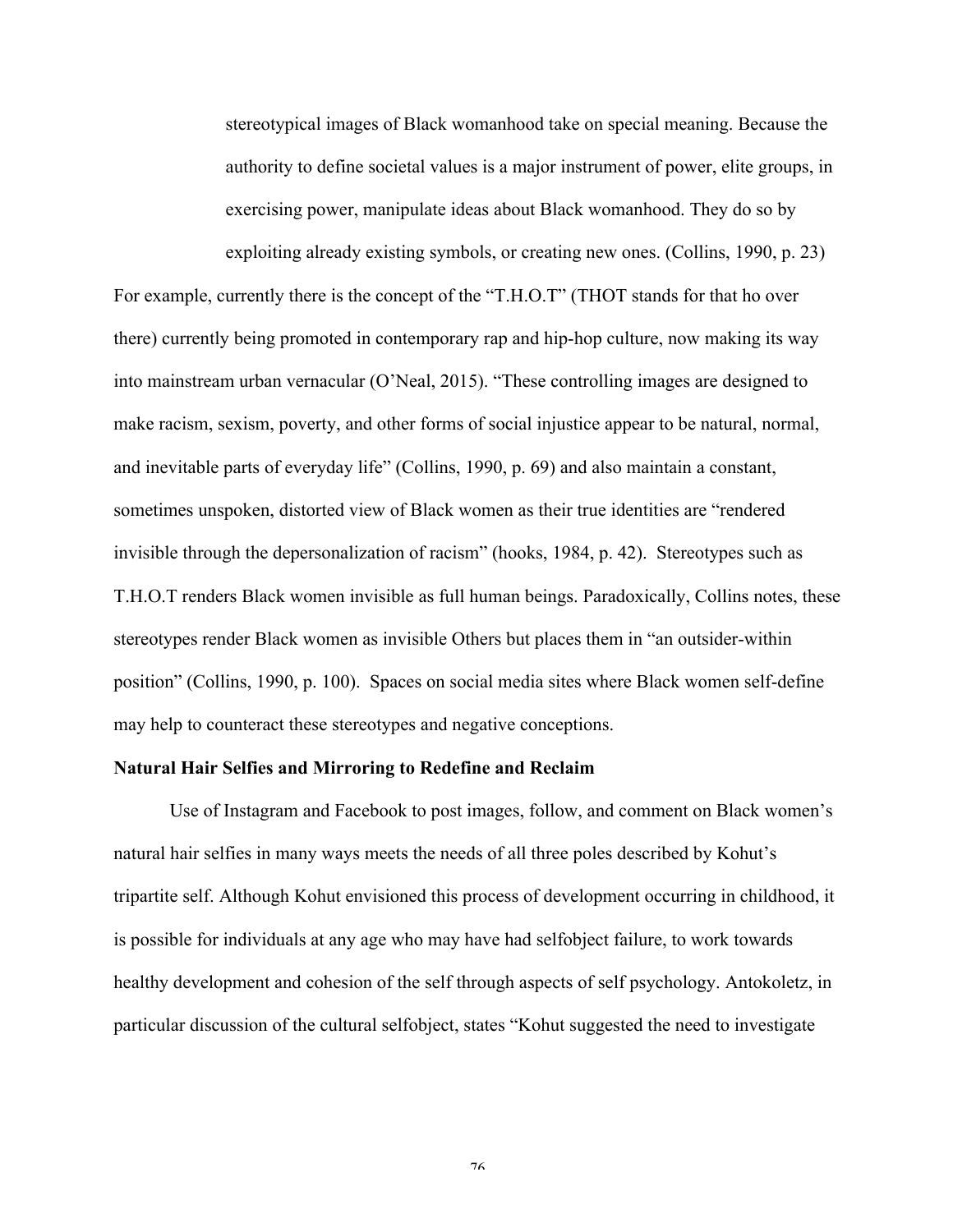the selfobject needs that accompany specific life tasks," thus implying that sometimes selfobject needs are required during particular phases of life (Antokoletz, 1993, p. 44).

In particular, it is through Kohut's twinship selfobject, whereby people need to feel that there are others in the world who are similar to them and through mirroring, receive a sense of being human and a likeness to others (Kohut, 1984). Through the selfobject needs, Black women are "driven by ambition, pulled by ideals, and needing to recognize itself in similar others" through the process of engagement with social media (Kohut, 1977). If a woman experiences the 'likes' from posting a selfie as feeling similar to others and finding twinship, she may slowly develop the ability to feel less isolated or 'Other' in the world. When the selfobject needs of twinship are met an individual experiences security, a sense of belonging and legitimacy.

> There would be a lot of times when I would have a lot of doubt, especially when I was transitioning, and like your family members would be telling you like "You're ugly, don't do that". And like, you were never ugly, your hair was never ugly, umm, it was just this issue of like you're just not used to seeing yourself this way. It's basically beaten into you that like your curly kinky hair is bad and that makes you ugly to have curly kinky hair. Umm, like, I felt like it was really helpful to have an outlet- so that was back when I was participating more online. It's to have an outlet to talk to other people who are going through the same thing or women who are older who were going through that in the 70s and just never turned back. So like, that was cool, and I guess I've always felt it's affirming to see people like you. (Moore, 2014, p. 27)

Kohut found in his later work the fundamental nature of the 'cultural selfobject' that he believed to be part of the primary self (Peters, 2010). Kohut described the cultural selfobject as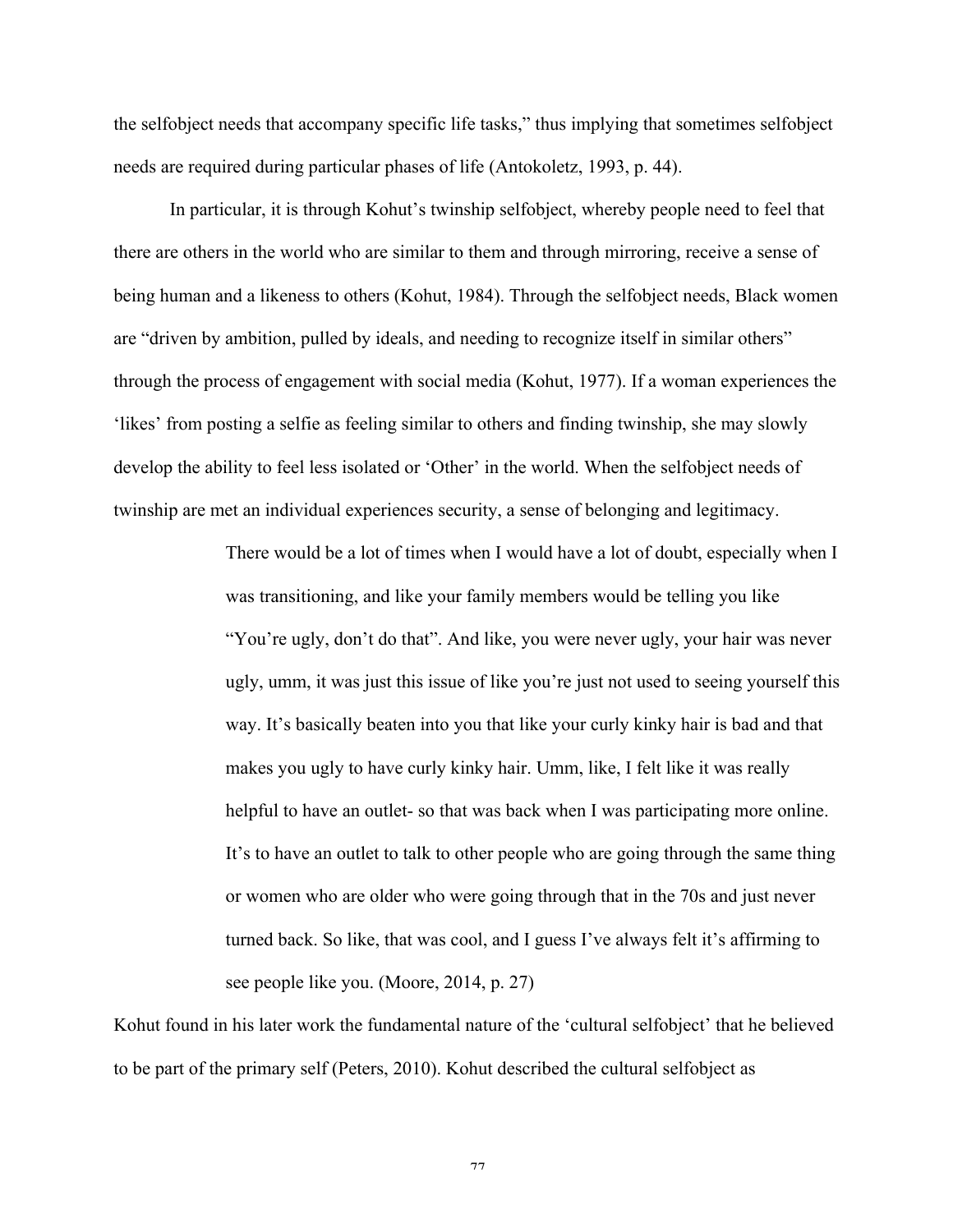the sum total of those clusters of interconnected experiences of each individual that prevail in consequence of his temporary or continuous submersion into the group— can be conceived of, like the self of the individual, as being laid down and formed in the energic arc between mirrored selfojbect...greatness and admired selfobject perfection. (Kohut, 1985, p. 82-83)

Furthermore, "[c]ultural selfobjects are part of the primary self….Therefore, it is accepted that one's experience of one's self, the I, results from the sociocultural environ, as well as from interpersonal experiences within the family and/or with other intimates" (Peters, 2010, p. 366).

Similar to the cultural selfobject and how Lasen and Gomez-Cruz conceptualize selfrepresentation as being a political action involving others, "[a]s each individual African-American woman changes her ideas and actions, so does the overall shape of power itself change" (Collins, 1990, p. 275). Sheppard (2008) explores the impact on the lack of twinship mirroring for Black women and Kohut's theory of the cultural selfobject. "[Kohut] suggested that 'cultural imagoes' have a role in the celebration of the self that is part of group belonging, and that this experience may function for the individual (and group) as a developmental step toward the formation of a cohesive self" (Sheppard, 2008, p. 243).

> They show you their growth, not just like their hair, but also as a person, as an individual. So I think that's important, because you start out probably a little doubtful about it, and kind of scared to take that big step, and you don't know what the outcome will be, you don't know how you're really going to feel about it. I mean, for a time I was kind of a little insecure about chopping all of my hair off and being natural. So, seeing other people do it and seeing, where they've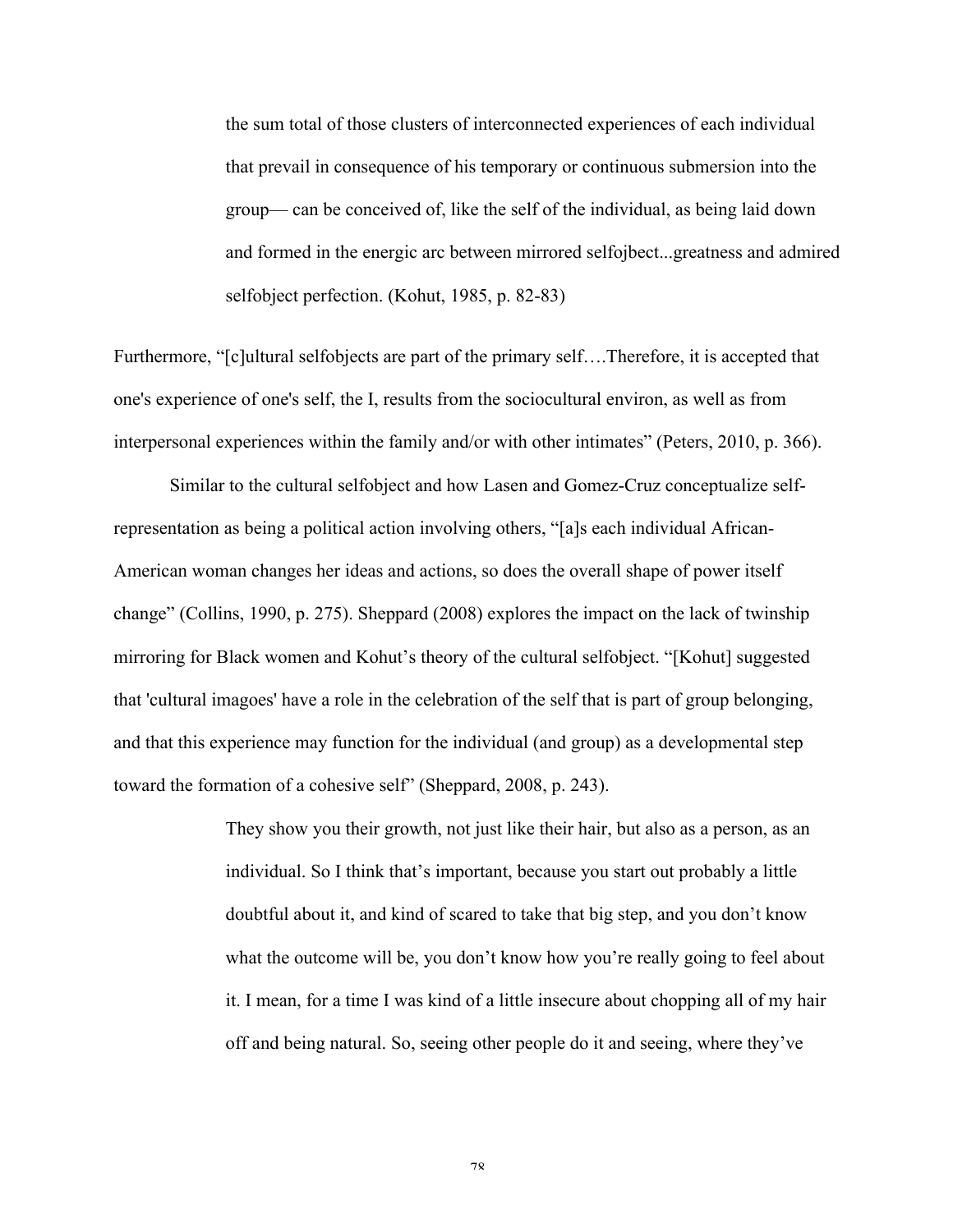come, and seeing where they've gotten to is very encouraging. (Moore, 2014, p.

27-28)

Antokoletz (1993) discovered in her research how cultural selfobjects "continue to serve mirroring and idealizing functions throughout a person's life by supplying culturally accepted ways of gaining recognition and approval from other group members," which serves as "cultural ideals" which an individual can embrace to experience feelings of self-worth and power (Antokoletz, 1993, p. 42).

Thus, when Black women engaged in social media communities by posting selfies, it may be feasible through the lens of self psychology to argue that the posting, liking, hashtagging of selfies creates any "interconnected experience" for each individual, providing positive mirroring, submersion into a group, and creating feelings of admiration through "selfobject perfection" (Kohut, 1985). In use of this concept and application to natural hair selfies, Rector cautions that "[w]hat is critical…is to understand the way in which these selfobject needs are met and understood, i.e., the cultural content and historical backdrop that informs what is mirrored, idealized, and the criteria for belonging" (Rector, 2013, p. 7-1- 7-4). For example, one individual Black women who posts natural hair selfies describes it as,

> [i]nstead of defining selfies by all the negative associations, I see them as radical statements of self-love. Never before have we seen so many naturals publicly displaying themselves as beautiful in multiple areas of social discourse and gatherings. Women of color have mainly been relegated to the sidelines of what society defines as beautiful. The beauty of online spaces is that you get to choose how and when to celebrate yourself without waiting for other people to notice.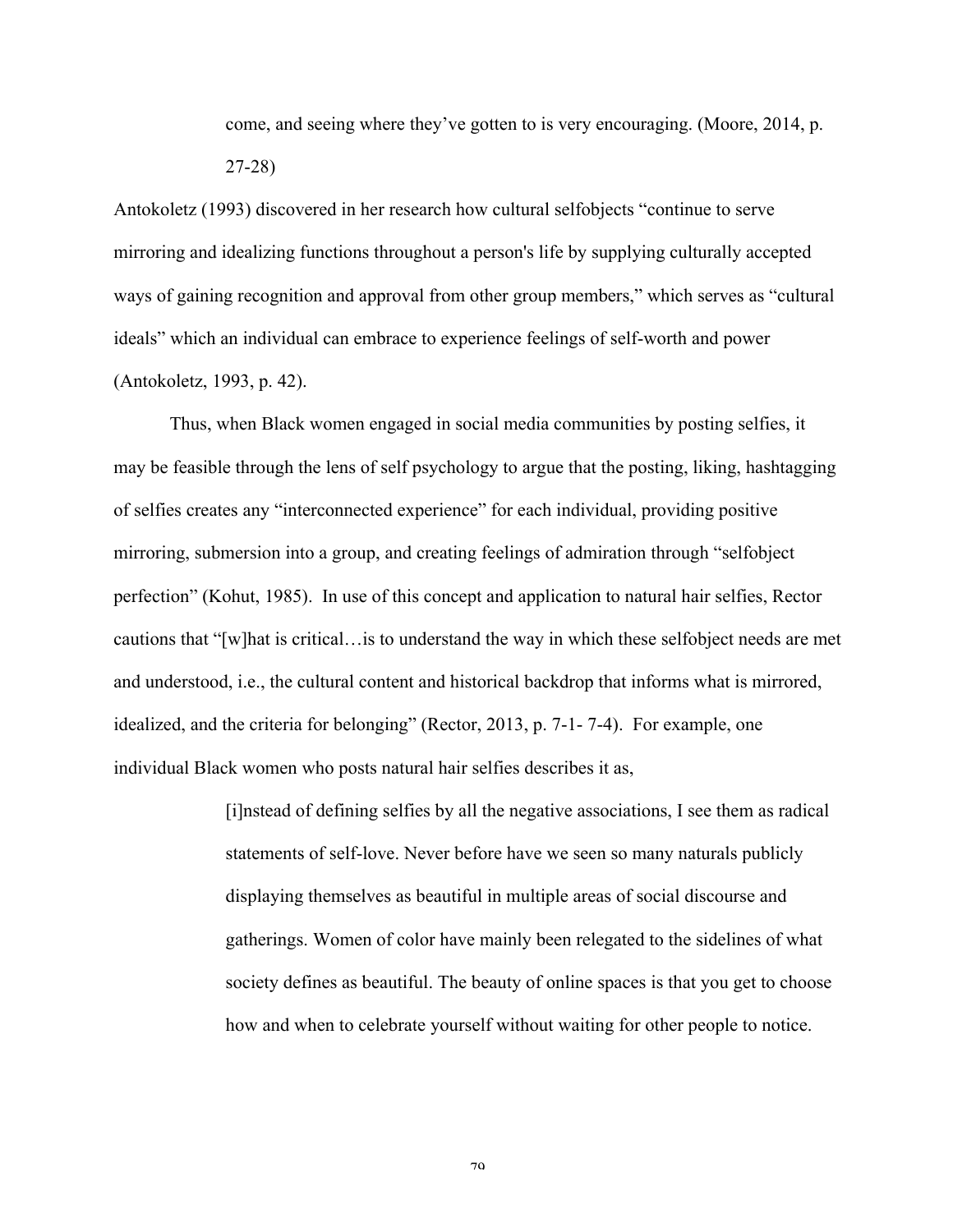Taking selfies is our way of saying, I am here, I am comfortable in my own skin, and I love my hair! (Loraine, 2014)

Similar to Warner's studies (2013) examining the connection between creativity and narcissism, where the artist's work is a sign of transformation, the artist's self-focus is not a form of regression but increases feelings of freedom and connection to one's personal truth. This causes a shift towards a more sustained self-confidence.

# **Social Media and Selfies as Safe Space**

In effect, social media such as Instagram or Facebook pages devoted to Black women's natural hair selfies may be considered a form of safe space. Collins discusses the importance of "safe space" for Black women and expresses how "[t]hese spaces are not only safe—they form prime locations for resisting objectification as the Other" (Collins, 1990, p. 101). Here, in spaces such as natural hair forums on Instagram or Facebook, these forums allow Black women to observe other Black women with natural hair and recognize that images of Black women perpetuated in mainstream American culture may, for some, be at best unsuitable and at worst destructive (Collins, 1990, p. 101). Hashtags allow women to form communal space, receive praise and positive feedback, and possibly feel part of a world unrecognized in mainstream America. For some Black women, being able to post positive images of themselves the way they wish to be seen, in a manner that prizes their natural selves, may be a technologically savvy form of engaging in daily acts of self-love and self-definition (Collins, 1998).

Thus, the creation of the space through individual posting of selfies, although an individual action, may produce microchanges that inevitably shape images of Black women performed in mainstream culture. This may then reflect more of how Black women desire to to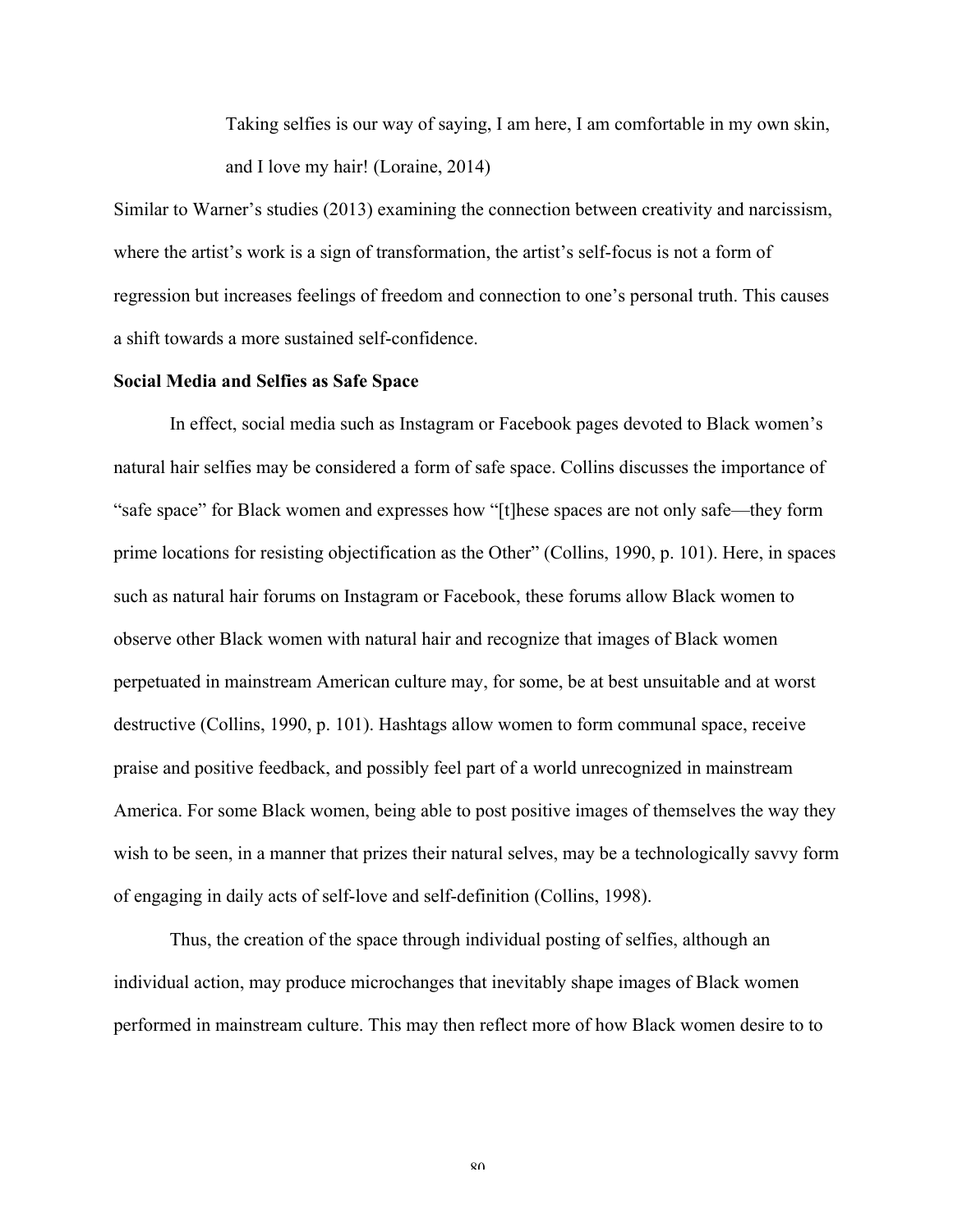be seen (the ideal or possible self) rather than identities and standards imposed on their bodies that may be oppressive. As Audre Lorde profoundly states,

> The development of self-defined Black women, ready to explore and pursue our power and interests within our communities, is a vital component in the war for Black liberation….When Black women in this country come together to examine our sources of strength and support, and to recognize our common social, cultural, emotional, and political interests, it is a development which can only contribute to the power of the Black community as a whole. (Lorde, 1984, p. 45-46)

These safe spaces are not new; hooks, Lorde, and Collins each write about finding space within the margins. In the 1970s, the feminist slogan "the personal is political" operated as a metaphor in feminist organizing, pointing out how politics permeates everyday life and how in everyday life individual actions can challenge structural power relations (Collins, 1998). The difference in use of space or creation of safe space in social media differs in that it can expedite conversation, be accessed anywhere in the world, and allows engagement either anonymously or rooted in real connections (Manikandan, 2014). Since the 1970s, the phrase 'coming to voice' increasingly replaced the 'personal is political' in Black feminist thought. The metatphor of 'coming to voice' references the "collective quest for self-definition and self-determination" and Black women searching for a "voice" in America (Collins, 1998, p. 46). This concept might apply in examining the phenomenon of Black women's use of social media as through the process of taking the photo and cataloging the experience, a new voice emerges.

#### **Consideration of implications for social work practice, policy or research**

As every individual's sociocultural background impact her identity, it appears through self psychology and Black Feminist theory, to be critical to consider culture, and race, structural

 $Q<sub>1</sub>$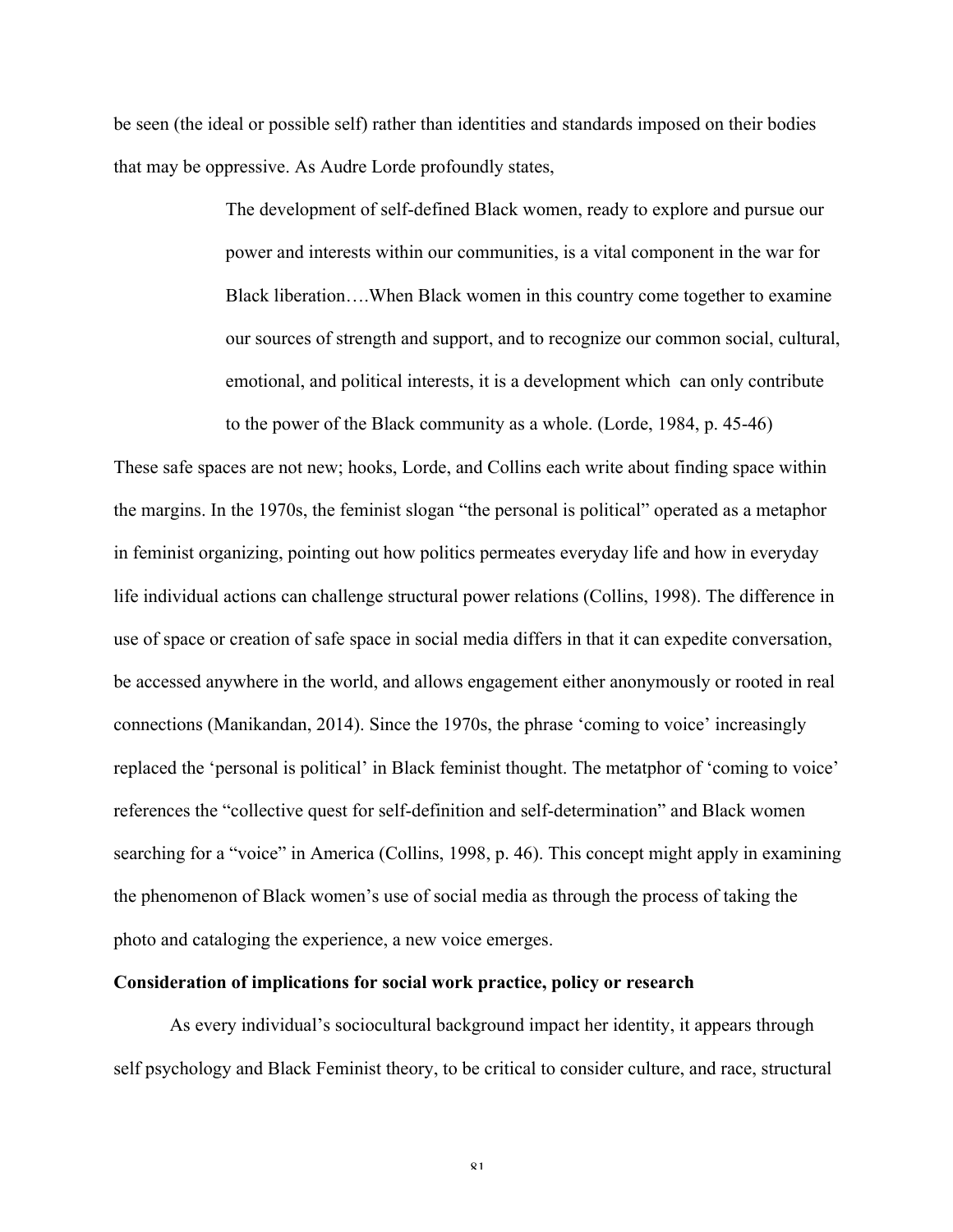and historical racism, when assessing whether an individual's actions indicate pathology or healthy development. It is apparent in current research exploring the use of social media and narcissism, that the findings are still murky; however, there is evidence showing broadly that use of social media can be correlated with narcissistic tendencies. Thus, when examining the phenomenon of Black women posting natural hair selfies on Instagram or Facebook, clinician's could easily be concerned that these actions may indicate potential pathology, be part of developing healthy forms of narcissism, or indicative of developing stronger self-confidence, self-definition, and self-esteem. The fact that these options could provide significantly different case formulations, treatment plans and case interventions, shows that it is crucial for clinicians to consider and explore these factors in their process and through the therapeutic alliance. In addition, as clinicians come from different backgrounds and experiences, it is phenomenon such as these that should be researched and further explored as a means to maintain cultural competence and strive for cultural humility (Comas-Diaz, 2007). Only when we see an individual surrounded by the intrapsychic, the interpersonal, the structural and historical factors contributing to who they are in front of us, can we truly begin to understand the person before us and find meaningful ways to support positive growth, transformation and empowerment.

Possible therapeutic interventions using selfies might include asking your client to create a selfie diary to track different factors including mood, moments of struggling with body image, hair development, different expressions of their identity, and so forth. Selfies could also be beneficial if the clinician works with the client to post certain selfies and track together the comments, likes, and feelings after the posting to directly examine a particular life transition or aspect of their identity that is important to them. Lastly, clinicians could use selfies in group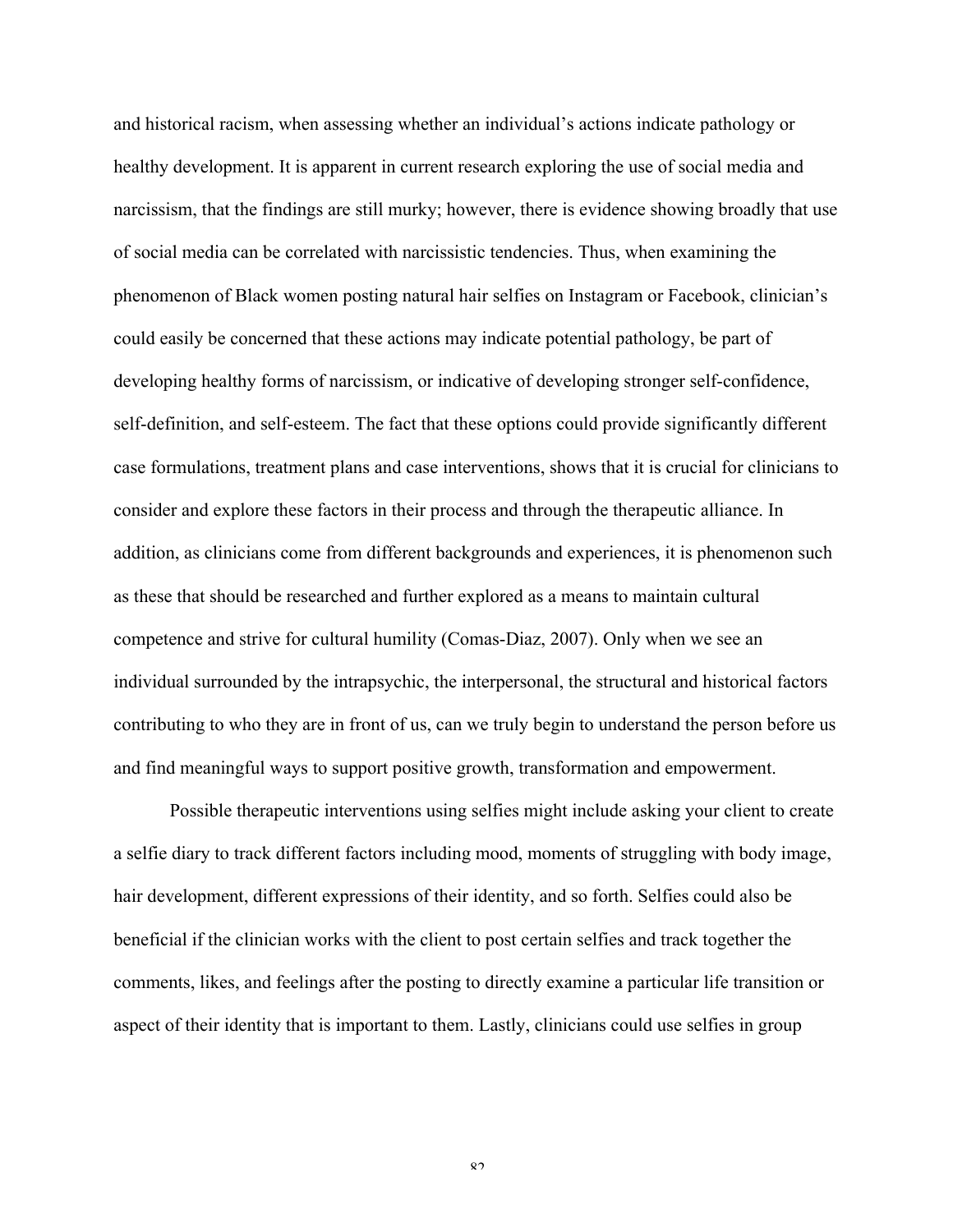therapy sessions as a group project, or as individual homework that the group then shares during session.

This thesis supports and encourages clinicians to consider alternative and innovative forms of interventions and/or tools to support a patient's process of increasing self-esteem, and obtaining twinship and mirroring where there may lack opportunities in their communities. Lastly, this thesis also provides examples of ways in which use of social media forums such as Instagram may provide support for the client or provide new avenues of strengthening someone's feeling of community and/or inclusion.

## **Conclusion**

As Black women's bodies continue to be sites of judgment, shame and Otherness, important aspects of a Black woman's identity such as her hair continues to be a sensitive issue and conveyor of complex messages. Historically, a Black woman's hair said much about herself, which continues in the present day. As technological development, and social media in particular, has allowed individuals to share their experiences and identities across the globe almost instantaneously, Americans in particular as a highly individualized society, utilize social media and post selfies at lightening speed. This change in culture has caused concern amongst researchers; however, studies seem to consistently lack appropriate cultural competency to explore alternative rationales underlying individuals desire to post selfies. For Black women in particular who lack access to space in mainstream America to be recognized for their beauty, posting of selfies may provide a safe space to find community, to explore self-identity, and/or as an act of self-definition and self-love. Due to historical and cultural factors specific to the Black community, the tension between a more collectivist tendency versus current American culture increasing individualism, creates new dynamics for individuals as they both struggle to focus on

 $8<sub>3</sub>$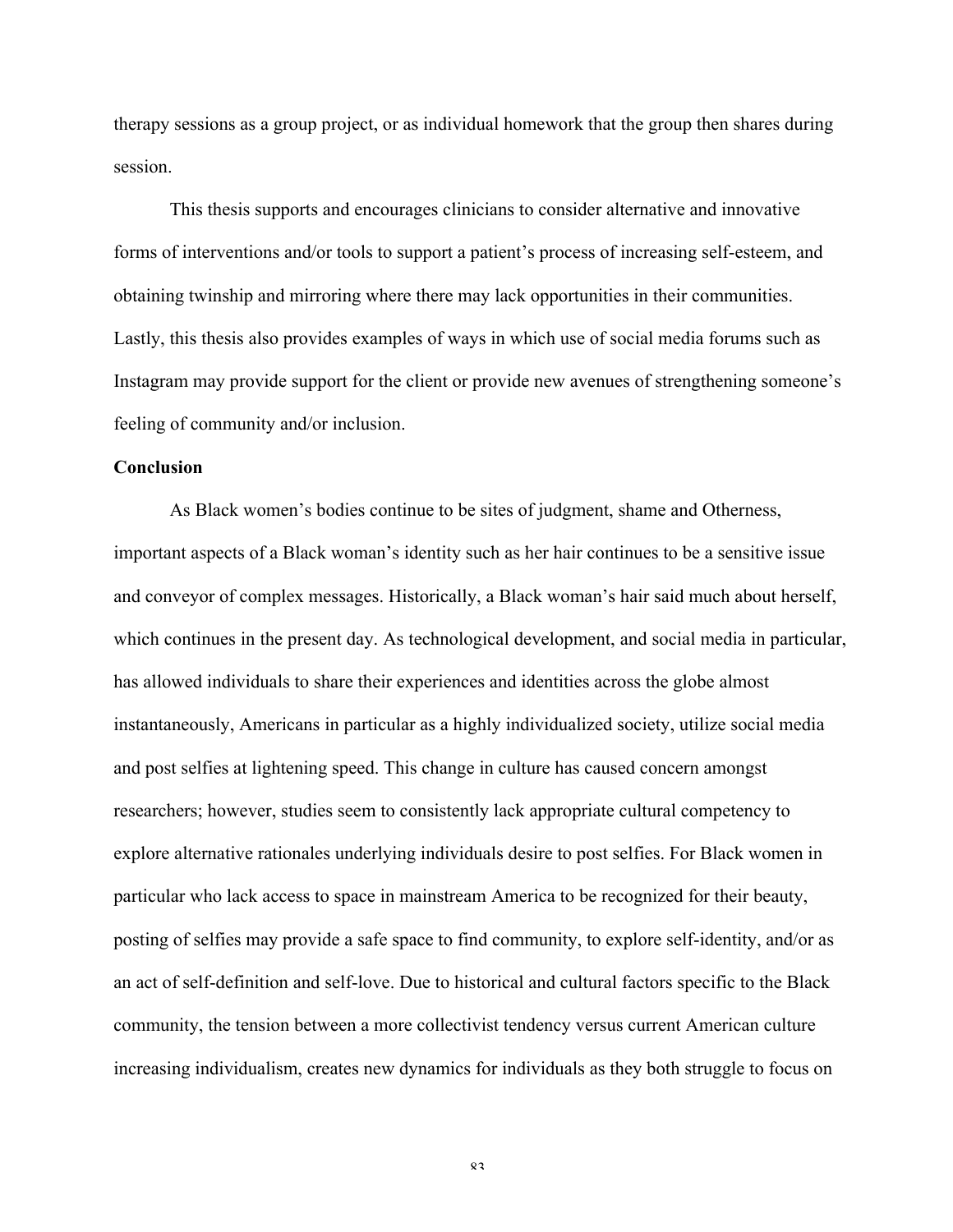creating self-concept while simultaneously are raised with a more collectivists and group identity perspective. These differences in individualism and it's correlation with self-esteem and narcissism require further research to better understand the cultural nuances in assessing narcissistic tendencies in individual behaviors. While it is unknown how long selfie culture and obsession with social media will last, while it is still highly utilized, clinicians might consider examining its use as well as using it as a clinical tool to better understand clients, and to provide alternative means for mirroring and support appropriate clinical diagnosis, case formulation, and treatment planning.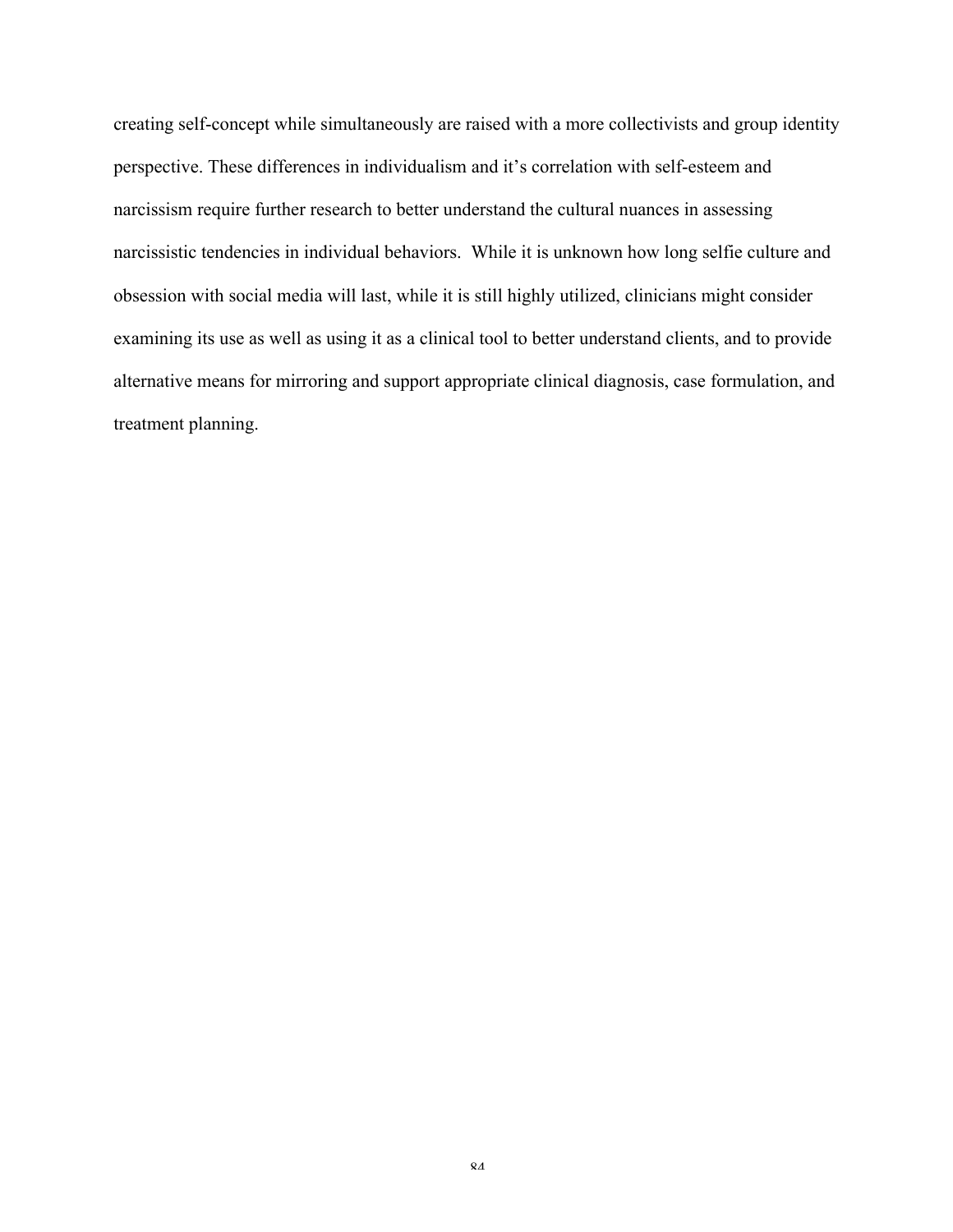### **References**

- American Psychiatric Association. (2000). *Diagnostic and statistical manual of mental disorders* (4th ed., text rev.). http://dx.doi.org/10.1176/appi.books.9780890423349
- Andersen, M.L., & Hill Collins, P. (2001). *Race, class, and gender: an anthology.* Belmont, CA: Wadsworth.
- Antokoletz, J.C. (1993). A psychoanalytic view of cross-cultural passages. *American Journal Of Psychoanalysis, 53*(1), 35-54.
- Baker, H. S., & Baker, M. N. (1987). Heinz Kohut's Self Psychology: An Overview. *American Journal Of Psychiatry, 144*(1), 1-9.
- Bargh, J. A., & McKenna, K.Y. (2004). The Internet and social life. *Annual Review of Psychology, 55,* 573−590.
- Banks, I. (2000). *Hair Matters*. New York, NY: NYU Press.
- Barker, V. (2012). A generational comparison of social networking site use: The influence of age and social identity. *International Journal of Aging and Human Development, 74*(2), 163- 187.
- Battle-Walters, K. (2004*). Sheila's shop: working-class African American women talk about life, love, race, and hair.* Lanham, MD: Rowman & Littlefield Publishers.
- Bell-Scott, P. (1994). *Life notes: personal writings by contemporary Black women.* New York: Norton.
- Bennett, J. M. (2006). *History matters: patriarchy and the challenge of feminism.* Philadelphia: University of Pennsylvania Press.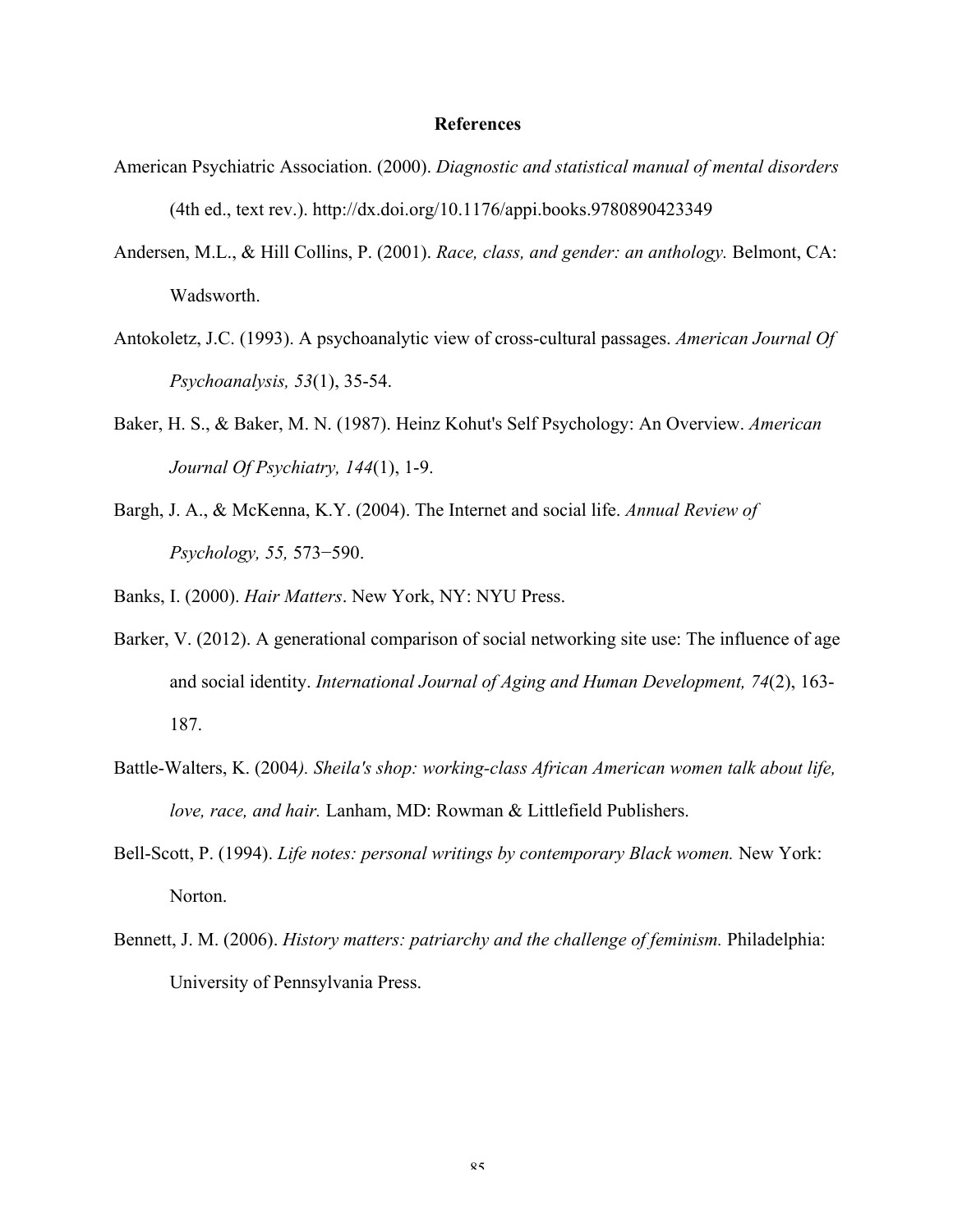- Bergman, S. M., Fearrington, M. E., Davenport, S. W., & Bergman, J. Z. (2011). Millennials, narcissism, and social networking: What narcissists do on social networking sites and why. *Personality And Individual Differences, 50,* 706-711. doi:10.1016/j.paid.2010.12.022
- Berzoff, J., Flanagan, L., & Hertz, P. (2011). *Inside out and outside in: Psychodynamic clinical theory and psychopathology in contemporary multicultural contexts*. Lanham, MD: Rowman & Littlefield Publishers, Inc.
- Błachnio, A., Przepiórka, A., & Rudnicka, P. (2013). Psychological Determinants of Using Facebook: A Research Review. *International Journal Of Human-Computer Interaction, 29*(11), 775-787. doi:10.1080/10447318.2013.780868
- Borossa, J. (2007). Narcissistic wounds, race and racism: a comment on Frantz Fanon's critical engagement with psychoanalysis. In Gaitanidis, A., & Curk, P. (Eds.), *Narcissism: a critical reader* (pp. 113-127). London: New York.
- Byrd, A. D., & Tharps, L. L. (2001). *Hair story: untangling the roots of Black hair in America.* New York: St. Martin's Press.
- Campbell, W. K., Rudich, E. A., & Sedikides, C. (2002). Narcissism, Self-Esteem, and the Positivity of Self-Views: Two Portraits of Self-Love. *Personality & Social Psychology Bulletin, 28*(3), 358.

Campbell, W. K. (2001). Is narcissism really so bad? *Psychological Inquiry, 12,* 214–216.

Campbell, W. K., & Foster, C. A. (2002). Narcissism and commitment in romantic relationships: An investment model analysis. *Personality and Social Psychology Bulletin, 28,* 484–495. doi:10.1177/0146167202287006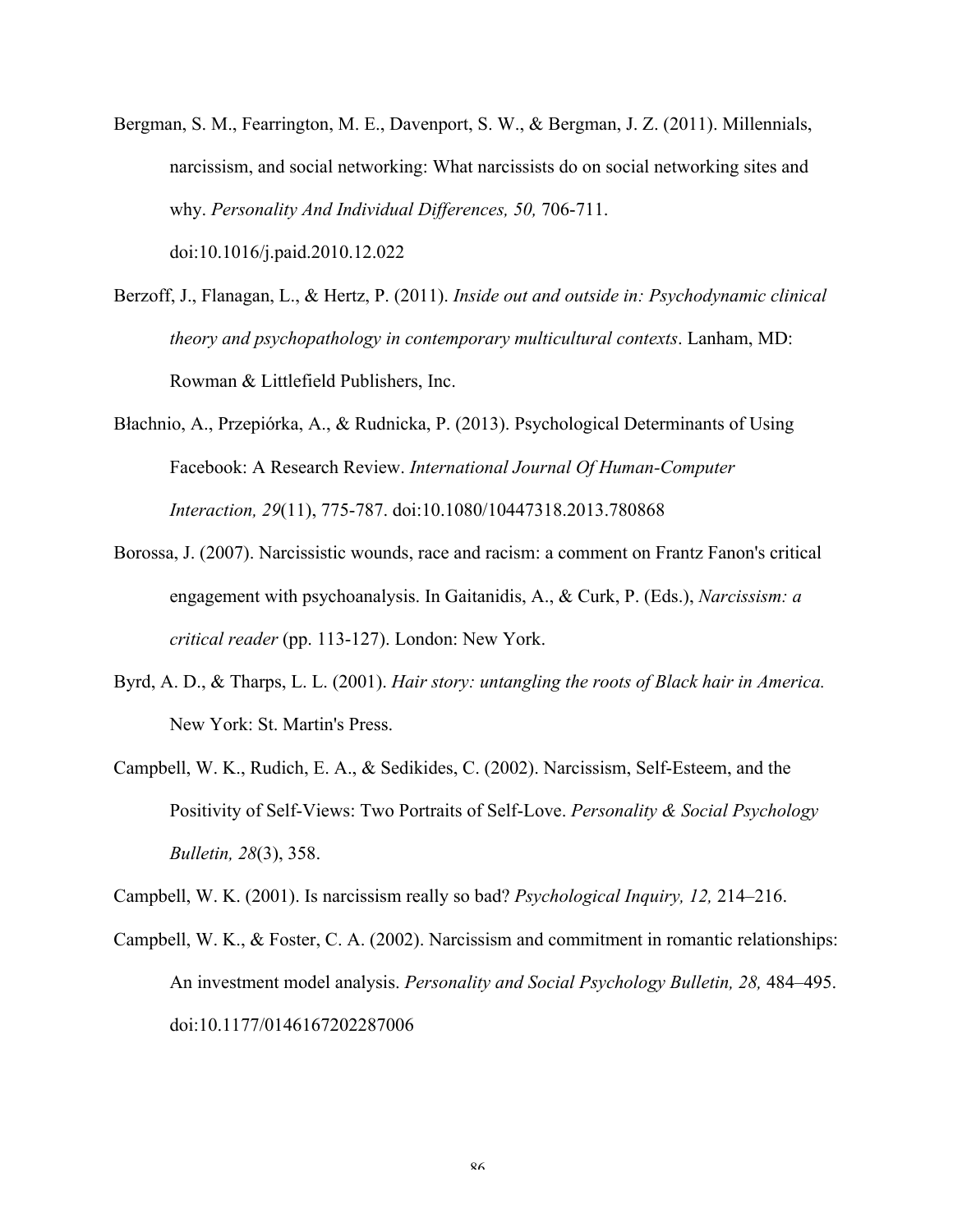- Campbell, W. K., Foster, C. A., & Finkel, E. J. (2002). Does self-love lead to love for others? A story of narcissistic game playing. *Journal of Personality and Social Psychology, 83,* 340–354. doi:10.1037/0022-3514.83.2.340
- Carpenter, C. J. (2012). Narcissism on Facebook: Self-promotional and anti-social behavior. *Personality And Individual Differences, 52,* 482-486. doi:10.1016/j.paid.2011.11.011
- Chapman, Y. (2007) *"I am not my hair! Or am I?": Black women's transformative experience in their self perceptions of abroad and at home* (Unpublished master thesis). Georgia State University, Atlanta, GA.
- Collins, P. H. (1998). *Fighting words: Black women and the search for justice.* United States of America: University of Minn. Press.
- Hill Collins, P. (2000). *Black feminist thought: knowledge, consciousness, and the politics of empowerment.* New York: Routledge.

Cooper, B. (2014). The politics of black women's hair: Why it's seen with skepticism—and a need to discipline. *Salon*. Retrieved from http://www.salon.com/2014/04/22/the politics of my black hair why its seen with s kepticism\_and\_a\_need\_to\_discipline/

Crenshaw, K. (1989). Demarginalizing the Intersection of Race and Sex: A Black Feminist Critique of Antidiscrimination Doctrine, Feminist Theory and Antiracist Politics. *University of Chicago Legal Forum*. Retrieved from http://politicalscience.tamu.edu/documents/faculty/Crenshaw-Demarginalizing.pdf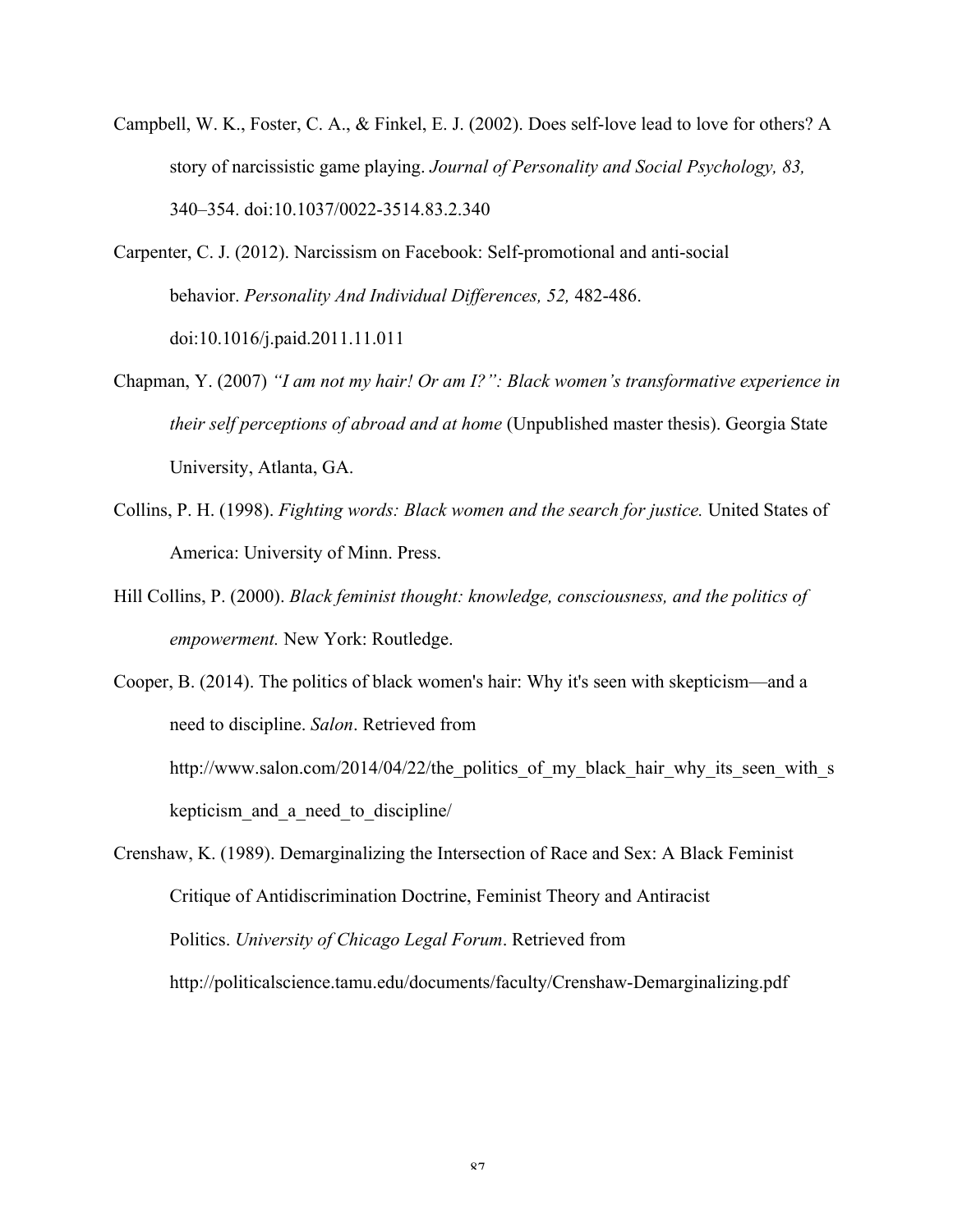- Crenshaw, K. (1991). Mapping the Margins: Intersectionality, Identity Politics, and Violence Against Women of Color. *Stanford Law Review, 43*(6), 1241-1299.
- Comas-Diaz, L. (2012). *Multicultural care: A clinician's guide to cultural competence*. Washington, DC: American Psychological Association.
- Davenport, S. W., Bergman, S. M., Bergman, J. Z., & Fearrington, M. E. (2014). Twitter versus Facebook: Exploring the role of narcissism in the motives and usage of different social media platforms. *Computers In Human Behavior, 32,* 212-220. doi:10.1016/j.chb.2013.12.011
- Davis, K. (2008). Intersectionality as buzzword: A sociology of science perspective on what makes a feminist theory successful. *Feminist Theory, 9*(1), 67-85. doi:10.1177/1464700107086364
- de Vries, D. A., & Peter, J. (2013). Women on display: The effect of portraying the self online on women's self-objectification. *Computers In Human Behavior, 29,* 1483-1489. doi:10.1016/j.chb.2013.01.015
- Dhawan, N., Kunik, M. E., Oldham, J., & Coverdale, J. (2010). Prevalence and treatment of narcissistic personality disorder in the community: a systematic review. *Comprehensive Psychiatry, 51,* 333-339. doi:10.1016/j.comppsych.2009.09.003
- Dicker, R. C. (2008). *A history of U.S. feminisms.* Berkeley, CA: Seal Press.
- Donnellan, M. B., Trzesniewski, K. H., & Robins, R. W. (2009). Brief Report: An emerging epidemic of narcissism or much ado about nothing?. *Journal Of Research In Personality, 43*, 498-501. doi:10.1016/j.jrp.2008.12.010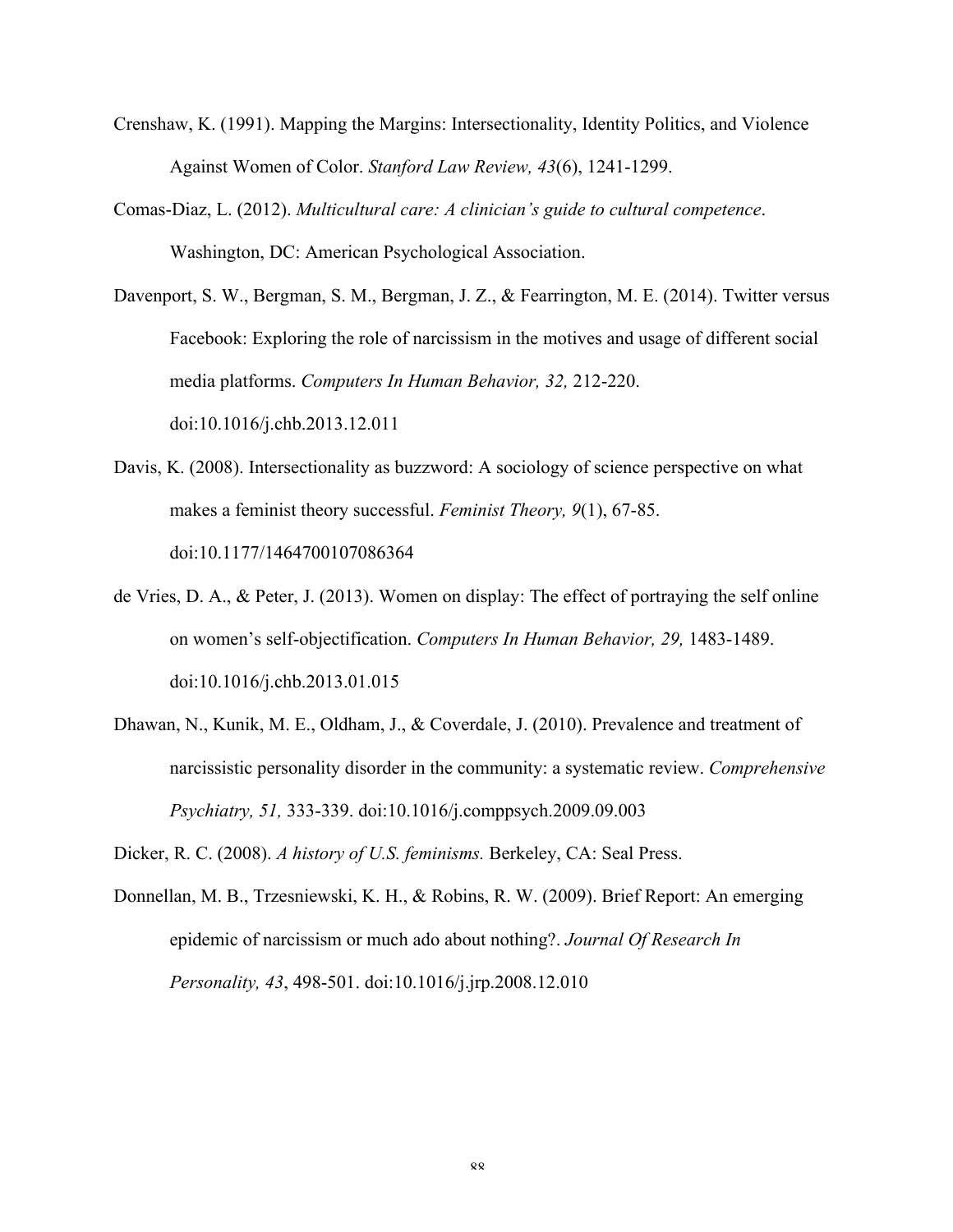- Ellington, T. (2014). Bloggers, Vloggers, and a Virtual Sorority: A Means of Support for African American Women Wearing Natural Hair. *Journalism and Mass Communication, 4*(9), 552-564.
- Emmons, R.A. (1984). Factor analysis and construct validity of the Narcissistic Personality Inventory. *Journal of Personality Assessment, 48*, 291-300.
- Facebook Press, 2015: *Facebook: Press page*. (n.d.). Retrieved from http://newsroom.fb.com/
- Freud, S. (1914). *Psychopathology of everyday life.* New York, NY: Macmillan Publishing.
- Freud, S. (1915). Observations on Transference Love. *Standard Edition, XII,* 159-171.
- Freire, P. (1970). *Pedagogy of the oppressed. Translated by Myra Bergman Ramos.* New York: Herder and Herder.
- Fonagy, P., Person, E. S., & Sandler, J. (2012). *Freud's "On Narcissism—An Introduction".*  London: Karnac.
- Forest, A. L., & Wood, J. V. (2012). When social networking is not working: Individuals with low self-esteem recognize but do not reap the benefits of self-disclosure on facebook. *Psychological Science, 23*(3), 295-302. doi:10.1177/0956797611429709.
- Fosshage, J. L. (2009). Some key features in the evolution of self psychology and psychoanalysis. *Annals Of The New York Academy Of Sciences, 11*(59), 1-18. doi:10.1111/j.1749-6632.2008.04346.
- Foster, J. D., Campbell, W. K., & Twenge, J. M. (2003). Individual differences in narcissism: Inflated self-views across the lifespan and around the world. *Journal Of Research In Personality, 37,* 469-486. doi:10.1016/S0092-6566(03)00026-6
- Gabriel, F. (2014). Sexting, Selfies and Self-Harm: Young People, Social Media and the Performance of Self-Development. *Media International Australia, 151*, 104-112.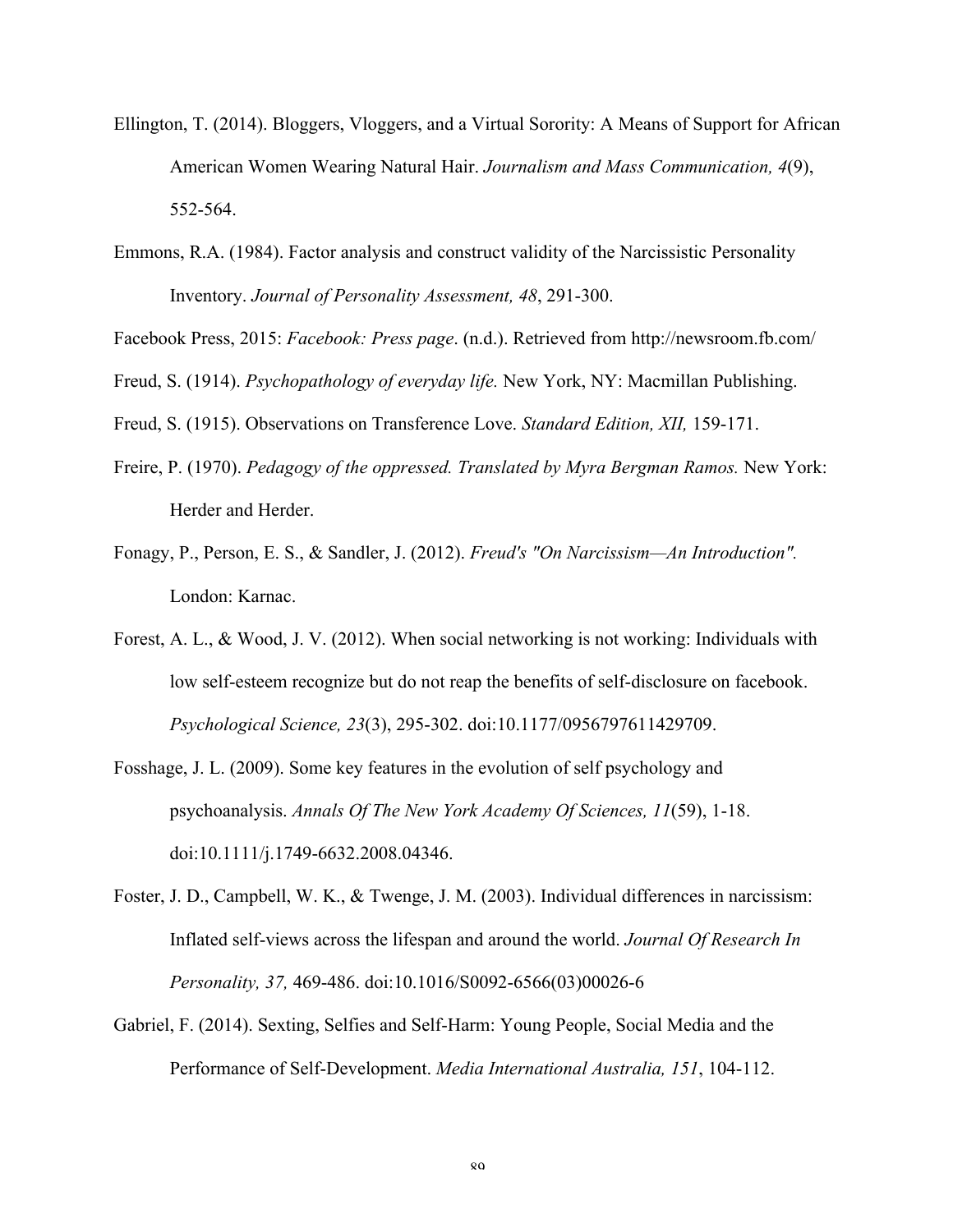- Garsbo, C., Sorensson, W.E., (2014). *A Picture is Worth a Thousand Words - A qualitative analysis of how consumers identify themselves on Instagram* (Unpublished master thesis). Lund University, Lund School of Economics and Management, Lund, Sweden.
- Goodstein, R., & Ponterotto, J.G. (1997). Racial and ethnic identity: Their relationship and their contribution to self-esteem. *Journal of Black Psychology*, *23*, 275-292.
- Haferkamp, N., Eimler, S. C., Papadakis, A., & Kruck, J. V. (2012). Men Are from Mars, Women Are from Venus? Examining Gender Differences in Self-Presentation on Social Networking Sites. *Cyberpsychology, Behavior & Social Networking, 15*(2), 91-98. doi:10.1089/cyber.2011.0151
- Heeman K., D., & Papacharissi, Z. (2003). Cross-cultural differences in online selfpresentation: A content analysis of personal Korean and US home pages. *Asian Journal Of Communication, 13*(1), 100-119.
- hooks, b. (1989). *Talking back: thinking feminist, thinking black.* Boston, MA: South End Press.

hooks, b. (1995). *Killing rage: ending racism.* New York: H. Holt and Co.

hooks, b. (1999). *Ain't I a woman: Black women and feminism.* Boston, MA: South End Press.

Hu, Manikonda, Kambhampati (Eds.). (2014). Proceedings from the Eighth International AAAI Conference on Weblogs and Social Media: *What We Instagram: A First Analysis of Instagram Photo Content and User Types.* Ann Arbor, MI: ICWSM.

Instagram Press, 2015: *Instagram: Press page*. (n.d.). Retrieved from http://instagram.com/press/

- Jackson, L.A., Erivin, K.S., & Hodge, C.N. (1992). Narcissism and body image. *Journal of Research in Personality, 26*, 357-370.
- Jakobsen, J. R. (1998). *Working alliances and the politics of difference: diversity and feminist ethics.* Bloomington: Indiana University Press.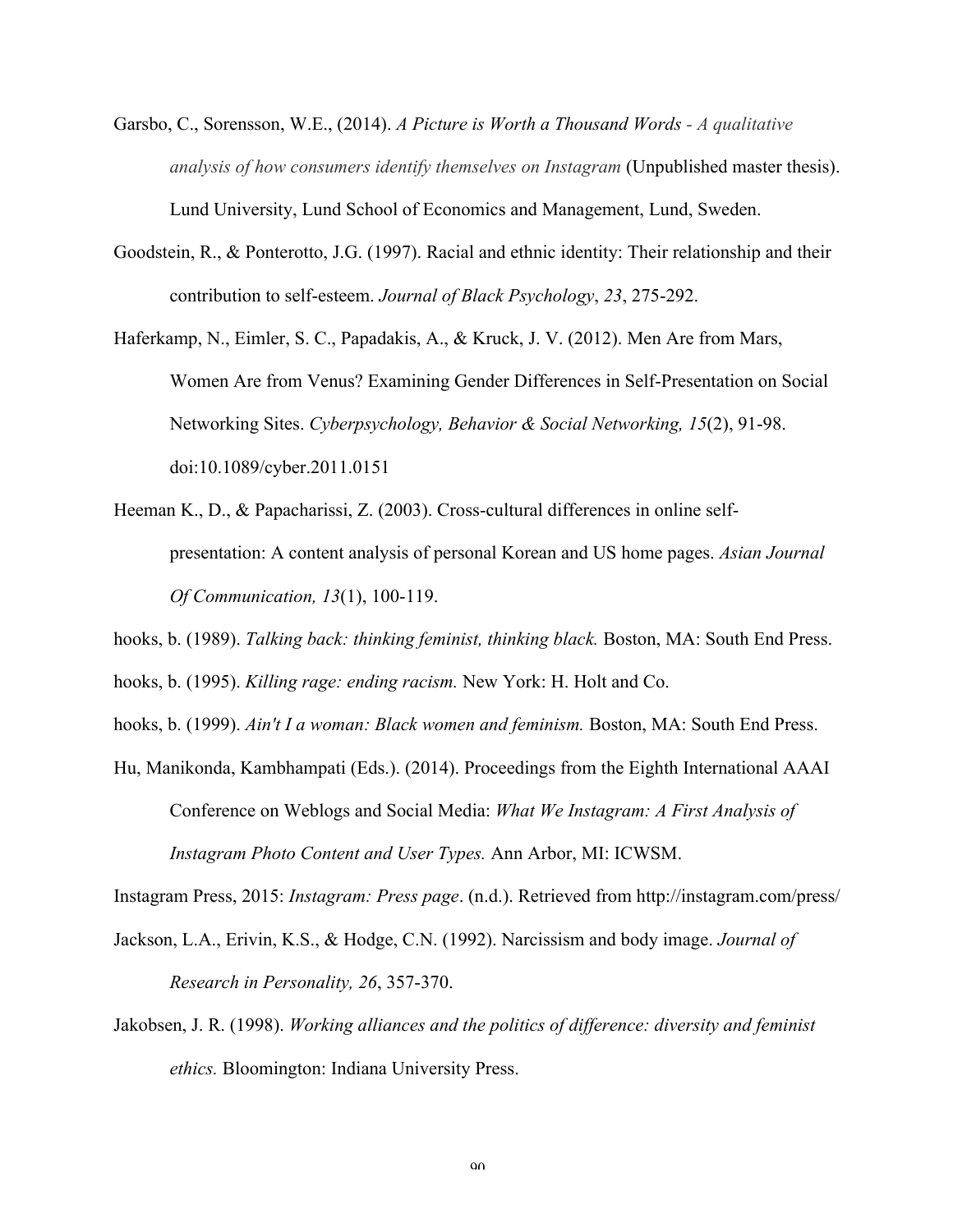- Johnson, E. (2013). *Resistance and empowerment in Black women's hair styling.* Burlington, VT: Ashgate Publishing Company.
- Johnson, T. and Bankhead, T. (2014). Hair It Is: Examining the Experiences of Black Women with Natural Hair. *Open Journal of Social Sciences*, *2,* 86-100. doi:10.4236/jss.2014.21010
- Jordan, J. (1981). *Civil wars.* Boston, MA: Beacon Press.
- Kalpiduo, M., Costin, D., & Morris, J. (2011). The relationship between facebook and the wellbeing of undergraduate college students. *Cyberpsychology, Behavior, & Social Networking, 14,* 183-189. doi:10.1089/cyber.2010.0061
- Heeman Kim, D., & Papacharissi, Z. (2003). Cross-cultural differences in online selfpresentation: A content analysis of personal Korean and US home pages. *Asian Journal Of Communication, 13*(1), 100-119.
- Kohut, H. (1971). *The analysis of the self: a systematic approach to the psychoanalytic treatment of narcissistic personality disorders.* New York, NY: International Universities Press.
- Kohut, H. (1977). *The restoration of the self.* New York: International Universities Press.
- Kohut, H., Goldberg, A., & Stepansky, P. E. (1984). *How does analysis cure?* Chicago, IL: University of Chicago Press.
- Kohut, H., & Wolf, E.S. (1978). The disorders of the self and their treatment: an outline. *International Journal of Psychoanalysis, 59*, 413-425

Koppelman, C. (1996). Politics of hair. *Frontiers: A Journal Of Womens Studies, 17*(2), 87-88.

Krämer, N. C., & Winter, S. (2008). Impression management 2.0: The relationship of selfesteem, extraversion, self-efficacy, and self-presentation within social networking sites.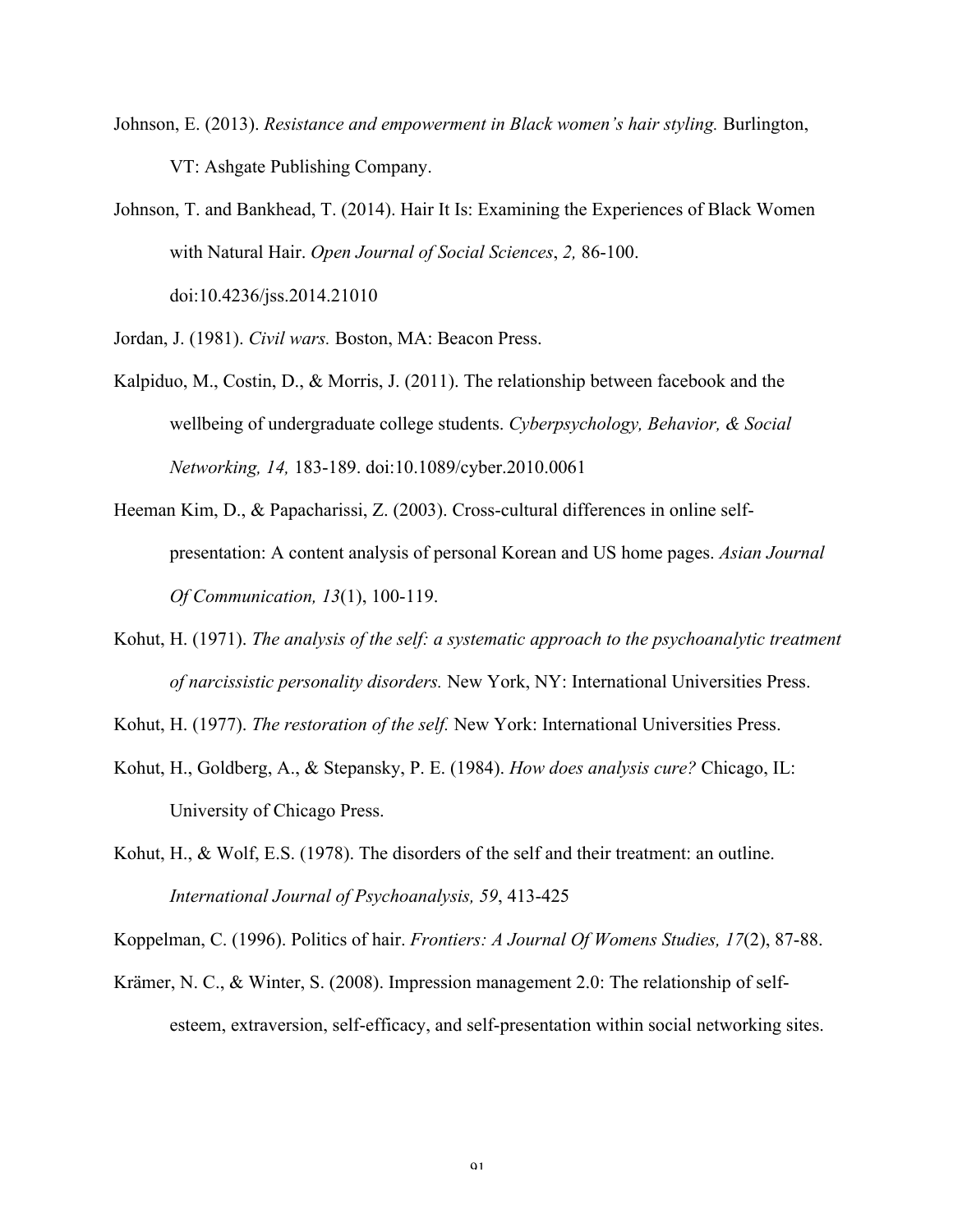*Journal of Media Psychology: Theories, Methods, and Applications, 20*(3), 106-116. doi:10.1027/1864-1105.20.3.106

- Krolkke, C., & Srensen, A. S. (2006). *Gender communication theories & analyses: from silence to performance.* Thousand Oaks, Calif.; London: SAGE.
- Lake, O. (2003). *Blue veins and kinky hair: naming and color consciousness in African America*. Westport, Conn.: Praeger.
- Lasén, A., & Gómez-Cruz, E. (2009). Digital photography and picture sharing: Redefining the public/private divide. Knowledge, *Technology & Policy, 22,* 205- 215. http://dx.doi.org/10.1007/s12130-009-9086-8
- Lee, E. B. (2012). Young, Black, and Connected: Facebook Usage Among African American College Students. *Journal Of Black Studies, 43*(3), 336-354. doi:10.1177/0021934711425044
- Lee, E. B. (2014). Facebook Use and Texting Among African American and Hispanic Teenagers: An Implication for Academic Performance. *Journal Of Black Studies, 45*(2), 83-101. doi:10.1177/0021934713519819
- Lenhart, A., Purcell, K., Smith, A., Zickuhr, K. (2010). *Social Media & Mobile Internet Use among Teens and Young Adults Millennials.* Retrieved from

http://www.pewinternet.org/files/old-

media/Files/Reports/2010/PIP\_Social\_Media\_and\_Young\_Adults\_Report\_Final\_with\_to plines.pdf

Liberman, M. D. (2013). Kohut's self psychology approach to treating pathological narcissism. In J. S. Ogrodniczuk, J. S. Ogrodniczuk (Eds.), *Understanding and treating pathological*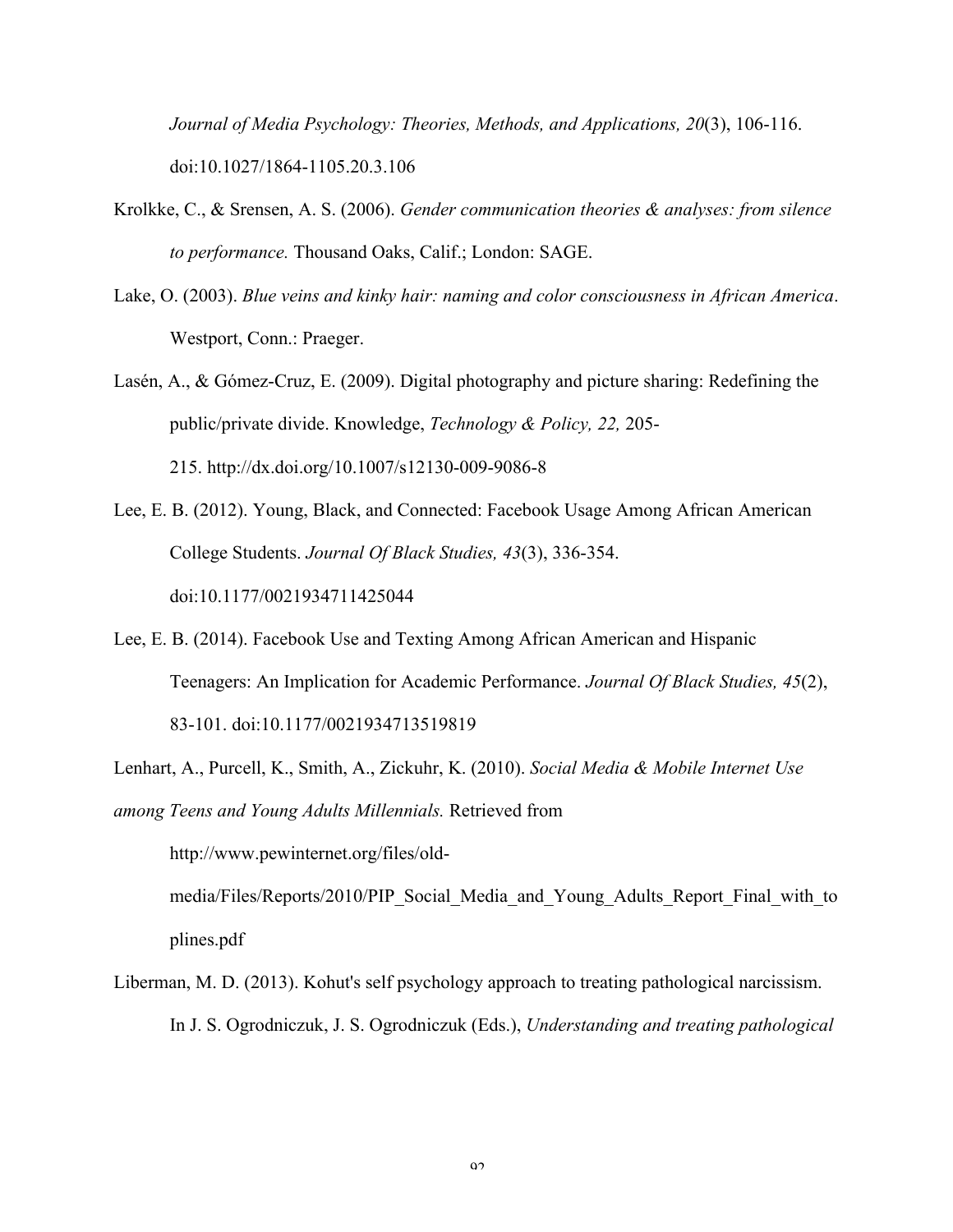*narcissism* (pp. 253-268). Washington, DC, US: American Psychological Association. doi:10.1037/14041-015

Lin, K., & Lu, H. (2011). Why people use social networking sites: An empirical study integrating network externalities and motivation theory. *Computers in Human Behavior, 27*(3), 1152-1161. doi:10.1016/j.chb.2010.12.009

Lorraine, J. (2014, July 10). Natural Hair Selfies— Love Them or Hate Them? Retrieved from: globalcoutureblog.net/2014/07/natural-hair-selfies-love-hate.html

Lorde, A. (1984). *Sister outsider: essays and speeches.* Trumansburg, N.Y.: Crossing Press.

- Manikandan,G. (2013). Social media and mobile internet usage: Relational Study on Teens and Young Adults, *International Journal of Logistics and Supply Chain Management Perspectives, 2*(4), 607-615.
- Manuel, J. B. (2011). Finding a Compass in an Urban Storm: Toward the Use of a Self Psychological Perspective in Facilitating an African American Adolescent Self-Expression Group. *International Journal Of Psychoanalytic Self Psychology, 6*(1), 26-45. doi:10.1080/15551024.2011.529867
- Masur, P. K., Reinecke, L., Ziegele, M., & Quiring, O. (2014). The interplay of intrinsic need satisfaction and Facebook specific motives in explaining addictive behavior on Facebook. *Computers In Human Behavior, 39,* 376-386. doi:10.1016/j.chb.2014.05.047
- McLean, J. (2007). Psychotherapy with a Narcissistic Patient Using Kohut's Self Psychology Model. *Psychiatry (Edgmont (Pa.: Township)), 4*(10), 40-47.
- McMillen, S. (2008). *Seneca Falls and the origins of the women's rights movement.* New York: Oxford University Press.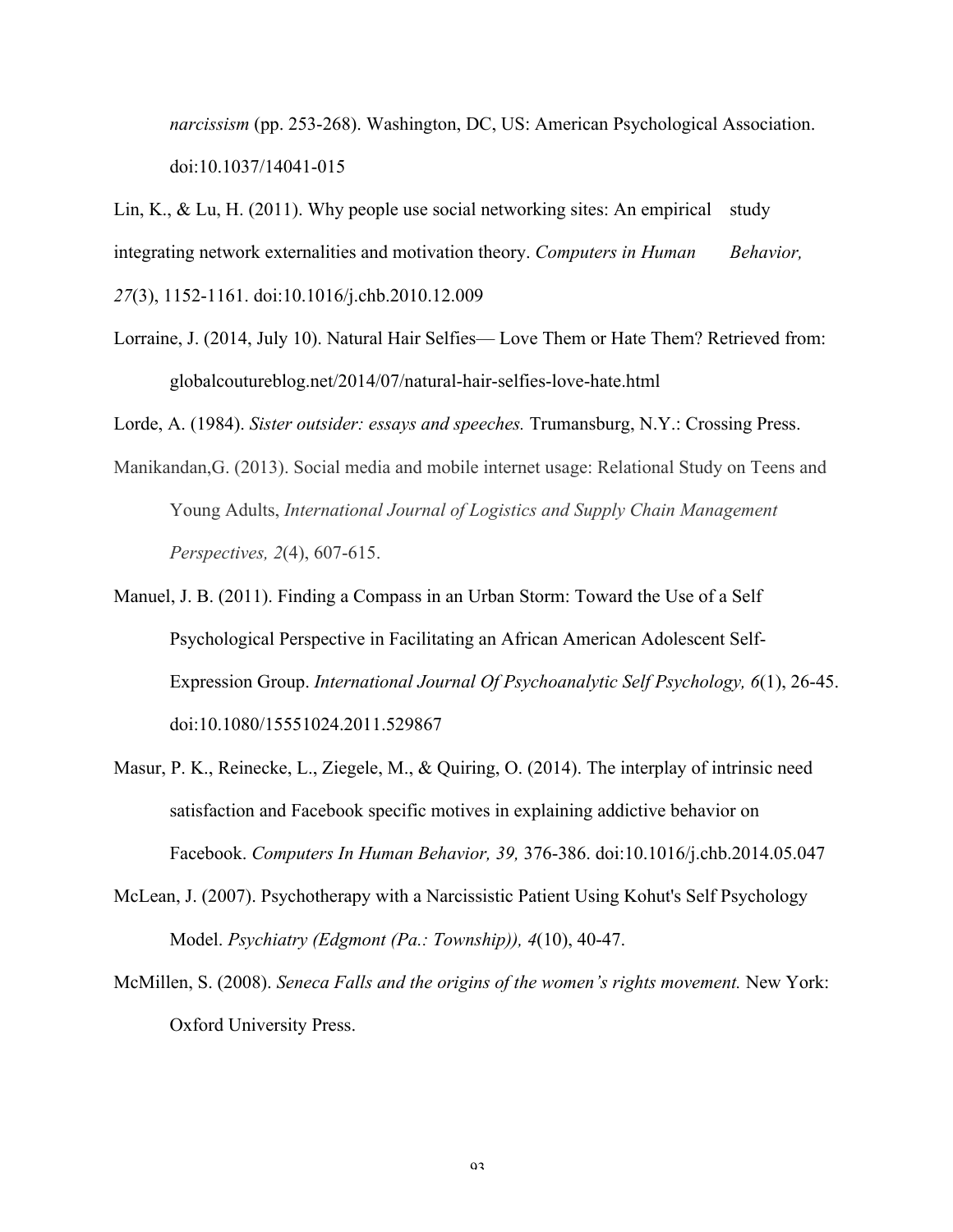Mehdizadeh, S. (2010). Self-Presentation 2.0: Narcissism and Self-Esteem on Facebook. *Cyberpsychology, Behavior & Social Networking, 13*(4), 357-364. doi:10.1089/cyber.2009.0257

- Mitchell, S. A. & Black, M. J. (1995). *Freud and beyond: A history of modern psychoanalytic thought*. New York, NY: Basic Books.
- Moore, S. (2014). *Black Women's Natural Hair Care Communities: Social, Political, and Cultural Implications* (Unpublished master thesis). Smith College School for Social Work, Northampton, MA.
- Muller, L., & Jordan, J. (1995). *June Jordan's Poetry for the People: a revolutionary.* New York, NY: Routledge.
- Nadkarni, A., & Hofmann, S. G. (2012). Review: Why do people use Facebook?. *Personality And Individual Differences, 52,* 243-249. doi:10.1016/j.paid.2011.11.007
- The Nielsen Company. (2013). Resilient, Receptive and Relevant. The African-Ameircan Consumer 2013 Report. Retrieved from http://nnpa.org/wpcontent/uploads/2013/06/African-American-Consumer-Report-2013.pdf
- The Nielsen Company. (2014a, August 11). Listen up: African American consumers and music. Retrieved from http://www.nielsen.com/us/en/insights/reports/2014/listen-up-africanamerican-consumers-and-music.html

O'Neal, L. (2015, March 19). I had a thot but didn't know it was a thing. *The Washington Post.* Retrieved from http://www.washingtonpost.com/lifestyle/style/lonnae-oneal-i-had-a-thotbut-didnt-know-it-was-a-thing/2015/03/18/106771ec-cd03-11e4-8c54 ffb5ba6f2f69\_story.html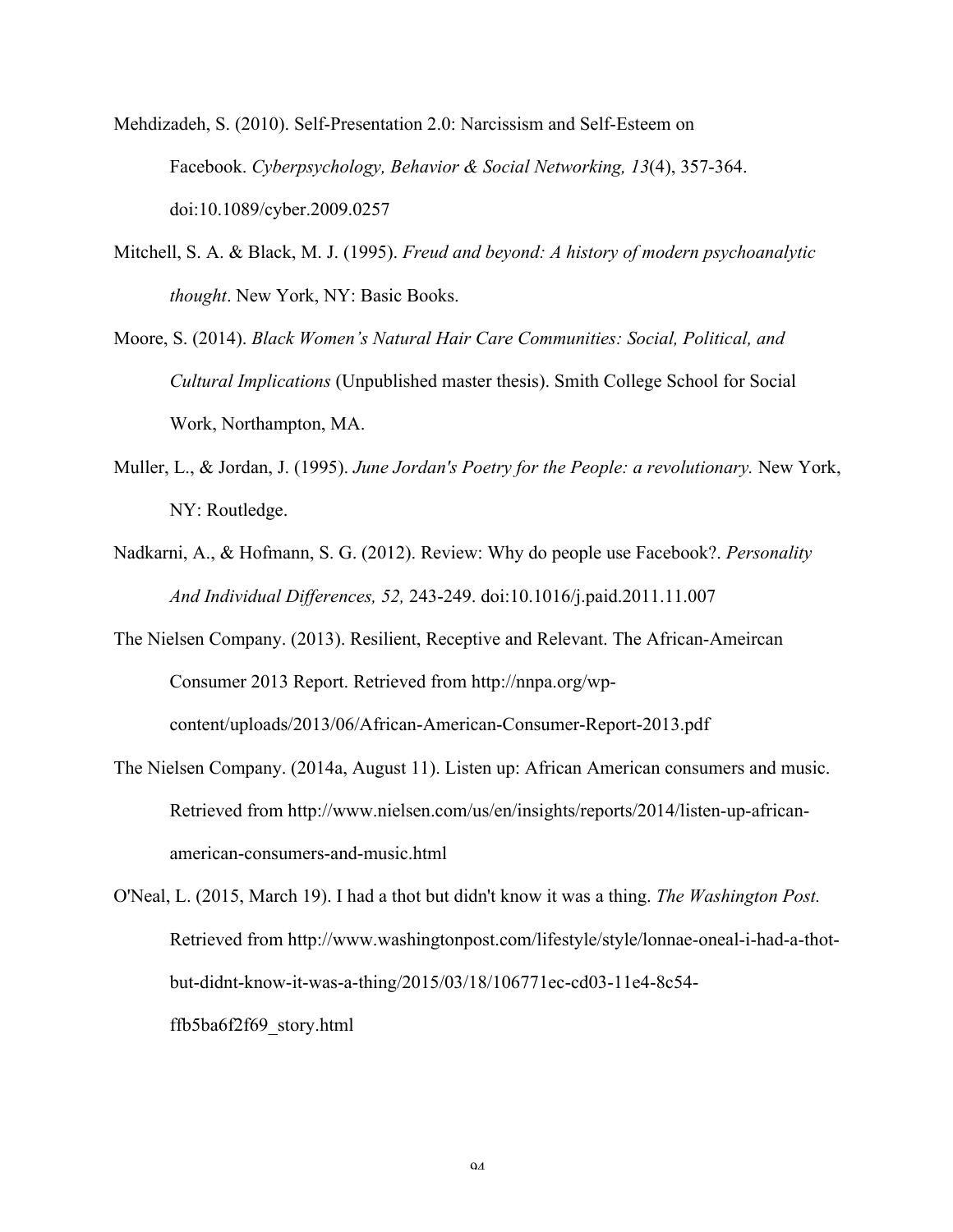- Paul, E., & Brier, S. (2001). Friendsickness in the transition to college: Precollege predictors and college adjustment correlates. *Journal of Counseling and Development*, *79*(1), 77– 89.
- Pempek, T. A., Yermolayeva, Y. A., & Calvert, S. L. (2009). College students' social networking experiences on Facebook. *Journal Of Applied Developmental Psychology*, *30*, 227-238. doi:10.1016/j.appdev.2008.12.010
- Peters, M. (2010). Culture as SelfObject: Its Impact on the Self, *Psychoanalytic Inquiry, 30,* 357- 367.
- Plaut, V.C., Markus, H. R., & Lachman, M. E. (2002). Place matters: Consensual features and regional variations in America well-being and self. *Journal of Personality and Social Psychology, 83,* 160–184.
- Raskin, R., Novacek, J., & Hogan, R. (1991). Narcissism, self-esteem, and defensive selfenhancement. *Journal of Personality, 59,* 20–38.
- Rector, L.J. (2013). Review of Self, Culture and Others in Womanist Practical Theology, *The Journal of Pastoral Theology, 23*(2) p. 7-1-7-4.
- Rhodewalt, F., & Morf, C. C. (1995). Self and interpersonal correlates of the Narcissistic Personality Inventory: A review and new findings. *Journal of Research in Personality, 29*, 1–23.
- Robinson, C. L. (2011). Hair as Race: Why "Good Hair" May Be Bad for Black Females. *Howard Journal Of Communications, 22*(4), 358-376. doi:10.1080/10646175.2011.617212
- Ronningstam, E. (2000). *Disorders of narcissism: diagnostic, clinical, and empirical implications.* Northvale, NJ: J. Aronson.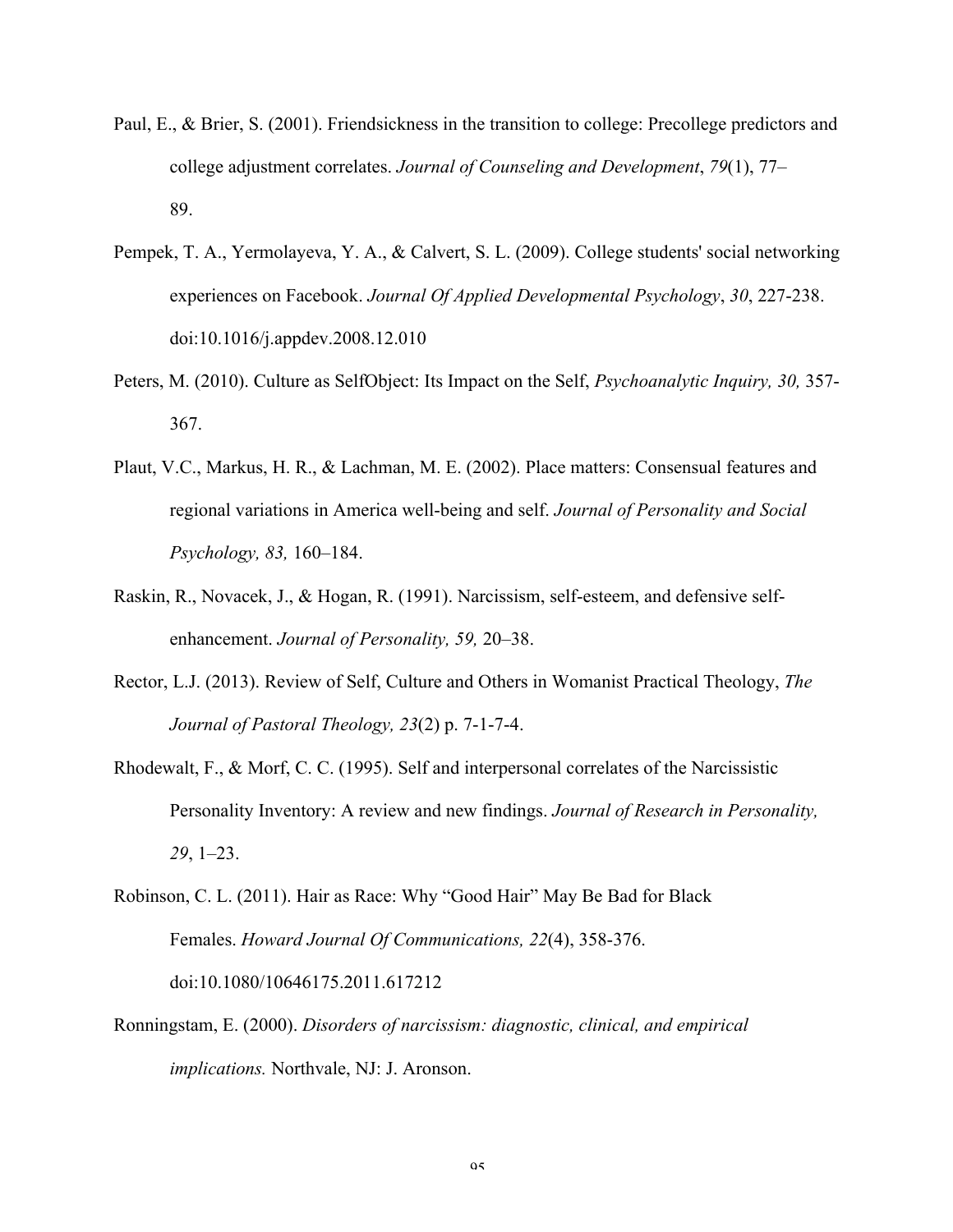- Sedikides, C., Rudich, E. A., Gregg, A. P., Kumashiro, M., & Rusbult, C. (2004). Are Normal Narcissists Psychologically Healthy?: Self-Esteem Matters. *Journal Of Personality And Social Psychology, 87*(3), 400-416. doi:10.1037/0022-3514.87.3.400
- Stefanone, M. A., Lackaff, D., & Rosen, D. (2011). Contingencies of self-worth and socialnetworking-site behavior. *CyberPsychology, Behavior & Social Networking, 14*(1), 41- 49. doi:10.1089/cyber.2010.0049
- Steinfield, C., Ellison, N. B., & Lampe, C. (2008). Social capital, self-esteem, and use of online social network sites: A longitudinal analysis. *Journal Of Applied Developmental Psychology, 29*, 434-445. doi:10.1016/j.appdev.2008.07.002
- Shaw, B., & Gant, L. (2002). In defense of the Internet: The relationship between Internet communication and depression, loneliness, self-esteem, and perceived social support. *CyberPsychology & Behavior, 5,* 157-171.
- Sheppard, P.I. (2008). Mourning the Loss of Cultural Selfobjects: Black Embodiment and Religious Experience after Trauma. *Practical Theology, 1*(2), 233-257.
- St. Clair, M. (2004). *Object relations and self psychology: an introduction.* Australia; Belmont, CA: Thomson/Brooks/Cole.
- Stefanone, M. A., Lackaff, D., & Rosen, D. (2011). Contingencies of self-worth and socialnetworking-site behavior. *Cyberpsychology, Behavior, and Social Networking, 14*, 41– 49.
- Tazghini, S., & Siedlecki, K. L. (2013). A mixed method approach to examining facebook use and its relationship to self-esteem. *Computers in Human Behavior, 29*(3), 827-832. doi:10.1016/j.chb.2012.11.010

Thomas, A., & Sillen, S. (1972). *Racism and psychiatry.* New York, NY: Brunner/Mazel.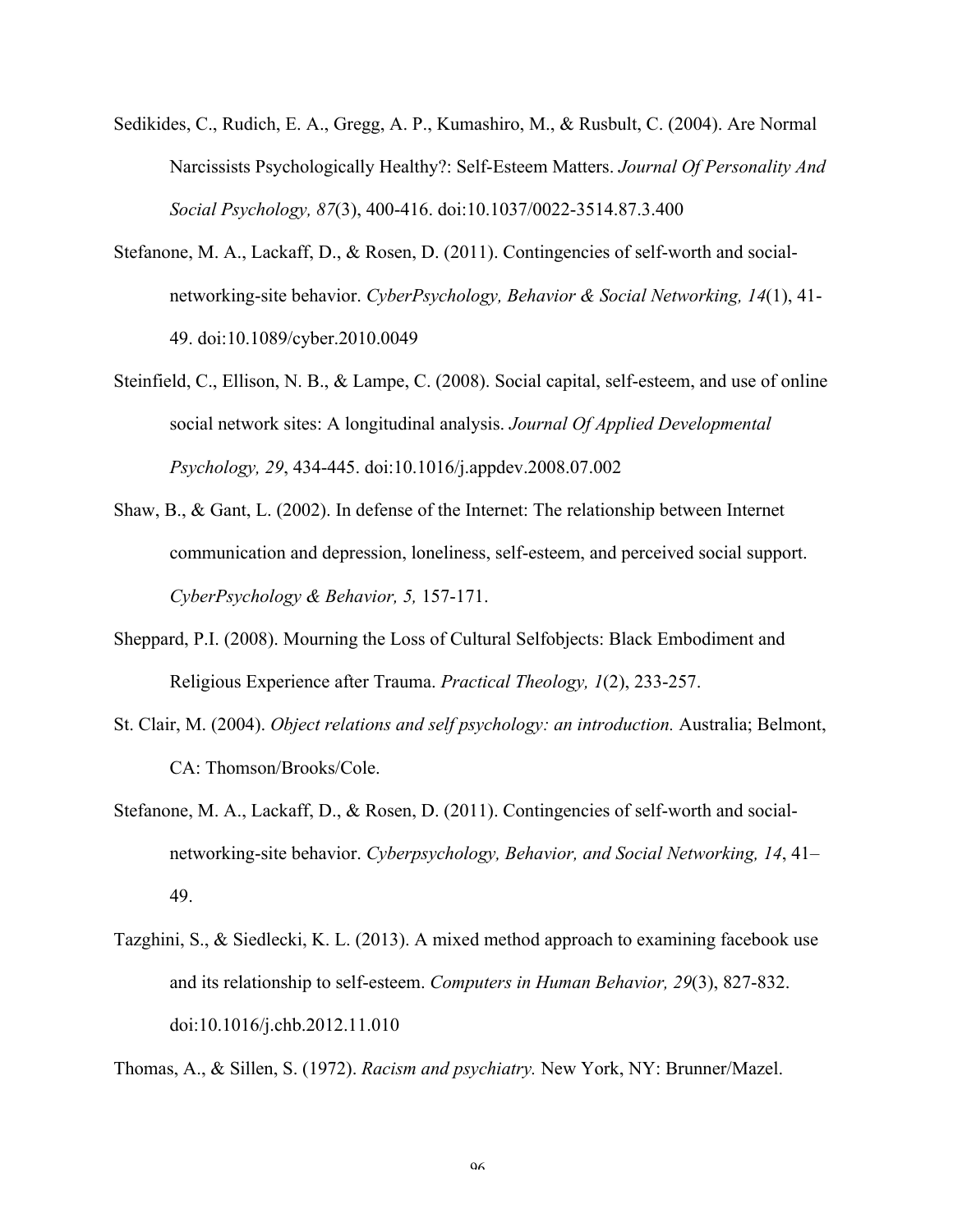- Thompson, C. (2009). Black Women and Identity: What's Hair Got to do with It?. *Michigan Feminist Studies, (22)*, 78-90.Thompson, J. B. (1995). *The media and modernity: a social theory of the media / John B. Thompson.* Stanford, CA: Stanford University Press, 1995.
- Togashi, K., & Kottler, A. (2012) The many faces of twinship: From the psychology of the self to the psychology of being human. *International Journal Of Psychoanalytic Self Psychology,7*(3), 331-351. doi:10.1080/15551024.2012.686158
- Traynor, T. (2013). *Reading, Recognition, and Loving Blackness: How African American Adolescents' Reflections on Black Literature Inform Scholarship Related to the Visibility of Marginalized Identities*. Retreived from ProQuest, UMI Dissertations. (1327363614)
- Twenge, J. M., & Campbell, W. K. (2009). *The narcissism epidemic: living in the age of entitlement.* New York: Free Press.
- Twenge, J. M., & Foster, J. D. (2008). Mapping the scale of the narcissism epidemic: Increases in narcissism 2002–2007 within ethnic groups. *Journal Of Research In Personality, 42*(6), 1619-1622. doi:10.1016/j.jrp.2008.06.014
- Twenge, J.M. & Foster, J.D. (2010). Birth Cohort Increases in Narcissistic Personality Traits Among American College Students, 1982-2009. *Journal of Social Psychological and Personality Science, 1*(1), 99-106.
- Twenge, J. M., Miller, J. D., & Campbell, W. K. (2014). The narcissism epidemic: Commentary on Modernity and narcissistic personality disorder. *Personality Disorders: Theory, Research, And Treatment, 5*(2), 227-229. doi:10.1037/per0000008
- Walker, A. (1983). *In search of our mothers' gardens: womanist prose / by Alice Walker.* San Diego: Harcourt Brace Jovanovich.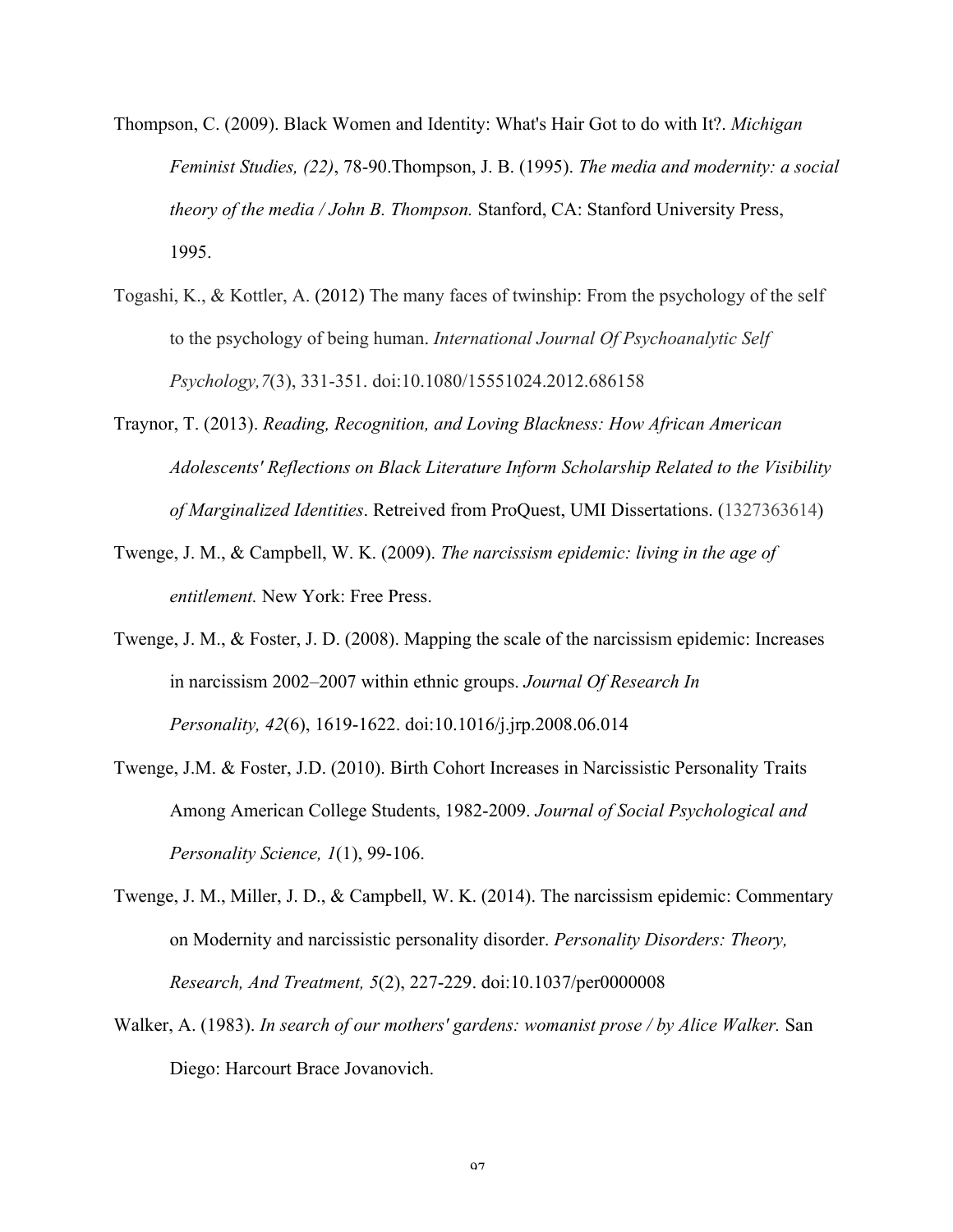- Wallace, M. (1992). Anger in Isolation: A Black Feminist's Search for Sisterhood. In Dandridge, R.B. Editor (Ed.), *Black women's blues: a literary anthology, 1934-1988.* New York: G.K. Hall; Toronto: Maxwell Macmillan Canada; New York: Maxwell Macmillan International.
- Walters, M. (2005). *Feminism: A very short introduction.* New York, New York: Oxford University Press.
- Warner, A. (2013). Creativity and the Self: A Self Psychological Approach to Art and Healing. *Clinical Social Work Journal, 41*(1), 68-76. doi:10.1007/s10615-012-0390-5
- Watson, P. J., & Biderman, M. D. (1993). Narcissistic Personality Inventory factors, splitting, and self-consciousness. *Journal of Personality Assessment, 61*, 41–57.
- Watson, P.J., Hickman, S.E., Morris, R.J. (1996). Self-reported narcissism and shame: Testing the defensive self-esteem and continuum hypotheses. *Journal of Personality and Individual Differences, 21*(2), 253-259. doi:10.1016/0191-8869(96)00063-3
- Weitz, R. (2004). *Rapunzel's daughters: What women's hair tells us about women's lives.* New York, NY: Farrar, Straus and Giroux.
- Wendt, B. (2014). *The Allure of the Selfie: Instagram and the New Self-Portrait.* Amsterdam. Institute of Network Cultures.
- Whitsett, D. P., & Whitsett, D. A. (1996). Anti-Black Racism and Its Consequences: A Self Psychology/Object Relations Perspective. *Journal Of Analytic Social Work, 3*(4), 61-81.
- Wissink, S., Marsh, J., Regan, N.M., Munster, G., Murphy, E., Naughton, S., Olson, M., Tamminga, N. (Fall 2014). *Piper Jaffray 28th Semi-Annual Taking Stock With Teens Survey*. Retrieved from http://www.piperjaffray.com/3col.aspx?id=3268